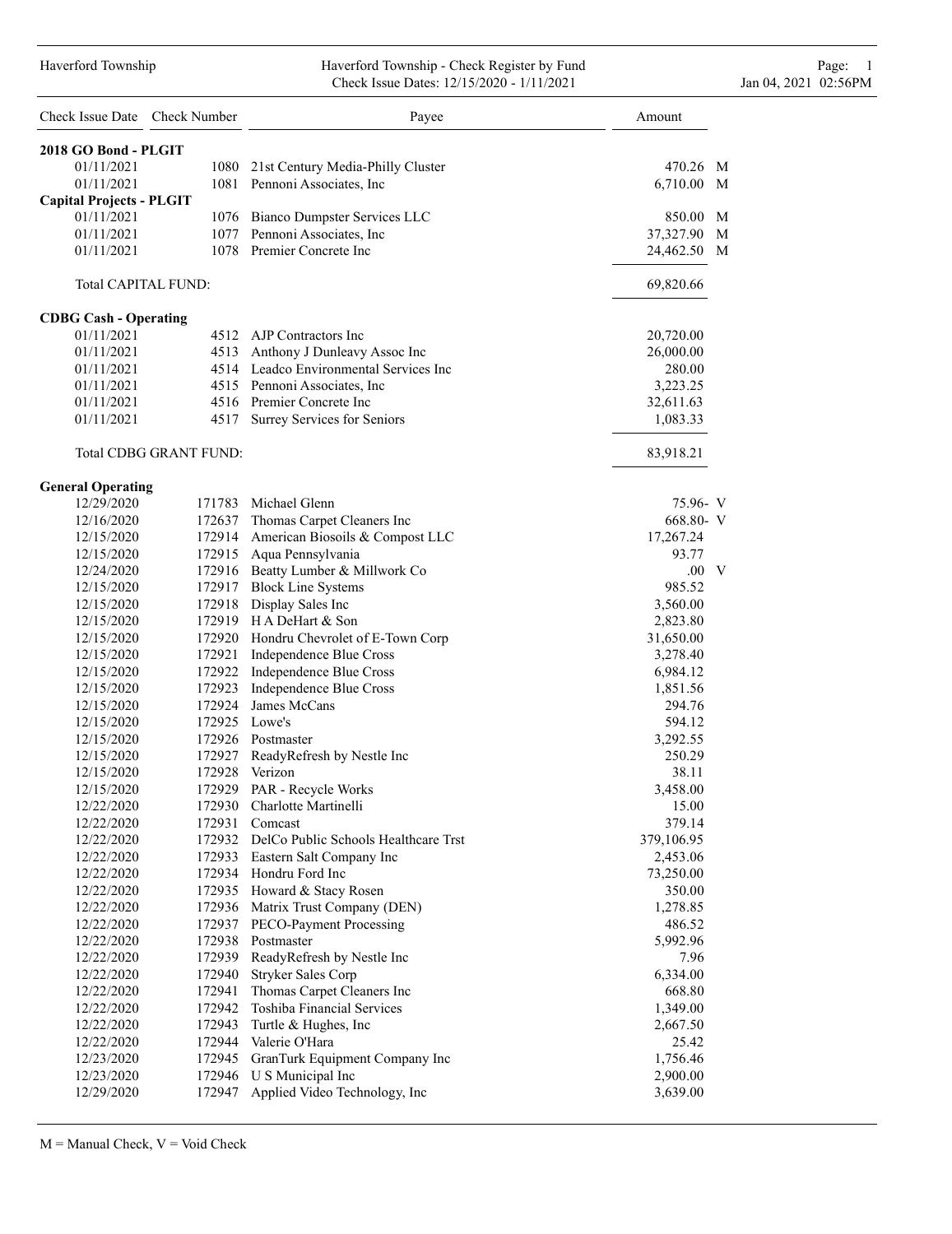# Haverford Township **Haverford Township - Check Register by Fund** Page: 2 Check Issue Dates: 12/15/2020 - 1/11/2021 Jan 04, 2021 02:56PM

| Check Issue Date Check Number |        | Payee                                                                     | Amount               |
|-------------------------------|--------|---------------------------------------------------------------------------|----------------------|
| 12/29/2020                    | 172948 | Aqua Pennsylvania                                                         | 3,861.61             |
| 12/29/2020                    |        | 172949 Blue Tarp Financial Inc                                            | 45.29                |
| 12/29/2020                    |        | 172950 CIGNA                                                              | 2,725.53             |
| 12/29/2020                    |        | 172951 Comcast                                                            | 392.73               |
| 12/29/2020                    |        | 172952 Delaware County Solid Waste Authority                              | 1,150.00             |
| 12/29/2020                    |        | 172953 Eclipse Productions, Inc                                           | 495.00               |
| 12/29/2020                    |        | 172954 Military Tribute Banners.Com                                       | 360.00               |
| 12/29/2020                    |        | 172955 Stephen D'Emilio                                                   | 706.98               |
| 01/05/2021                    |        | 172956 AT & T Mobility                                                    | 97.30                |
| 01/05/2021                    |        | 172957 Comcast                                                            | 567.51               |
| 01/05/2021                    |        | 172958 Federal Express Corp                                               | 30.09                |
| 01/05/2021                    |        | 172959 Go Native Tree Farm                                                | 256.00               |
| 01/05/2021                    |        | 172960 Liberty Coca-Cola Beverages LLC                                    | 406.32               |
| 01/05/2021                    |        | 172961 Michael Glenn                                                      | 75.96                |
| 01/05/2021                    |        | 172962 PAR - Recycle Works                                                | 1,900.25             |
| 01/11/2021                    |        | 172963 21st Century Media-Philly Cluster                                  | 2,389.85             |
| 01/11/2021                    |        | 172964 911 Safety Equipment LLC                                           | 6,273.00             |
| 01/11/2021                    |        | 172965 A Marinelli & Sons Inc                                             | 375.88               |
| 01/11/2021                    |        | 172966 Aluminum Athletic Equipment Co Corp                                | 5,698.00             |
| 01/11/2021                    |        | 172967 American Biosoils & Compost LLC                                    | 12,685.46            |
| 01/11/2021                    |        | 172968 American Marketing Co., Inc                                        | 4,111.10             |
| 01/11/2021                    |        | 172969 American Public Safety LLC                                         | 1,052.25             |
| 01/11/2021                    |        | 172970 Applied Video Technology, Inc                                      | 4,129.00             |
| 01/11/2021                    |        | 172971 Ardmore Tire Inc                                                   | 5,711.00             |
| 01/11/2021                    |        | 172972 Arlene M. LaRosa, RPR                                              | 740.00               |
| 01/11/2021                    |        | 172973 Arthur J Gallagher Risk Mgmt Serv Inc                              | 30.00                |
| 01/11/2021                    |        | 172974 ASHI & 24-7 EMS Remittance                                         | 42.96                |
| 01/11/2021                    |        | 172975 Batteries Plus Bulbs                                               | 182.80               |
| 01/11/2021                    |        | 172976 Becker Arena Products, Inc                                         | 206.12               |
| 01/11/2021                    |        | 172977 Berrodin Parts Warehouse                                           | 1,105.94             |
| 01/11/2021                    |        | 172978 Beth Ann Rush                                                      | 805.00               |
| 01/11/2021                    |        | 172979 Bound Tree Medical LLC                                             | 116.22               |
| 01/11/2021                    |        | 172980 Bridgee Bees Floral Creations                                      | 180.00               |
| 01/11/2021                    |        | 172981 Bruce Lee                                                          | 30.00                |
| 01/11/2021                    |        | 172982 CDW Government Inc                                                 | 1,978.02             |
| 01/11/2021<br>01/11/2021      |        | 172983 CNS Cleaning Co Inc<br>172984 Colonial Electric Supply Company Inc | 2,165.00<br>1,872.31 |
|                               |        | 172985 Compressed Air System Inc                                          |                      |
| 01/11/2021<br>01/11/2021      |        | 172986 Deborah Saldana                                                    | 561.72<br>255.00     |
| 01/11/2021                    | 172987 | Delaware County Solid Waste Authority                                     | 79,739.56            |
| 01/11/2021                    | 172988 | Devo & Associates LLC                                                     | 351.75               |
| 01/11/2021                    |        | 172989 Direct Paint & Collision Inc                                       | 6,150.65             |
| 01/11/2021                    |        | 172990 Drugscan, Inc                                                      | 915.00               |
| 01/11/2021                    | 172991 | Eagle Wireless Communications                                             | 1,177.05             |
| 01/11/2021                    |        | 172992 Elizabeth Luff                                                     | 30.00                |
| 01/11/2021                    |        | 172993 Emergency Medical Products Inc                                     | 239.90               |
| 01/11/2021                    |        | 172994 Fire Line Equipment                                                | 837.01               |
| 01/11/2021                    |        | 172995 Flamm Walton Heimbach                                              | 70.00                |
| 01/11/2021                    |        | 172996 Foley Inc                                                          | 36.23                |
| 01/11/2021                    |        | 172997 G L Sayre Inc                                                      | 3,387.22             |
| 01/11/2021                    |        | 172998 Gail Stickney                                                      | 157.26               |
| 01/11/2021                    |        | 172999 GranTurk Equipment Company Inc                                     | 1,800.34             |
| 01/11/2021                    |        | 173000 Guy's Auto Glass Service                                           | 360.00               |
| 01/11/2021                    | 173001 | Haverford Township Free Library                                           | 103,077.43           |
| 01/11/2021                    |        | 173002 Havis Inc                                                          | 10,845.41            |
| 01/11/2021                    |        | 173003 Hill Buick GMC                                                     | 1,220.29             |
| 01/11/2021                    |        | 173004 Holsten & Associates                                               | 42.00                |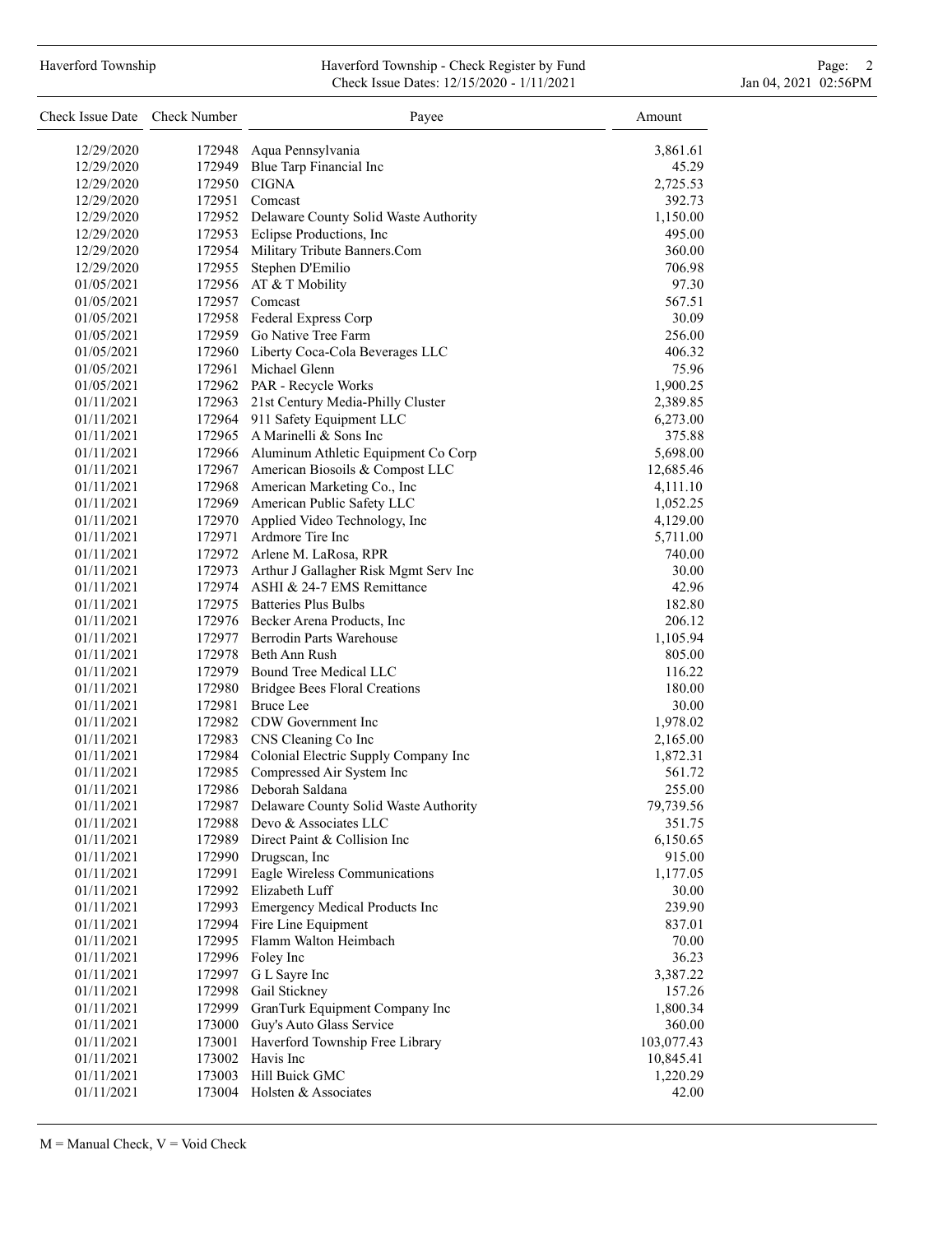#### Haverford Township **Haverford Township - Check Register by Fund** Page: 3 Check Issue Dates: 12/15/2020 - 1/11/2021 Jan 04, 2021 02:56PM

| Check Issue Date Check Number |                  | Payee                                                  | Amount               |
|-------------------------------|------------------|--------------------------------------------------------|----------------------|
| 01/11/2021                    | 173005 HPED      |                                                        | 8,601.09             |
| 01/11/2021                    | 173006 IACP      |                                                        | 190.00               |
| 01/11/2021                    |                  | 173007 Interstate Spring & Alignment Inc               | 1,396.34             |
| 01/11/2021                    |                  | 173008 J & C Ice Technologies Inc                      | 1,097.90             |
| 01/11/2021                    |                  | 173009 J & J Landscaping Management, LLC               | 130.00               |
| 01/11/2021                    |                  | 173010 Jacob Low Hardware                              | 1,047.48             |
| 01/11/2021                    |                  | 173011 Jennifer Anne Joyce                             | 135.00               |
| 01/11/2021                    |                  | 173012 Joseph Fazzio Inc                               | 822.98               |
| 01/11/2021                    |                  | 173013 JPS Equipment Co., Inc                          | 6,022.00             |
| 01/11/2021                    |                  | 173014 Lawmen's and Shooters' Supply, Inc              | 2,332.74             |
| 01/11/2021                    |                  | 173015 Lisa A Drake                                    | 180.00               |
| 01/11/2021                    |                  | 173016 LogoWear House Inc                              | 360.00               |
| 01/11/2021                    |                  | 173017 Manoa Cleaners, Inc                             | 1,095.30             |
| 01/11/2021                    |                  | 173018 Mardinly Industrial Power LLC Corp              | 992.00               |
| 01/11/2021                    |                  | 173019 Matthew J Ryan Vet Hospital of UPenn            | 52.88                |
| 01/11/2021                    |                  | 173020 McCarthy and Company, LLC                       | 845.90               |
| 01/11/2021                    |                  | 173021 McLenaghan Wholesale Tires Inc                  | 1,320.00             |
| 01/11/2021                    |                  | 173022 McNichol, Byrne, & Matlawski, PC                | 17,066.25            |
| 01/11/2021                    |                  | 173023 Metropolitan Communications, Inc                | 2,023.95             |
| 01/11/2021                    |                  | 173024 Mistras Group Inc                               | 2,225.00             |
| 01/11/2021                    |                  | 173025 MLH Occupational & Travel Health                | 883.00               |
| 01/11/2021                    |                  | 173026 Musi Malone & Daubenberger, LLP                 | 11,585.00            |
| 01/11/2021                    |                  | 173027 N.A.P.W.D.A.                                    | 150.00               |
| 01/11/2021                    |                  | 173028 National CSI Camp, LLC                          | 237.00               |
| 01/11/2021                    |                  | 173029 Nichols Plumbing & Heating, Inc                 | 1,120.00             |
| 01/11/2021                    |                  | 173030 Nuss Printing Inc                               | 99.90                |
| 01/11/2021                    |                  | 173031 Office Basics, Inc.                             | 1,839.40             |
| 01/11/2021                    |                  | 173032 Oliver Fire Protection & Security Inc           | 1,485.00             |
| 01/11/2021                    |                  | 173033 Orner's Garden Center                           | 60.00                |
| 01/11/2021                    |                  | 173034 PA Chiefs of Police Association                 | 1,150.00             |
| 01/11/2021                    |                  | 173035 Pacifico Marple Ford                            | 1,533.42             |
| 01/11/2021                    |                  | 173036 Park's Best Car Wash Inc                        | 532.50               |
| 01/11/2021                    |                  | 173037 Pennoni Associates, Inc.                        | 11,183.50            |
| 01/11/2021                    |                  | 173038 PeopleGuru Inc                                  | 442.70               |
| 01/11/2021                    |                  | 173039 PetroChoice                                     | 2,084.69             |
| 01/11/2021                    |                  | 173040 Petroleum Traders Corp                          | 21,554.64            |
| 01/11/2021                    |                  | 173041 PetSmart #0564                                  | 137.47               |
| 01/11/2021                    |                  | 173042 PetSmart #1804                                  | 207.45               |
| 01/11/2021                    |                  | 173043 Police Chiefs Assoc. of Southeastern Pa         | 50.00                |
| 01/11/2021                    |                  | 173044 Port A Bowl Restroom Co Corp                    | 697.00               |
| 01/11/2021                    |                  | 173045 PPS Print Solutions                             | 9,874.64             |
| 01/11/2021                    |                  | 173046 Praxair Distribution Inc                        | 685.13               |
| 01/11/2021                    | 173047           | Radio Maintenance Inc                                  | 7,268.33             |
| 01/11/2021                    | 173048           | Ray Allen Manufacturing LLC                            | 434.99               |
| 01/11/2021                    | 173049           | Sandi Kirschner                                        | 180.00               |
| 01/11/2021                    | 173050           | Shallow Creek Kennels Inc                              | 5,500.00             |
| 01/11/2021                    | 173051           | Sherwin-Williams                                       | 93.73                |
| 01/11/2021                    | 173052           | Signal Service, Inc                                    | 2,191.26             |
| 01/11/2021                    | 173053           | Sinclair Exterminating Inc                             | 195.00               |
| 01/11/2021                    | 173054           | Sir Speedy Printing Center #7099                       | 1,056.66             |
| 01/11/2021                    | 173055           | Southeastern Sanitary Supply                           | 528.01               |
| 01/11/2021                    | 173056           | Spectrum Letterbox                                     | 5,890.00             |
| 01/11/2021<br>01/11/2021      | 173057<br>173058 | Superior Alarm Systems Inc<br>Suppression Systems, Inc | 150.00               |
| 01/11/2021                    | 173059           | T M Fitzgerald & Associates                            | 1,320.00             |
| 01/11/2021                    | 173060           | T. Frank McCall's, Inc                                 | 1,944.00<br>2,823.40 |
| 01/11/2021                    | 173061           | Travelers                                              | 1,835.00             |
|                               |                  |                                                        |                      |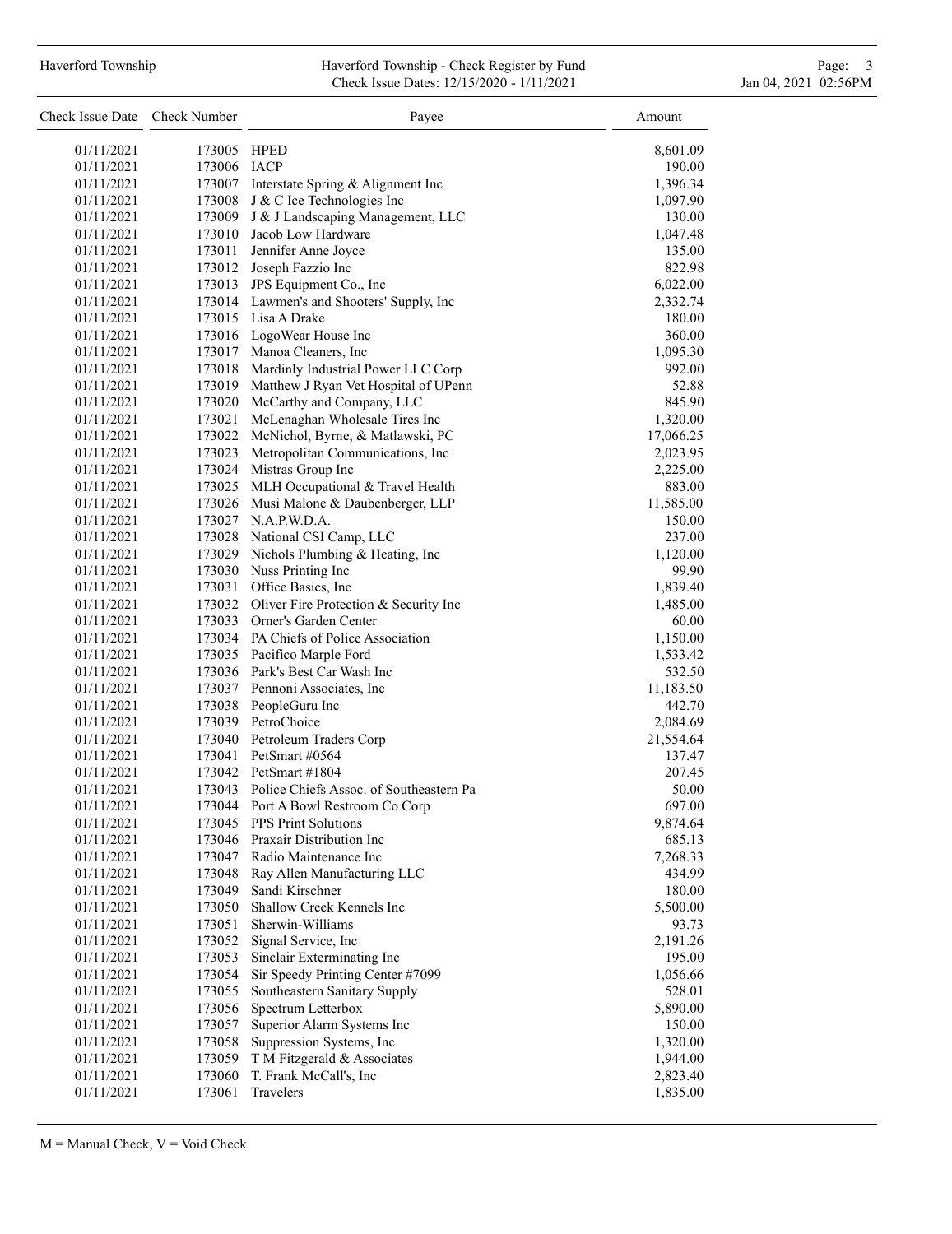# Haverford Township **Haverford Township - Check Register by Fund** Page: 4 Page: 4 Check Issue Dates: 12/15/2020 - 1/11/2021 Jan 04, 2021 02:56PM

| Check Issue Date                | Check Number               | Payee                                           | Amount       |   |
|---------------------------------|----------------------------|-------------------------------------------------|--------------|---|
| 01/11/2021                      |                            | 173062 Treasurer, County of Montgomery          | 6,000.00     |   |
| 01/11/2021                      |                            | 173063 Triple R Truck Parts                     | 2,894.42     |   |
| 01/11/2021                      |                            | 173064 Tri-State Elevator Co Inc                | 297.00       |   |
| 01/11/2021                      |                            | 173065 Tri-State Financial Group LLC            | 11,929.89    |   |
| 01/11/2021                      |                            | 173066 TriTech Software Systems                 | 27,037.50    |   |
| 01/11/2021                      |                            | 173067 TruckPro LLC Corp                        | 1,500.68     |   |
| 01/11/2021                      |                            | 173068 Turtle & Hughes, Inc.                    | 2,178.00     |   |
| 01/11/2021                      |                            | 173069 U S Municipal Inc                        | 2,524.78     |   |
| 01/11/2021                      |                            | 173070 ULINE, Inc                               | 630.23       |   |
| 01/11/2021                      |                            | 173071 Urban Research & Development Corporation | 1,751.00     |   |
| 01/11/2021                      | 173072                     | VCA Wellington Animal Hospital                  | 193.32       |   |
| 01/11/2021                      | 173073                     | Warehouse Battery Outlet Inc                    | 1,056.24     |   |
| 01/11/2021                      | 173074                     | WatchGuard Video                                | 5,308.00     |   |
| 01/11/2021                      | 173075                     | Yearsley's Service, Ltd                         | 379.49       |   |
| 01/11/2021                      | 173076                     | Richard Grubb and Associates, Inc               | 4,084.00     |   |
| <b>Investment - PLGIT</b>       |                            |                                                 |              |   |
| 12/22/2020                      | 112                        | Express Scripts Inc                             | 30,216.76    | M |
|                                 | <b>Total GENERAL FUND:</b> |                                                 | 1,079,463.34 |   |
| <b>Investment - Sewer PLGIT</b> |                            |                                                 |              |   |
| 12/22/2020                      | 113                        | Express Scripts Inc                             | 6,204.31 M   |   |
| <b>Sewer Cash - Operating</b>   |                            |                                                 |              |   |
| 12/22/2020                      | 18733                      | DelCo Public Schools Healthcare Trst            | 9,140.27     |   |
| 12/29/2020                      |                            | 18734 CIGNA                                     | 109.85       |   |
| 01/11/2021                      |                            | 18735 Cawley Environmental Services Inc         | 1,095.00     |   |
| 01/11/2021                      |                            | 18736 Hilltop Distributors Co                   | 57.97        |   |
| 01/11/2021                      | 18737                      | McNichol, Byrne, & Matlawski, PC                | 808.75       |   |
| 01/11/2021                      |                            | 18738 Pennoni Associates, Inc                   | 166.25       |   |
| 01/11/2021                      |                            | 18739 Pennsylvania One Call System Inc          | 314.15       |   |
| 01/11/2021                      |                            | 18740 Petroleum Traders Corp                    | 1,579.48     |   |
| 01/11/2021                      | 18741                      | Sir Speedy Printing Center #7099                | 528.34       |   |
| 01/11/2021                      | 18742                      | Upper Darby Township Municipal Building         | 93,827.62    |   |
| 01/11/2021                      | 18743                      | Upper Darby Township Municipal Building         | 1,698.82     |   |
| <b>Total SEWER FUND:</b>        |                            |                                                 | 115,530.81   |   |
| <b>Grand Totals:</b>            |                            |                                                 | 1,348,733.02 |   |
|                                 |                            |                                                 |              |   |

Report Criteria: Report type: Summary Check.Voided = No,Yes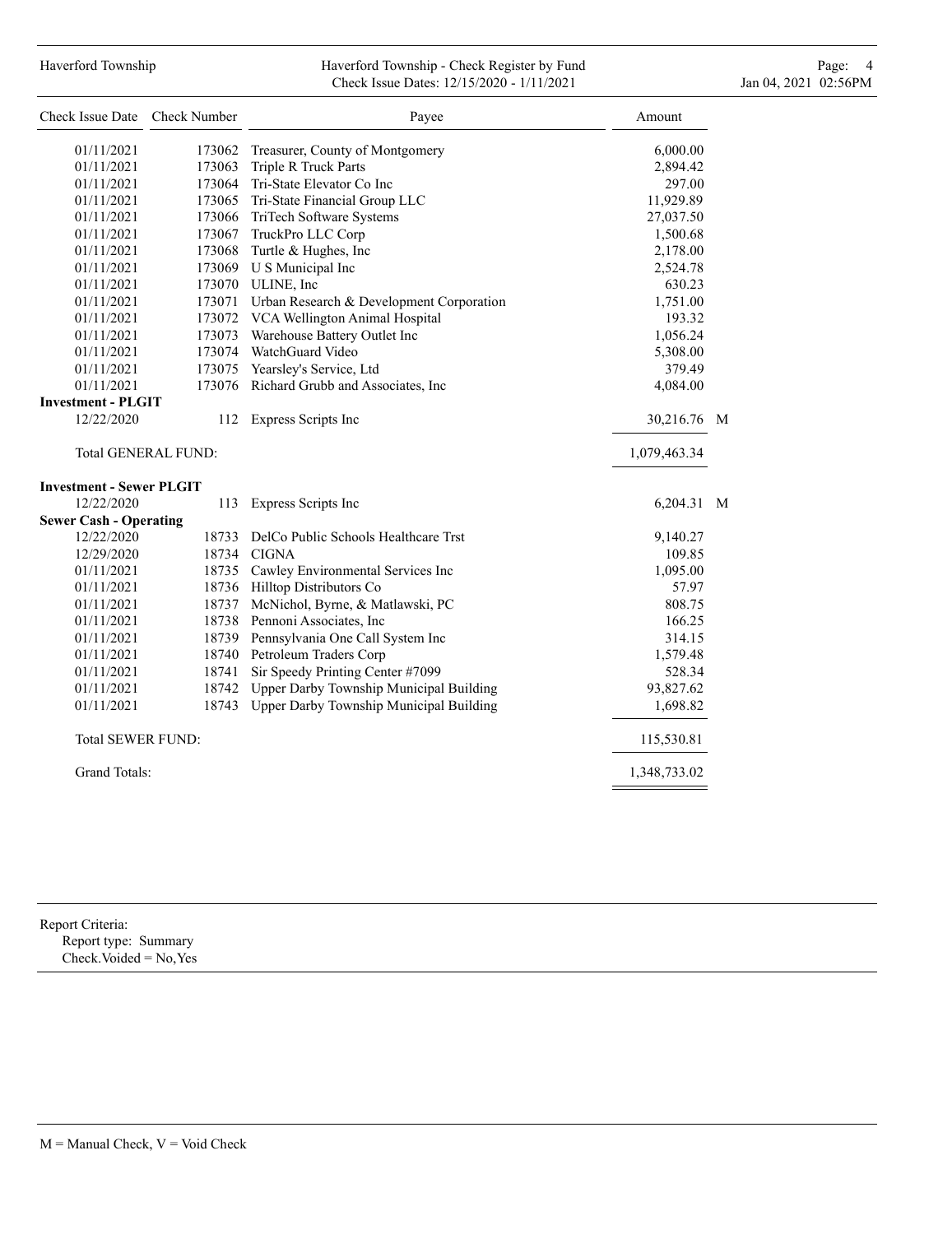### Haverford Township Haverford Township - Check Register by Fund Page: 1 Check Issue Dates: 1/12/2021 - 2/8/2021 Feb 03, 2021 09:19AM

| Check Issue Date Check Number                 |                               | Payee                                                                     | Amount                          |
|-----------------------------------------------|-------------------------------|---------------------------------------------------------------------------|---------------------------------|
| 2018 GO Bond - PLGIT                          |                               |                                                                           |                                 |
| 02/08/2021                                    |                               | 1082 Pennoni Associates, Inc.                                             | 3,579.00<br>M                   |
| <b>Capital Projects - PLGIT</b><br>01/26/2021 |                               |                                                                           | 5,550.00 M                      |
| 02/08/2021                                    |                               | 1079 C.B. Development Services, Inc<br>1080 Applied Video Technology, Inc | 18,421.00 M                     |
| 02/08/2021                                    |                               | 1081 Berriochoa Construction Inc                                          | 34,000.00<br>M                  |
| 02/08/2021                                    |                               | 1082 Cooper Electric Supply Co                                            | M                               |
| 02/08/2021                                    |                               | 1083 Fire Facilities Inc.                                                 | 151.31<br>51,359.00 M           |
| 02/08/2021                                    |                               | 1084 Joseph Fazzio Inc                                                    | 706.50<br>M                     |
| 02/08/2021                                    |                               |                                                                           | M<br>27,683.75                  |
| 02/02/2021                                    |                               | 1085 Pennoni Associates, Inc.<br>1086 Bernardon Architects                |                                 |
| 02/08/2021                                    |                               | 1087 MOR Construction Services, Inc                                       | М<br>1,164.41<br>50,947.20<br>M |
| Total CAPITAL FUND:                           |                               |                                                                           | 193,562.17                      |
| <b>CDBG Cash - Operating</b>                  |                               |                                                                           |                                 |
| 02/08/2021                                    |                               | 4518 21st Century Media-Philly Cluster                                    | 475.27                          |
| 02/08/2021                                    |                               | 4519 Anthony J Dunleavy Assoc Inc                                         | 30,820.00                       |
| 02/08/2021                                    |                               | 4520 Chaz's Tree Service                                                  | 7,300.00                        |
| 02/08/2021                                    |                               | 4521 East Coast Environmental LLC                                         | 1,125.00                        |
| 02/08/2021                                    |                               | 4522 Leadco Environmental Services Inc                                    | 495.00                          |
| 02/08/2021                                    |                               | 4523 Pennoni Associates, Inc                                              | 2,031.00                        |
| 02/08/2021                                    |                               | 4524 Premier Concrete Inc                                                 | 20,354.50                       |
| 02/08/2021                                    |                               | 4525 Surrey Services for Seniors                                          | 6,083.33                        |
|                                               | <b>Total CDBG GRANT FUND:</b> |                                                                           | 68,684.10                       |
| <b>General Operating</b>                      |                               |                                                                           |                                 |
| 01/12/2021                                    |                               | 169763 Madison Square Garden                                              | 4,425.00- V                     |
| 01/19/2021                                    |                               | 171736 Constance Moran                                                    | 179.46- V                       |
| 01/19/2021                                    |                               | 171811 Michael Inglese                                                    | 153.91- V                       |
| 01/12/2021                                    |                               | 173071 Urban Research & Development Corporation                           | $1,751.00-V$                    |
| 01/12/2021                                    |                               | 173077 Aqua Pennsylvania                                                  | 42,327.87                       |
| 01/12/2021                                    |                               | 173078 Block Line Systems                                                 | 993.31                          |
| 01/12/2021                                    |                               | 173079 Blue Tarp Financial Inc                                            | 737.06                          |
| 01/12/2021                                    |                               | 173080 Dallas Data Systems Inc                                            | 8,400.00                        |
| 01/12/2021                                    |                               | 173081 Delta Dental of PA                                                 | 28,853.09                       |
| 01/12/2021                                    |                               | 173082 Diana Grant                                                        | 103.00                          |
| 01/12/2021                                    | 173083                        | James & Arba Stoddart                                                     | 2,375.35                        |
| 01/12/2021                                    | 173084                        | Jesse Hart                                                                | 22.24                           |
| 01/12/2021                                    | 173085                        | Joseph Walsh                                                              | 32.36                           |
| 01/12/2021                                    |                               | 173086 Kent Tran                                                          | 183.79                          |
| 01/12/2021                                    |                               | 173087 Metropolitan Communications, Inc                                   | 344.25                          |
| 01/12/2021                                    |                               | 173088 North American Benefits Company                                    | 3,467.05                        |
| 01/12/2021                                    |                               | 173089 Peco Energy                                                        | 73,502.05                       |
| 01/12/2021                                    | 173090                        | Robert Sandy                                                              | 236.77                          |
| 01/12/2021                                    | 173091                        | Toshiba America Business Solutions                                        | 303.58                          |
| 01/12/2021                                    | 173092                        | William Baker                                                             | 262.72                          |
| 01/19/2021                                    | 173093                        | Aqua Pennsylvania                                                         | 93.77                           |
| 01/19/2021                                    | 173094                        | AT & T Mobility                                                           | 4,769.94                        |
| 01/19/2021                                    |                               | 173095 Comcast                                                            | 142.99                          |
| 01/19/2021                                    |                               | 173096 Comcast Business                                                   | 1,408.15                        |
| 01/19/2021                                    |                               | 173097 DCTCA                                                              | 10.00                           |
| 01/19/2021                                    |                               | 173098 Deborah Tori                                                       | 78.36                           |
| 01/19/2021                                    |                               | 173099 DelCo Public Schools Healthcare Trst                               | 374,541.18                      |
| 01/19/2021                                    |                               | 173100 G L Sayre Inc                                                      | 98,216.44                       |
| 01/19/2021                                    | 173101                        | GranTurk Equipment Company Inc                                            | 78,938.00                       |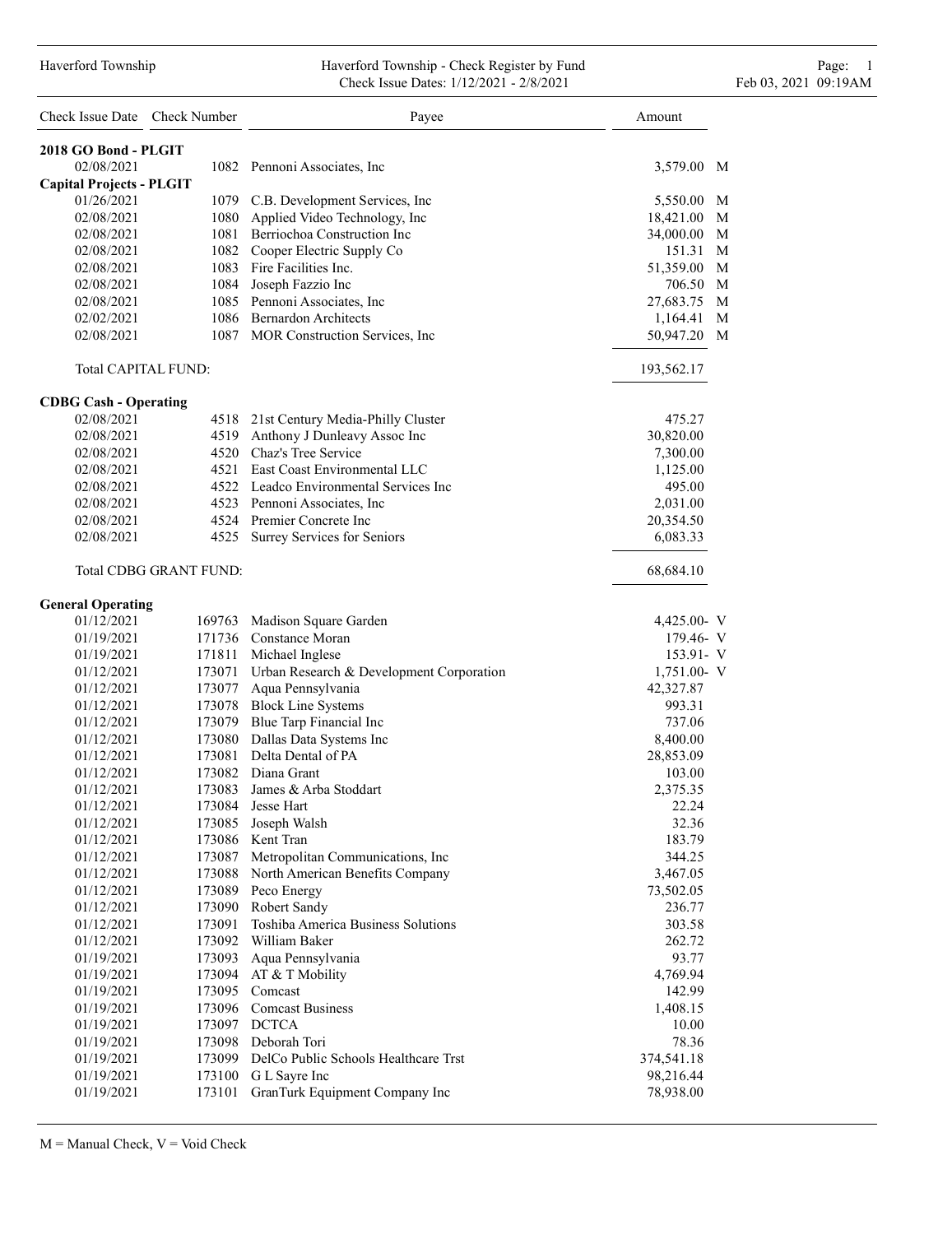# Haverford Township **Haverford Township - Check Register by Fund** Page: 2 Check Issue Dates: 1/12/2021 - 2/8/2021 Feb 03, 2021 09:19AM

| Check Issue Date Check Number |        | Payee                                           | Amount             |
|-------------------------------|--------|-------------------------------------------------|--------------------|
| 01/19/2021                    |        | 173102 Great American Financial Services        | 125.00             |
| 01/19/2021                    |        | 173103 Independence Blue Cross                  | 7,544.70           |
| 01/19/2021                    |        | 173104 Independence Blue Cross                  | 1,883.96           |
| 01/19/2021                    | 173105 | John Viola                                      | 166.95             |
| 01/19/2021                    |        | 173106 Lowe's                                   | 769.54             |
| 01/19/2021                    |        | 173107 PA DEP                                   | 50.00              |
| 01/19/2021                    |        | 173108 PA DEP                                   | 50.00              |
| 01/19/2021                    |        | 173109 ReadyRefresh by Nestle Inc               | 156.12             |
| 01/19/2021                    | 173110 | Thomson Reuters-West                            | 246.69             |
| 01/19/2021                    |        | 173111 Toshiba Financial Service                | 109.00             |
| 01/19/2021                    |        | 173112 Toshiba Financial Services               | 1,349.00           |
| 01/19/2021                    |        | 173113 TruckPro LLC Corp                        | 74.79              |
| 01/19/2021                    |        | 173114 Vision Benefits of America               | 1,702.34           |
| 01/26/2021                    |        | 173115 21st Century Media-Philly Cluster        | 849.00             |
| 01/26/2021                    |        | 173116 Aqua Pennsylvania                        | 2,407.60           |
| 01/26/2021                    |        | 173117 Arthur J Gallagher Risk Mgmt Serv Inc    | 115,300.22         |
| 01/26/2021                    |        | 173118 Bernard & Sheila Shair                   | 229.07             |
| 01/26/2021                    |        | 173119 CIGNA                                    | 2,794.72           |
| 01/26/2021                    |        | 173120 Comcast                                  |                    |
| 01/26/2021                    |        | 173121 Comcast Business                         | 698.05             |
| 01/26/2021                    |        | 173122 Constance Moran                          | 1,630.09<br>179.46 |
|                               |        | 173123 Constellation NewEnergy Gas Division LLC |                    |
| 01/26/2021                    |        | 173124 David Burman                             | 1,442.59<br>284.96 |
| 01/26/2021                    |        | 173125 Fisher's Ace Hardware                    |                    |
| 01/26/2021                    |        |                                                 | 57.98              |
| 01/26/2021                    |        | 173126 Michael Inglese                          | 153.91             |
| 01/26/2021                    |        | 173127 Office of Judicial Support               | 3.50               |
| 01/26/2021                    |        | 173128 Patrick & Patricia Shea                  | 2,030.37           |
| 01/26/2021                    |        | 173129 PECO-Payment Processing                  | 927.32             |
| 01/26/2021                    |        | 173130 Petroleum Traders Corp                   | 17.85              |
| 01/26/2021                    |        | 173131 Petty Cash - Haverford Township          | 1,200.00           |
| 01/26/2021                    |        | 173132 Postmaster                               | 9,978.10           |
| 01/26/2021                    |        | 173133 Recorder of Deeds                        | 50.50              |
| 01/26/2021                    |        | 173134 Rick Turnbull                            | 530.00             |
| 01/26/2021                    |        | 173135 Robert Fox                               | 15.00              |
| 01/26/2021                    |        | 173136 Verizon                                  | 227.20             |
| 01/26/2021                    |        | 173137 Vision Benefits of America               | 1,657.04           |
| 01/26/2021                    |        | 173138 Postmaster                               | 467.99             |
| 02/02/2021                    | 173139 | Aqua Pennsylvania                               | 2,289.73           |
| 02/02/2021                    |        | 173140 ASCAP                                    | 18.67              |
| 02/02/2021                    | 173141 | Comcast                                         | 1,749.91           |
| 02/02/2021                    | 173142 | Great American Financial Services               | 125.00             |
| 02/02/2021                    | 173143 | Independence Blue Cross                         | 2,406.76           |
| 02/02/2021                    | 173144 | Joseph & Tiffany Burnett                        | 269.50             |
| 02/02/2021                    | 173145 | Lewin & Lydia Barringer                         | 4,282.51           |
| 02/02/2021                    | 173146 | Matthew Colin Duffus                            | 34.79              |
| 02/02/2021                    | 173147 | Military Tribute Banners.Com                    | 339.00             |
| 02/02/2021                    | 173148 | Petty Cash - Haverford Township                 | 267.59             |
| 02/02/2021                    | 173149 | Toshiba America Business Solutions              | 5.55               |
| 02/02/2021                    | 173150 | Toshiba Financial Service                       | 109.00             |
| 02/08/2021                    | 173151 | 21st Century Media-Philly Cluster               | 2,992.66           |
| 02/08/2021                    | 173152 | 88 Tactical Omaha LLC                           | 1,400.00           |
| 02/08/2021                    | 173153 | 95 Signs Inc                                    | 1,485.00           |
| 02/08/2021                    | 173154 | A Marinelli & Sons Inc                          | 69.00              |
| 02/08/2021                    | 173155 | A-Jon Construction Inc                          | 57.50              |
| 02/08/2021                    | 173156 | American Asphalt Co., Inc                       | 3,429.50           |
| 02/08/2021                    | 173157 | American Biosoils & Compost LLC                 | 11,782.03          |
| 02/08/2021                    | 173158 | American Marketing Co., Inc                     | 946.25             |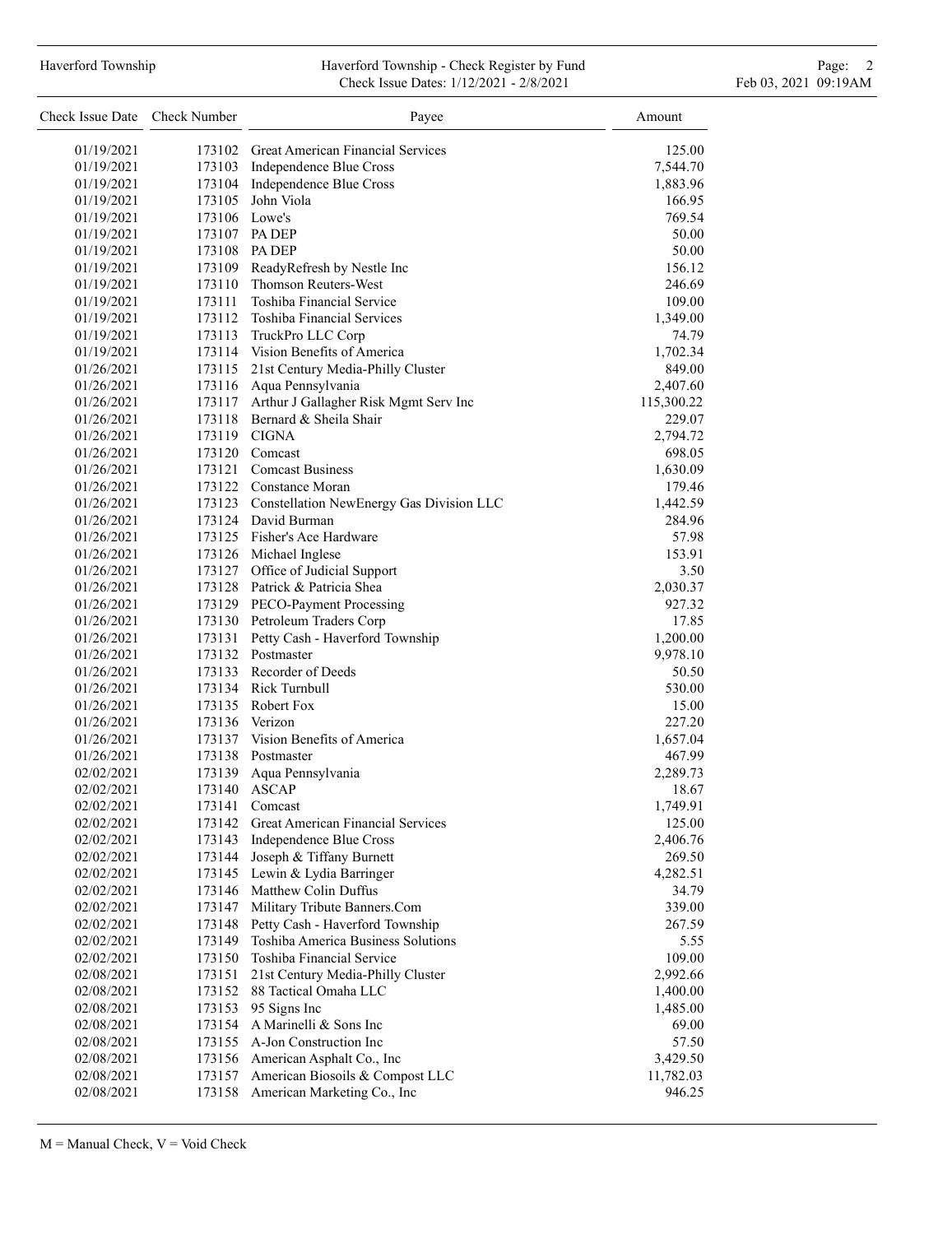# Haverford Township **Haverford Township - Check Register by Fund** Page: 3 and Page: 3 Check Issue Dates: 1/12/2021 - 2/8/2021 Feb 03, 2021 09:19AM

| Check Issue Date Check Number |                  | Payee                                                                  | Amount           |
|-------------------------------|------------------|------------------------------------------------------------------------|------------------|
| 02/08/2021                    |                  | 173159 American Public Safety LLC                                      | 300.95           |
| 02/08/2021                    | 173160           | Applied Video Technology, Inc                                          | 631.00           |
| 02/08/2021                    |                  | 173161 Ardmore Tire Inc                                                | 1,520.00         |
| 02/08/2021                    |                  | 173162 Arlene M. LaRosa, RPR                                           | 1,737.50         |
| 02/08/2021                    |                  | 173163 ASHI & 24-7 EMS Remittance                                      | 11.37            |
| 02/08/2021                    |                  | 173164 Batteries Plus Bulbs                                            | 146.33           |
| 02/08/2021                    |                  | 173165 Berrodin Parts Warehouse                                        | 246.82           |
| 02/08/2021                    |                  | 173166 Beth Ann Rush                                                   | 710.00           |
| 02/08/2021                    |                  | 173167 BFI-King Of Prussia Recyclery                                   | 32,821.50        |
| 02/08/2021                    |                  | 173168 Bound Tree Medical LLC                                          | 710.82           |
| 02/08/2021                    |                  | 173169 CDW Government Inc                                              | 2,136.97         |
| 02/08/2021                    |                  | 173170 Chargepoint, Inc.                                               | 2,338.00         |
| 02/08/2021                    |                  | 173171 Cherry Valley Tractor Sales                                     | 6,194.00         |
| 02/08/2021                    |                  | 173172 Choice Marketing, Inc                                           | 1,500.00         |
| 02/08/2021                    |                  | 173173 Church's Auto Parts                                             | 164.79           |
| 02/08/2021                    |                  | 173174 Clearnetwork Inc                                                | 397.90           |
| 02/08/2021                    |                  | 173175 CNS Cleaning Co Inc                                             | 2,165.00         |
| 02/08/2021                    |                  | 173176 Colonial Electric Supply Company Inc                            | 871.94           |
| 02/08/2021                    |                  | 173177 Commonwealth of Pennsylvania                                    | 500.00           |
| 02/08/2021                    |                  | 173178 Community Action Agency of Del Cty                              | 30.00            |
| 02/08/2021                    |                  | 173179 Compressed Air System Inc                                       | 78.92            |
| 02/08/2021                    |                  | 173180 Corsemax Inc                                                    | 880.00           |
| 02/08/2021                    |                  | 173181 Deborah Saldana                                                 | 230.00           |
| 02/08/2021                    |                  | 173182 Delaware County Solid Waste Authority                           | 94,769.30        |
| 02/08/2021                    |                  | 173183 Devo & Associates LLC                                           | 158.90           |
| 02/08/2021                    |                  | 173184 Direct Paint & Collision Inc                                    | 154.80           |
| 02/08/2021                    |                  | 173185 Drugscan, Inc                                                   | 549.00           |
| 02/08/2021                    |                  | 173186 Eagle Wireless Communications                                   | 1,177.05         |
| 02/08/2021                    |                  | 173187 Eastern Salt Company Inc                                        | 14,491.75        |
| 02/08/2021                    |                  | 173188 Elizabeth C Motten                                              | 112.50           |
| 02/08/2021                    |                  | 173189 Elliott-Lewis                                                   | 2,499.00         |
| 02/08/2021                    |                  | 173190 Emergency Medical Products Inc                                  | 239.90           |
| 02/08/2021                    | 173191           | Engine Powered Co                                                      | 744.00           |
| 02/08/2021                    |                  | 173192 FBINAA                                                          | 125.00           |
| 02/08/2021                    |                  | 173193 Ferguson & McCann Inc                                           | 1,419.00         |
| 02/08/2021                    |                  | 173194 Fisher's Ace Hardware                                           | 83.98            |
| 02/08/2021                    |                  | 173195 Flamm Walton Heimbach                                           | 35.00            |
| 02/08/2021                    |                  | 173196 Foley Inc                                                       | 1,978.24         |
| 02/08/2021                    |                  | 173197 G L Sayre Inc                                                   | 6,848.96         |
| 02/08/2021                    | 173198           | Gail Stickney                                                          | 157.26           |
| 02/08/2021                    | 173199           | General Code                                                           | 2,190.03         |
| 02/08/2021                    | 173200           | Grainger                                                               | 252.60           |
| 02/08/2021                    | 173201           | Haverford Township Free Library                                        | 103,077.43       |
| 02/08/2021                    | 173202           | Havis Inc                                                              | 1,110.73         |
| 02/08/2021                    | 173203           | Hill Buick GMC                                                         | 1,299.86         |
| 02/08/2021                    |                  | 173204 Holsten Associates PC                                           | 1,559.25         |
| 02/08/2021                    |                  | 173205 Hour Glass Cleaners, Inc.                                       | 625.00           |
| 02/08/2021                    | 173206 HPED      |                                                                        | 5,373.73         |
| 02/08/2021                    |                  | 173207 I & I Sling Inc                                                 | 625.00           |
| 02/08/2021                    | 173208           | <b>IACP</b>                                                            | 380.00           |
| 02/08/2021<br>02/08/2021      | 173209<br>173210 | Ivens-Bronstein Veterinary Hospital Inc<br>J J Keller & Associates Inc | 136.00<br>437.79 |
| 02/08/2021                    | 173211           | Jacob Low Hardware                                                     | 36.24            |
| 02/08/2021                    | 173212           | Jennifer Anne Joyce                                                    | 140.00           |
| 02/08/2021                    | 173213           | Joe & Bud's Towing Service                                             | 400.00           |
| 02/08/2021                    | 173214           | Joseph Fazzio Inc                                                      | 10,018.85        |
| 02/08/2021                    |                  | 173215 Joseph McCormick                                                | 74.25            |
|                               |                  |                                                                        |                  |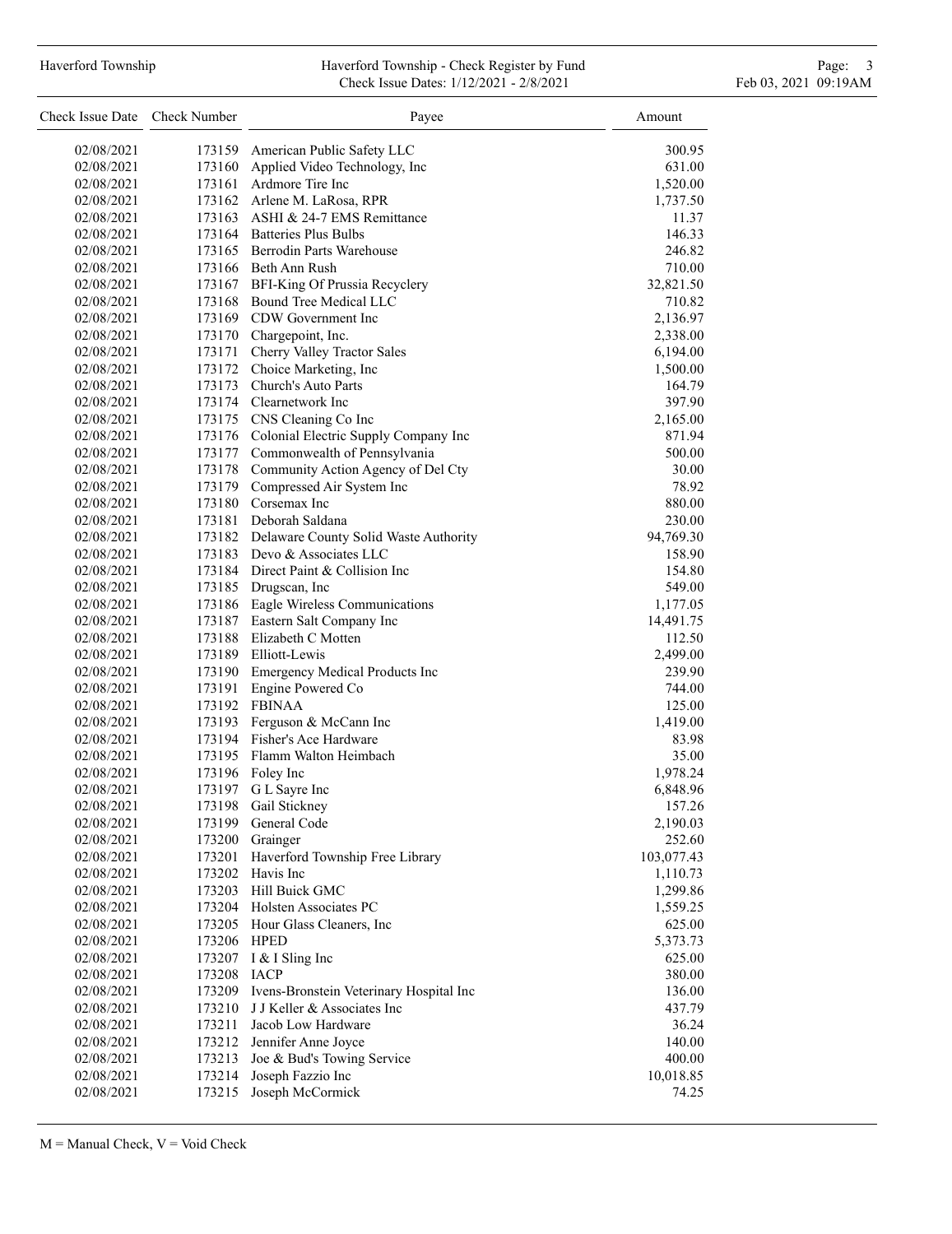## Haverford Township **Haverford Township - Check Register by Fund** Page: 4 Page: 4 Check Issue Dates: 1/12/2021 - 2/8/2021 Feb 03, 2021 09:19AM

| Check Issue Date Check Number |                  | Payee                                             | Amount            |
|-------------------------------|------------------|---------------------------------------------------|-------------------|
| 02/08/2021                    |                  | 173216 JPS Equipment Co., Inc.                    | 6,600.00          |
| 02/08/2021                    |                  | 173217 Kelly Industrial Supply                    | 403.58            |
| 02/08/2021                    |                  | 173218 Kelly's Trophies                           | 33.75             |
| 02/08/2021                    |                  | 173219 Lawson Products Inc                        | 296.12            |
| 02/08/2021                    |                  | 173220 Liam McKay                                 | 126.50            |
| 02/08/2021                    |                  | 173221 Lisa A Drake                               | 90.00             |
| 02/08/2021                    | 173222 Little's  |                                                   | 947.12            |
| 02/08/2021                    |                  | 173223 Manoa Cleaners, Inc                        | 1,064.70          |
| 02/08/2021                    |                  | 173224 McCarthy and Company, LLC                  | 2,248.95          |
| 02/08/2021                    |                  | 173225 McLenaghan Wholesale Tires Inc             | 2,328.00          |
| 02/08/2021                    |                  | 173226 McNichol, Byrne, & Matlawski, PC           | 7,067.09          |
| 02/08/2021                    |                  | 173227 Metropolitan Communications, Inc           | 3,082.75          |
| 02/08/2021                    |                  | 173228 Mickey's Suburban Alignment Inc            | 80.96             |
| 02/08/2021                    |                  | 173229 Miller Lighting & Energy, Inc.             | 169.60            |
| 02/08/2021                    |                  | 173230 MLH Occupational & Travel Health           | 2,189.00          |
| 02/08/2021                    | 173231           | Nichols Plumbing & Heating, Inc                   | 597.00            |
| 02/08/2021                    |                  | 173232 Noratek Solutions Inc                      | 3,000.00          |
| 02/08/2021                    | 173233 NRPA      |                                                   | 175.00            |
| 02/08/2021                    |                  | 173234 Office Basics, Inc                         | 2,415.42          |
| 02/08/2021                    |                  | 173235 Oliver Fire Protection & Security Inc      | 325.00            |
| 02/08/2021                    |                  | 173236 PA DUI Association                         | 35.00             |
| 02/08/2021                    |                  | 173237 PA Police Accreditation Coalition          | 100.00            |
| 02/08/2021                    |                  | 173238 Pacifico Marple Ford                       | 1,553.48          |
| 02/08/2021                    |                  | 173239 Park's Best Car Wash Inc                   | 480.00            |
| 02/08/2021                    |                  | 173240 Penn Valley Chemical Co                    | 232.89            |
| 02/08/2021                    |                  | 173241 Pennoni Associates, Inc                    | 13,051.00         |
| 02/08/2021                    |                  | 173242 PeopleGuru Inc                             | 469.26            |
| 02/08/2021                    |                  | 173243 PetroChoice                                | 5,273.26          |
| 02/08/2021                    |                  | 173244 Petroleum Traders Corp                     | 7,133.19          |
| 02/08/2021                    |                  | 173245 PetSmart #1804                             | 235.43            |
| 02/08/2021                    |                  | 173246 Port A Bowl Restroom Co Corp               | 170.00            |
| 02/08/2021                    |                  | 173247 Praxair Distribution Inc                   | 409.21            |
| 02/08/2021                    |                  | 173248 Ouench USA Inc                             | 163.92            |
| 02/08/2021                    |                  | 173249 Roupas Enterprises Inc                     | 1,299.00          |
| 02/08/2021                    |                  | 173250 Safe & Sound System LLC                    | 405.00            |
| 02/08/2021                    |                  | 173251 Sandi Kirschner                            | 120.00            |
| 02/08/2021                    |                  | 173252 School District of Haverford Township      | 24,403.55         |
| 02/08/2021                    |                  | 173253 Shallow Creek Kennels Inc                  | 4,955.00          |
| 02/08/2021                    |                  | 173254 Shane Patrick Moran                        | 132.00            |
| 02/08/2021                    | 173255           | Sherwin-Williams                                  | 44.53             |
| 02/08/2021                    | 173256           | Shot Tec, LLC                                     | 1,000.00          |
| 02/08/2021                    | 173257           | Shred Patrol LLC                                  | 400.00            |
| 02/08/2021                    |                  | 173258 Signal Service, Inc                        | 24,853.46         |
| 02/08/2021                    | 173259           | Sinclair Exterminating Inc                        | 595.00            |
| 02/08/2021                    | 173260           | Sir Speedy Printing Center #7099                  | 754.50            |
| 02/08/2021                    | 173261           | Sirchie Fingerprint Laboratories                  | 744.23            |
| 02/08/2021                    | 173262           | Spectrum Letterbox                                | 10,861.67         |
| 02/08/2021                    | 173263           | Superior Alarm Systems Inc                        | 221.97            |
| 02/08/2021                    | 173264           | T. Frank McCall's, Inc                            | 1,287.90          |
| 02/08/2021<br>02/08/2021      | 173265           | <b>Tactical Wear</b><br>Thomson Reuters-West      | 1,263.45          |
|                               | 173266           |                                                   | 246.69            |
| 02/08/2021                    | 173267           | Timothy James Shea<br>Travelers                   | 48.75             |
| 02/08/2021                    | 173268           |                                                   | 939.80            |
| 02/08/2021<br>02/08/2021      | 173269<br>173270 | Triad Truck Equipment Inc<br>Triple R Truck Parts | 86.00<br>2,383.23 |
| 02/08/2021                    | 173271           | Tri-State Financial Group LLC                     | 5,614.19          |
| 02/08/2021                    | 173272           | Tri-State/Ace Knife Grinding Corp                 | 182.00            |
|                               |                  |                                                   |                   |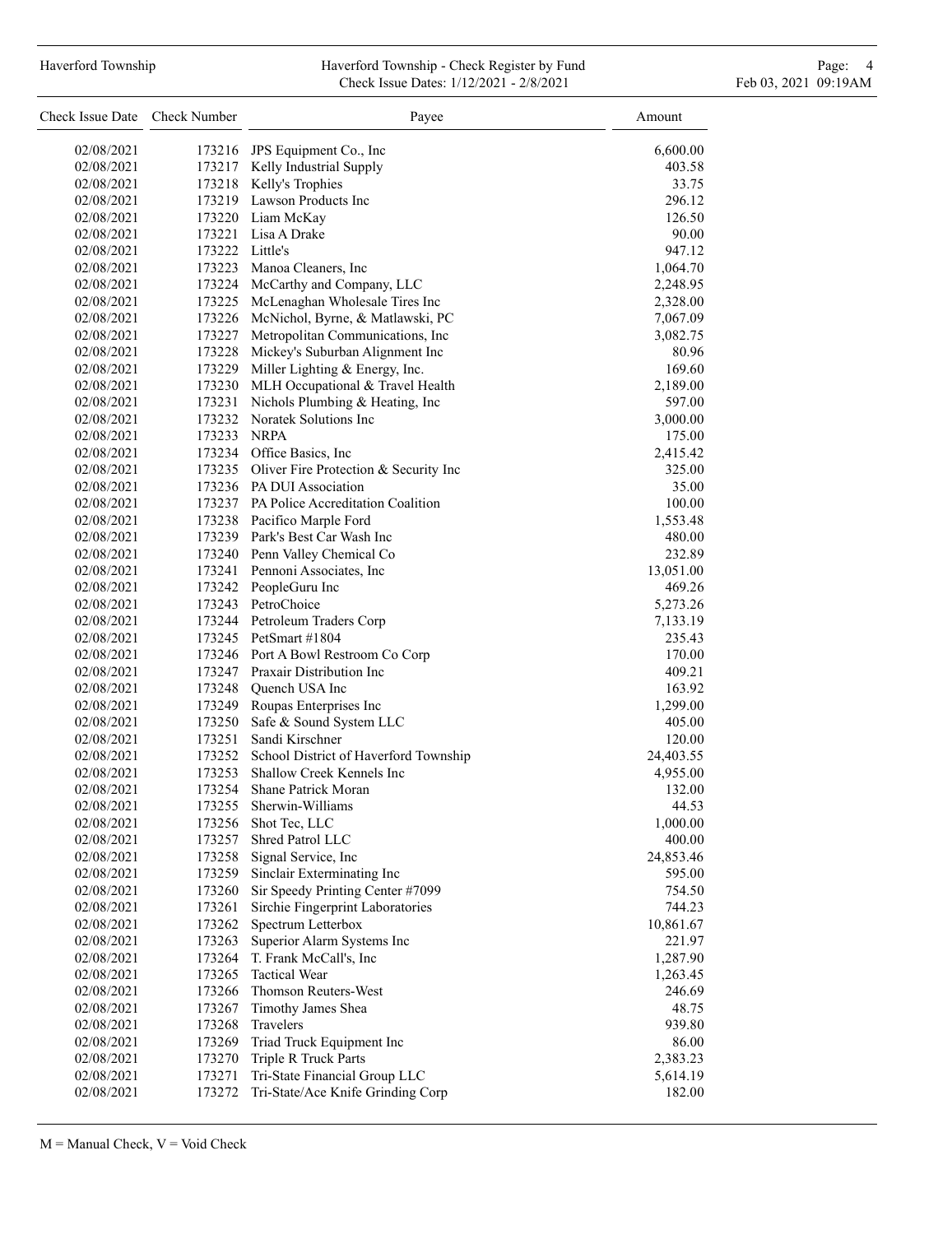# Haverford Township **Haverford Township - Check Register by Fund** Page: 5 - 5 - 7 Page: 5 - 7 Page: 5 - 7 Page: 5 Check Issue Dates: 1/12/2021 - 2/8/2021 Feb 03, 2021 09:19AM

| Check Issue Date Check Number   |                            | Payee                                         | Amount       |   |
|---------------------------------|----------------------------|-----------------------------------------------|--------------|---|
| 02/08/2021                      | 173273                     | TruckPro LLC Corp                             | 2,110.15     |   |
| 02/08/2021                      |                            | 173274 Turtle & Hughes, Inc                   | 2,579.50     |   |
| 02/08/2021                      |                            | 173275 Tustin Energy Solutions, LLC           | 2,000.00     |   |
| 02/08/2021                      |                            | 173276 Tustin Mechanical Services LLC         | 4,800.00     |   |
| 02/08/2021                      |                            | 173277 U S Municipal Inc                      | 1,043.00     |   |
| 02/08/2021                      |                            | 173278 ULINE, Inc                             | 186.79       |   |
| 02/08/2021                      |                            | 173279 United Public Safety, Inc              | 488.07       |   |
| 02/08/2021                      |                            | 173280 VCA Wellington Animal Hospital         | 577.11       |   |
| 02/08/2021                      |                            | 173281 West Health Advocate Solutions Inc     | 1,382.40     |   |
| 02/08/2021                      |                            | 173282 Western Berks Ambulance Assoc          | 580.00       |   |
| 02/08/2021                      |                            | 173283 YCG Inc                                | 3,175.75     |   |
| 02/08/2021                      |                            | 173284 Zeager Bros., Inc                      | 4,731.56     |   |
| 02/08/2021                      |                            | 173285 Zoll Medical Corporation               | 57.75        |   |
| 02/03/2021                      |                            | 173286 Llanerch Diner                         | 613.32       |   |
| <b>Investment - PLGIT</b>       |                            |                                               |              |   |
| 01/12/2021                      |                            | 114 Express Scripts Inc                       | 6.00 M       |   |
| 01/12/2021                      |                            | 115 Express Scripts Inc                       | 28,501.02    | M |
| 01/12/2021                      |                            | 117 Express Scripts Inc                       | 848.48 M     |   |
| 01/12/2021                      |                            | 118 Express Scripts Inc                       | 22,263.95 M  |   |
| 01/19/2021                      |                            | 120 Express Scripts Inc                       | 24,937.11    | M |
| 02/02/2021                      |                            | 122 Express Scripts Inc                       | 33,225.31    | M |
| <b>Police Property Room</b>     |                            |                                               |              |   |
| 01/12/2021                      |                            | 133 Delaware County District Attorney         | 46.02 M      |   |
|                                 | <b>Total GENERAL FUND:</b> |                                               | 1,494,401.11 |   |
| <b>Investment - Sewer PLGIT</b> |                            |                                               |              |   |
| 01/12/2021                      |                            | 116 Express Scripts Inc                       | 45.98 M      |   |
| 01/12/2021                      |                            | 119 Express Scripts Inc                       | 1,806.35 M   |   |
| 01/19/2021                      |                            | 121 Express Scripts Inc                       | 2,069.94 M   |   |
| <b>Sewer Cash - Operating</b>   |                            |                                               |              |   |
| 01/12/2021                      |                            | 18744 Delta Dental of PA                      | 108.00       |   |
| 01/12/2021                      |                            | 18745 North American Benefits Company         | 86.65        |   |
| 01/19/2021                      |                            | 18746 AT & T Mobility                         | 89.91        |   |
| 01/19/2021                      |                            | 18747 DelCo Public Schools Healthcare Trst    | 9,140.27     |   |
| 01/26/2021                      |                            | 18748 Arthur J Gallagher Risk Mgmt Serv Inc   | 5,544.52     |   |
| 01/26/2021                      |                            | 18749 CIGNA                                   | 112.60       |   |
| 02/08/2021                      |                            | 18750 Cawley Environmental Services Inc       | 1,269.31     |   |
| 02/08/2021                      | 18751                      | Havis Inc                                     | 20.40        |   |
| 02/08/2021                      |                            | 18752 Imperial Supplies LLC                   | 412.91       |   |
| 02/08/2021                      | 18753                      | McNichol, Byrne, & Matlawski, PC              | 2,149.59     |   |
| 02/08/2021                      |                            | 18754 No Bugs Pest Control                    | 338.00       |   |
| 02/08/2021                      |                            | 18755 Norris Sales Company Inc                | 470.04       |   |
| 02/08/2021                      |                            | 18756 Pennoni Associates, Inc                 | 33.25        |   |
| 02/08/2021                      |                            | 18757 Pennsylvania One Call System Inc        | 309.60       |   |
| 02/08/2021                      |                            | 18758 Petroleum Traders Corp                  | 399.45       |   |
| 02/08/2021                      | 18759                      | School District of Haverford Township         | 185.57       |   |
| 02/08/2021                      | 18760                      | Spectrum Letterbox                            | 1,813.33     |   |
| 02/08/2021                      |                            | 18761 Upper Darby Township Municipal Building | 1,698.82     |   |
| Total SEWER FUND:               |                            |                                               | 28,104.49    |   |
| Grand Totals:                   |                            |                                               | 1,784,751.87 |   |
|                                 |                            |                                               |              |   |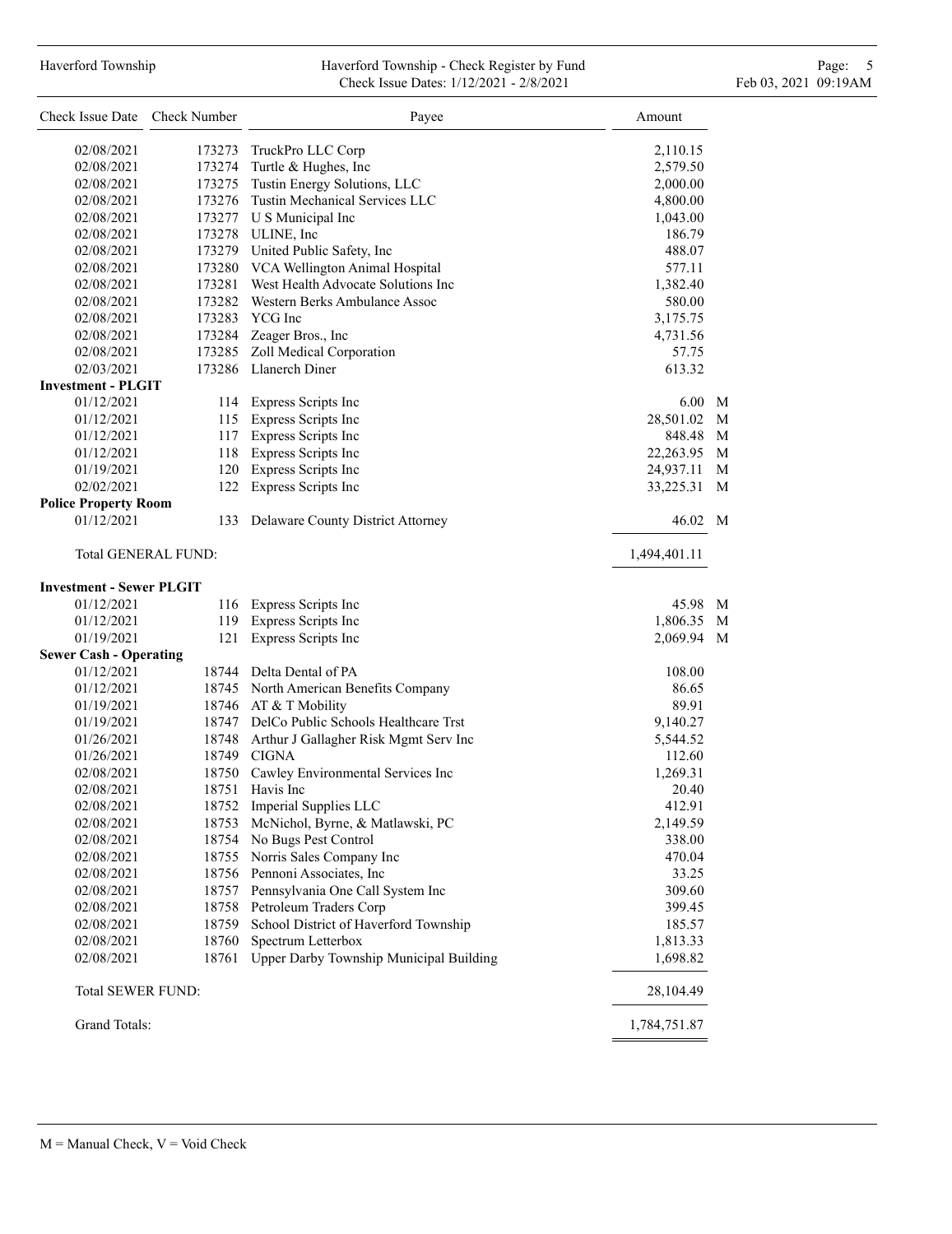Report Criteria: Report type: Summary  $Check. Voded = No, Yes$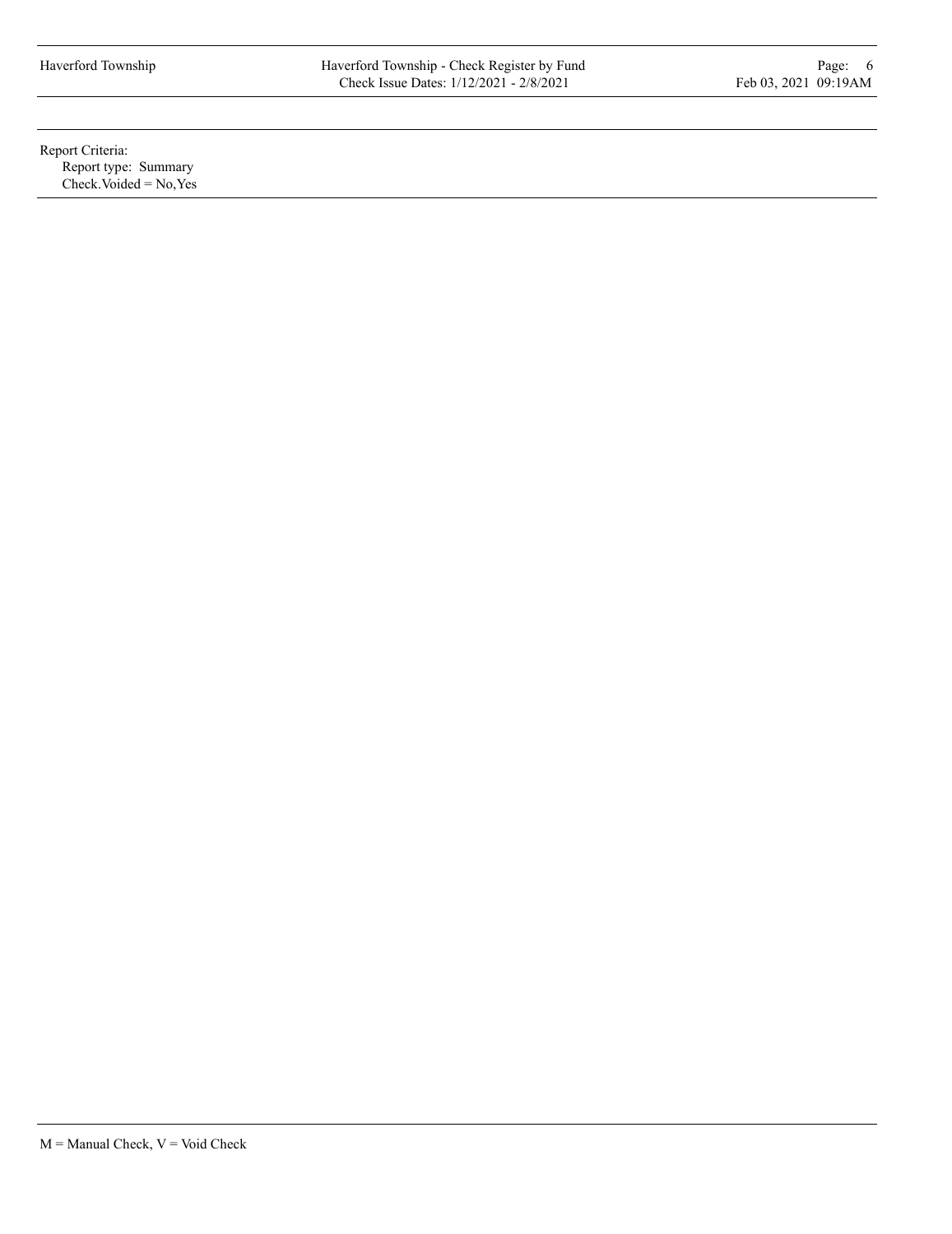#### Haverford Township Haverford Township - Check Register by Fund Page: 1 Check Issue Dates: 2/9/2021 - 3/8/2021 Mar 04, 2021 11:14AM

| Check Issue Date Check Number   |                               | Payee                                           | Amount       |   |
|---------------------------------|-------------------------------|-------------------------------------------------|--------------|---|
| 2018 GO Bond - PLGIT            |                               |                                                 |              |   |
| 02/09/2021                      |                               | 1084 FieldTurf Inc                              | 112,500.00 M |   |
| <b>Capital Projects - PLGIT</b> |                               |                                                 |              |   |
| 02/09/2021                      |                               | 1088 Joseph E Sucher & Sons Inc                 | 19,970.00 M  |   |
| 03/08/2021                      |                               | 1089 Architectural Testing, Inc                 | 5,200.00 M   |   |
| 03/08/2021                      |                               | 1090 Bernardon Architects                       | 3,859.07 M   |   |
| 03/08/2021                      |                               | 1091 C.B. Development Services, Inc             | 1,630.00     | M |
| 03/08/2021                      |                               | 1092 Charles A Higgins & Sons Inc               | 7,676.25 M   |   |
|                                 | Total CAPITAL FUND:           |                                                 | 150,835.32   |   |
| <b>CDBG Cash - Operating</b>    |                               |                                                 |              |   |
| 03/08/2021                      |                               | 4526 Anthony J Dunleavy Assoc Inc               | 28,210.00    |   |
| 03/08/2021                      |                               | 4527 Community Action Agency of Del Cty         | 46,000.00    |   |
| 03/08/2021                      |                               | 4528 Haverford Township                         | 4,447.24     |   |
| 03/08/2021                      |                               | 4529 Jim Miller Inc                             | 14,075.00    |   |
| 03/08/2021                      |                               | 4530 Leadco Environmental Services Inc          | 560.00       |   |
| 03/08/2021                      |                               | 4531 O'Connor Electric                          | 1,630.00     |   |
| 03/08/2021                      |                               | 4532 Pennoni Associates, Inc.                   | 1,829.75     |   |
| 03/08/2021                      |                               | 4533 Surrey Services for Seniors                | 1,083.33     |   |
|                                 | <b>Total CDBG GRANT FUND:</b> |                                                 | 97,835.32    |   |
| <b>General Operating</b>        |                               |                                                 |              |   |
| 02/24/2021                      |                               | 172248 Kelly Krause                             | $50.00 - V$  |   |
| 02/09/2021                      |                               | 173287 Aqua Pennsylvania                        | 69.09        |   |
| 02/09/2021                      |                               | 173288 Arthur J Gallagher Risk Mgmt Serv Inc    | 217,241.87   |   |
| 02/09/2021                      |                               | 173289 AT & T Mobility                          | 5,564.11     |   |
| 02/09/2021                      |                               | 173290 AT & T Mobility                          | 80.10        |   |
| 02/09/2021                      |                               | 173291 Block Line Systems                       | 1,028.23     |   |
| 02/09/2021                      |                               | 173292 Brighthouse Financial                    | 4,976.50     |   |
| 02/09/2021                      |                               | 173293 Christopher Viola                        | 111.06       |   |
| 02/09/2021                      |                               | 173294 Comcast                                  | 133.59       |   |
| 02/09/2021                      |                               | 173295 Constellation NewEnergy Gas Division LLC | 2,456.11     |   |
| 02/09/2021                      |                               | 173296 Craig D Scott                            | 517.96       |   |
| 02/09/2021                      |                               | 173297 Deborah Tori                             | 60.00        |   |
| 02/09/2021                      |                               | 173298 DelCo Public Schools Healthcare Trst     | 374,541.18   |   |
| 02/09/2021                      |                               | 173299 Delta Dental of PA                       | 18,927.81    |   |
| 02/09/2021                      |                               | 173300 PA DUI Association                       | 630.00       |   |
| 02/09/2021                      |                               | 173301 Peco Energy                              | 59,834.71    |   |
| 02/09/2021                      | 173302                        | Thomas Hastings                                 | 108.00       |   |
| 02/09/2021                      | 173303                        | Verizon                                         | 81.67        |   |
| 02/16/2021                      |                               | 173304 Andy Lewis                               | 200.00       |   |
| 02/16/2021                      | 173305                        | Aqua Pennsylvania                               | 95.07        |   |
| 02/16/2021                      |                               | 173306 ATG Abstract, LLC                        | 14.88        |   |
| 02/16/2021                      |                               | 173307 Darby Creek Valley Association           | 125.00       |   |
| 02/16/2021                      | 173308                        | Dave Doppler                                    | 258.42       |   |
| 02/16/2021                      | 173309                        | Haverford Township Free Library                 | 2,327.72     |   |
| 02/16/2021                      | 173310                        | Independence Blue Cross                         | 7,264.41     |   |
| 02/16/2021                      | 173311                        | Independence Blue Cross                         | 878.21       |   |
| 02/16/2021                      | 173312                        | John Viola                                      | 49.70        |   |
| 02/16/2021                      | 173313                        | Joseph Celia                                    | 324.47       |   |
| 02/16/2021                      |                               | 173314 Kevin Smith                              | 200.79       |   |
| 02/16/2021                      | 173315                        | Michael Norman                                  | 268.08       |   |
| 02/16/2021                      |                               | 173316 North American Benefits Company          | 4,854.40     |   |
| 02/16/2021                      |                               | 173317 PECO-Payment Processing                  | 922.27       |   |
| 02/16/2021                      |                               | 173318 Radian Settlement Srevices Inc           | 222.52       |   |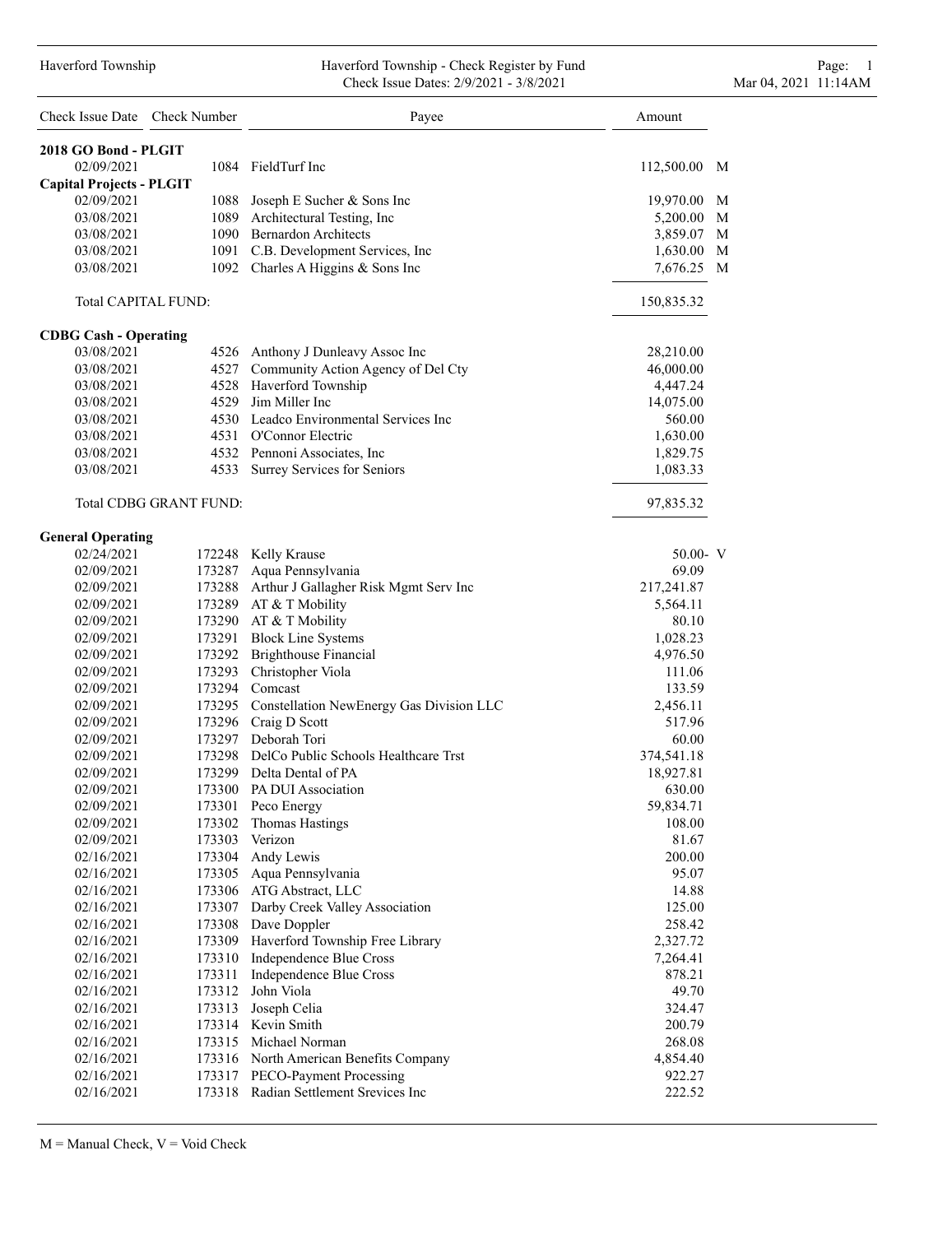# Haverford Township **Haverford Township - Check Register by Fund** Page: 2 Check Issue Dates: 2/9/2021 - 3/8/2021 Mar 04, 2021 11:14AM

| Check Issue Date Check Number |        | Payee                                                              | Amount             |
|-------------------------------|--------|--------------------------------------------------------------------|--------------------|
| 02/16/2021                    | 173319 | ReadyRefresh by Nestle Inc                                         | 271.53             |
| 02/16/2021                    | 173320 | Toshiba America Business Solutions                                 | 256.36             |
| 02/16/2021                    | 173321 | Toshiba America Business Solutions                                 | 6.47               |
| 02/23/2021                    |        | 173322 CIGNA                                                       | 2,800.44           |
| 02/23/2021                    |        | 173323 Comcast                                                     | 620.36             |
| 02/23/2021                    |        | 173324 Comcast Business                                            | 1,630.09           |
| 02/23/2021                    |        | 173325 Dolan Consulting Group, LLC                                 | 545.00             |
| 02/23/2021                    |        | 173326 Enviro World Corp                                           | 1,590.00           |
| 02/23/2021                    |        | 173327 Independence Blue Cross                                     | 2,842.58           |
| 02/23/2021                    |        | 173328 Kaiserman JCC Corp                                          | 2,475.00           |
| 02/23/2021                    |        | 173329 Kevin Wilson                                                | 247.74             |
| 02/23/2021                    |        | 173330 Lowe's                                                      | 2,538.49           |
| 02/23/2021                    |        | 173331 PetroChoice                                                 | 1,486.22           |
| 02/23/2021                    |        | 173332 Rick Turnbull                                               | 41.97              |
| 02/23/2021                    |        | 173333 Robert Fowler                                               | 236.77             |
| 02/23/2021                    |        | 173334 Timothy Moore                                               | 543.57             |
| 02/23/2021                    |        | 173335 Toshiba Financial Services                                  | 1,349.00           |
| 02/23/2021                    |        | 173336 Triton Training Group LLC                                   | 400.00             |
| 02/23/2021                    |        | 173337 Verizon                                                     | 39.01              |
| 02/23/2021                    |        | 173338 Vision Benefits of America                                  | 2,019.08           |
| 03/02/2021                    |        | 173339 Aqua Pennsylvania                                           | 1,369.50           |
| 03/02/2021                    |        | 173340 AT & T Mobility                                             | 69.21              |
| 03/02/2021                    |        | 173341 Clear to Close Settlement, LLC                              | 171.19             |
| 03/02/2021                    |        | 173342 Comcast                                                     | 1,039.32           |
| 03/02/2021                    |        | 173343 Daniel Siegel                                               | 560.83             |
| 03/02/2021                    |        | 173344 Eric & Kimberly Porsch                                      | 215.85             |
| 03/02/2021                    |        | 173345 Great American Financial Services                           | 125.00             |
| 03/02/2021                    |        | 173346 John Viola                                                  | 1,902.46           |
| 03/02/2021                    |        | 173347 Kelly Krause                                                | 50.00              |
| 03/02/2021                    |        | 173348 Kevin Coyle                                                 | 269.02             |
| 03/02/2021                    |        | 173349 Kevin Kramer                                                | 109.20             |
| 03/02/2021                    |        | 173350 Lawrence Howard                                             | 196.40             |
| 03/02/2021                    |        | 173351 Mallory Rorer                                               | 70.00              |
| 03/02/2021                    |        | 173352 North American Benefits Company                             | 4,219.05           |
| 03/02/2021                    |        | 173353 Petty Cash - Haverford Township                             | 33.77              |
| 03/02/2021                    | 173354 | Stephen & Deborah Pickup                                           | 200.01             |
| 03/02/2021                    | 173355 | Toshiba Financial Service                                          | 109.00             |
| 03/02/2021                    | 173356 | Verizon                                                            | 56.81              |
| 03/08/2021                    | 173357 | 10 8 Emergency Vehicle Services LLC                                | 649.80             |
| 03/08/2021                    | 173358 | 911 Safety Equipment LLC                                           | 220.00             |
| 03/08/2021                    | 173359 | 95 Signs Inc                                                       | 107.00             |
| 03/08/2021                    | 173360 | A Marinelli & Sons Inc                                             | 260.50             |
| 03/08/2021                    |        | 173361 A-Jon Construction Inc                                      | 135.00             |
| 03/08/2021                    |        | 173362 American Biosoils & Compost LLC                             | 6,193.69           |
| 03/08/2021                    |        | 173363 American Public Safety LLC                                  | 162.95             |
| 03/08/2021                    | 173364 | Apex Elevator Inspection & Testing LLC                             | 55.00              |
| 03/08/2021                    |        | 173365 Ardmore Tire Inc                                            |                    |
| 03/08/2021                    |        | 173366 Arlene M. LaRosa, RPR                                       | 2,599.75<br>266.25 |
| 03/08/2021                    |        | 173367 ASHI & 24-7 EMS Remittance                                  | 79.81              |
| 03/08/2021                    |        | 173368 Atlantic Tactical                                           | 296.94             |
|                               |        |                                                                    |                    |
| 03/08/2021                    |        | 173369 Barbacane, Thornton & Co LLP<br>173370 Batteries Plus Bulbs | 875.00             |
| 03/08/2021                    |        |                                                                    | 38.40              |
| 03/08/2021                    |        | 173371 Berrodin Parts Warehouse                                    | 509.35             |
| 03/08/2021                    |        | 173372 Beth Ann Rush                                               | 730.00             |
| 03/08/2021                    |        | 173373 BFI-King Of Prussia Recyclery                               | 29,246.56          |
| 03/08/2021                    |        | 173374 Bio-One Chester County                                      | 195.00             |
| 03/08/2021                    |        | 173375 Bound Tree Medical LLC                                      | 135.79             |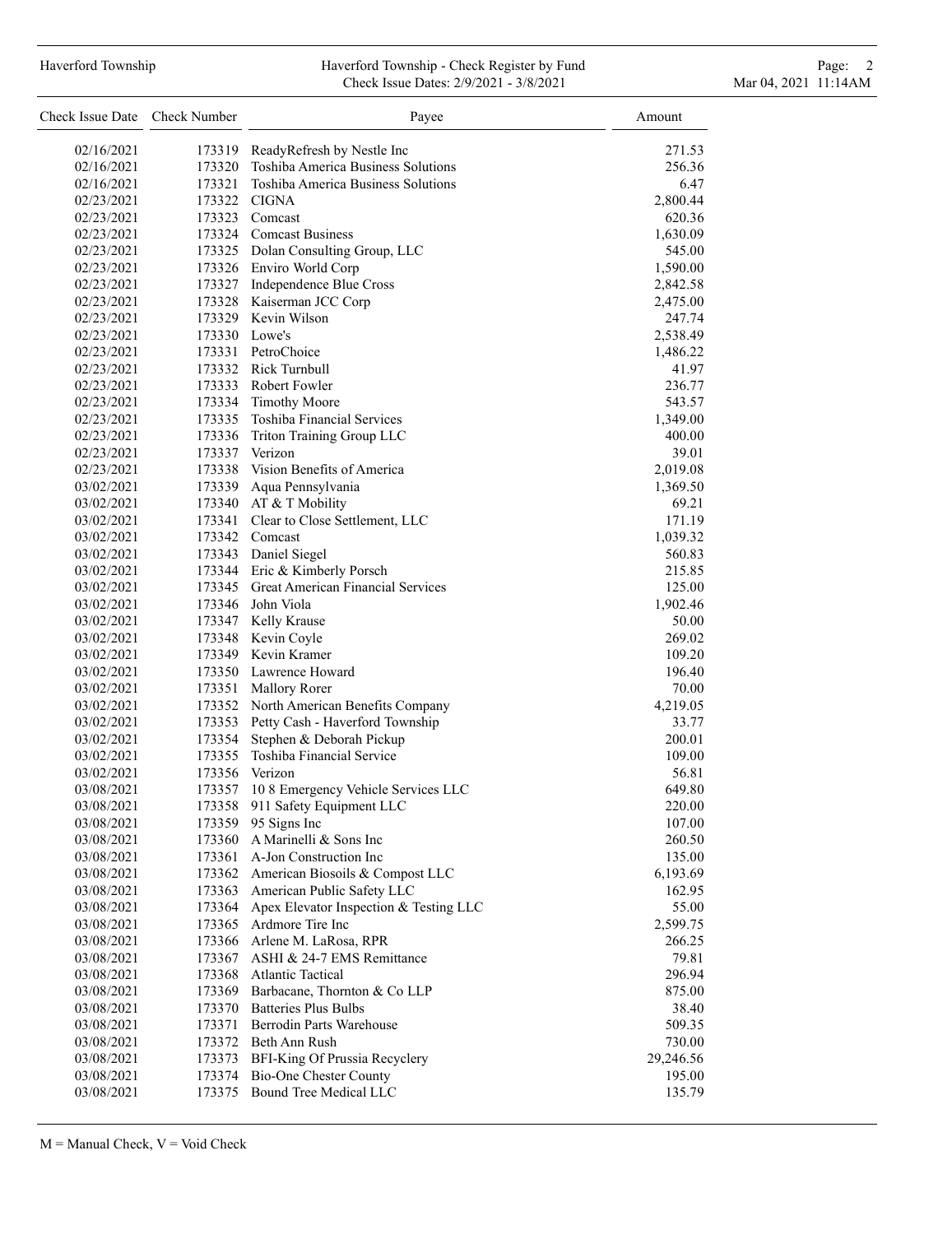# Haverford Township **Haverford Township - Check Register by Fund** Page: 3 and Page: 3 Check Issue Dates: 2/9/2021 - 3/8/2021 Mar 04, 2021 11:14AM

| 173376 Brian Kearns<br>03/08/2021<br>90.00<br>173377 Bryn Mawr Racing Company<br>682.85<br>03/08/2021<br>173378 Cassandra McNulty<br>03/08/2021<br>330.00<br>173379 Center for Education & Employment Law<br>159.00<br>03/08/2021<br>173380 Cherry Valley Tractor Sales<br>83.20<br>03/08/2021<br>173381 Church's Auto Parts<br>35.87<br>03/08/2021<br>173382 CNS Cleaning Co Inc<br>03/08/2021<br>2,165.00<br>173383 Colonial Electric Supply Company Inc<br>03/08/2021<br>394.67<br>173384 Compressed Air System Inc<br>39.75<br>03/08/2021<br>173385 Daigle Law Group LLC<br>595.00<br>03/08/2021<br>173386 DaTwan Bolden<br>120.00<br>03/08/2021<br>173387 Dayanara Caicedo<br>50.00<br>03/08/2021<br>173388 Dean S Boornazian<br>03/08/2021<br>565.00<br>173389 Deborah Saldana<br>230.00<br>03/08/2021<br>173390 Delaware County Solid Waste Authority<br>03/08/2021<br>74,398.51<br>173391 Delaware County Treasurer<br>4,791.16<br>03/08/2021<br>173392 Delaware County Treasurer<br>03/08/2021<br>4,791.16<br>173393 Delaware County Treasurer<br>03/08/2021<br>3,743.08<br>173394 Delaware Cty Board of Fire & Life Safety<br>150.00<br>03/08/2021<br>173395 Devo & Associates LLC<br>03/08/2021<br>204.05<br>173396 Drugscan, Inc<br>549.00<br>03/08/2021<br>173397 Eagle Point Gun/T J Morris & Son<br>03/08/2021<br>10,445.92<br>173398 Eagle Wireless Communications<br>03/08/2021<br>1,177.05<br>173399 Eastern Salt Company Inc<br>03/08/2021<br>32,385.12<br>173400 Eileen G Micklin<br>03/08/2021<br>140.00<br>173401 Elizabeth Luff<br>140.00<br>03/08/2021<br>173402 Elliott-Lewis<br>5,452.00<br>03/08/2021<br>173403 FBI-LEEDA<br>03/08/2021<br>100.00<br>173404 Federal Express Corp<br>130.65<br>03/08/2021<br>173405 Fire Line Equipment<br>1,231.93<br>03/08/2021<br>173406 Flamm Walton Heimbach<br>412.50<br>03/08/2021<br>173407 Foley Inc<br>467.92<br>03/08/2021<br>173408 G L Sayre Inc<br>03/08/2021<br>3,744.14<br>173409 Gail Stickney<br>157.26<br>03/08/2021<br>03/08/2021<br>173410 Gallagher Benefit Services Inc<br>1,750.00<br>173411 Grainger<br>03/08/2021<br>111.64<br>173412 GranTurk Equipment Company Inc<br>555.80<br>03/08/2021<br>173413 Guy's Auto Glass Service<br>03/08/2021<br>750.00<br>173414 Haverford Township Free Library<br>103,077.43<br>03/08/2021<br>173415 Hill Buick GMC<br>03/08/2021<br>1,815.06<br>173416 Holsten Associates PC<br>87.00<br>03/08/2021<br>173417 Imperial Supplies LLC<br>03/08/2021<br>418.93<br>173418 Isaac Lindy<br>03/08/2021<br>250.00<br>173419 Ivens-Bronstein Veterinary Hospital Inc<br>152.00<br>03/08/2021<br>03/08/2021<br>173420 J & C Ice Technologies Inc<br>414.45<br>173421<br>Jack Bullock<br>180.00<br>03/08/2021<br>James Keenan<br>03/08/2021<br>173422<br>180.00<br>173423<br>Jean M Vetter<br>03/08/2021<br>140.00<br>173424 Jeff Cederstrom<br>120.00<br>03/08/2021<br>173425 Jennifer Anne Joyce<br>280.00<br>03/08/2021<br>Jill Cosgrove<br>330.00<br>03/08/2021<br>173426<br>Joe & Bud's Towing Service<br>03/08/2021<br>173427<br>400.00<br>Joe's Automotive<br>03/08/2021<br>173428<br>110.00<br>John Hollowell Wert<br>03/08/2021<br>173429<br>150.00<br>173430 John W Kay Electrical Contract, Inc.<br>03/08/2021<br>160.00<br>Jonathan D Moyer<br>630.00<br>03/08/2021<br>173431 | Check Issue Date Check Number |        | Payee             | Amount |
|--------------------------------------------------------------------------------------------------------------------------------------------------------------------------------------------------------------------------------------------------------------------------------------------------------------------------------------------------------------------------------------------------------------------------------------------------------------------------------------------------------------------------------------------------------------------------------------------------------------------------------------------------------------------------------------------------------------------------------------------------------------------------------------------------------------------------------------------------------------------------------------------------------------------------------------------------------------------------------------------------------------------------------------------------------------------------------------------------------------------------------------------------------------------------------------------------------------------------------------------------------------------------------------------------------------------------------------------------------------------------------------------------------------------------------------------------------------------------------------------------------------------------------------------------------------------------------------------------------------------------------------------------------------------------------------------------------------------------------------------------------------------------------------------------------------------------------------------------------------------------------------------------------------------------------------------------------------------------------------------------------------------------------------------------------------------------------------------------------------------------------------------------------------------------------------------------------------------------------------------------------------------------------------------------------------------------------------------------------------------------------------------------------------------------------------------------------------------------------------------------------------------------------------------------------------------------------------------------------------------------------------------------------------------------------------------------------------------------------------------------------------------------------------------------------------------------------------------------------------------------------------------------------------------------------------------------------------------------------------------------------------------------------------------------------------------------------------------------------------------------------------------------------------------------------------------------------------------------------------------------------------------------------------------------------|-------------------------------|--------|-------------------|--------|
|                                                                                                                                                                                                                                                                                                                                                                                                                                                                                                                                                                                                                                                                                                                                                                                                                                                                                                                                                                                                                                                                                                                                                                                                                                                                                                                                                                                                                                                                                                                                                                                                                                                                                                                                                                                                                                                                                                                                                                                                                                                                                                                                                                                                                                                                                                                                                                                                                                                                                                                                                                                                                                                                                                                                                                                                                                                                                                                                                                                                                                                                                                                                                                                                                                                                                                        |                               |        |                   |        |
|                                                                                                                                                                                                                                                                                                                                                                                                                                                                                                                                                                                                                                                                                                                                                                                                                                                                                                                                                                                                                                                                                                                                                                                                                                                                                                                                                                                                                                                                                                                                                                                                                                                                                                                                                                                                                                                                                                                                                                                                                                                                                                                                                                                                                                                                                                                                                                                                                                                                                                                                                                                                                                                                                                                                                                                                                                                                                                                                                                                                                                                                                                                                                                                                                                                                                                        |                               |        |                   |        |
|                                                                                                                                                                                                                                                                                                                                                                                                                                                                                                                                                                                                                                                                                                                                                                                                                                                                                                                                                                                                                                                                                                                                                                                                                                                                                                                                                                                                                                                                                                                                                                                                                                                                                                                                                                                                                                                                                                                                                                                                                                                                                                                                                                                                                                                                                                                                                                                                                                                                                                                                                                                                                                                                                                                                                                                                                                                                                                                                                                                                                                                                                                                                                                                                                                                                                                        |                               |        |                   |        |
|                                                                                                                                                                                                                                                                                                                                                                                                                                                                                                                                                                                                                                                                                                                                                                                                                                                                                                                                                                                                                                                                                                                                                                                                                                                                                                                                                                                                                                                                                                                                                                                                                                                                                                                                                                                                                                                                                                                                                                                                                                                                                                                                                                                                                                                                                                                                                                                                                                                                                                                                                                                                                                                                                                                                                                                                                                                                                                                                                                                                                                                                                                                                                                                                                                                                                                        |                               |        |                   |        |
|                                                                                                                                                                                                                                                                                                                                                                                                                                                                                                                                                                                                                                                                                                                                                                                                                                                                                                                                                                                                                                                                                                                                                                                                                                                                                                                                                                                                                                                                                                                                                                                                                                                                                                                                                                                                                                                                                                                                                                                                                                                                                                                                                                                                                                                                                                                                                                                                                                                                                                                                                                                                                                                                                                                                                                                                                                                                                                                                                                                                                                                                                                                                                                                                                                                                                                        |                               |        |                   |        |
|                                                                                                                                                                                                                                                                                                                                                                                                                                                                                                                                                                                                                                                                                                                                                                                                                                                                                                                                                                                                                                                                                                                                                                                                                                                                                                                                                                                                                                                                                                                                                                                                                                                                                                                                                                                                                                                                                                                                                                                                                                                                                                                                                                                                                                                                                                                                                                                                                                                                                                                                                                                                                                                                                                                                                                                                                                                                                                                                                                                                                                                                                                                                                                                                                                                                                                        |                               |        |                   |        |
|                                                                                                                                                                                                                                                                                                                                                                                                                                                                                                                                                                                                                                                                                                                                                                                                                                                                                                                                                                                                                                                                                                                                                                                                                                                                                                                                                                                                                                                                                                                                                                                                                                                                                                                                                                                                                                                                                                                                                                                                                                                                                                                                                                                                                                                                                                                                                                                                                                                                                                                                                                                                                                                                                                                                                                                                                                                                                                                                                                                                                                                                                                                                                                                                                                                                                                        |                               |        |                   |        |
|                                                                                                                                                                                                                                                                                                                                                                                                                                                                                                                                                                                                                                                                                                                                                                                                                                                                                                                                                                                                                                                                                                                                                                                                                                                                                                                                                                                                                                                                                                                                                                                                                                                                                                                                                                                                                                                                                                                                                                                                                                                                                                                                                                                                                                                                                                                                                                                                                                                                                                                                                                                                                                                                                                                                                                                                                                                                                                                                                                                                                                                                                                                                                                                                                                                                                                        |                               |        |                   |        |
|                                                                                                                                                                                                                                                                                                                                                                                                                                                                                                                                                                                                                                                                                                                                                                                                                                                                                                                                                                                                                                                                                                                                                                                                                                                                                                                                                                                                                                                                                                                                                                                                                                                                                                                                                                                                                                                                                                                                                                                                                                                                                                                                                                                                                                                                                                                                                                                                                                                                                                                                                                                                                                                                                                                                                                                                                                                                                                                                                                                                                                                                                                                                                                                                                                                                                                        |                               |        |                   |        |
|                                                                                                                                                                                                                                                                                                                                                                                                                                                                                                                                                                                                                                                                                                                                                                                                                                                                                                                                                                                                                                                                                                                                                                                                                                                                                                                                                                                                                                                                                                                                                                                                                                                                                                                                                                                                                                                                                                                                                                                                                                                                                                                                                                                                                                                                                                                                                                                                                                                                                                                                                                                                                                                                                                                                                                                                                                                                                                                                                                                                                                                                                                                                                                                                                                                                                                        |                               |        |                   |        |
|                                                                                                                                                                                                                                                                                                                                                                                                                                                                                                                                                                                                                                                                                                                                                                                                                                                                                                                                                                                                                                                                                                                                                                                                                                                                                                                                                                                                                                                                                                                                                                                                                                                                                                                                                                                                                                                                                                                                                                                                                                                                                                                                                                                                                                                                                                                                                                                                                                                                                                                                                                                                                                                                                                                                                                                                                                                                                                                                                                                                                                                                                                                                                                                                                                                                                                        |                               |        |                   |        |
|                                                                                                                                                                                                                                                                                                                                                                                                                                                                                                                                                                                                                                                                                                                                                                                                                                                                                                                                                                                                                                                                                                                                                                                                                                                                                                                                                                                                                                                                                                                                                                                                                                                                                                                                                                                                                                                                                                                                                                                                                                                                                                                                                                                                                                                                                                                                                                                                                                                                                                                                                                                                                                                                                                                                                                                                                                                                                                                                                                                                                                                                                                                                                                                                                                                                                                        |                               |        |                   |        |
|                                                                                                                                                                                                                                                                                                                                                                                                                                                                                                                                                                                                                                                                                                                                                                                                                                                                                                                                                                                                                                                                                                                                                                                                                                                                                                                                                                                                                                                                                                                                                                                                                                                                                                                                                                                                                                                                                                                                                                                                                                                                                                                                                                                                                                                                                                                                                                                                                                                                                                                                                                                                                                                                                                                                                                                                                                                                                                                                                                                                                                                                                                                                                                                                                                                                                                        |                               |        |                   |        |
|                                                                                                                                                                                                                                                                                                                                                                                                                                                                                                                                                                                                                                                                                                                                                                                                                                                                                                                                                                                                                                                                                                                                                                                                                                                                                                                                                                                                                                                                                                                                                                                                                                                                                                                                                                                                                                                                                                                                                                                                                                                                                                                                                                                                                                                                                                                                                                                                                                                                                                                                                                                                                                                                                                                                                                                                                                                                                                                                                                                                                                                                                                                                                                                                                                                                                                        |                               |        |                   |        |
|                                                                                                                                                                                                                                                                                                                                                                                                                                                                                                                                                                                                                                                                                                                                                                                                                                                                                                                                                                                                                                                                                                                                                                                                                                                                                                                                                                                                                                                                                                                                                                                                                                                                                                                                                                                                                                                                                                                                                                                                                                                                                                                                                                                                                                                                                                                                                                                                                                                                                                                                                                                                                                                                                                                                                                                                                                                                                                                                                                                                                                                                                                                                                                                                                                                                                                        |                               |        |                   |        |
|                                                                                                                                                                                                                                                                                                                                                                                                                                                                                                                                                                                                                                                                                                                                                                                                                                                                                                                                                                                                                                                                                                                                                                                                                                                                                                                                                                                                                                                                                                                                                                                                                                                                                                                                                                                                                                                                                                                                                                                                                                                                                                                                                                                                                                                                                                                                                                                                                                                                                                                                                                                                                                                                                                                                                                                                                                                                                                                                                                                                                                                                                                                                                                                                                                                                                                        |                               |        |                   |        |
|                                                                                                                                                                                                                                                                                                                                                                                                                                                                                                                                                                                                                                                                                                                                                                                                                                                                                                                                                                                                                                                                                                                                                                                                                                                                                                                                                                                                                                                                                                                                                                                                                                                                                                                                                                                                                                                                                                                                                                                                                                                                                                                                                                                                                                                                                                                                                                                                                                                                                                                                                                                                                                                                                                                                                                                                                                                                                                                                                                                                                                                                                                                                                                                                                                                                                                        |                               |        |                   |        |
|                                                                                                                                                                                                                                                                                                                                                                                                                                                                                                                                                                                                                                                                                                                                                                                                                                                                                                                                                                                                                                                                                                                                                                                                                                                                                                                                                                                                                                                                                                                                                                                                                                                                                                                                                                                                                                                                                                                                                                                                                                                                                                                                                                                                                                                                                                                                                                                                                                                                                                                                                                                                                                                                                                                                                                                                                                                                                                                                                                                                                                                                                                                                                                                                                                                                                                        |                               |        |                   |        |
|                                                                                                                                                                                                                                                                                                                                                                                                                                                                                                                                                                                                                                                                                                                                                                                                                                                                                                                                                                                                                                                                                                                                                                                                                                                                                                                                                                                                                                                                                                                                                                                                                                                                                                                                                                                                                                                                                                                                                                                                                                                                                                                                                                                                                                                                                                                                                                                                                                                                                                                                                                                                                                                                                                                                                                                                                                                                                                                                                                                                                                                                                                                                                                                                                                                                                                        |                               |        |                   |        |
|                                                                                                                                                                                                                                                                                                                                                                                                                                                                                                                                                                                                                                                                                                                                                                                                                                                                                                                                                                                                                                                                                                                                                                                                                                                                                                                                                                                                                                                                                                                                                                                                                                                                                                                                                                                                                                                                                                                                                                                                                                                                                                                                                                                                                                                                                                                                                                                                                                                                                                                                                                                                                                                                                                                                                                                                                                                                                                                                                                                                                                                                                                                                                                                                                                                                                                        |                               |        |                   |        |
|                                                                                                                                                                                                                                                                                                                                                                                                                                                                                                                                                                                                                                                                                                                                                                                                                                                                                                                                                                                                                                                                                                                                                                                                                                                                                                                                                                                                                                                                                                                                                                                                                                                                                                                                                                                                                                                                                                                                                                                                                                                                                                                                                                                                                                                                                                                                                                                                                                                                                                                                                                                                                                                                                                                                                                                                                                                                                                                                                                                                                                                                                                                                                                                                                                                                                                        |                               |        |                   |        |
|                                                                                                                                                                                                                                                                                                                                                                                                                                                                                                                                                                                                                                                                                                                                                                                                                                                                                                                                                                                                                                                                                                                                                                                                                                                                                                                                                                                                                                                                                                                                                                                                                                                                                                                                                                                                                                                                                                                                                                                                                                                                                                                                                                                                                                                                                                                                                                                                                                                                                                                                                                                                                                                                                                                                                                                                                                                                                                                                                                                                                                                                                                                                                                                                                                                                                                        |                               |        |                   |        |
|                                                                                                                                                                                                                                                                                                                                                                                                                                                                                                                                                                                                                                                                                                                                                                                                                                                                                                                                                                                                                                                                                                                                                                                                                                                                                                                                                                                                                                                                                                                                                                                                                                                                                                                                                                                                                                                                                                                                                                                                                                                                                                                                                                                                                                                                                                                                                                                                                                                                                                                                                                                                                                                                                                                                                                                                                                                                                                                                                                                                                                                                                                                                                                                                                                                                                                        |                               |        |                   |        |
|                                                                                                                                                                                                                                                                                                                                                                                                                                                                                                                                                                                                                                                                                                                                                                                                                                                                                                                                                                                                                                                                                                                                                                                                                                                                                                                                                                                                                                                                                                                                                                                                                                                                                                                                                                                                                                                                                                                                                                                                                                                                                                                                                                                                                                                                                                                                                                                                                                                                                                                                                                                                                                                                                                                                                                                                                                                                                                                                                                                                                                                                                                                                                                                                                                                                                                        |                               |        |                   |        |
|                                                                                                                                                                                                                                                                                                                                                                                                                                                                                                                                                                                                                                                                                                                                                                                                                                                                                                                                                                                                                                                                                                                                                                                                                                                                                                                                                                                                                                                                                                                                                                                                                                                                                                                                                                                                                                                                                                                                                                                                                                                                                                                                                                                                                                                                                                                                                                                                                                                                                                                                                                                                                                                                                                                                                                                                                                                                                                                                                                                                                                                                                                                                                                                                                                                                                                        |                               |        |                   |        |
|                                                                                                                                                                                                                                                                                                                                                                                                                                                                                                                                                                                                                                                                                                                                                                                                                                                                                                                                                                                                                                                                                                                                                                                                                                                                                                                                                                                                                                                                                                                                                                                                                                                                                                                                                                                                                                                                                                                                                                                                                                                                                                                                                                                                                                                                                                                                                                                                                                                                                                                                                                                                                                                                                                                                                                                                                                                                                                                                                                                                                                                                                                                                                                                                                                                                                                        |                               |        |                   |        |
|                                                                                                                                                                                                                                                                                                                                                                                                                                                                                                                                                                                                                                                                                                                                                                                                                                                                                                                                                                                                                                                                                                                                                                                                                                                                                                                                                                                                                                                                                                                                                                                                                                                                                                                                                                                                                                                                                                                                                                                                                                                                                                                                                                                                                                                                                                                                                                                                                                                                                                                                                                                                                                                                                                                                                                                                                                                                                                                                                                                                                                                                                                                                                                                                                                                                                                        |                               |        |                   |        |
|                                                                                                                                                                                                                                                                                                                                                                                                                                                                                                                                                                                                                                                                                                                                                                                                                                                                                                                                                                                                                                                                                                                                                                                                                                                                                                                                                                                                                                                                                                                                                                                                                                                                                                                                                                                                                                                                                                                                                                                                                                                                                                                                                                                                                                                                                                                                                                                                                                                                                                                                                                                                                                                                                                                                                                                                                                                                                                                                                                                                                                                                                                                                                                                                                                                                                                        |                               |        |                   |        |
|                                                                                                                                                                                                                                                                                                                                                                                                                                                                                                                                                                                                                                                                                                                                                                                                                                                                                                                                                                                                                                                                                                                                                                                                                                                                                                                                                                                                                                                                                                                                                                                                                                                                                                                                                                                                                                                                                                                                                                                                                                                                                                                                                                                                                                                                                                                                                                                                                                                                                                                                                                                                                                                                                                                                                                                                                                                                                                                                                                                                                                                                                                                                                                                                                                                                                                        |                               |        |                   |        |
|                                                                                                                                                                                                                                                                                                                                                                                                                                                                                                                                                                                                                                                                                                                                                                                                                                                                                                                                                                                                                                                                                                                                                                                                                                                                                                                                                                                                                                                                                                                                                                                                                                                                                                                                                                                                                                                                                                                                                                                                                                                                                                                                                                                                                                                                                                                                                                                                                                                                                                                                                                                                                                                                                                                                                                                                                                                                                                                                                                                                                                                                                                                                                                                                                                                                                                        |                               |        |                   |        |
|                                                                                                                                                                                                                                                                                                                                                                                                                                                                                                                                                                                                                                                                                                                                                                                                                                                                                                                                                                                                                                                                                                                                                                                                                                                                                                                                                                                                                                                                                                                                                                                                                                                                                                                                                                                                                                                                                                                                                                                                                                                                                                                                                                                                                                                                                                                                                                                                                                                                                                                                                                                                                                                                                                                                                                                                                                                                                                                                                                                                                                                                                                                                                                                                                                                                                                        |                               |        |                   |        |
|                                                                                                                                                                                                                                                                                                                                                                                                                                                                                                                                                                                                                                                                                                                                                                                                                                                                                                                                                                                                                                                                                                                                                                                                                                                                                                                                                                                                                                                                                                                                                                                                                                                                                                                                                                                                                                                                                                                                                                                                                                                                                                                                                                                                                                                                                                                                                                                                                                                                                                                                                                                                                                                                                                                                                                                                                                                                                                                                                                                                                                                                                                                                                                                                                                                                                                        |                               |        |                   |        |
|                                                                                                                                                                                                                                                                                                                                                                                                                                                                                                                                                                                                                                                                                                                                                                                                                                                                                                                                                                                                                                                                                                                                                                                                                                                                                                                                                                                                                                                                                                                                                                                                                                                                                                                                                                                                                                                                                                                                                                                                                                                                                                                                                                                                                                                                                                                                                                                                                                                                                                                                                                                                                                                                                                                                                                                                                                                                                                                                                                                                                                                                                                                                                                                                                                                                                                        |                               |        |                   |        |
|                                                                                                                                                                                                                                                                                                                                                                                                                                                                                                                                                                                                                                                                                                                                                                                                                                                                                                                                                                                                                                                                                                                                                                                                                                                                                                                                                                                                                                                                                                                                                                                                                                                                                                                                                                                                                                                                                                                                                                                                                                                                                                                                                                                                                                                                                                                                                                                                                                                                                                                                                                                                                                                                                                                                                                                                                                                                                                                                                                                                                                                                                                                                                                                                                                                                                                        |                               |        |                   |        |
|                                                                                                                                                                                                                                                                                                                                                                                                                                                                                                                                                                                                                                                                                                                                                                                                                                                                                                                                                                                                                                                                                                                                                                                                                                                                                                                                                                                                                                                                                                                                                                                                                                                                                                                                                                                                                                                                                                                                                                                                                                                                                                                                                                                                                                                                                                                                                                                                                                                                                                                                                                                                                                                                                                                                                                                                                                                                                                                                                                                                                                                                                                                                                                                                                                                                                                        |                               |        |                   |        |
|                                                                                                                                                                                                                                                                                                                                                                                                                                                                                                                                                                                                                                                                                                                                                                                                                                                                                                                                                                                                                                                                                                                                                                                                                                                                                                                                                                                                                                                                                                                                                                                                                                                                                                                                                                                                                                                                                                                                                                                                                                                                                                                                                                                                                                                                                                                                                                                                                                                                                                                                                                                                                                                                                                                                                                                                                                                                                                                                                                                                                                                                                                                                                                                                                                                                                                        |                               |        |                   |        |
|                                                                                                                                                                                                                                                                                                                                                                                                                                                                                                                                                                                                                                                                                                                                                                                                                                                                                                                                                                                                                                                                                                                                                                                                                                                                                                                                                                                                                                                                                                                                                                                                                                                                                                                                                                                                                                                                                                                                                                                                                                                                                                                                                                                                                                                                                                                                                                                                                                                                                                                                                                                                                                                                                                                                                                                                                                                                                                                                                                                                                                                                                                                                                                                                                                                                                                        |                               |        |                   |        |
|                                                                                                                                                                                                                                                                                                                                                                                                                                                                                                                                                                                                                                                                                                                                                                                                                                                                                                                                                                                                                                                                                                                                                                                                                                                                                                                                                                                                                                                                                                                                                                                                                                                                                                                                                                                                                                                                                                                                                                                                                                                                                                                                                                                                                                                                                                                                                                                                                                                                                                                                                                                                                                                                                                                                                                                                                                                                                                                                                                                                                                                                                                                                                                                                                                                                                                        |                               |        |                   |        |
|                                                                                                                                                                                                                                                                                                                                                                                                                                                                                                                                                                                                                                                                                                                                                                                                                                                                                                                                                                                                                                                                                                                                                                                                                                                                                                                                                                                                                                                                                                                                                                                                                                                                                                                                                                                                                                                                                                                                                                                                                                                                                                                                                                                                                                                                                                                                                                                                                                                                                                                                                                                                                                                                                                                                                                                                                                                                                                                                                                                                                                                                                                                                                                                                                                                                                                        |                               |        |                   |        |
|                                                                                                                                                                                                                                                                                                                                                                                                                                                                                                                                                                                                                                                                                                                                                                                                                                                                                                                                                                                                                                                                                                                                                                                                                                                                                                                                                                                                                                                                                                                                                                                                                                                                                                                                                                                                                                                                                                                                                                                                                                                                                                                                                                                                                                                                                                                                                                                                                                                                                                                                                                                                                                                                                                                                                                                                                                                                                                                                                                                                                                                                                                                                                                                                                                                                                                        |                               |        |                   |        |
|                                                                                                                                                                                                                                                                                                                                                                                                                                                                                                                                                                                                                                                                                                                                                                                                                                                                                                                                                                                                                                                                                                                                                                                                                                                                                                                                                                                                                                                                                                                                                                                                                                                                                                                                                                                                                                                                                                                                                                                                                                                                                                                                                                                                                                                                                                                                                                                                                                                                                                                                                                                                                                                                                                                                                                                                                                                                                                                                                                                                                                                                                                                                                                                                                                                                                                        |                               |        |                   |        |
|                                                                                                                                                                                                                                                                                                                                                                                                                                                                                                                                                                                                                                                                                                                                                                                                                                                                                                                                                                                                                                                                                                                                                                                                                                                                                                                                                                                                                                                                                                                                                                                                                                                                                                                                                                                                                                                                                                                                                                                                                                                                                                                                                                                                                                                                                                                                                                                                                                                                                                                                                                                                                                                                                                                                                                                                                                                                                                                                                                                                                                                                                                                                                                                                                                                                                                        |                               |        |                   |        |
|                                                                                                                                                                                                                                                                                                                                                                                                                                                                                                                                                                                                                                                                                                                                                                                                                                                                                                                                                                                                                                                                                                                                                                                                                                                                                                                                                                                                                                                                                                                                                                                                                                                                                                                                                                                                                                                                                                                                                                                                                                                                                                                                                                                                                                                                                                                                                                                                                                                                                                                                                                                                                                                                                                                                                                                                                                                                                                                                                                                                                                                                                                                                                                                                                                                                                                        |                               |        |                   |        |
|                                                                                                                                                                                                                                                                                                                                                                                                                                                                                                                                                                                                                                                                                                                                                                                                                                                                                                                                                                                                                                                                                                                                                                                                                                                                                                                                                                                                                                                                                                                                                                                                                                                                                                                                                                                                                                                                                                                                                                                                                                                                                                                                                                                                                                                                                                                                                                                                                                                                                                                                                                                                                                                                                                                                                                                                                                                                                                                                                                                                                                                                                                                                                                                                                                                                                                        |                               |        |                   |        |
|                                                                                                                                                                                                                                                                                                                                                                                                                                                                                                                                                                                                                                                                                                                                                                                                                                                                                                                                                                                                                                                                                                                                                                                                                                                                                                                                                                                                                                                                                                                                                                                                                                                                                                                                                                                                                                                                                                                                                                                                                                                                                                                                                                                                                                                                                                                                                                                                                                                                                                                                                                                                                                                                                                                                                                                                                                                                                                                                                                                                                                                                                                                                                                                                                                                                                                        |                               |        |                   |        |
|                                                                                                                                                                                                                                                                                                                                                                                                                                                                                                                                                                                                                                                                                                                                                                                                                                                                                                                                                                                                                                                                                                                                                                                                                                                                                                                                                                                                                                                                                                                                                                                                                                                                                                                                                                                                                                                                                                                                                                                                                                                                                                                                                                                                                                                                                                                                                                                                                                                                                                                                                                                                                                                                                                                                                                                                                                                                                                                                                                                                                                                                                                                                                                                                                                                                                                        |                               |        |                   |        |
|                                                                                                                                                                                                                                                                                                                                                                                                                                                                                                                                                                                                                                                                                                                                                                                                                                                                                                                                                                                                                                                                                                                                                                                                                                                                                                                                                                                                                                                                                                                                                                                                                                                                                                                                                                                                                                                                                                                                                                                                                                                                                                                                                                                                                                                                                                                                                                                                                                                                                                                                                                                                                                                                                                                                                                                                                                                                                                                                                                                                                                                                                                                                                                                                                                                                                                        |                               |        |                   |        |
|                                                                                                                                                                                                                                                                                                                                                                                                                                                                                                                                                                                                                                                                                                                                                                                                                                                                                                                                                                                                                                                                                                                                                                                                                                                                                                                                                                                                                                                                                                                                                                                                                                                                                                                                                                                                                                                                                                                                                                                                                                                                                                                                                                                                                                                                                                                                                                                                                                                                                                                                                                                                                                                                                                                                                                                                                                                                                                                                                                                                                                                                                                                                                                                                                                                                                                        |                               |        |                   |        |
|                                                                                                                                                                                                                                                                                                                                                                                                                                                                                                                                                                                                                                                                                                                                                                                                                                                                                                                                                                                                                                                                                                                                                                                                                                                                                                                                                                                                                                                                                                                                                                                                                                                                                                                                                                                                                                                                                                                                                                                                                                                                                                                                                                                                                                                                                                                                                                                                                                                                                                                                                                                                                                                                                                                                                                                                                                                                                                                                                                                                                                                                                                                                                                                                                                                                                                        |                               |        |                   |        |
|                                                                                                                                                                                                                                                                                                                                                                                                                                                                                                                                                                                                                                                                                                                                                                                                                                                                                                                                                                                                                                                                                                                                                                                                                                                                                                                                                                                                                                                                                                                                                                                                                                                                                                                                                                                                                                                                                                                                                                                                                                                                                                                                                                                                                                                                                                                                                                                                                                                                                                                                                                                                                                                                                                                                                                                                                                                                                                                                                                                                                                                                                                                                                                                                                                                                                                        |                               |        |                   |        |
|                                                                                                                                                                                                                                                                                                                                                                                                                                                                                                                                                                                                                                                                                                                                                                                                                                                                                                                                                                                                                                                                                                                                                                                                                                                                                                                                                                                                                                                                                                                                                                                                                                                                                                                                                                                                                                                                                                                                                                                                                                                                                                                                                                                                                                                                                                                                                                                                                                                                                                                                                                                                                                                                                                                                                                                                                                                                                                                                                                                                                                                                                                                                                                                                                                                                                                        |                               |        |                   |        |
|                                                                                                                                                                                                                                                                                                                                                                                                                                                                                                                                                                                                                                                                                                                                                                                                                                                                                                                                                                                                                                                                                                                                                                                                                                                                                                                                                                                                                                                                                                                                                                                                                                                                                                                                                                                                                                                                                                                                                                                                                                                                                                                                                                                                                                                                                                                                                                                                                                                                                                                                                                                                                                                                                                                                                                                                                                                                                                                                                                                                                                                                                                                                                                                                                                                                                                        |                               |        |                   |        |
|                                                                                                                                                                                                                                                                                                                                                                                                                                                                                                                                                                                                                                                                                                                                                                                                                                                                                                                                                                                                                                                                                                                                                                                                                                                                                                                                                                                                                                                                                                                                                                                                                                                                                                                                                                                                                                                                                                                                                                                                                                                                                                                                                                                                                                                                                                                                                                                                                                                                                                                                                                                                                                                                                                                                                                                                                                                                                                                                                                                                                                                                                                                                                                                                                                                                                                        |                               |        |                   |        |
|                                                                                                                                                                                                                                                                                                                                                                                                                                                                                                                                                                                                                                                                                                                                                                                                                                                                                                                                                                                                                                                                                                                                                                                                                                                                                                                                                                                                                                                                                                                                                                                                                                                                                                                                                                                                                                                                                                                                                                                                                                                                                                                                                                                                                                                                                                                                                                                                                                                                                                                                                                                                                                                                                                                                                                                                                                                                                                                                                                                                                                                                                                                                                                                                                                                                                                        |                               |        |                   |        |
|                                                                                                                                                                                                                                                                                                                                                                                                                                                                                                                                                                                                                                                                                                                                                                                                                                                                                                                                                                                                                                                                                                                                                                                                                                                                                                                                                                                                                                                                                                                                                                                                                                                                                                                                                                                                                                                                                                                                                                                                                                                                                                                                                                                                                                                                                                                                                                                                                                                                                                                                                                                                                                                                                                                                                                                                                                                                                                                                                                                                                                                                                                                                                                                                                                                                                                        |                               |        |                   |        |
|                                                                                                                                                                                                                                                                                                                                                                                                                                                                                                                                                                                                                                                                                                                                                                                                                                                                                                                                                                                                                                                                                                                                                                                                                                                                                                                                                                                                                                                                                                                                                                                                                                                                                                                                                                                                                                                                                                                                                                                                                                                                                                                                                                                                                                                                                                                                                                                                                                                                                                                                                                                                                                                                                                                                                                                                                                                                                                                                                                                                                                                                                                                                                                                                                                                                                                        |                               |        |                   |        |
|                                                                                                                                                                                                                                                                                                                                                                                                                                                                                                                                                                                                                                                                                                                                                                                                                                                                                                                                                                                                                                                                                                                                                                                                                                                                                                                                                                                                                                                                                                                                                                                                                                                                                                                                                                                                                                                                                                                                                                                                                                                                                                                                                                                                                                                                                                                                                                                                                                                                                                                                                                                                                                                                                                                                                                                                                                                                                                                                                                                                                                                                                                                                                                                                                                                                                                        |                               |        |                   |        |
|                                                                                                                                                                                                                                                                                                                                                                                                                                                                                                                                                                                                                                                                                                                                                                                                                                                                                                                                                                                                                                                                                                                                                                                                                                                                                                                                                                                                                                                                                                                                                                                                                                                                                                                                                                                                                                                                                                                                                                                                                                                                                                                                                                                                                                                                                                                                                                                                                                                                                                                                                                                                                                                                                                                                                                                                                                                                                                                                                                                                                                                                                                                                                                                                                                                                                                        | 03/08/2021                    | 173432 | Joseph Fazzio Inc | 607.85 |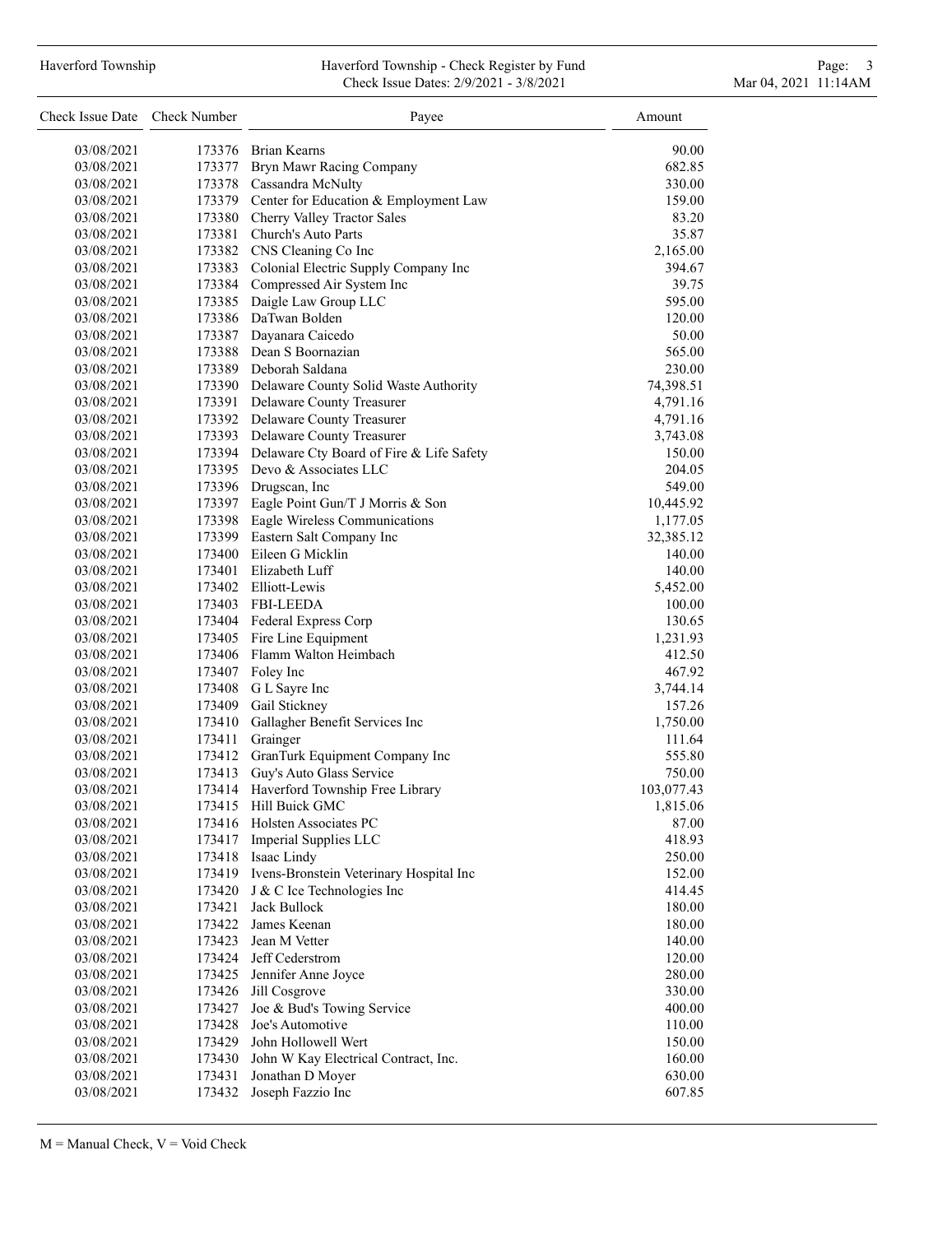### Haverford Township **Haverford Township - Check Register by Fund** Page: 4 Page: 4 Check Issue Dates: 2/9/2021 - 3/8/2021 Mar 04, 2021 11:14AM

| Check Issue Date Check Number |                  | Payee                                                    | Amount             |
|-------------------------------|------------------|----------------------------------------------------------|--------------------|
| 03/08/2021                    | 173433           | Joseph McCormick                                         | 198.00             |
| 03/08/2021                    | 173434           | Joshua Murphy                                            | 60.00              |
| 03/08/2021                    |                  | 173435 JPS Equipment Co., Inc                            | 6,352.00           |
| 03/08/2021                    |                  | 173436 K & S Towing & Recovery Inc                       | 820.00             |
| 03/08/2021                    |                  | 173437 Karen Boornazian                                  | 360.00             |
| 03/08/2021                    |                  | 173438 Kartman Fire Protection Serv Inc                  | 2,359.00           |
| 03/08/2021                    |                  | 173439 Katie Brown                                       | 180.00             |
| 03/08/2021                    |                  | 173440 Kelly Industrial Supply                           | 738.19             |
| 03/08/2021                    |                  | 173441 Kristin Caparra                                   | 45.00              |
| 03/08/2021                    |                  | 173442 Lawson Products Inc                               | 319.71             |
| 03/08/2021                    |                  | 173443 Liam McKay                                        | 148.50             |
| 03/08/2021                    |                  | 173444 Lockertags LLC                                    | 22.40              |
| 03/08/2021                    |                  | 173445 LogoWear House Inc                                | 6,031.50           |
| 03/08/2021                    |                  | 173446 Maeve Hegarty                                     | 40.50              |
| 03/08/2021                    |                  | 173447 Manoa Cleaners, Inc                               | 1,156.95           |
| 03/08/2021                    |                  | 173448 Marple Township Police Department                 | 738.25             |
| 03/08/2021                    |                  | 173449 Matthew Conboy                                    | 60.00              |
| 03/08/2021                    |                  | 173450 Matthew Donnelly                                  | 300.00             |
| 03/08/2021                    |                  | 173451 Matthew Mucchetti                                 | 220.00             |
| 03/08/2021                    |                  | 173452 McCarthy and Company, LLC                         | 1,552.50           |
| 03/08/2021                    | 173453           | McLenaghan Wholesale Tires Inc                           | 790.00             |
| 03/08/2021                    | 173454           | McNichol, Byrne, & Matlawski, PC                         | 9,714.25           |
| 03/08/2021                    | 173455           | Metropolitan Communications, Inc                         | 1,944.25           |
| 03/08/2021                    |                  | 173456 Michael Morris                                    | 60.00              |
| 03/08/2021                    |                  | 173457 Mike DePrince                                     | 210.00             |
| 03/08/2021                    |                  | 173458 Mistras Group Inc                                 | 4,550.00           |
| 03/08/2021                    |                  | 173459 MLH Occupational & Travel Health                  | 4,550.00           |
| 03/08/2021                    |                  | 173460 National Tactical Officers Association            | 1,860.00           |
| 03/08/2021                    |                  | 173461 Newtown Police Department                         | 793.21             |
| 03/08/2021                    |                  | 173462 Nicholas Papatsiaras                              | 180.00             |
| 03/08/2021                    | 173463           | Nichols Plumbing & Heating, Inc                          | 319.00             |
| 03/08/2021                    |                  | 173464 Nicole Smith                                      | 70.00              |
| 03/08/2021                    |                  | 173465 Nolan Gregory Cummings                            | 90.00              |
| 03/08/2021                    |                  | 173466 Nuss Printing Inc                                 | 475.85             |
| 03/08/2021                    |                  | 173467 Office Basics, Inc.                               | 1,178.24           |
| 03/08/2021                    |                  | 173468 Olivia DePietro                                   | 118.75             |
| 03/08/2021                    |                  | 173469 Olivia M Lisowski                                 | 125.00             |
| 03/08/2021                    |                  | 173470 Pacifico Marple Ford                              |                    |
| 03/08/2021                    | 173471           | Park's Best Car Wash Inc                                 | 1,490.74<br>547.50 |
|                               |                  | Patricia DeStefano                                       |                    |
| 03/08/2021                    | 173472<br>173473 |                                                          | 203.50             |
| 03/08/2021                    | 173474           | Penn Valley Chemical Co<br>Pennsylvania Municipal League | 966.57             |
| 03/08/2021                    |                  | PeopleGuru Inc                                           | 30.00              |
| 03/08/2021<br>03/08/2021      | 173475           | 173476 Peter J. Kirlin                                   | 469.26<br>180.00   |
|                               |                  | 173477 Peter Leibrandt                                   |                    |
| 03/08/2021                    |                  | PetroChoice                                              | 153.00             |
| 03/08/2021                    | 173478           |                                                          | 2,905.66           |
| 03/08/2021                    | 173479           | Petroleum Traders Corp<br>PetSmart #0564                 | 1,677.87           |
| 03/08/2021                    | 173480           |                                                          | 150.97             |
| 03/08/2021                    |                  | 173481 Port A Bowl Restroom Co Corp                      | 170.00<br>380.00   |
| 03/08/2021                    |                  | 173482 R J Power Equipment Co Inc                        |                    |
| 03/08/2021                    | 173483           | Radnor Township Police Department                        | 354.25             |
| 03/08/2021                    | 173484           | Raymond D Massi                                          | 120.00             |
| 03/08/2021                    | 173485           | <b>Ryan Bates</b>                                        | 192.50             |
| 03/08/2021                    | 173486           | S&S Worldwide Inc                                        | 19.98              |
| 03/08/2021                    | 173487           | Safe Sitter, Inc.                                        | 1,029.00           |
| 03/08/2021                    | 173488           | Sandi Kirschner                                          | 120.00             |
| 03/08/2021                    | 173489           | Sandy McGuire                                            | 245.00             |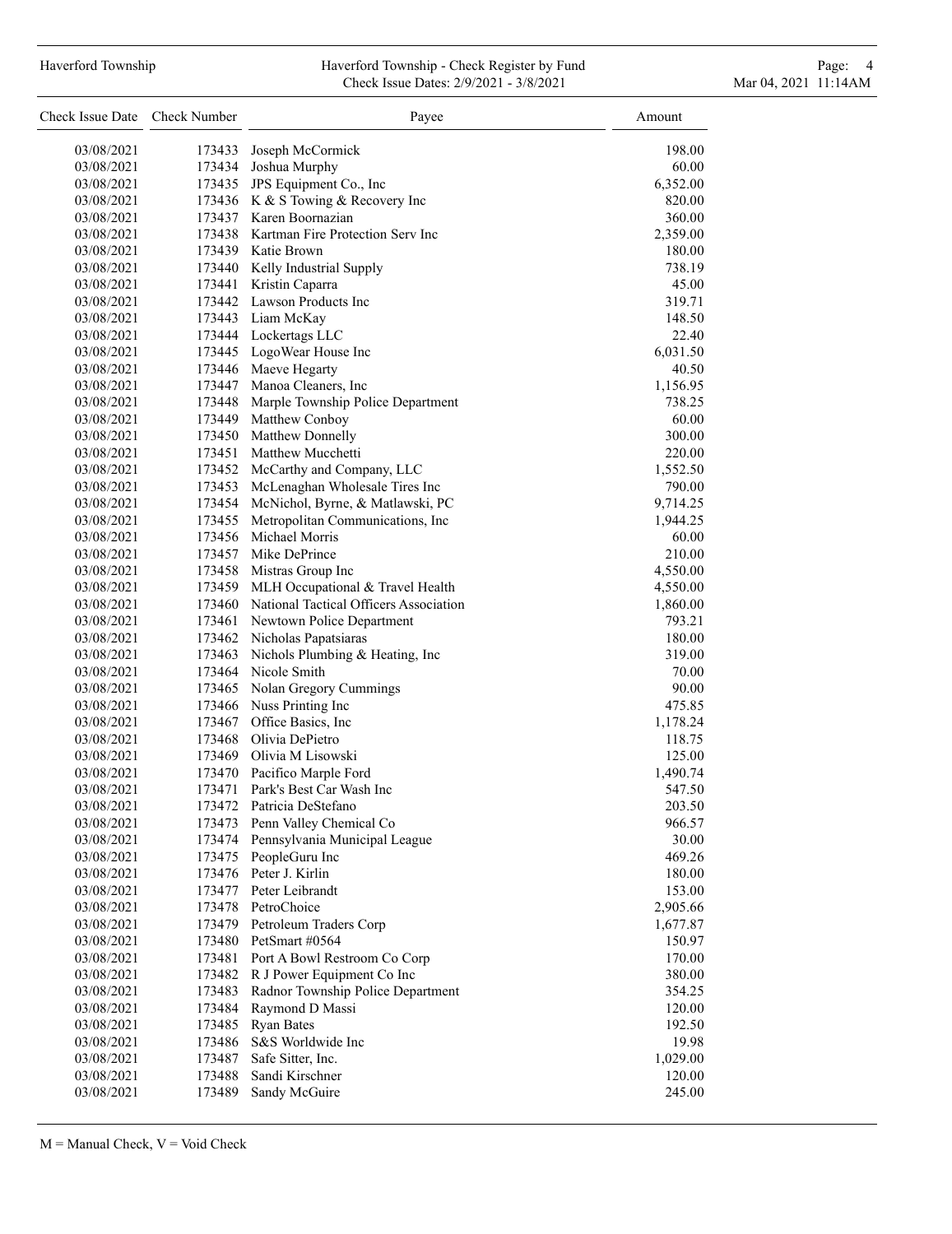# Haverford Township **Haverford Township - Check Register by Fund** Page: 5 - 5 - 7 Page: 5 - 7 Page: 5 - 7 Page: 5 Check Issue Dates: 2/9/2021 - 3/8/2021 Mar 04, 2021 11:14AM

| Check Issue Date Check Number   |        | Payee                                                            | Amount       |   |
|---------------------------------|--------|------------------------------------------------------------------|--------------|---|
| 03/08/2021                      |        | 173490 Sarah Damato                                              | 250.00       |   |
| 03/08/2021                      |        | 173491 Sarah Ethel Palmatory                                     | 360.00       |   |
| 03/08/2021                      |        | 173492 School District of Haverford Township                     | 17,743.30    |   |
| 03/08/2021                      | 173493 | Sean Boyer                                                       | 9.00         |   |
| 03/08/2021                      |        | 173494 Shane Patrick Moran                                       | 198.00       |   |
| 03/08/2021                      |        | 173495 Shane V Baffa                                             | 85.50        |   |
| 03/08/2021                      |        | 173496 Signal Service, Inc                                       | 8,690.75     |   |
| 03/08/2021                      |        | 173497 Sinclair Exterminating Inc                                | 195.00       |   |
|                                 |        |                                                                  | 265.00       |   |
| 03/08/2021                      | 173498 | Sir Speedy Printing Center #7099<br>Southeastern Sanitary Supply | 417.50       |   |
| 03/08/2021                      | 173499 |                                                                  |              |   |
| 03/08/2021                      |        | 173500 Spectrum Letterbox                                        | 775.00       |   |
| 03/08/2021                      | 173501 | Springfield Township Police Department                           | 2,910.95     |   |
| 03/08/2021                      |        | 173502 State Road Builders Supply Co Inc                         | 492.13       |   |
| 03/08/2021                      | 173503 | Stephanie Turnbull                                               | 305.00       |   |
| 03/08/2021                      |        | 173504 Stephen Perpiglia                                         | 90.00        |   |
| 03/08/2021                      | 173505 | Superior Alarm Systems Inc                                       | 300.00       |   |
| 03/08/2021                      |        | 173506 Suzanne Barr                                              | 160.00       |   |
| 03/08/2021                      |        | 173507 T. Frank McCall's, Inc                                    | 1,135.26     |   |
| 03/08/2021                      |        | 173508 Tactical & Survival Specialties Inc                       | 602.61       |   |
| 03/08/2021                      |        | 173509 Thomas Perpiglia                                          | 120.00       |   |
| 03/08/2021                      |        | 173510 Thomson Reuters-West                                      | 246.69       |   |
| 03/08/2021                      |        | 173511 Timothy James Shea                                        | 175.50       |   |
| 03/08/2021                      |        | 173512 Timothy Moleski                                           | 800.00       |   |
| 03/08/2021                      |        | 173513 Travelers                                                 | 4,000.00     |   |
| 03/08/2021                      |        | 173514 Triple R Truck Parts                                      | 3,262.58     |   |
| 03/08/2021                      |        | 173515 Tri-State Financial Group LLC                             | 394.34       |   |
| 03/08/2021                      |        | 173516 TruckPro LLC Corp                                         | 4,348.26     |   |
| 03/08/2021                      |        | 173517 Turtle & Hughes, Inc                                      | 1,936.00     |   |
| 03/08/2021                      |        | 173518 Tustin Mechanical Services LLC                            | 5,800.00     |   |
| 03/08/2021                      |        | 173519 U S Municipal Inc                                         | 5,981.54     |   |
| 03/08/2021                      |        | 173520 Weinstein Supply Corp                                     | 9.15         |   |
| 03/08/2021                      |        | 173521 William McClatchy                                         | 150.00       |   |
| 03/08/2021                      |        | 173522 Yearsley's Service, Ltd                                   | 34.25        |   |
| 03/08/2021                      | 173523 | Zeager Bros., Inc                                                | 2,468.28     |   |
| <b>Investment - PLGIT</b>       |        |                                                                  |              |   |
| 02/09/2021                      | 123    | Express Scripts Inc                                              | 847.60       | M |
| 02/09/2021                      |        | 124 Express Scripts Inc                                          | 30,156.08    | M |
| 02/16/2021                      |        | 126 FP Postage #10600077                                         | 7,500.00     | M |
| 02/23/2021                      | 127    | Express Scripts Inc                                              | 20,683.94    | M |
| 03/02/2021                      | 129    | Express Scripts Inc                                              | 29,533.10 M  |   |
| <b>Police Property Room</b>     |        |                                                                  |              |   |
| 03/02/2021                      | 134    | Joshua Green                                                     | 308.00 M     |   |
| <b>Total GENERAL FUND:</b>      |        |                                                                  | 1,256,480.13 |   |
| <b>Investment - Sewer PLGIT</b> |        |                                                                  |              |   |
| 02/09/2021                      |        | 125 Express Scripts Inc                                          | 1,875.31 M   |   |
| 02/23/2021                      |        | 128 Express Scripts Inc                                          | 990.67 M     |   |
| 03/02/2021                      |        | 130 Express Scripts Inc                                          | 10,662.00 M  |   |
| <b>Sewer Cash - Operating</b>   |        |                                                                  |              |   |
| 02/09/2021                      |        | 18762 Arthur J Gallagher Risk Mgmt Serv Inc                      | 4,938.88     |   |
| 02/09/2021                      |        | 18763 AT & T Mobility                                            | 82.68        |   |
| 02/09/2021                      |        | 18764 DelCo Public Schools Healthcare Trst                       | 9,140.27     |   |
| 02/09/2021                      |        | 18765 Delta Dental of PA                                         | 534.00       |   |
| 02/16/2021                      |        | 18766 North American Benefits Company                            | 20.15        |   |
| 02/23/2021                      |        | 18767 CIGNA                                                      | 112.60       |   |
| 03/02/2021                      |        | 18768 North American Benefits Company                            | 53.40        |   |

 $M =$  Manual Check,  $V =$  Void Check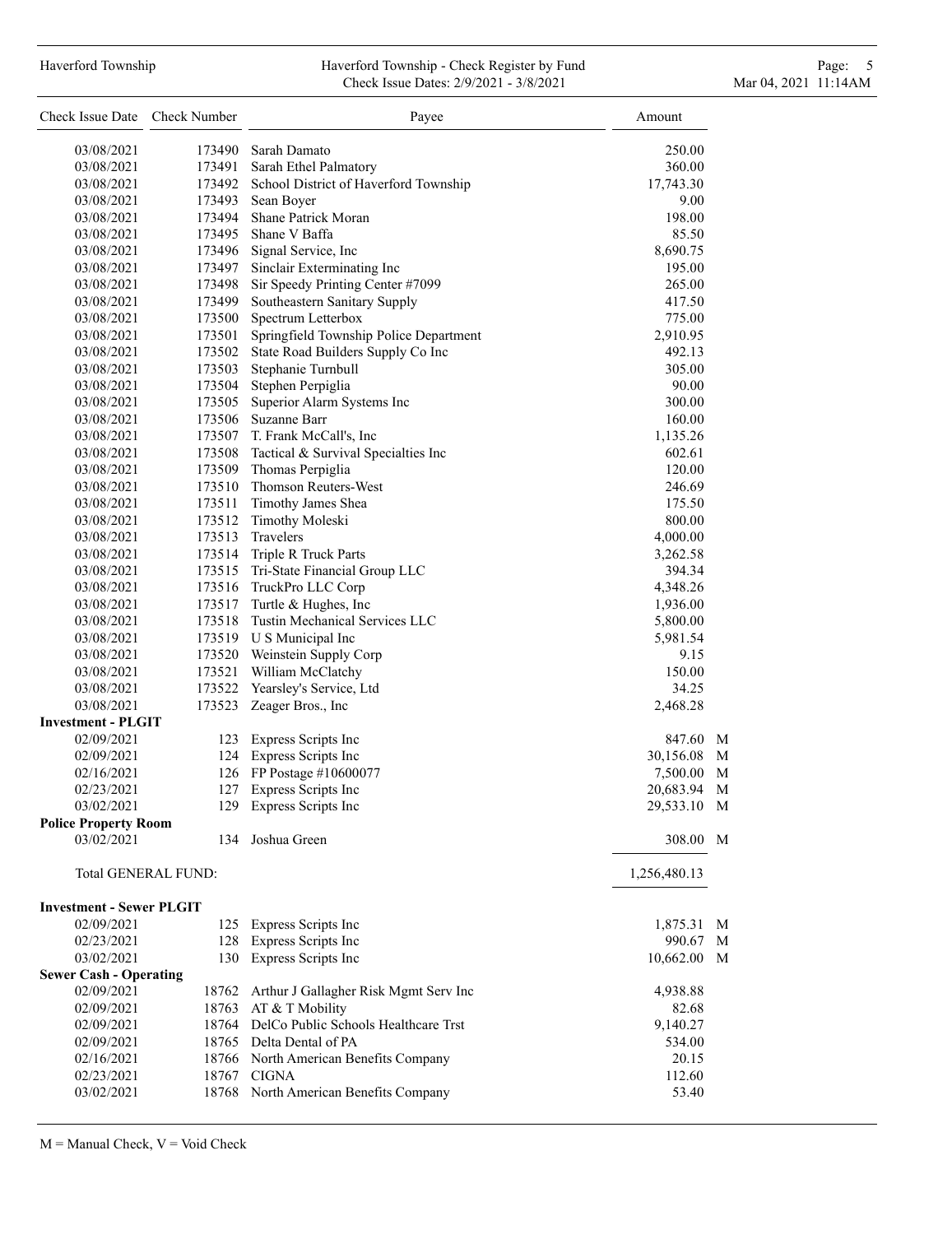# Haverford Township **Haverford Township - Check Register by Fund** Page: 6 Australian Page: 6 Australian Page: 6 Au Check Issue Dates: 2/9/2021 - 3/8/2021 Mar 04, 2021 11:14AM

| Check Issue Date  | Check Number | Payee                                   | Amount       |
|-------------------|--------------|-----------------------------------------|--------------|
| 03/08/2021        | 18769        | Berrodin Parts Warehouse                | 141.12       |
| 03/08/2021        | 18770        | Cawley Environmental Services Inc       | 1,095.00     |
| 03/08/2021        | 18771        | Church's Auto Parts                     | 653.76       |
| 03/08/2021        | 18772        | G L Sayre Inc                           | 229.78       |
| 03/08/2021        | 18773        | Jacob Low Hardware                      | 921.43       |
| 03/08/2021        | 18774        | McNichol, Byrne, & Matlawski, PC        | 290.25       |
| 03/08/2021        | 18775        | Pacifico Marple Ford                    | 228.87       |
| 03/08/2021        | 18776        | Pennsylvania One Call System Inc        | 63.45        |
| 03/08/2021        | 18777        | Praxair Distribution Inc.               | 164.47       |
| 03/08/2021        | 18778        | Radnor-Haverford-Marple Sewer Authority | 388,538.40   |
| 03/08/2021        | 18779        | School District of Haverford Township   | 433.83       |
| 03/08/2021        | 18780        | Upper Darby Township Municipal Building | 103,887.92   |
| 03/08/2021        | 18781        | Upper Darby Township Municipal Building | 93,827.62    |
| 03/08/2021        | 18782        | Upper Darby Township Municipal Building | 1,698.82     |
| Total SEWER FUND: |              |                                         | 620,584.68   |
| Grand Totals:     |              |                                         | 2,125,735.45 |

Report Criteria: Report type: Summary Check.Voided = No,Yes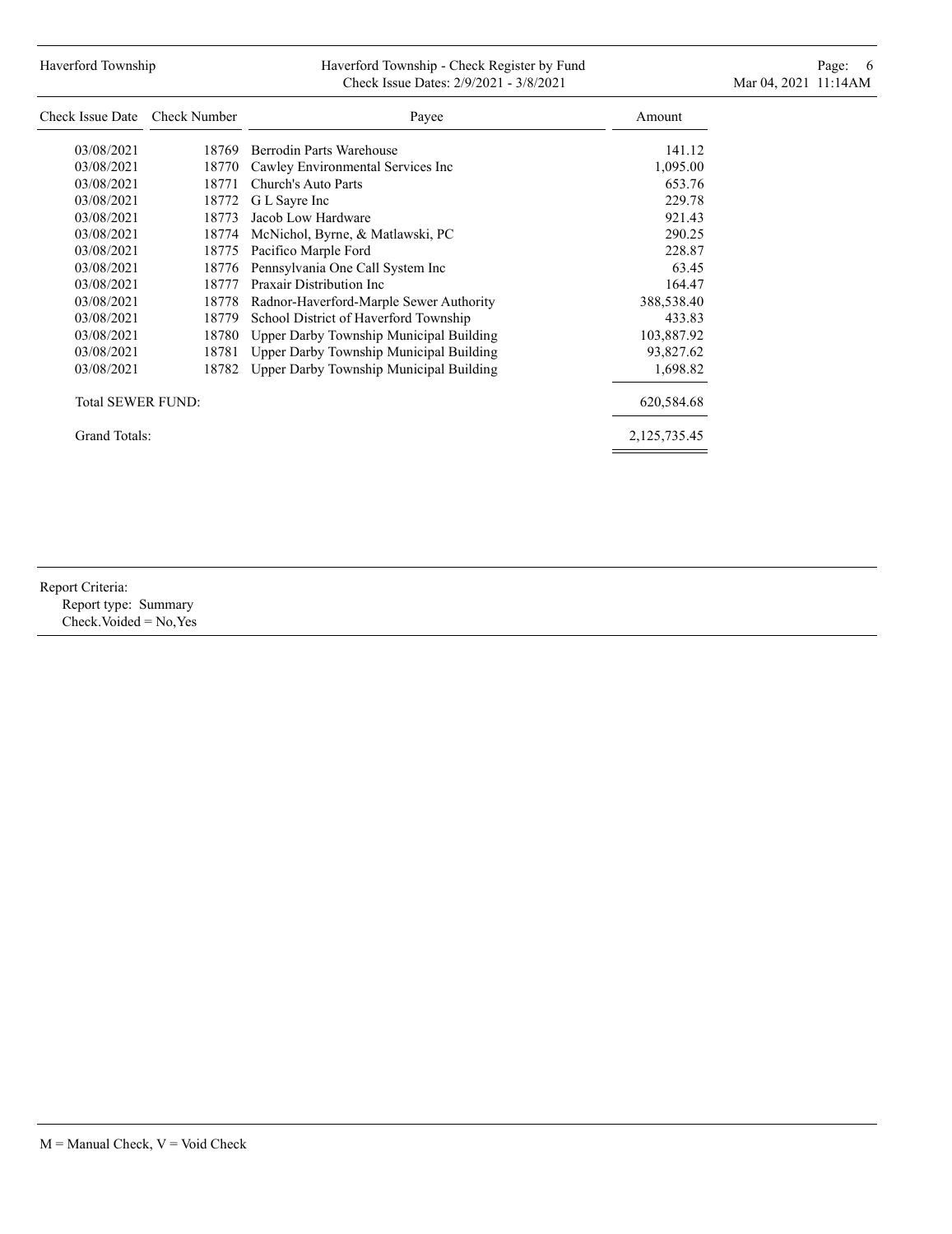#### Haverford Township Haverford Township - Check Register by Fund Page: 1 Check Issue Dates: 3/9/2021 - 4/12/2021 Apr 06, 2021 09:40AM

| Check Issue Date Check Number   |                               | Payee                                           | Amount          |
|---------------------------------|-------------------------------|-------------------------------------------------|-----------------|
| 2018 GO Bond - PLGIT            |                               |                                                 |                 |
| 04/12/2021                      |                               | 1085 Pennoni Associates, Inc.                   | 17,816.50 M     |
| 04/12/2021                      |                               | 1086 Wise Electrical Contractors LLC            | 47,475.00 M     |
| <b>Capital Projects - PLGIT</b> |                               |                                                 |                 |
| 04/12/2021                      |                               | 1093 Advanced Environmental Contrac, Inc        | 16,250.00 M     |
| 04/12/2021                      |                               | 1094 Premier Concrete Inc                       | 7,427.25<br>M   |
| 04/12/2021                      |                               | 1095 Charles A Higgins & Sons Inc               | 6,580.85 M      |
| 04/12/2021                      |                               | 1097 Stephen Hand Residential Electrician       | 2,350.00<br>M   |
| 04/12/2021                      |                               | 1098 Pennoni Associates, Inc.                   | M<br>14,468.25  |
| 04/12/2021                      |                               | 1099 MOR Construction Services, Inc             | M<br>113,416.20 |
| <b>Total CAPITAL FUND:</b>      |                               |                                                 | 225,784.05      |
| <b>CDBG Cash - Operating</b>    |                               |                                                 |                 |
| 04/12/2021                      |                               | 4534 21st Century Media-Philly Cluster          | 642.64          |
| 04/12/2021                      |                               | 4535 AJP Contractors Inc                        | 37,435.00       |
| 04/12/2021                      |                               | 4536 Anthony J Dunleavy Assoc Inc               | 27,820.00       |
| 04/12/2021                      |                               | 4537 Jim Miller Inc                             | 17,400.00       |
| 04/12/2021                      |                               | 4538 Leadco Environmental Services Inc          | 280.00          |
| 04/12/2021                      |                               | 4539 Pennoni Associates, Inc.                   | 6,541.75        |
| 04/12/2021                      |                               | 4540 Premier Concrete Inc                       | 1,500.00        |
| 04/12/2021                      |                               | 4541 Surrey Services for Seniors                | 1,083.33        |
| 04/12/2021                      |                               | 4542 Wayne Bevilacqua Plumbing Inc              | 3,795.00        |
|                                 | <b>Total CDBG GRANT FUND:</b> |                                                 | 96,497.72       |
| <b>General Operating</b>        |                               |                                                 |                 |
| 04/01/2021                      |                               | 171088 Centrella's Deli                         | 399.50- V       |
| 03/11/2021                      |                               | 171819 Yuet C. Yeung                            | $50.00 - V$     |
| 03/11/2021                      |                               | 172412 Haverford Abstract LLC                   | 79.05- V        |
| 03/09/2021                      |                               | 173524 Aqua Pennsylvania                        | 978.28          |
| 03/09/2021                      |                               | 173525 Block Line Systems                       | 990.44          |
| 03/09/2021                      |                               | 173526 Comcast                                  | 149.46          |
| 03/09/2021                      |                               | 173527 Constellation NewEnergy Gas Division LLC | 1,841.44        |
| 03/09/2021                      |                               | 173528 David Donnelly                           | 377.18          |
| 03/09/2021                      |                               | 173529 Delta Dental of PA                       | 23,786.44       |
| 03/09/2021                      |                               | 173530 Glidden Training & Consulting LLC        | 537.00          |
| 03/09/2021                      |                               | 173531 Hunter Title Agency Inc                  | 38.40           |
| 03/09/2021                      |                               | 173532 John Viola                               | 57.00           |
| 03/09/2021                      |                               | 173533 Peco Energy                              | 24,068.19       |
| 03/09/2021                      |                               | 173534 TAPCO Inc                                | 810.00          |
| 03/09/2021                      |                               | 173535 Team Tutor, LLC                          | 825.00          |
| 03/09/2021                      |                               | 173536 Thomas McDonald                          | 255.62          |
| 03/09/2021                      |                               | 173537 Verizon                                  | 79.57           |
| 03/09/2021                      |                               | 173538 Walter & Erin Rozniakowski               | 10.00           |
| 03/16/2021                      |                               | 173539 Advantage Title, LLC                     | 66.67           |
| 03/16/2021                      |                               | 173540 Aqua Pennsylvania                        | 2,776.01        |
| 03/16/2021                      |                               | 173541 Arthur J Gallagher Risk Mgmt Serv Inc    | 202,225.75      |
| 03/16/2021                      |                               | 173542 AT & T Mobility                          | 4,946.83        |
| 03/16/2021                      |                               | 173543 City Abstract LLC                        | 352.57          |
| 03/16/2021                      |                               | 173544 Comcast                                  | 150.45          |
| 03/16/2021                      |                               | 173545 Commonwealth USA Settlements, LLC        | 215.71          |
| 03/16/2021                      |                               | 173546 Daniel Wintz                             | 246.32          |
| 03/16/2021                      |                               | 173547 David Ingram                             | 301.11          |
| 03/16/2021                      |                               | 173548 Gerald Kelly                             | 215.32          |
| 03/16/2021                      |                               | 173549 Harry Kent                               | 199.16          |
| 03/16/2021                      |                               | 173550 Haverford Abstract LLC                   | 79.05           |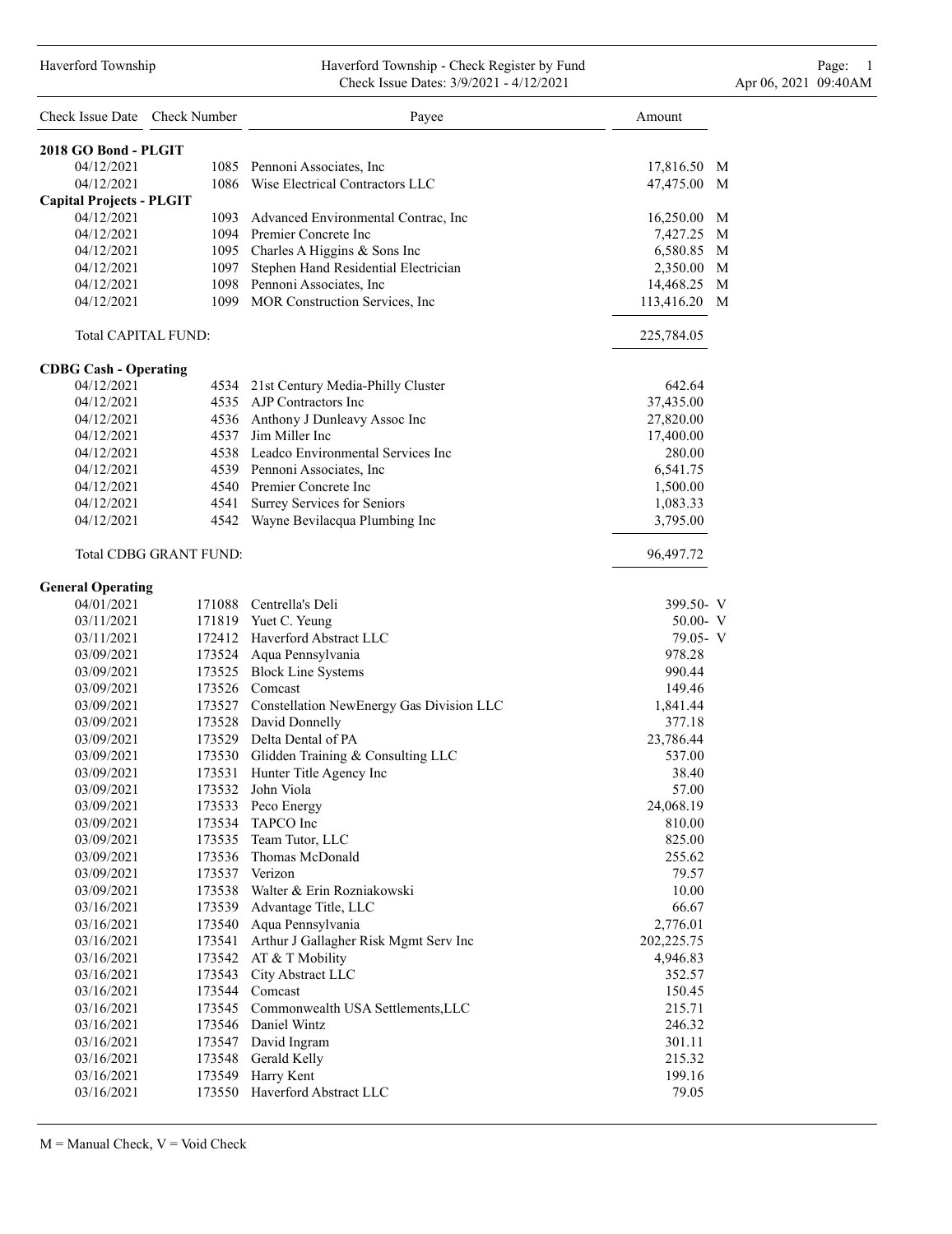### Haverford Township **Haverford Township - Check Register by Fund** Page: 2 Check Issue Dates: 3/9/2021 - 4/12/2021 Apr 06, 2021 09:40AM

| Check Issue Date Check Number |               | Payee                                                                               | Amount               |
|-------------------------------|---------------|-------------------------------------------------------------------------------------|----------------------|
| 03/16/2021                    | 173551        | Heritage Land Tranfer Co Inc                                                        | 36.11                |
| 03/16/2021                    |               | 173552 Inspire Closing Services                                                     | 35.68                |
| 03/16/2021                    |               | 173553 James Gulliver                                                               | 193.71               |
| 03/16/2021                    |               | 173554 James McCoy                                                                  | 426.63               |
| 03/16/2021                    |               | 173555 John Viola                                                                   | 226.89               |
| 03/16/2021                    |               | 173556 Joseph Parks                                                                 | 303.88               |
| 03/16/2021                    |               | 173557 Lawrence Howard                                                              | 273.82               |
| 03/16/2021                    |               | 173558 Louis Lattanzio                                                              | 290.42               |
| 03/16/2021                    | 173559 Lowe's |                                                                                     | 584.22               |
| 03/16/2021                    |               | 173560 Mark Amorim                                                                  | 206.23               |
| 03/16/2021                    |               | 173561 Mark Gavigan                                                                 | 249.86               |
| 03/16/2021                    |               | 173562 Matrix Trust Company (DEN)                                                   | 2,272.69             |
| 03/16/2021                    |               | 173563 Michael Murry                                                                | 437.55               |
| 03/16/2021                    |               | 173564 Michael Talag                                                                | 201.42               |
| 03/16/2021                    |               | 173565 Nations Title Agency Inc NLS                                                 | 122.67               |
| 03/16/2021                    |               | 173566 ReadyRefresh by Nestle Inc                                                   | 230.29               |
| 03/31/2021                    |               | 173567 Robert Fowler                                                                | $.00\quad V$         |
| 03/16/2021                    |               | 173568 Robert McGoldrick                                                            | 299.03               |
| 03/16/2021                    |               | 173569 Rosner Settlement Services                                                   | 189.10               |
| 03/16/2021                    |               | 173570 ServiceLink LLC                                                              | 68.94                |
| 03/16/2021                    |               | 173571 Silk Abstract Co - RI                                                        | 220.91               |
| 03/16/2021                    |               | 173572 Spruce Land Services, LLC                                                    | 377.48               |
| 03/16/2021                    |               | 173573 Title 365 Company Inc                                                        | 128.04               |
| 03/16/2021                    |               | 173574 Toshiba America Business Solutions                                           | 367.74               |
| 03/16/2021                    |               | 173575 Toshiba Financial Services                                                   | 1,349.00             |
| 03/16/2021                    | 173576        | Vantage Point Title, Inc                                                            | 34.79                |
| 03/16/2021                    |               | 173577 Verizon                                                                      | 44.01                |
| 03/16/2021                    |               | 173578 Vincent & Margaret Gallagher                                                 | 191.33               |
| 03/16/2021                    |               | 173579 Wells Fargo RE Tax Services                                                  | 15,381.19            |
| 03/16/2021                    | 173580        | Yuet C. Yeung                                                                       | 50.00                |
| 03/16/2021                    |               | 173581 Postmaster                                                                   | 3,216.69             |
| 03/23/2021                    |               | 173582 Athertyn, LP                                                                 | 2,695.14             |
| 03/23/2021                    |               | 173583 Brannon & Tina Transue                                                       | 382.79               |
| 03/23/2021                    |               | 173584 CIGNA                                                                        | 2,785.88             |
| 03/23/2021                    |               | 173585 Clientfirst Title LLC                                                        | 62.12                |
| 03/23/2021                    |               | 173586 Comcast                                                                      | 464.65               |
| 03/23/2021<br>03/23/2021      |               | 173587 Daniel Lobasso & Melissa Lapp<br>173588 DelCo Public Schools Healthcare Trst | 240.10               |
| 03/23/2021                    | 173589        |                                                                                     | 378,543.53           |
| 03/23/2021                    | 173590        | Independence Blue Cross<br>Independence Blue Cross                                  | 2,842.58<br>7,264.41 |
| 03/23/2021                    | 173591        | Independence Blue Cross                                                             | 1,537.91             |
| 03/23/2021                    | 173592        | Jack DiNardo                                                                        | 45.00                |
| 03/23/2021                    | 173593        | Joseph Rush                                                                         | 118.00               |
| 03/23/2021                    | 173594        | Kevin Kramer                                                                        | 125.00               |
| 03/23/2021                    | 173595        | Lawrence & Janet Gallo                                                              | 30.00                |
| 03/23/2021                    | 173596        | Military Tribute Banners.Com                                                        | 1,825.00             |
| 03/23/2021                    | 173597        | North American Benefits Company                                                     | 4,211.55             |
| 03/23/2021                    | 173598        | PECO-Payment Processing                                                             | 955.98               |
| 03/23/2021                    | 173599        | Petroleum Traders Corp                                                              | 10,090.72            |
| 03/23/2021                    | 173600        | Solidifi Title Agency, Ltd                                                          | 26.61                |
| 03/23/2021                    | 173601        | Thomas McDonald JR                                                                  | 255.62               |
| 03/23/2021                    | 173602        | Toshiba America Business Solutions                                                  | 6.67                 |
| 03/23/2021                    | 173603        | Trident Land Transfer Company LP                                                    | 78.40                |
| 03/23/2021                    | 173604        | Vision Benefits of America                                                          | 1,397.83             |
| 03/23/2021                    | 173605        | Walter Williams                                                                     | 206.28               |
| 03/30/2021                    | 173606        | Andrew Payne                                                                        | 194.59               |
| 03/30/2021                    | 173607        | Aqua Pennsylvania                                                                   | 4,268.52             |
|                               |               |                                                                                     |                      |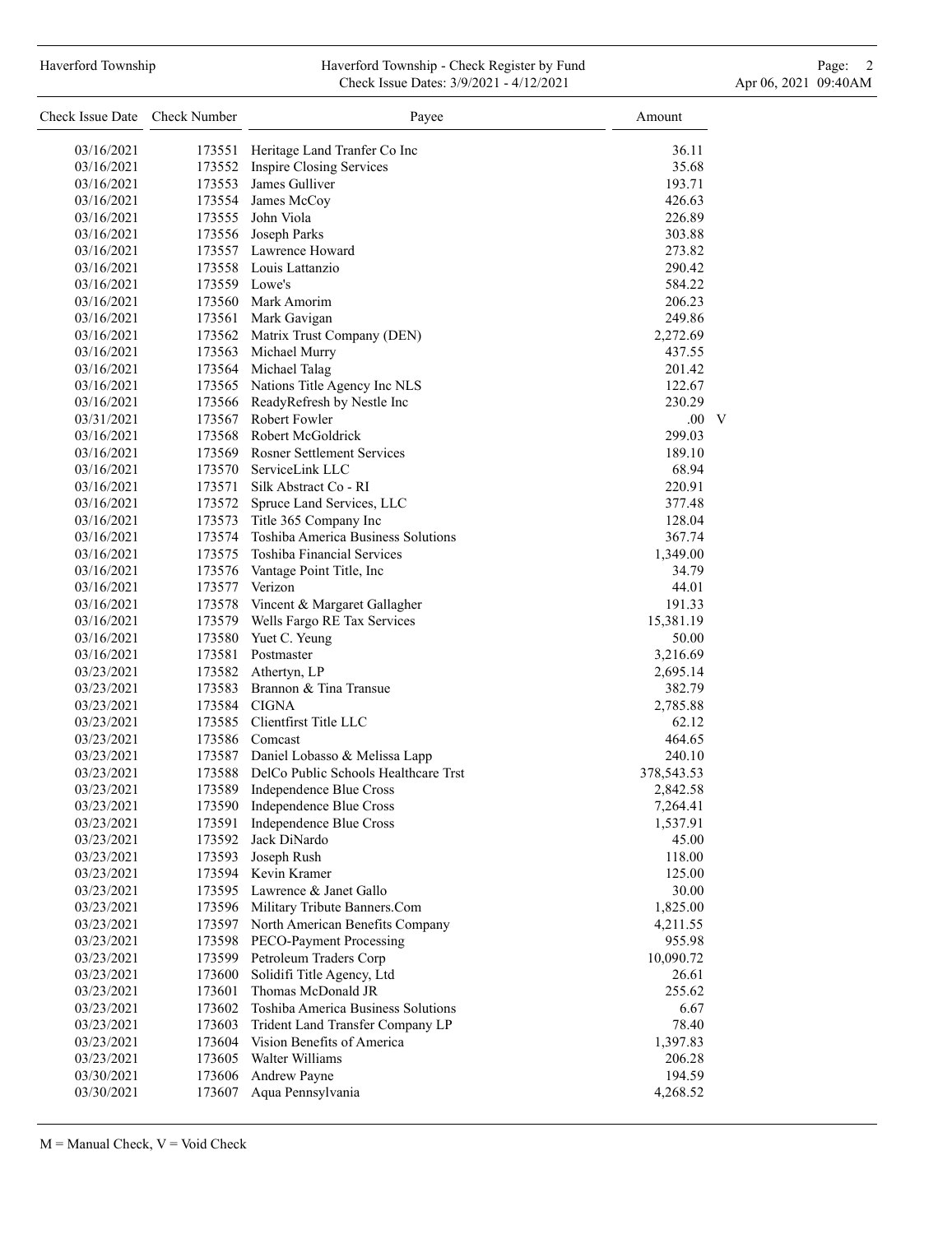# Haverford Township **Haverford Township - Check Register by Fund** Page: 3 and Page: 3 Check Issue Dates: 3/9/2021 - 4/12/2021 Apr 06, 2021 09:40AM

| Check Issue Date Check Number |             | Payee                                        | Amount      |
|-------------------------------|-------------|----------------------------------------------|-------------|
| 03/30/2021                    |             | 173608 Benjamin Kangas                       | 258.33      |
| 03/30/2021                    |             | 173609 Brad Stewart                          | 247.47      |
| 03/30/2021                    |             | 173610 Certainty Settlement Services         | 1,271.81    |
| 03/30/2021                    |             | 173611 CG&P Associates, LLC                  | 29.62       |
| 03/30/2021                    |             | 173612 Christopher Baca                      | 202.73      |
| 03/30/2021                    |             | 173613 Christopher Cahill                    | 257.80      |
|                               |             |                                              |             |
| 03/30/2021                    |             | 173614 Christopher Millay                    | 232.28      |
| 03/30/2021                    |             | 173615 Christopher Viola                     | 330.79      |
| 03/30/2021                    |             | 173616 Comcast                               | 1,022.89    |
| 03/30/2021                    |             | 173617 Comcast Business                      | 1,630.09    |
| 03/30/2021                    |             | 173618 Corelogic Tax Services LLC            | 48, 142. 24 |
| 03/30/2021                    |             | 173619 Craig D Scott                         | 66.91       |
| 03/30/2021                    |             | 173620 CU Settlement Services, LLC           | 2,834.17    |
| 03/30/2021                    |             | 173621 David Johnston                        | 202.13      |
| 03/30/2021                    |             | 173622 Domenic Marino                        | 271.08      |
| 03/30/2021                    |             | 173623 Eastern Salt Company Inc              | 9,812.19    |
| 03/30/2021                    |             | 173624 Eileen Mottola                        | 37.38       |
| 03/30/2021                    |             | 173625 Elkins Abstract, Inc.                 | 332.43      |
| 03/30/2021                    |             | 173626 Eugene Barrett                        | 219.67      |
| 03/30/2021                    |             | 173627 Eugene J Dolan Jr                     | 195.00      |
| 03/30/2021                    |             | 173628 Eureka & Gbolabo Onayemi              | 1,644.65    |
| 03/30/2021                    |             | 173629 Francis Hand                          | 226.84      |
| 03/30/2021                    | 173630 IACP |                                              | 190.00      |
| 03/30/2021                    |             | 173631 James McGoldrick                      | 248.19      |
| 03/30/2021                    |             | 173632 Jason Marsh                           | 213.84      |
| 03/30/2021                    |             | 173633 John Straub                           | 301.31      |
| 03/30/2021                    |             | 173634 Jonathan Rothrock                     | 264.66      |
| 03/30/2021                    |             | 173635 Joseph Houston                        | 230.92      |
| 03/30/2021                    |             | 173636 Kenneth Hamilton                      | 242.16      |
| 03/30/2021                    |             | 173637 Kenneth Kelly                         | 201.02      |
| 03/30/2021                    |             | 173638 Kevin Kramer                          | 224.55      |
| 03/30/2021                    |             | 173639 Kyle Hand                             | 260.31      |
| 03/30/2021                    |             | 173640 Liberty Title & Escrow Company, LLC   | 10.05       |
| 03/30/2021                    |             | 173641 Lindsay Baker                         | 236.06      |
| 03/30/2021                    |             | 173642 Louis Martinelli                      | 206.13      |
| 03/30/2021                    |             | 173643 Marc Baron                            | 262.34      |
| 03/30/2021                    |             | 173644 Mark Sweeney                          | 295.61      |
| 03/30/2021                    |             | 173645 Matthew Hand                          | 261.05      |
| 03/30/2021                    |             | 173646 Norman Williams                       | 205.49      |
| 03/30/2021                    | 173647      | Patrick McGovern                             | 212.88      |
|                               |             |                                              |             |
| 03/30/2021                    | 173648      | Randy Berman                                 | 192.21      |
| 03/30/2021                    | 173649      | Raymond Keller<br>ReadyRefresh by Nestle Inc | 193.89      |
| 03/30/2021                    | 173650      |                                              | 63.88       |
| 03/30/2021                    | 173651      | Richard Temple                               | 208.18      |
| 03/30/2021                    | 173652      | Robert Ciotti                                | 211.05      |
| 03/30/2021                    | 173653      | Robert Fowler                                | 49.00       |
| 03/30/2021                    | 173654      | Samuel & Kathleen Ruffin                     | 2,097.41    |
| 03/30/2021                    | 173655      | Stephen F Hand                               | 237.46      |
| 03/30/2021                    | 173656      | Thomas Boran                                 | 219.13      |
| 03/30/2021                    | 173657      | <b>Timothy Regan</b>                         | 263.36      |
| 03/30/2021                    | 173658      | <b>Timothy Sweeney</b>                       | 213.08      |
| 03/30/2021                    | 173659      | Trident Land Transfer Company LP             | 2,841.65    |
| 03/30/2021                    | 173660      | Verizon                                      | 57.11       |
| 03/30/2021                    | 173661      | William Hatton Jr.                           | 408.74      |
| 03/30/2021                    | 173662      | William Maguire                              | 194.68      |
| 03/30/2021                    | 173663      | William Stapelton                            | 308.20      |
| 04/06/2021                    | 173664      | Alexandra Kokonos                            | 43.01       |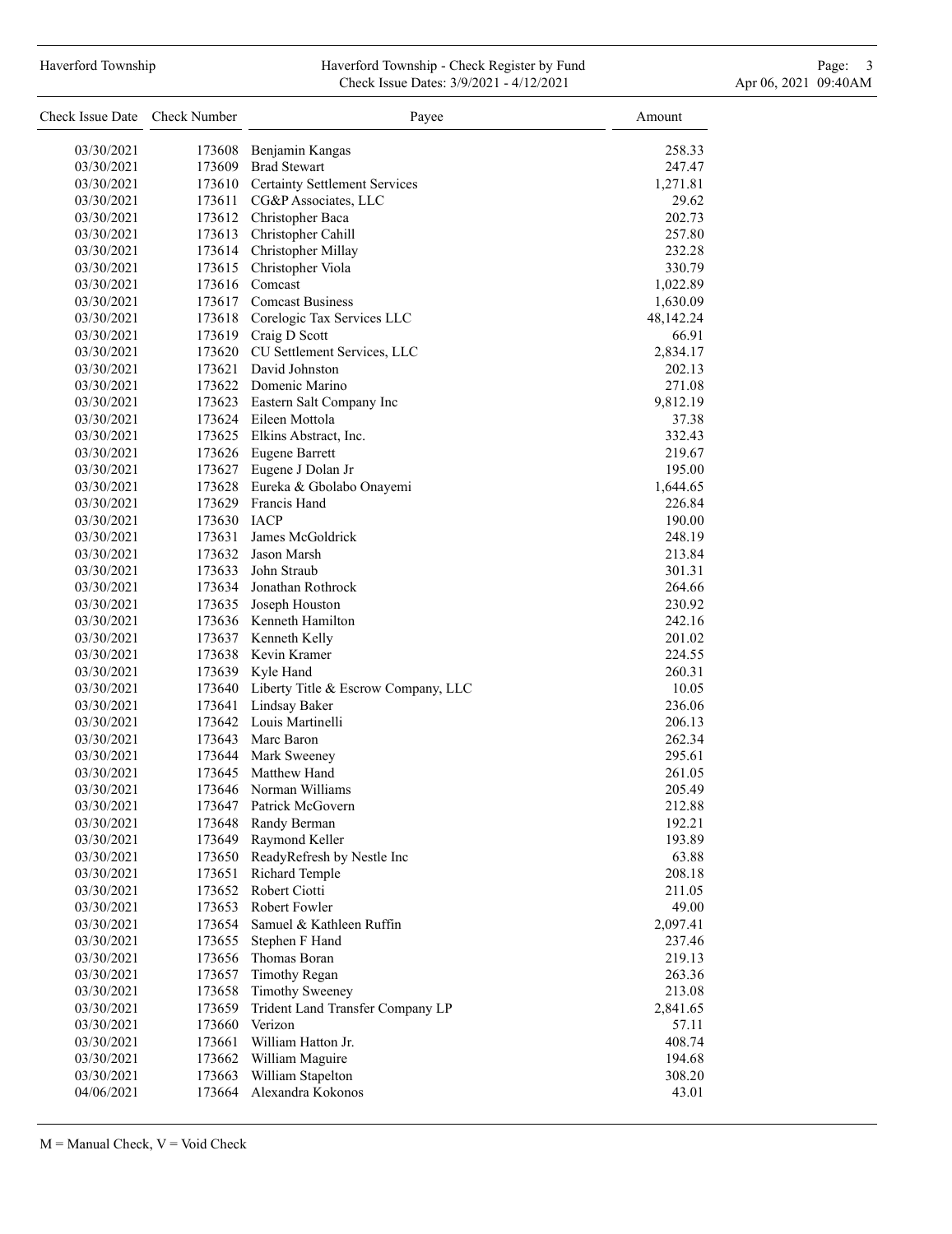# Haverford Township **Haverford Township - Check Register by Fund** Page: 4 Page: 4 Check Issue Dates: 3/9/2021 - 4/12/2021 Apr 06, 2021 09:40AM

| Check Issue Date Check Number |        | Payee                                           | Amount    |  |
|-------------------------------|--------|-------------------------------------------------|-----------|--|
| 04/06/2021                    | 173665 | April Ziviello                                  | 243.57    |  |
| 04/06/2021                    | 173666 | Aqua Pennsylvania                               | 50.53     |  |
| 04/06/2021                    | 173667 | AT & T Mobility                                 | 4,480.02  |  |
| 04/06/2021                    |        | 173668 Centrella's Deli                         | 399.50    |  |
| 04/06/2021                    |        | 173669 Charles Katze                            | 201.03    |  |
| 04/06/2021                    |        | 173670 Comcast                                  | 149.46    |  |
| 04/06/2021                    |        | 173671 Commonwealth of Pennsylvania             | 3,737.30  |  |
| 04/06/2021                    |        | 173672 Constellation NewEnergy Gas Division LLC | 2,672.04  |  |
| 04/06/2021                    |        | 173673 Corelogic Tax Services LLC               | 1,471.92  |  |
| 04/06/2021                    |        | 173674 Gerard McCabe                            | 304.75    |  |
| 04/06/2021                    |        | 173675 Grace Sharpless Cooke Trustee            | 27.62     |  |
| 04/06/2021                    |        | 173676 Great American Financial Services        | 125.00    |  |
| 04/06/2021                    |        | 173677 Ian & Linda Swain                        | 175.73    |  |
| 04/06/2021                    |        | 173678 Joseph Chester                           | 201.34    |  |
| 04/06/2021                    |        | 173679 Joseph Klodarska                         | 336.05    |  |
| 04/06/2021                    | 173680 | Joseph W Coffey                                 | 208.33    |  |
| 04/06/2021                    |        | 173681 Lereta LLC                               | 7,094.43  |  |
| 04/06/2021                    |        | 173682 Lindsay T Rice                           | 1,311.46  |  |
| 04/06/2021                    |        | 173683 Nathan Buonviri                          | 313.73    |  |
| 04/06/2021                    |        | 173684 Pennsylvania Horticultural Society       | 1,350.00  |  |
| 04/06/2021                    |        | 173685 Petty Cash - Haverford Township          | 117.12    |  |
| 04/06/2021                    |        | 173686 Robert Sandy                             | 249.85    |  |
| 04/06/2021                    | 173687 | Stephen O Hand                                  | 261.47    |  |
| 04/06/2021                    | 173688 | Toshiba Financial Service                       | 109.00    |  |
| 04/06/2021                    |        | 173689 Verizon                                  | 78.97     |  |
| 04/06/2021                    |        | 173690 William J Stapleton Jr                   | 278.94    |  |
| 04/06/2021                    |        | 173691 William McDonough                        | 1,655.16  |  |
| 04/06/2021                    |        | 173692 William R. Gulliver                      | 319.71    |  |
| 04/12/2021                    |        | 173693 21st Century Media-Philly Cluster        | 3,844.84  |  |
| 04/12/2021                    |        | 173694 911 Safety Equipment LLC                 | 459.91    |  |
| 04/12/2021                    |        | 173695 A Marinelli & Sons Inc                   | 650.93    |  |
| 04/12/2021                    |        | 173696 Active911 Inc                            | 98.00     |  |
| 04/12/2021                    |        | 173697 A-Jon Construction Inc                   | 481.25    |  |
| 04/12/2021                    |        | 173698 Allison Fineberg                         | 110.00    |  |
| 04/12/2021                    |        | 173699 Allison Geiger                           | 450.00    |  |
| 04/12/2021                    |        | 173700 Alpha Card                               | 249.00    |  |
| 04/12/2021                    | 173701 | Altec Industries Inc                            | 88.87     |  |
| 04/12/2021                    | 173702 | Aluminum Athletic Equipment Co Corp             | 702.00    |  |
| 04/12/2021                    | 173703 | American Biosoils & Compost LLC                 | 5,817.12  |  |
| 04/12/2021                    |        | 173704 American Marketing Co., Inc              | 418.50    |  |
| 04/12/2021                    | 173705 | American Public Safety LLC                      | 131.90    |  |
| 04/12/2021                    | 173706 | Applied Video Technology, Inc                   | 41,291.00 |  |
| 04/12/2021                    |        | 173707 Ardmore Tire Inc                         | 7,514.52  |  |
| 04/12/2021                    |        | 173708 Arlene M. LaRosa, RPR                    | 1,898.75  |  |
| 04/12/2021                    |        | 173709 ASHI & 24-7 EMS Remittance               | 30.83     |  |
| 04/12/2021                    |        | 173710 Authorized Transmissions                 | 1,800.00  |  |
| 04/12/2021                    | 173711 | Auto Plus Auto Parts                            | 48.56     |  |
| 04/12/2021                    |        | 173712 Berrodin Parts Warehouse                 | 962.96    |  |
| 04/12/2021                    |        | 173713 Beth Ann Rush                            | 890.00    |  |
| 04/12/2021                    |        | 173714 BFI-King Of Prussia Recyclery            | 40,468.76 |  |
| 04/12/2021                    | 173715 | <b>Bill Miele</b>                               | 430.00    |  |
| 04/12/2021                    |        | 173716 Bound Tree Medical LLC                   | 425.42    |  |
| 04/12/2021                    |        | 173717 Brian Moffett                            | 128.25    |  |
| 04/12/2021                    |        | 173718 Brook Powell                             | 190.00    |  |
| 04/12/2021                    |        | 173719 Brownells Inc                            | 74.99     |  |
| 04/12/2021                    |        | 173720 Bruce Lee                                | 200.00    |  |
| 04/12/2021                    | 173721 | Cassandra Hawks                                 | 125.00    |  |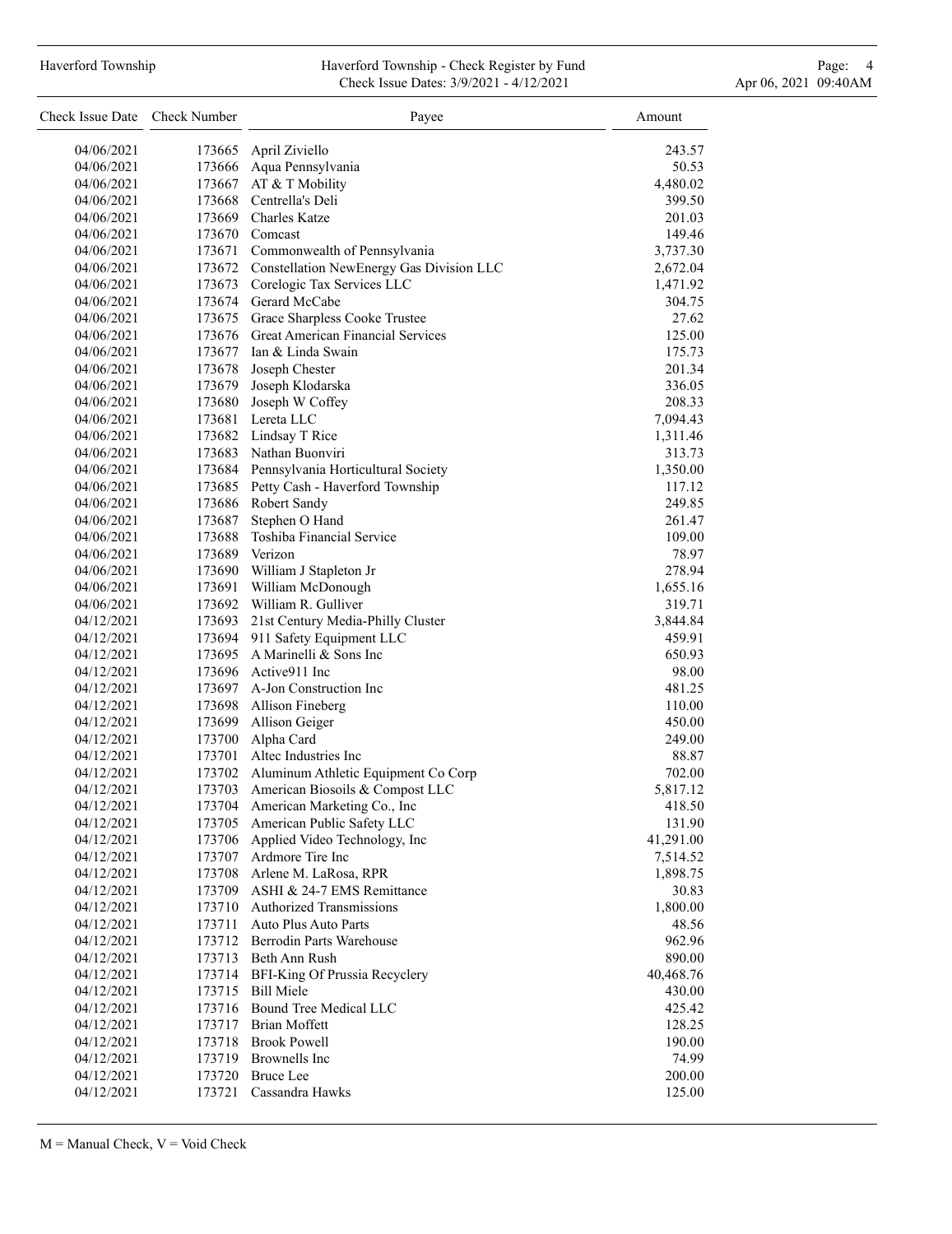# Haverford Township **Haverford Township - Check Register by Fund** Page: 5 - 5 - 7 Page: 5 - 7 Page: 5 - 7 Page: 5 Check Issue Dates: 3/9/2021 - 4/12/2021 Apr 06, 2021 09:40AM

| Check Issue Date Check Number |             | Payee                                          | Amount     |  |
|-------------------------------|-------------|------------------------------------------------|------------|--|
| 04/12/2021                    |             | 173722 Cassandra McNulty                       | 240.00     |  |
| 04/12/2021                    |             | 173723 CDW Government Inc                      | 11,896.73  |  |
| 04/12/2021                    |             | 173724 Charles A Higgins & Sons Inc            | 560.00     |  |
| 04/12/2021                    |             | 173725 Cherry Valley Tractor Sales             | 2,680.77   |  |
| 04/12/2021                    |             | 173726 Claudia Stuck                           | 261.00     |  |
| 04/12/2021                    |             | 173727 Clearnetwork Inc                        | 200.10     |  |
| 04/12/2021                    |             | 173728 CNS Cleaning Co Inc                     | 2,165.00   |  |
| 04/12/2021                    |             | 173729 Coaches vs Cancer                       | 125.00     |  |
| 04/12/2021                    |             | 173730 Colonial Electric Supply Company Inc    | 159.88     |  |
| 04/12/2021                    | 173731      | Compressed Air System Inc                      | 21.83      |  |
| 04/12/2021                    |             | 173732 Corsemax Inc                            | 440.00     |  |
| 04/12/2021                    |             | 173733 D M I Home Supply                       | 27.96      |  |
| 04/12/2021                    |             | 173734 Daktronics Inc                          | 85.00      |  |
| 04/12/2021                    |             | 173735 Daniel Gallagher                        | 38.50      |  |
| 04/12/2021                    |             | 173736 Darren Stienstra                        | 145.00     |  |
| 04/12/2021                    |             | 173737 DaTwan Bolden                           | 475.00     |  |
| 04/12/2021                    |             | 173738 Dayanara Caicedo                        | 27.50      |  |
| 04/12/2021                    |             | 173739 Dean S Boornazian                       | 620.00     |  |
| 04/12/2021                    |             | 173740 Deborah Saldana                         | 270.00     |  |
| 04/12/2021                    |             | 173741 Delaware County Solid Waste Authority   | 59,620.61  |  |
| 04/12/2021                    |             | 173742 Delaware Cty Police Chief's Association | 125.00     |  |
| 04/12/2021                    |             | 173743 Devo & Associates LLC                   |            |  |
| 04/12/2021                    |             | 173744 Direct Paint & Collision Inc            | 1,380.55   |  |
| 04/12/2021                    |             | 173745 Drugscan, Inc                           | 5,147.03   |  |
| 04/12/2021                    |             | 173746 Eagle Wireless Communications           | 366.00     |  |
| 04/12/2021                    |             | 173747 Eastern Salt Company Inc                | 1,177.05   |  |
| 04/12/2021                    |             | 173748 Eileen G Micklin                        | 41,399.76  |  |
|                               |             | 173749 Elizabeth Luff                          | 70.00      |  |
| 04/12/2021                    |             | 173750 Elliott-Lewis                           | 140.00     |  |
| 04/12/2021                    |             |                                                | 1,421.55   |  |
| 04/12/2021                    |             | 173751 Emily Caswell                           | 171.00     |  |
| 04/12/2021                    |             | 173752 FastSigns 549                           | 908.49     |  |
| 04/12/2021                    |             | 173753 FBI-LEEDA                               | 950.00     |  |
| 04/12/2021                    |             | 173754 Federal Express Corp                    | 171.16     |  |
| 04/12/2021                    |             | 173755 Fire Line Equipment                     | 362.25     |  |
| 04/12/2021                    |             | 173756 Flamm Walton Heimbach                   | 350.00     |  |
| 04/12/2021                    |             | 173757 Foley Inc                               | 1,076.25   |  |
| 04/12/2021                    |             | 173758 G L Sayre Inc                           | 5,065.71   |  |
| 04/12/2021                    | 173759      | Gail Cohen Lazarus                             | 80.00      |  |
| 04/12/2021                    | 173760      | Gail Stickney                                  | 157.26     |  |
| 04/12/2021                    | 173761      | General Code                                   | 1,377.00   |  |
| 04/12/2021                    | 173762      | George Ely Associates Inc                      | 3,556.00   |  |
| 04/12/2021                    | 173763      | Glick Fire Equipment Co., Inc                  | 272.81     |  |
| 04/12/2021                    | 173764      | GranTurk Equipment Company Inc                 | 1,378.62   |  |
| 04/12/2021                    | 173765      | Green Roots Landscaping, LLC                   | 1,920.00   |  |
| 04/12/2021                    | 173766      | Gregory Decina                                 | 480.00     |  |
| 04/12/2021                    | 173767      | Haverford Township Free Library                | 103,077.43 |  |
| 04/12/2021                    | 173768      | Havertown Roofing & Siding Corp                | 6,280.00   |  |
| 04/12/2021                    | 173769      | Havis Inc                                      | 85.80      |  |
| 04/12/2021                    |             | 173770 Henderson Fertilizing                   | 130.00     |  |
| 04/12/2021                    | 173771      | Hill Buick GMC                                 | 2,292.92   |  |
| 04/12/2021                    |             | 173772 Hilltop Distributors Co                 | 325.24     |  |
| 04/12/2021                    | 173773      | Holsten Associates PC                          | 60.00      |  |
| 04/12/2021                    |             | 173774 Hour Glass Cleaners, Inc                | 497.00     |  |
| 04/12/2021                    | 173775 HPED |                                                | 10,594.40  |  |
| 04/12/2021                    |             | 173776 I & I Sling Inc                         | 701.00     |  |
| 04/12/2021                    | 173777      | ICW Consulting Group, LLC                      | 3,750.00   |  |
| 04/12/2021                    | 173778      | Imperial Supplies LLC                          | 434.39     |  |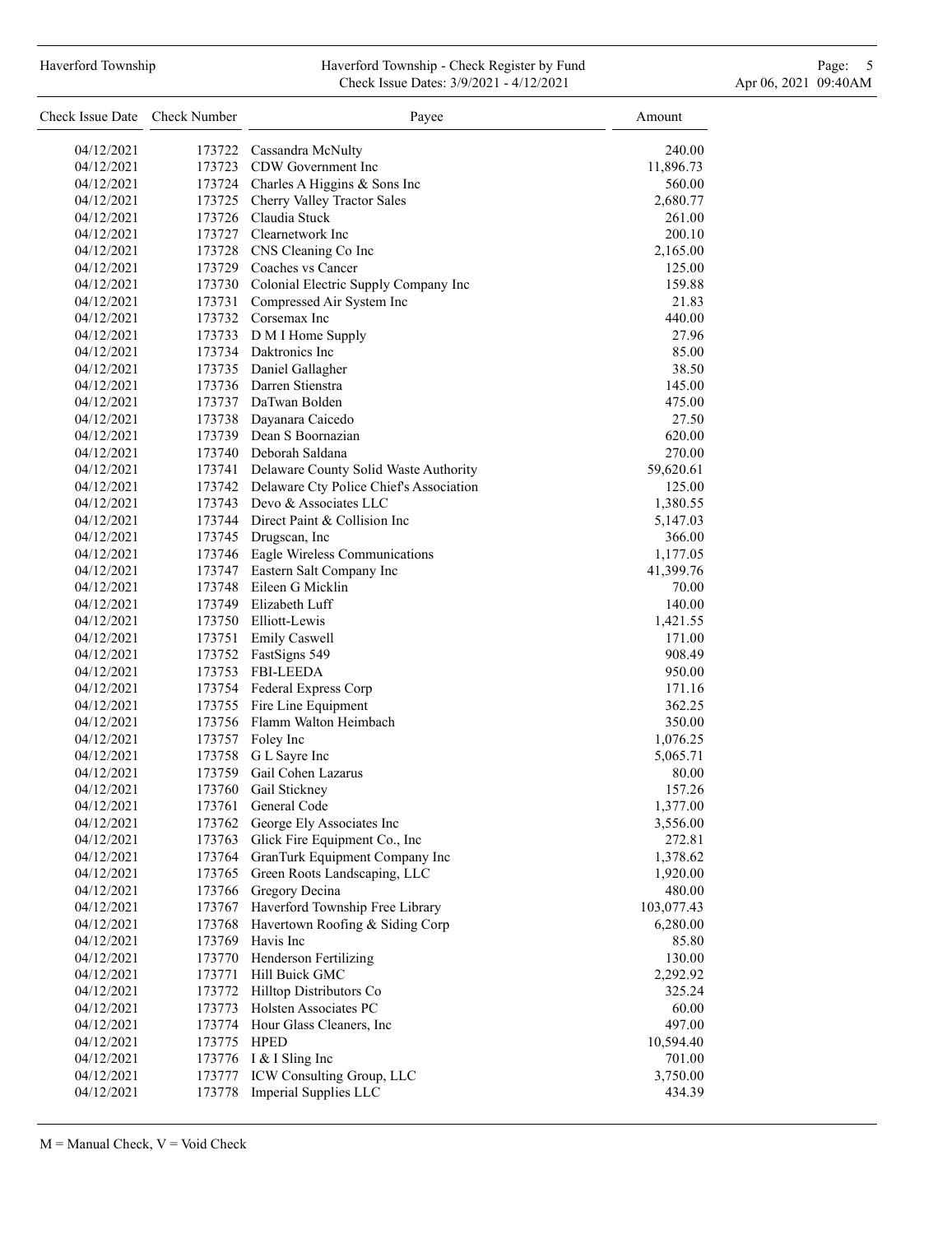### Haverford Township **Haverford Township - Check Register by Fund** Page: 6 Australian Page: 6 Australian Page: 6 Au Check Issue Dates: 3/9/2021 - 4/12/2021 Apr 06, 2021 09:40AM

| Check Issue Date Check Number |        | Payee                                     | Amount   |
|-------------------------------|--------|-------------------------------------------|----------|
| 04/12/2021                    | 173779 | Interstate Spring & Alignment Inc         | 361.32   |
| 04/12/2021                    |        | 173780 iPROMOTEu Inc                      | 150.00   |
| 04/12/2021                    |        | 173781 Isaac Lindy                        | 270.00   |
| 04/12/2021                    |        | 173782 J & C Ice Technologies Inc         | 323.43   |
| 04/12/2021                    |        | 173783 J & J Landscaping Management, LLC  | 3,200.00 |
| 04/12/2021                    |        | 173784 Jack Bullock                       | 360.00   |
| 04/12/2021                    |        | 173785 Jacob Low Hardware                 | 440.13   |
| 04/12/2021                    |        | 173786 James Keenan                       | 975.00   |
| 04/12/2021                    |        | 173787 Jean M Vetter                      | 70.00    |
| 04/12/2021                    |        | 173788 Jeff Cederstrom                    | 310.00   |
| 04/12/2021                    |        | 173789 Jennifer Anne Joyce                | 245.00   |
| 04/12/2021                    |        | 173790 Jill Cosgrove                      | 240.00   |
| 04/12/2021                    |        | 173791 Joe & Bud's Towing Service         | 400.00   |
| 04/12/2021                    |        | 173792 Joe's Automotive                   | 130.00   |
| 04/12/2021                    |        | 173793 John Hollowell Wert                | 120.00   |
| 04/12/2021                    |        | 173794 Jonathan D Moyer                   | 620.00   |
| 04/12/2021                    |        | 173795 Joseph McCormick                   | 286.00   |
| 04/12/2021                    |        | 173796 Joshua Murphy                      | 165.00   |
| 04/12/2021                    |        | 173797 JPS Equipment Co., Inc             | 8,005.00 |
| 04/12/2021                    |        | 173798 K & G Speed                        | 218.00   |
| 04/12/2021                    |        | 173799 Kaiserman JCC Corp                 | 225.00   |
| 04/12/2021                    |        | 173800 Karen Boornazian                   | 240.00   |
| 04/12/2021                    |        | 173801 Kathy's Just Desserts Inc          | 48.00    |
| 04/12/2021                    |        | 173802 KCB Print Resources                | 227.00   |
| 04/12/2021                    |        | 173803 Keith Crabbs                       | 150.00   |
| 04/12/2021                    |        | 173804 Kelly Barrett                      | 60.00    |
| 04/12/2021                    |        | 173805 Kelly Industrial Supply            | 152.12   |
| 04/12/2021                    |        | 173806 Kevin Towell                       | 50.00    |
| 04/12/2021                    |        | 173807 Lancaster Truck Bodies             | 250.00   |
| 04/12/2021                    |        | 173808 Lauren Schickling                  | 225.00   |
| 04/12/2021                    |        | 173809 Liam McKay                         | 401.50   |
| 04/12/2021                    |        | 173810 Liberty Coca-Cola Beverages LLC    | 220.39   |
| 04/12/2021                    |        | 173811 LogoWear House Inc                 | 537.50   |
| 04/12/2021                    |        | 173812 Luke Watkins                       | 171.00   |
| 04/12/2021                    |        | 173813 Maeve Hegarty                      | 90.00    |
| 04/12/2021                    |        | 173814 Main Line Mower-Tree Care Supplies | 349.93   |
| 04/12/2021                    |        | 173815 Manoa Cleaners, Inc                | 920.70   |
| 04/12/2021                    |        | 173816 Mardinly Industrial Power LLC Corp | 307.50   |
| 04/12/2021                    | 173817 | Matthew Conboy                            | 520.00   |
| 04/12/2021                    | 173818 | Matthew Donnelly                          | 210.00   |
| 04/12/2021                    | 173819 | Matthew James Gillespie                   | 90.00    |
| 04/12/2021                    | 173820 | Matthew Mucchetti                         | 434.50   |
| 04/12/2021                    | 173821 | McCarthy and Company, LLC                 | 668.00   |
| 04/12/2021                    | 173822 | McLenaghan Wholesale Tires Inc            | 58.00    |
| 04/12/2021                    | 173823 | McNichol, Byrne, & Matlawski, PC          | 9,163.56 |
| 04/12/2021                    | 173824 | Metropolitan Communications, Inc          | 49.50    |
| 04/12/2021                    | 173825 | Michael Heneghan                          | 165.00   |
| 04/12/2021                    | 173826 | Michael Morris                            | 350.00   |
| 04/12/2021                    | 173827 | Mike DePrince                             | 630.00   |
| 04/12/2021                    | 173828 | MLH Occupational & Travel Health          | 1,015.00 |
| 04/12/2021                    | 173829 | Munilogic                                 | 5,475.00 |
| 04/12/2021                    | 173830 | Nicholas Ford                             | 94.50    |
| 04/12/2021                    | 173831 | Nicholas Papatsiaras                      | 400.00   |
| 04/12/2021                    | 173832 | Nichols Plumbing & Heating, Inc           | 1,280.00 |
| 04/12/2021                    | 173833 | Nolan Gregory Cummings                    | 120.00   |
| 04/12/2021                    | 173834 | Nuss Printing Inc                         | 283.00   |
| 04/12/2021                    | 173835 | Office Basics, Inc                        | 1,637.00 |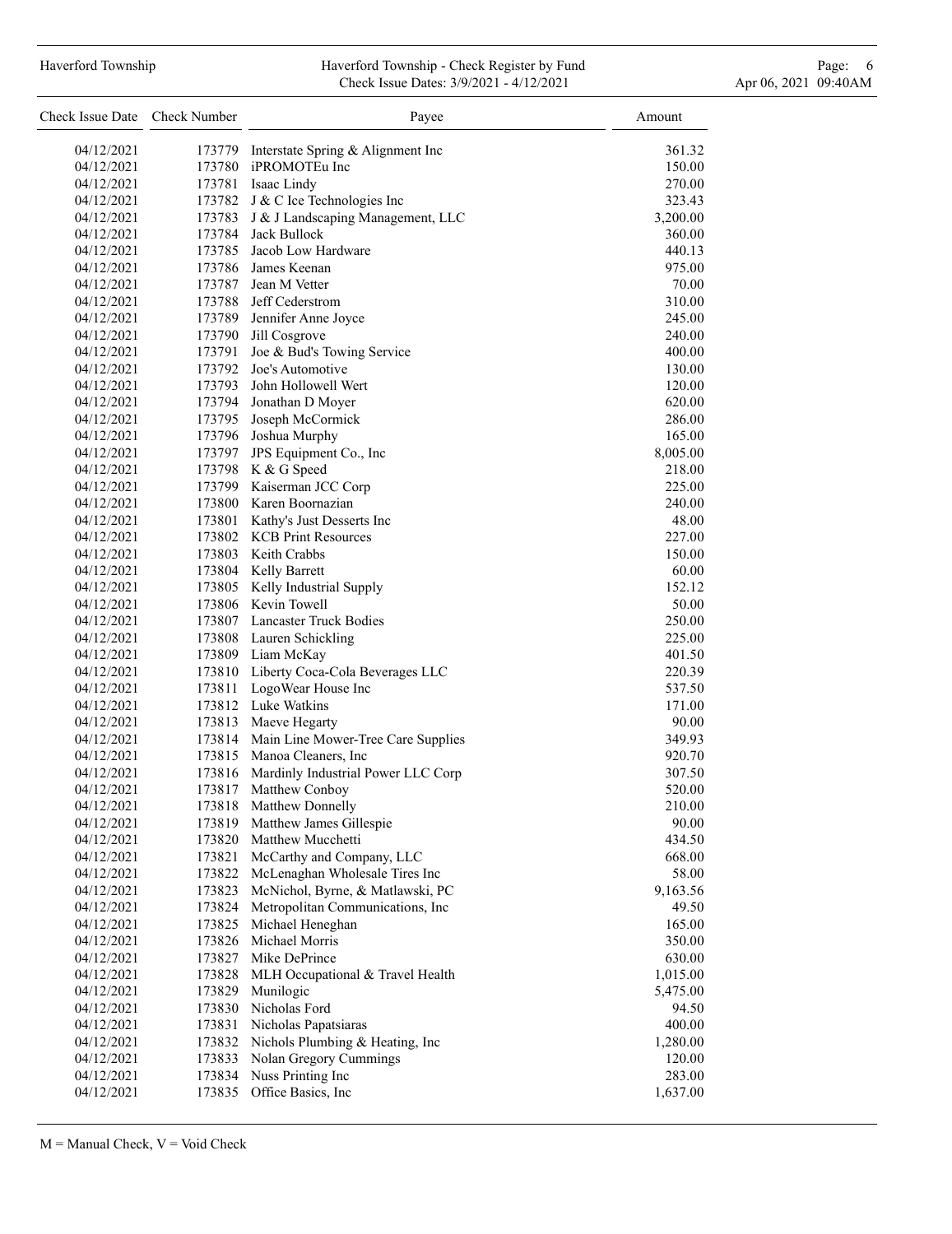#### Haverford Township **Haverford Township - Check Register by Fund** Page: 7 **Page: 7** Check Issue Dates: 3/9/2021 - 4/12/2021 Apr 06, 2021 09:40AM

| Check Issue Date Check Number |                  | Payee                                                 | Amount             |
|-------------------------------|------------------|-------------------------------------------------------|--------------------|
| 04/12/2021                    |                  | 173836 Olivia DePietro                                | 287.50             |
| 04/12/2021                    |                  | 173837 PA Chiefs of Police Association                | 35.00              |
| 04/12/2021                    |                  | 173838 PA Game Commission                             | 50.00              |
| 04/12/2021                    |                  | 173839 PA Recreation & Park Society                   | 170.00             |
| 04/12/2021                    |                  | 173840 PA State Assoc of Boroughs                     | 80.00              |
| 04/12/2021                    |                  | 173841 Pacifico Marple Ford                           | 993.98             |
| 04/12/2021                    |                  | 173842 Paige Ruth Braunlich                           | 22.50              |
| 04/12/2021                    |                  | 173843 Park's Best Car Wash Inc                       | 555.00             |
| 04/12/2021                    |                  | 173844 Patricia DeStefano                             | 160.00             |
| 04/12/2021                    |                  | 173845 Patrick O'Neill                                | 94.50              |
| 04/12/2021                    |                  | 173846 Penn Valley Chemical Co                        | 2,257.16           |
| 04/12/2021                    |                  | 173847 Pennoni Associates, Inc                        | 3,605.75           |
| 04/12/2021                    |                  | 173848 PeopleGuru Inc                                 | 469.26             |
| 04/12/2021                    |                  | 173849 Peter J. Kirlin                                | 235.00             |
| 04/12/2021                    |                  | 173850 Peter Leibrandt                                | 234.00             |
| 04/12/2021                    |                  | 173851 PetroChoice                                    | 7,068.51           |
| 04/12/2021                    |                  | 173852 Petroleum Traders Corp                         | 35,493.96          |
| 04/12/2021                    |                  | 173853 PetSmart #1804                                 | 272.93             |
| 04/12/2021                    |                  | 173854 Pioneer Manufacturing Company                  | 264.00             |
| 04/12/2021                    | 173855 PNOA      |                                                       | 125.00             |
| 04/12/2021                    |                  | 173856 Port A Bowl Restroom Co Corp                   | 198.30             |
| 04/12/2021                    |                  | 173857 PPS Print Solutions                            | 885.65             |
| 04/12/2021                    |                  | 173858 Praxair Distribution Inc                       | 593.88             |
| 04/12/2021                    |                  | 173859 R J Power Equipment Co Inc                     | 40.00              |
| 04/12/2021                    |                  | 173860 Raymond D Massi                                | 180.00             |
| 04/12/2021                    |                  | 173861 Russ Witherby                                  | 300.00             |
| 04/12/2021                    |                  | 173862 Ryan Bates                                     | 455.75             |
| 04/12/2021                    | 173863           | Sandi Kirschner                                       | 150.00             |
| 04/12/2021                    |                  | 173864 Sandy McGuire                                  | 280.00             |
| 04/12/2021                    |                  | 173865 Sarah Caswell Warnick                          | 380.00             |
| 04/12/2021                    |                  | 173866 School District of Haverford Township          | 21,536.30          |
| 04/12/2021                    |                  | 173867 Shane Patrick Moran                            | 341.00             |
| 04/12/2021                    | 173868           | Shane V Baffa                                         | 211.50             |
| 04/12/2021                    |                  | 173869 Sherwin-Williams                               | 47.10              |
|                               |                  |                                                       |                    |
| 04/12/2021<br>04/12/2021      |                  | 173870 Sig Sauer Inc                                  | 99.98              |
|                               |                  | 173871 Signal Service, Inc                            | 10,175.01          |
| 04/12/2021                    | 173873           | 173872 Sir Speedy Printing Center #7099               | 1,480.00           |
| 04/12/2021                    |                  | Sirchie Fingerprint Laboratories                      | 221.12             |
| 04/12/2021<br>04/12/2021      | 173874           | Southeastern Sanitary Supply                          | 2,313.55           |
|                               | 173875           | Spectrum Letterbox<br><b>Steel Sports</b>             | 5,890.00           |
| 04/12/2021                    | 173876<br>173877 | Stephanie Turnbull                                    | 5,118.75           |
| 04/12/2021<br>04/12/2021      |                  | Stephen Perpiglia                                     | 320.00             |
| 04/12/2021                    | 173878<br>173879 | Superior Alarm Systems Inc                            | 600.00             |
|                               |                  | Suzanne Barr                                          | 150.00             |
| 04/12/2021                    | 173880<br>173881 |                                                       | 120.00             |
| 04/12/2021                    |                  | T M Fitzgerald & Associates<br>T. Frank McCall's, Inc | 8,550.00           |
| 04/12/2021<br>04/12/2021      | 173882<br>173883 | <b>Tactical Wear</b>                                  | 1,395.01           |
|                               | 173884           | Thomas Perpiglia                                      | 1,174.85<br>180.00 |
| 04/12/2021                    | 173885           | Thomson Reuters-West                                  |                    |
| 04/12/2021                    | 173886           |                                                       | 246.69             |
| 04/12/2021                    |                  | Timothy James Shea                                    | 52.00              |
| 04/12/2021                    | 173887           | Training Force USA<br>Travelers                       | 199.00             |
| 04/12/2021                    | 173888           |                                                       | 105.60             |
| 04/12/2021                    | 173889           | Triple R Truck Parts                                  | 1,296.69           |
| 04/12/2021                    | 173890           | Tristan James Thompson<br>Tri-State Elevator Co Inc   | 85.50              |
| 04/12/2021                    | 173891           |                                                       | 297.00             |
| 04/12/2021                    | 173892           | Tri-State Financial Group LLC                         | 4,234.88           |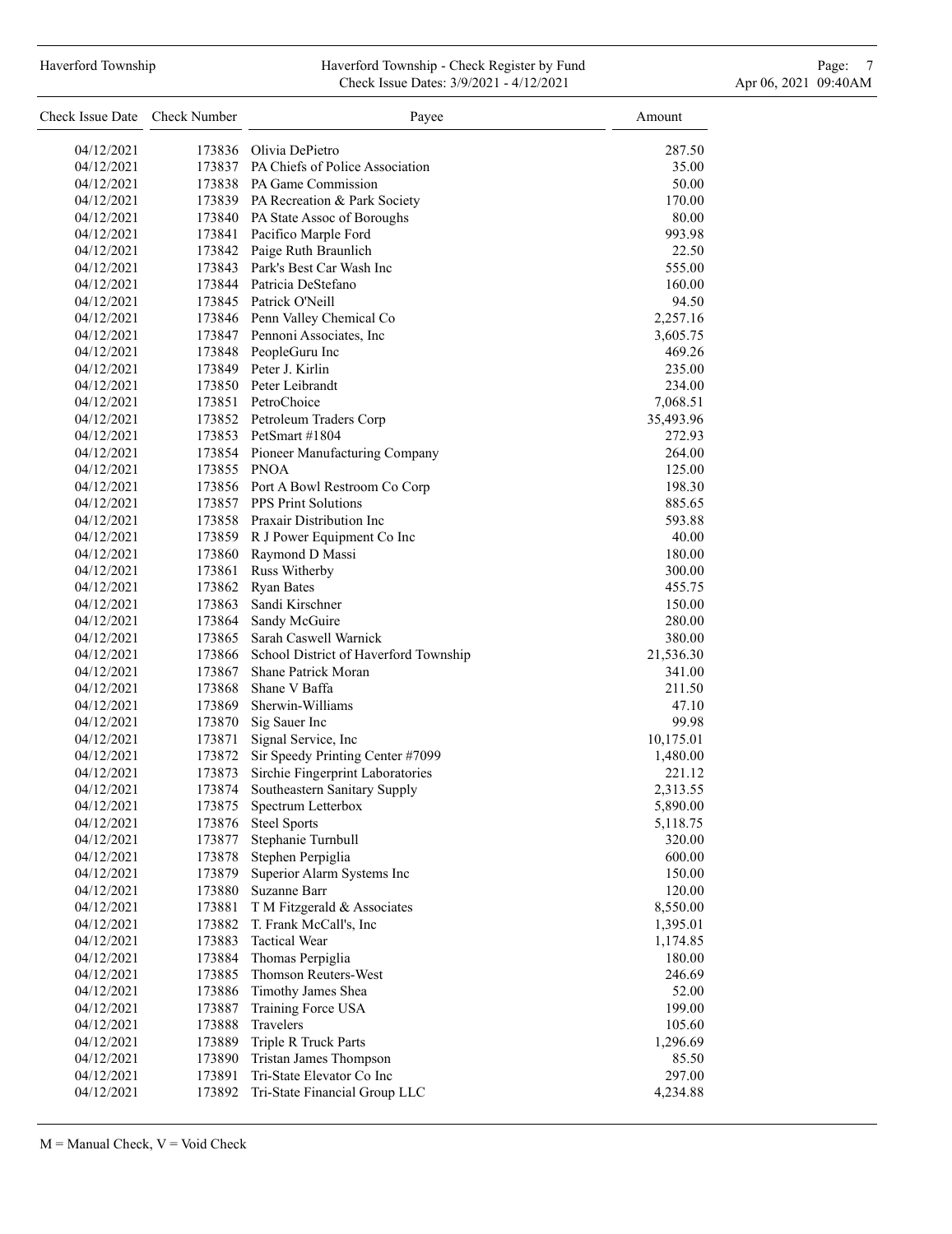### Haverford Township **Haverford Township - Check Register by Fund** Page: 8 Page: 8 Check Issue Dates: 3/9/2021 - 4/12/2021 Apr 06, 2021 09:40AM

| Check Issue Date Check Number             |                | Payee                                           | Amount           |
|-------------------------------------------|----------------|-------------------------------------------------|------------------|
| 04/12/2021                                |                | 173893 Tri-State/Ace Knife Grinding Corp        | 182.00           |
| 04/12/2021                                |                | 173894 TruckPro LLC Corp                        | 3,124.56         |
| 04/12/2021                                |                | 173895 Turtle & Hughes, Inc                     | 2,046.00         |
| 04/12/2021                                |                | 173896 U S Municipal Inc                        | 693.23           |
| 04/12/2021                                |                | 173897 ULINE, Inc                               | 366.04           |
| 04/12/2021                                |                | 173898 Urban Research & Development Corporation | 1,751.00         |
| 04/12/2021                                |                | 173899 VCA Wellington Animal Hospital           | 96.66            |
| 04/12/2021                                |                | 173900 Victory Gardens Inc                      | 520.00           |
| 04/12/2021                                |                | 173901 Videon Chrysler Dodge Jeep               | 34.68            |
| 04/12/2021                                |                | 173902 Volunteer Medical Serv Corps of Narberth | 24,000.00        |
| 04/12/2021                                |                | 173903 Warehouse Battery Outlet Inc             | 2,285.27         |
| 04/12/2021                                |                | 173904 Weights & Measures County of Delaware    | 1,000.00         |
| 04/12/2021                                |                | 173905 Weinstein Supply Corp                    | 241.97           |
| 04/12/2021                                |                | 173906 William McClatchy                        | 150.00           |
| 04/12/2021                                |                | 173907 World Class Soccer School LLC            | 8,561.25         |
| 04/12/2021                                |                | 173908 Yearsley's Service, Ltd                  | 176.00           |
| 04/12/2021                                |                | 173909 Zeager Bros., Inc                        | 4,689.48         |
| <b>Investment - PLGIT</b>                 |                |                                                 |                  |
| 03/09/2021                                |                | 131 Express Scripts Inc                         | 19,255.39<br>M   |
| 03/09/2021                                |                | 132 Express Scripts Inc                         | 898.44 M         |
|                                           |                | 134 Express Scripts Inc                         |                  |
| 03/16/2021                                |                |                                                 | 31,478.37 M      |
| 03/30/2021                                |                | 136 Express Scripts Inc                         | 31,369.39 M      |
| 04/06/2021                                |                | 140 U S Bank FBO Haverford Township             | 36.41<br>M       |
| <b>Police Property Room</b><br>03/16/2021 |                | 136 Casey Borell                                | 41.94 M          |
| <b>Total GENERAL FUND:</b>                |                |                                                 | 1,511,284.49     |
| <b>Investment - Sewer PLGIT</b>           |                |                                                 |                  |
| 03/09/2021                                |                | 133 Express Scripts Inc                         | 41.11<br>M       |
| 03/16/2021                                |                | 135 Express Scripts Inc                         | 522.81<br>M      |
| 03/30/2021                                | 137            | Express Scripts Inc                             | 4,616.78 M       |
| <b>Sewer Cash - Operating</b>             |                |                                                 |                  |
| 03/09/2021                                |                | 18783 Delta Dental of PA                        | 174.00           |
| 03/16/2021                                |                | 18784 Arthur J Gallagher Risk Mgmt Serv Inc     | 4,570.00         |
| 03/16/2021                                |                | 18785 AT & T Mobility                           | 93.24            |
| 03/23/2021                                |                | 18786 CIGNA                                     | 112.60           |
| 03/23/2021                                |                | 18787 DelCo Public Schools Healthcare Trst      | 9,140.27         |
| 03/23/2021                                |                | 18788 North American Benefits Company           | 53.40            |
| 03/23/2021                                |                | 18789 Petroleum Traders Corp                    | 698.52           |
| 03/23/2021                                |                | 18790 Vision Benefits of America                | 96.75            |
| 04/06/2021                                |                | 18791 AT & T Mobility                           | 83.14            |
| 04/12/2021                                |                | 18792 Bullen Companies Inc                      | 886.05           |
| 04/12/2021                                | 18793          | Cawley Environmental Services Inc               | 1,499.00         |
| 04/12/2021                                |                | 18794 G L Sayre Inc                             | 58.92            |
| 04/12/2021                                | 18795          | Knowlton Construction Supplies Inc              | 5,068.95         |
| 04/12/2021                                |                | 18796 McNichol, Byrne, & Matlawski, PC          | 1,007.04         |
|                                           |                | Munilogic                                       |                  |
| 04/12/2021<br>04/12/2021                  | 18797<br>18798 | Norris Sales Company Inc                        | 1,825.00<br>3.12 |
| 04/12/2021                                |                | 18799 Pacifico Marple Ford                      | 226.52           |
|                                           |                |                                                 |                  |
| 04/12/2021                                |                | 18800 Pennoni Associates, Inc                   | 4,577.50         |
| 04/12/2021                                | 18801          | Petroleum Traders Corp                          | 4,166.36         |
| 04/12/2021                                | 18802          | School District of Haverford Township           | 447.03           |
| 04/12/2021                                | 18803          | State Road Builders Supply Co Inc               | 2,200.25         |
| 04/12/2021                                |                | 18804 Upper Darby Township Municipal Building   | 97,181.05        |
| 04/12/2021                                | 18805          | Upper Darby Township Municipal Building         | 1,698.82         |
| 04/12/2021                                | 18806          | Upper Darby Township Municipal Building         | 48,485.18        |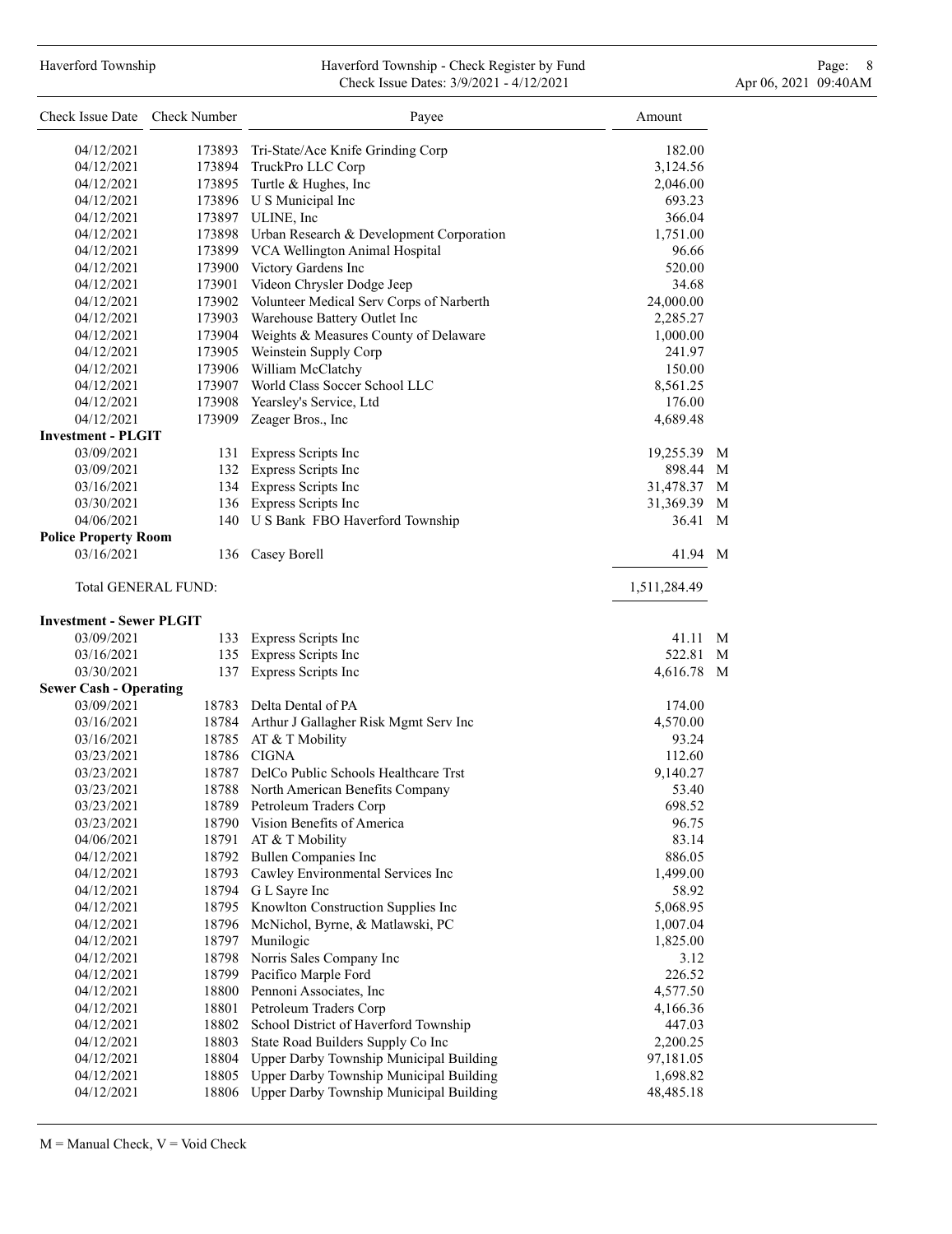| Haverford Township            |       | Haverford Township - Check Register by Fund<br>Check Issue Dates: 3/9/2021 - 4/12/2021 |              | Page: 9<br>Apr 06, 2021 09:40AM |
|-------------------------------|-------|----------------------------------------------------------------------------------------|--------------|---------------------------------|
| Check Issue Date Check Number |       | Payee                                                                                  | Amount       |                                 |
| 04/12/2021                    | 18807 | Upper Darby Township Municipal Building                                                | 97,181.05    |                                 |
| <b>Total SEWER FUND:</b>      |       |                                                                                        | 286,714.46   |                                 |
| Grand Totals:                 |       |                                                                                        | 2,120,280.72 |                                 |
|                               |       |                                                                                        |              |                                 |

| Report Criteria:     |  |
|----------------------|--|
| Report type: Summary |  |

Check.Voided = No,Yes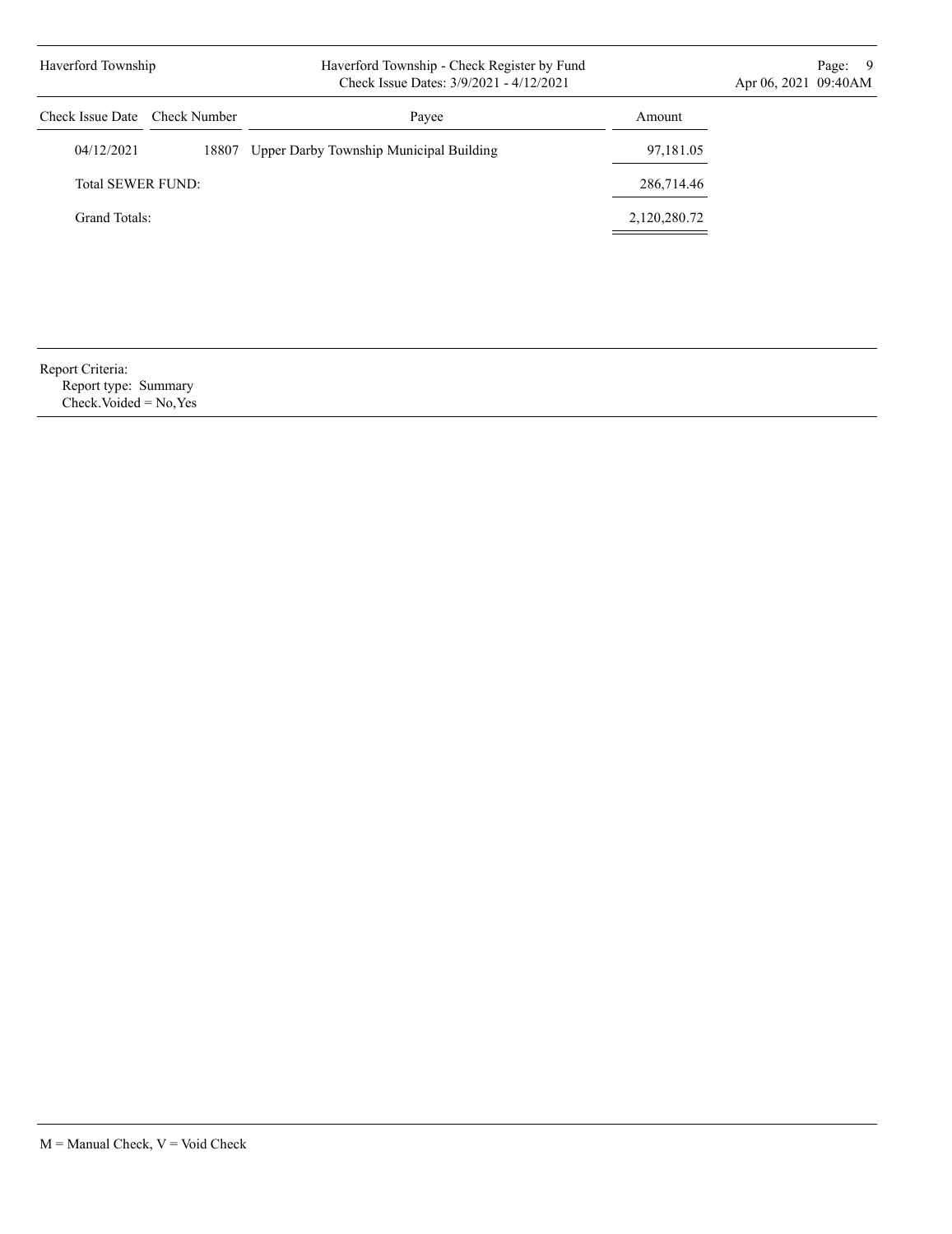#### Haverford Township Haverford Township - Check Register by Fund Page: 1 Check Issue Dates: 4/13/2021 - 5/10/2021 May 05, 2021 08:50AM

| Check Issue Date Check Number   |                        | Payee                                     | Amount       |
|---------------------------------|------------------------|-------------------------------------------|--------------|
| 2018 GO Bond - PLGIT            |                        |                                           |              |
| 04/20/2021                      | 1087                   | Stanley Access Technologies, LLC          | 15,950.00 M  |
| 05/10/2021                      |                        | 1088 Gessler Construction Co Inc          | 187,614.00 M |
| 05/10/2021                      |                        | 1089 Pennoni Associates, Inc.             | 5,972.00 M   |
| 05/10/2021                      |                        | 1090 Prichard Design & History Studio LLC | 832.00 M     |
| 05/10/2021                      |                        | 1091 Wise Electrical Contractors LLC      | 83,745.00 M  |
| <b>Capital Projects - PLGIT</b> |                        |                                           |              |
| 05/10/2021                      |                        | 1100 21st Century Media-Philly Cluster    | 1,164.26 M   |
| 05/10/2021                      |                        | 1101 Bernardon Architects                 | 14,439.25 M  |
| 05/10/2021                      |                        | 1102 C.B. Development Services, Inc       | 4,230.00 M   |
| 05/10/2021                      |                        | 1103 Charles A Higgins & Sons Inc         | 2,398.72 M   |
| 05/10/2021                      |                        | 1104 Dougherty Contractors, LLC           | 3,295.00 M   |
| 05/10/2021                      |                        | 1105 Momenee Inc                          | 1,180.00 M   |
| 05/10/2021                      |                        | 1106 Pennoni Associates, Inc.             | 15,100.75 M  |
| 05/10/2021                      |                        | 1107 William J Wilson                     | 1,400.00 M   |
| Total CAPITAL FUND:             |                        |                                           | 337,320.98   |
| <b>CDBG Cash - Operating</b>    |                        |                                           |              |
| 05/10/2021                      |                        | 4543 Anthony J Dunleavy Assoc Inc         | 27,820.00    |
| 05/10/2021                      |                        | 4544 Haverford Township                   | 5,244.28     |
| 05/10/2021                      |                        | 4545 Hirschberg Mechanical                | 22,500.00    |
| 05/10/2021                      |                        | 4546 Leadco Environmental Services Inc    | 280.00       |
| 05/10/2021                      |                        | 4547 Pennoni Associates, Inc.             | 3,857.25     |
| 05/10/2021                      |                        | 4548 Surrey Services for Seniors          | 1,083.33     |
| 05/10/2021                      |                        | 4549 Wayne Bevilacqua Plumbing Inc        | 4,805.00     |
|                                 | Total CDBG GRANT FUND: |                                           | 65,589.86    |
| <b>General Operating</b>        |                        |                                           |              |
| 04/27/2021                      |                        | 172456 Christopher & Kathleen Scanlon     | $37.05 - V$  |
| 04/27/2021                      |                        | 172594 Park's Best Car Wash Inc           | $652.50 - V$ |
| 04/13/2021                      |                        | 173910 American Legal Abstract, LLC       | 29.97        |
| 04/13/2021                      |                        | 173911 Aqua Pennsylvania                  | 42,298.59    |
| 04/13/2021                      |                        | 173912 Batteries Plus Bulbs               | 175.08       |
| 04/13/2021                      |                        | 173913 Block Line Systems                 | 1,028.07     |
| 04/13/2021                      |                        | 173914 Boston National Title Agency, LLC  | 40.69        |
| 04/13/2021                      |                        | 173915 Carriage House Abstract, LLC       | 28.67        |
| 04/13/2021                      | 173916                 | Cassandra McNulty                         | 330.00       |
| 04/13/2021                      | 173917                 | Commonwealth of Pennsylvania              | 300.00       |
| 04/13/2021                      | 173918                 | Corelogic Tax Services LLC                | 20,291.88    |
| 04/13/2021                      | 173919                 | <b>CU</b> Abstract                        | 25.45        |
| 04/13/2021                      |                        | 173920 Delta Dental of PA                 | 45,437.81    |
| 04/13/2021                      |                        | 173921 Dominic Falcone                    | 1,233.61     |
| 04/19/2021                      |                        | 173922 Flaerda Petuqi                     | $.00\quad$ V |
| 04/13/2021                      | 173923                 | Germantown Title Company                  | 34.55        |
| 04/13/2021                      |                        | 173924 Haverford Abstract LLC             | 38.53        |
| 04/13/2021                      | 173925                 | Jeanne Angell                             | 139.88       |
| 04/13/2021                      |                        | 173926 Lee N. Hanuschak, M.D.             | 1,000.00     |
| 04/13/2021                      |                        | 173927 Lereta LLC                         | 1,830.47     |
| 04/19/2021                      |                        | 173928 Lijana Petuqi & Janaq Petuqi       | .00 V        |
| 04/13/2021                      | 173929                 | Michael E Norman                          | 582.08       |
| 04/13/2021                      | 173930                 | MLH Occupational & Travel Health          | 883.00       |
| 04/13/2021                      | 173931                 | New York Life Insurance Company           | 4,197.90     |
| 04/13/2021                      |                        | 173932 Peco Energy                        | 67,611.86    |
| 04/13/2021                      | 173933                 | ReadyRefresh by Nestle Inc                | 488.43       |
| 04/13/2021                      |                        | 173934 Robert A Wilhelm Jr                | 1,523.18     |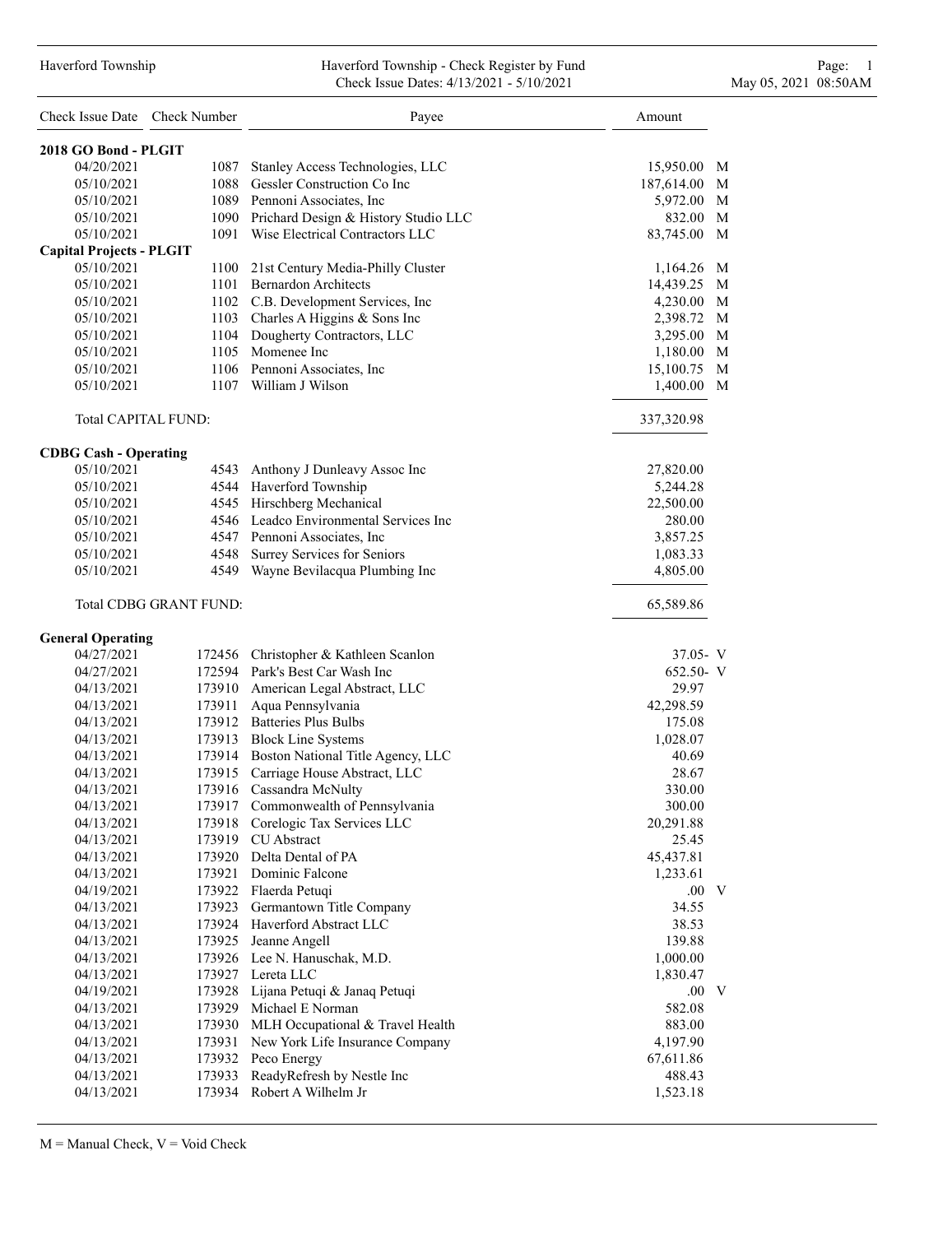### Haverford Township **Haverford Township - Check Register by Fund** Page: 2 Check Issue Dates: 4/13/2021 - 5/10/2021 May 05, 2021 08:50AM

| Check Issue Date Check Number |                  | Payee                                            | Amount             |
|-------------------------------|------------------|--------------------------------------------------|--------------------|
| 04/13/2021                    |                  | 173935 Robert Meyers                             | 443.04             |
| 04/13/2021                    | 173936           | Sarah Ethel Palmatory                            | 60.00              |
| 04/13/2021                    |                  | 173937 Sean H Fitzpatrick                        | 7,485.96           |
| 04/13/2021                    | 173938           | Solidifi Title Agency, Ltd                       | 193.76             |
| 04/13/2021                    | 173939           | Stephen Talarico                                 | 314.15             |
| 04/13/2021                    |                  | 173940 Steve Nazari                              | 64.50              |
| 04/13/2021                    | 173941           | <b>Thomas Hastings</b>                           | 143.00             |
| 04/13/2021                    |                  | 173942 Thomas Purcell                            | 497.39             |
| 04/13/2021                    | 173943           | Title 365 Company Inc                            | 38.73              |
| 04/13/2021                    | 173944           | Toshiba America Business Solutions               | 240.00             |
| 04/13/2021                    |                  | 173945 Verizon                                   | 39.01              |
| 04/13/2021                    |                  | 173946 William Hatton Sr                         | 200.33             |
| 04/20/2021                    | 173947           | Astro Group LLC                                  | 1,309.97           |
| 04/20/2021                    |                  | 173948 Christopher Viola                         | 330.79             |
| 04/20/2021                    |                  | 173949 CIGNA                                     | 2,765.40           |
| 04/20/2021                    |                  | 173950 Comcast                                   | 420.15             |
| 04/20/2021                    |                  | 173951 Comcast Business                          | 1,630.09           |
| 04/20/2021                    |                  | 173952 Corelogic Tax Services LLC                | 1,461.53           |
| 04/20/2021                    |                  | 173953 DelCo Public Schools Healthcare Trst      | 375,779.80         |
| 04/20/2021                    |                  | 173954 George Millison                           | 256.68             |
| 04/20/2021                    |                  | 173955 Henry Faragalli                           | 10.00              |
| 04/20/2021                    |                  | 173956 Independence Blue Cross                   | 3,061.24           |
| 04/20/2021                    |                  | 173957 Independence Blue Cross                   | 7,264.41           |
| 04/20/2021                    |                  | 173958 Independence Blue Cross                   | 1,537.91           |
| 04/20/2021                    |                  | 173959 Kenneth Cloud                             | 35.28              |
| 04/20/2021                    |                  | 173960 Kevin Rhoades                             | 2,422.50           |
| 04/20/2021                    |                  | 173961 Lowe's                                    | 3,511.97           |
| 04/20/2021                    |                  | 173962 Manoa Fire Company                        | 7,500.00           |
| 04/20/2021                    |                  | 173963 Marie L Steward                           | 29.07              |
| 04/20/2021                    |                  | 173964 North American Benefits Company           | 4,219.40           |
| 04/20/2021                    |                  | 173965 PECO - Payment Processing                 | 497.88             |
| 04/20/2021                    |                  | 173966 Petty Cash - Haverford Township           | 480.00             |
| 04/20/2021                    |                  | 173967 ReadyRefresh by Nestle Inc                | 150.26             |
| 04/20/2021                    |                  | 173968 Robert Cassano                            | 219.52             |
| 04/20/2021                    |                  | 173969 Thomas Straub                             | 260.97             |
| 04/20/2021                    |                  | 173970 Timothy Barr                              | 203.92             |
| 04/20/2021                    | 173971           | Toshiba America Business Solutions               | 307.47             |
| 04/20/2021                    | 173972           | <b>Toshiba Financial Services</b>                | 1,349.00           |
| 04/20/2021                    | 173973           | Verizon                                          | 57.70              |
| 04/20/2021                    | 173974           | Vision Benefits of America                       | 575.40             |
| 04/20/2021                    | 173975           | Vision Benefits of America                       | 779.80             |
| 04/20/2021                    | 173976           | Wagner Real Estate                               | 60.00              |
| 04/20/2021                    | 173977           | William & Deborah Scannapieco                    | 34.74              |
| 04/20/2021                    | 173978           | William Wechsler                                 | 477.68             |
| 04/27/2021                    | 173979           | Aqua Pennsylvania                                | 3,804.57           |
| 04/27/2021                    | 173980           | Avenue 365 Lender Services, LLC                  | 2,890.41           |
| 04/27/2021                    | 173981           | Comcast                                          | 1,080.22           |
| 04/27/2021                    |                  | 173982 Craig & Cara Hillwig                      | 42.18              |
| 04/27/2021                    | 173983           | Darby ESK Property LLC                           | 1,876.59           |
| 04/27/2021                    |                  | 173984 Francis Davis                             | 264.25             |
| 04/27/2021                    | 173985           | Heritage Land Tranfer Co Inc                     | 1,586.25           |
| 04/27/2021                    | 173986           | Keystone Premier Settlement Services LLC         | 2,156.42           |
| 04/27/2021                    |                  | 173987 Leo & Meghan Estes                        | 1,619.96           |
| 04/27/2021                    | 173988           | Terri Geiger Leone<br>TS Executive Abstract, LLC | 33.24              |
| 04/27/2021<br>05/04/2021      | 173989<br>173991 | Aqua Pennsylvania                                | 1,950.11<br>590.52 |
| 05/04/2021                    | 173992           | AT & T Mobility                                  | 4,615.16           |
|                               |                  |                                                  |                    |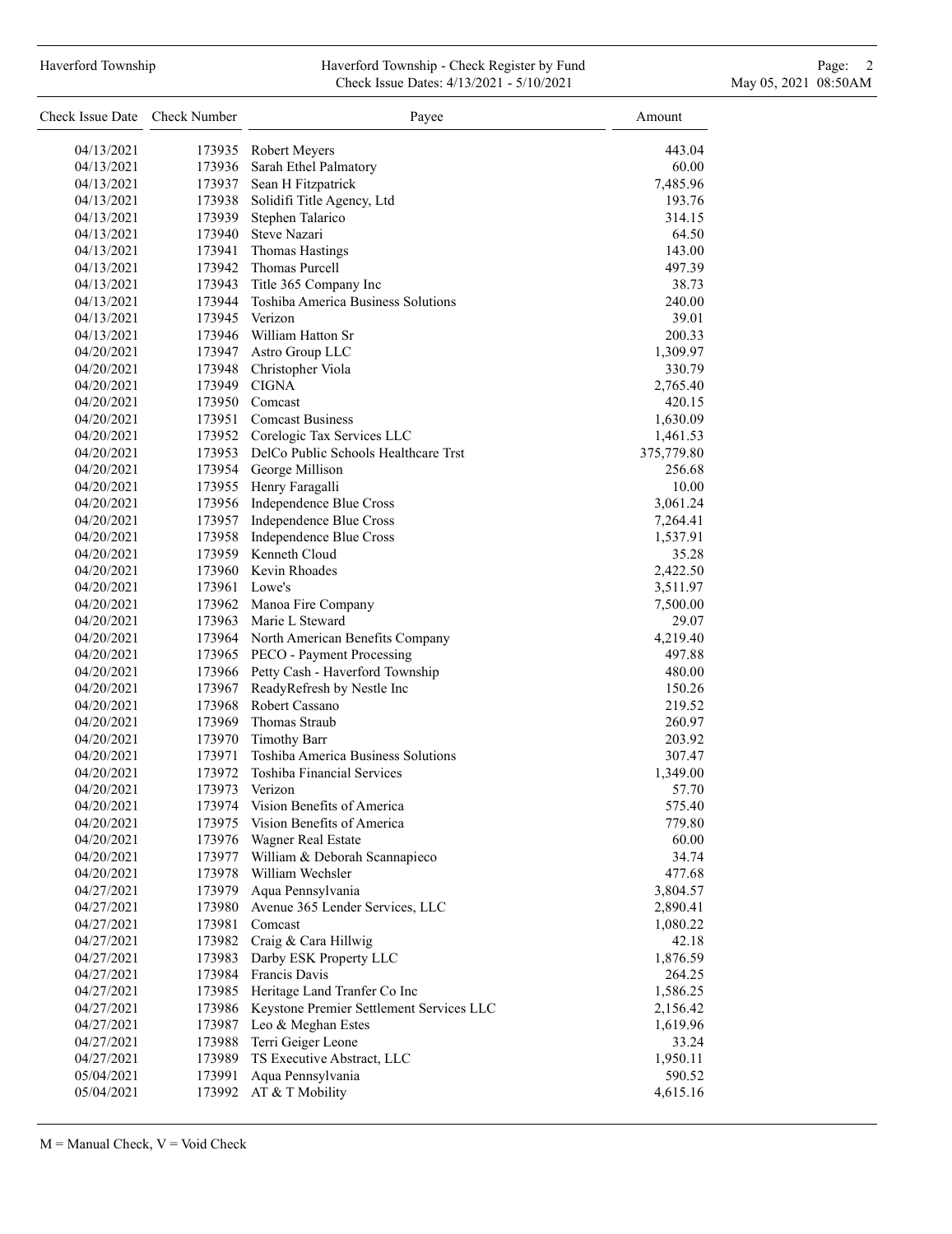# Haverford Township **Haverford Township - Check Register by Fund** Page: 3 and Page: 3 Check Issue Dates: 4/13/2021 - 5/10/2021 May 05, 2021 08:50AM

| Check Issue Date Check Number |        | Payee                                           | Amount                |
|-------------------------------|--------|-------------------------------------------------|-----------------------|
| 05/04/2021                    | 173993 | AT & T Mobility                                 | 69.38                 |
| 05/04/2021                    |        | 173994 Christopher & Kathleen Scanlon           | 37.05                 |
| 05/04/2021                    |        | 173995 Comcast                                  | 290.51                |
| 05/04/2021                    |        | 173996 Constellation NewEnergy Gas Division LLC | 1,816.45              |
| 05/04/2021                    |        | 173997 Great American Financial Services        | 125.00                |
| 05/04/2021                    |        | 173998 Herbert & Kathleen Hilden and            | 825.19                |
| 05/04/2021                    |        | 173999 John Viola                               | 226.00                |
| 05/04/2021                    |        | 174000 Lois Puglionesi                          | 167.33                |
| 05/04/2021                    |        | 174001 Manoa Legionnaires                       | 22.43                 |
| 05/04/2021                    |        | 174002 Michael Maguire                          | 1,298.92              |
| 05/04/2021                    |        | 174003 Park's Best Car Wash Inc                 | 652.50                |
| 05/04/2021                    |        | 174004 Paul Havey                               | 18.00                 |
| 05/04/2021                    |        | 174005 Petty Cash - Haverford Township          | 11.99                 |
| 05/04/2021                    |        | 174006 Toshiba America Business Solutions       | 596.08                |
| 05/04/2021                    |        | 174007 Toshiba Financial Service                | 109.00                |
| 05/04/2021                    |        | 174008 Peco Energy                              |                       |
| 05/10/2021                    |        | 174009 21st Century Media-Philly Cluster        | 86,467.35<br>1,680.89 |
|                               |        |                                                 |                       |
| 05/10/2021                    |        | 174010 A Marinelli & Sons Inc                   | 53.77                 |
| 05/10/2021                    |        | 174011 Abigail Aughe                            | 101.75                |
| 05/10/2021                    |        | 174012 Aidan McBrearty                          | 162.00                |
| 05/10/2021                    |        | 174013 A-Jon Construction Inc                   | 429.00                |
| 05/10/2021                    |        | 174014 Alex Landis                              | 105.00                |
| 05/10/2021                    |        | 174015 Allison Fineberg                         | 90.00                 |
| 05/10/2021                    |        | 174016 Allison Geiger                           | 450.00                |
| 05/10/2021                    |        | 174017 American Marketing Co., Inc              | 4,680.00              |
| 05/10/2021                    |        | 174018 Andrew Snyder                            | 200.00                |
| 05/10/2021                    |        | 174019 Anna O'Reilly                            | 81.00                 |
| 05/10/2021                    |        | 174020 Aran Hart Wetzler                        | 210.00                |
| 05/10/2021                    |        | 174021 Ardmore Tire Inc                         | 3,011.25              |
| 05/10/2021                    |        | 174022 Ardmore Window Cleaning Co               | 2,190.00              |
| 05/10/2021                    |        | 174023 ASHI & 24-7 EMS Remittance               | 8.11                  |
| 05/10/2021                    |        | 174024 Barbacane, Thornton & Co LLP             | 17,625.00             |
| 05/10/2021                    |        | 174025 Batteries Plus Bulbs                     | 167.98                |
| 05/10/2021                    |        | 174026 Berrodin Parts Warehouse                 | 221.38                |
| 05/10/2021                    |        | 174027 Beth Ann Rush                            | 770.00                |
| 05/10/2021                    |        | 174028 Bio-One Chester County                   | 720.00                |
| 05/10/2021                    |        | 174029 Bridgee Bees Floral Creations            | 75.00                 |
| 05/10/2021                    |        | 174030 Brook Powell                             | 330.00                |
| 05/10/2021                    |        | 174031 Brothers Screen Grafx Inc                | 165.00                |
| 05/10/2021                    |        | 174032 Bruce Lee                                | 120.00                |
| 05/10/2021                    |        | 174033 C & M Sporting Goods Inc                 | 84.00                 |
| 05/10/2021                    |        | 174034 Cara Fredericks                          | 57.75                 |
| 05/10/2021                    | 174035 | Caroline D Scott                                | 211.50                |
| 05/10/2021                    |        | 174036 Cassandra Hawks                          | 50.00                 |
| 05/10/2021                    |        | 174037 Cassandra McNulty                        | 120.00                |
| 05/10/2021                    |        | 174038 Catherine Corbett                        | 55.00                 |
| 05/10/2021                    |        | 174039 CDW Government Inc                       | 7,748.44              |
| 05/10/2021                    |        | 174040 Charles B Gans Plumbing                  | 187.00                |
| 05/10/2021                    | 174041 | Cherry Valley Tractor Sales                     | 25.16                 |
| 05/10/2021                    | 174042 | Church's Auto Parts                             | 13.98                 |
| 05/10/2021                    | 174043 | Clearnetwork Inc                                | 402.50                |
| 05/10/2021                    | 174044 | CNS Cleaning Co Inc                             | 2,165.00              |
| 05/10/2021                    | 174045 | Colonial Electric Supply Company Inc            | 1,035.30              |
| 05/10/2021                    | 174046 | Compressed Air System Inc                       | 688.27                |
| 05/10/2021                    | 174047 | Courtney Tintera                                | 35.75                 |
| 05/10/2021                    | 174048 | D M I Home Supply                               | 604.86                |
| 05/10/2021                    | 174049 | Dan Malley                                      | 1,680.00              |
|                               |        |                                                 |                       |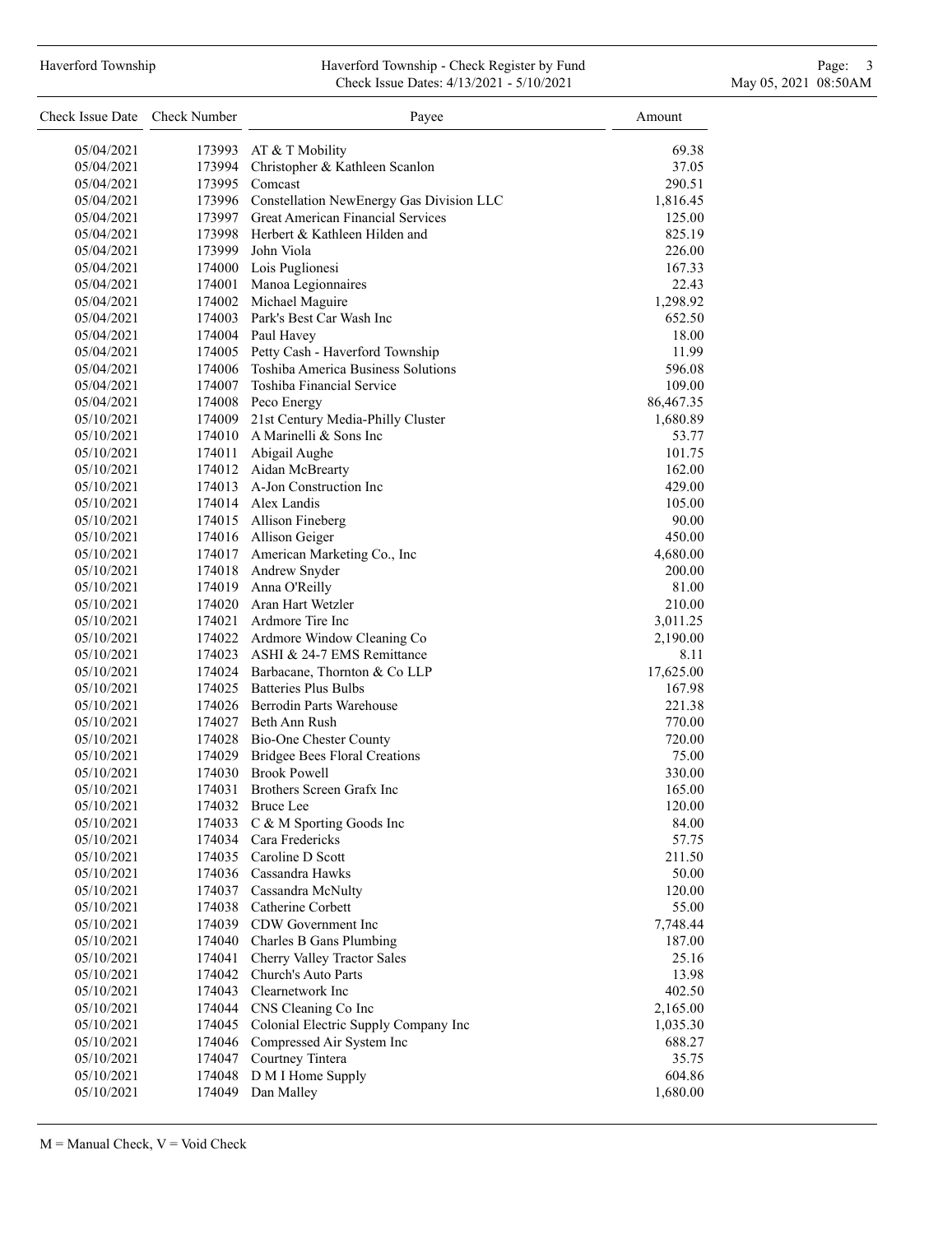# Haverford Township **Haverford Township - Check Register by Fund** Page: 4 Page: 4 Check Issue Dates: 4/13/2021 - 5/10/2021 May 05, 2021 08:50AM

| Check Issue Date Check Number |              | Payee                                        | Amount     |
|-------------------------------|--------------|----------------------------------------------|------------|
| 05/10/2021                    |              | 174050 Dan Malloy                            | 960.00     |
| 05/10/2021                    | 174051       | Daniel Gallagher                             | 77.00      |
| 05/10/2021                    |              | 174052 Daniel John Corcoran                  | 92.25      |
| 05/10/2021                    |              | 174053 Dayanara Caicedo                      | 82.50      |
| 05/10/2021                    |              | 174054 Dean S Boornazian                     | 300.00     |
| 05/10/2021                    |              | 174055 Deborah Saldana                       | 240.00     |
| 05/10/2021                    |              | 174056 Defensive Driving Academy Inc         | 700.00     |
| 05/10/2021                    |              | 174057 Delaware County Solid Waste Authority | 83,773.57  |
| 05/10/2021                    |              | 174058 Delaware County TMA                   | 1,850.00   |
| 05/10/2021                    |              | 174059 Delaware Valley Turf                  | 356.00     |
| 05/10/2021                    |              | 174060 Devo & Associates LLC                 | 351.75     |
| 05/10/2021                    |              | 174061 Dr John Fraunces                      | 175.00     |
| 05/10/2021                    |              | 174062 Drugscan, Inc                         | 732.00     |
| 05/10/2021                    |              | 174063 Eagle Point Gun/T J Morris & Son      | 1,111.11   |
| 05/10/2021                    |              | 174064 Eagle Wireless Communications         | 1,177.05   |
| 05/10/2021                    |              | 174065 Eileen G Micklin                      | 210.00     |
| 05/10/2021                    |              | 174066 Elizabeth Luff                        | 140.00     |
| 05/10/2021                    |              | 174067 Elliott-Lewis                         | 2,889.15   |
| 05/10/2021                    | 174068 EPIHA |                                              | 2,805.00   |
| 05/10/2021                    |              | 174069 Executive Tree Care                   | 5,200.00   |
| 05/10/2021                    |              | 174070 Federal Express Corp                  | 104.24     |
| 05/10/2021                    |              | 174071 Flag Products Inc                     | 255.00     |
| 05/10/2021                    |              | 174072 Flamm Walton Heimbach                 | 1,483.90   |
| 05/10/2021                    |              | 174073 G L Sayre Inc                         | 2,555.26   |
| 05/10/2021                    |              | 174074 Gail Stickney                         | 157.26     |
| 05/10/2021                    |              | 174075 Galantino Supply Company Inc          | 34.53      |
| 05/10/2021                    |              | 174076 Glasgow Inc                           | 297.74     |
| 05/10/2021                    |              | 174077 Gracyn Shaw                           | 18.00      |
| 05/10/2021                    |              | 174078 Grainger                              | 169.62     |
| 05/10/2021                    | 174079       | GranTurk Equipment Company Inc               | 1,206.64   |
| 05/10/2021                    | 174080       | Haverford Township Free Library              | 103,077.43 |
| 05/10/2021                    | 174081       | Havis Inc                                    | 3,425.89   |
| 05/10/2021                    |              | 174082 Hill Buick GMC                        | 266.12     |
| 05/10/2021                    |              | 174083 Hilltop Distributors Co               | 1,546.82   |
| 05/10/2021                    |              | 174084 Hockeytown 19083 LLC                  | 122.00     |
| 05/10/2021                    |              | 174085 Hondru Chevrolet of E-Town Corp       | 51,850.00  |
| 05/10/2021                    | 174086 HPED  |                                              | 6,374.55   |
| 05/10/2021                    | 174087       | ICW Consulting Group, LLC                    | 450.00     |
| 05/10/2021                    | 174088       | Imperial Supplies LLC                        | 403.24     |
| 05/10/2021                    | 174089       | Indian Run Environmental Education           | 775.00     |
| 05/10/2021                    | 174090       | <b>IPMA-HR</b>                               | 7,897.00   |
| 05/10/2021                    | 174091       | iPROMOTEu Inc                                | 1,772.25   |
| 05/10/2021                    | 174092       | Irrigation Systems, Inc                      | 774.58     |
| 05/10/2021                    | 174093       | Isaac Lindy                                  | 140.00     |
| 05/10/2021                    | 174094       | Jackson McGee                                | 92.25      |
| 05/10/2021                    | 174095       | Jacob Low Hardware                           | 890.63     |
| 05/10/2021                    | 174096       | James Keenan                                 | 60.00      |
| 05/10/2021                    | 174097       | James Murphy                                 | 300.00     |
| 05/10/2021                    | 174098       | Jean M Vetter                                | 210.00     |
| 05/10/2021                    | 174099       | Jeff Cederstrom                              | 350.00     |
| 05/10/2021                    | 174100       | Jennifer Anne Joyce                          | 105.00     |
| 05/10/2021                    | 174101       | Jill Cosgrove                                | 120.00     |
| 05/10/2021                    | 174102       | John J Connolly                              | 210.00     |
| 05/10/2021                    | 174103       | John Thomas                                  | 100.00     |
| 05/10/2021                    | 174104       | Jonathan D Moyer                             | 60.00      |
| 05/10/2021                    | 174105       | Jonie Mefford                                | 90.00      |
| 05/10/2021                    | 174106       | Joseph Fazzio Inc                            | 1,134.64   |
|                               |              |                                              |            |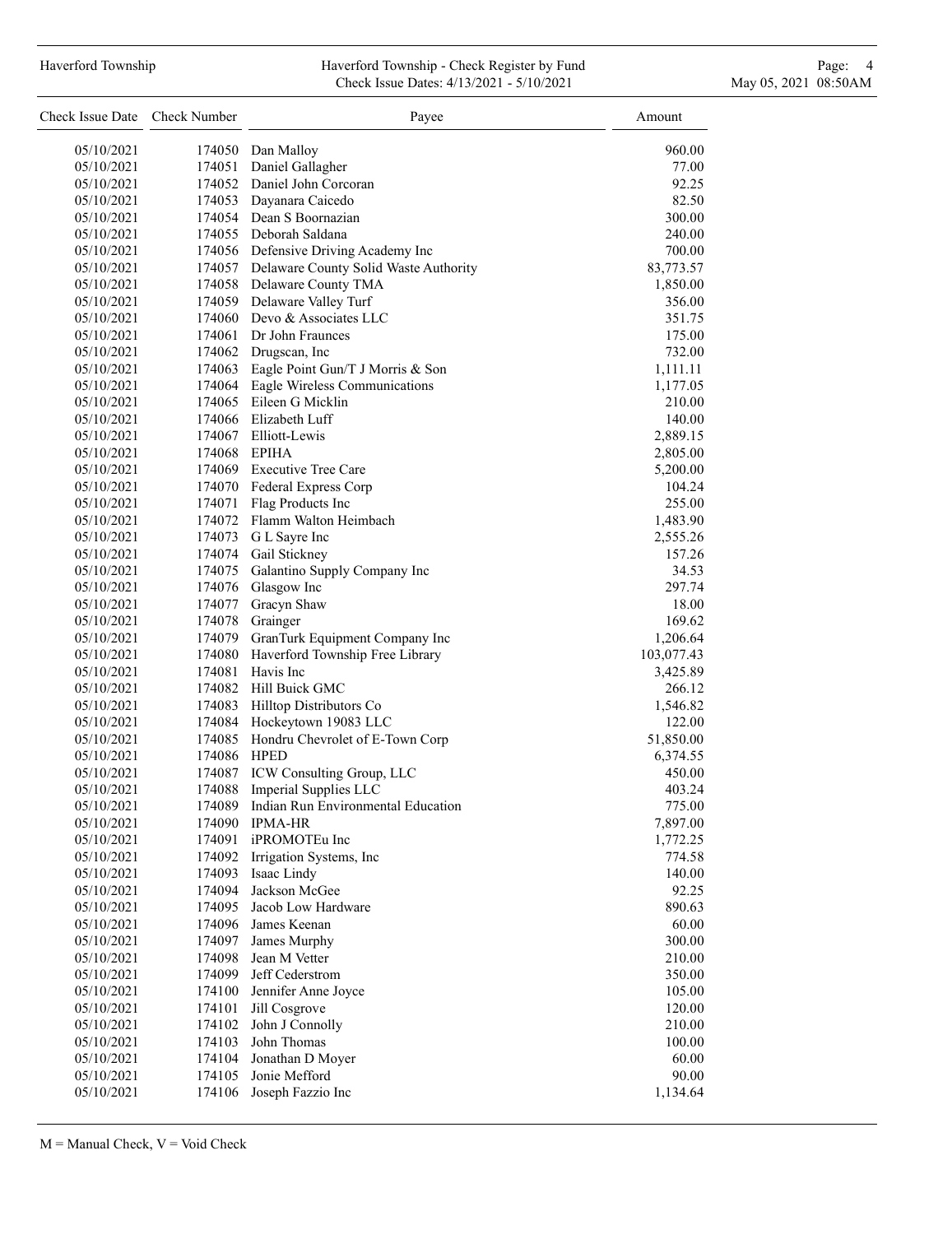# Haverford Township **Haverford Township - Check Register by Fund** Page: 5 - 5 - 7 Page: 5 - 7 Page: 5 - 7 Page: 5 Check Issue Dates: 4/13/2021 - 5/10/2021 May 05, 2021 08:50AM

| Check Issue Date Check Number |        | Payee                                                      | Amount          |
|-------------------------------|--------|------------------------------------------------------------|-----------------|
| 05/10/2021                    |        | 174107 Joseph McCormick                                    | 367.75          |
| 05/10/2021                    | 174108 | JPS Equipment Co., Inc                                     | 6,495.00        |
| 05/10/2021                    | 174109 | Julianne Wagner                                            | 15.75           |
| 05/10/2021                    |        | 174110 Karen Boornazian                                    | 120.00          |
| 05/10/2021                    |        | 174111 Kartman Fire Protection Serv Inc                    | 89.00           |
| 05/10/2021                    |        | 174112 Kathy's Just Desserts Inc                           | 48.00           |
| 05/10/2021                    |        | 174113 Katie Brown                                         | 180.00          |
| 05/10/2021                    |        | 174114 Lauren Schickling                                   | 225.00          |
| 05/10/2021                    |        | 174115 Llanerch Fire Co                                    | 687.50          |
| 05/10/2021                    |        | 174116 LogoWear House Inc                                  | 2,842.00        |
| 05/10/2021                    |        | 174117 Luke Stylios                                        | 213.75          |
| 05/10/2021                    |        | 174118 Madison Boylan                                      | 381.25          |
| 05/10/2021                    |        | 174119 Maeve Hegarty                                       | 40.50           |
| 05/10/2021                    |        | 174120 Main Line Mower-Tree Care Supplies                  | 1,275.80        |
| 05/10/2021                    |        | 174121 Manoa Cleaners, Inc                                 | 1,033.25        |
| 05/10/2021                    |        | 174122 Matthew Mucchetti                                   | 269.50          |
| 05/10/2021                    |        | 174123 McDonald Uniform Co Inc                             | 76.62           |
| 05/10/2021                    |        | 174124 McLenaghan Wholesale Tires Inc                      | 1,188.00        |
| 05/10/2021                    |        | 174125 McNichol, Byrne, & Matlawski, PC                    | 8,406.50        |
| 05/10/2021                    |        | 174126 Metropolitan Communications, Inc                    | 117.50          |
| 05/10/2021                    |        | 174127 Michael Heneghan                                    | 210.00          |
| 05/10/2021                    |        | 174128 Michael Morris                                      | 210.00          |
| 05/10/2021                    |        | 174129 Mike DePrince                                       | 210.00          |
| 05/10/2021                    |        | 174130 MLH Occupational & Travel Health                    | 881.00          |
| 05/10/2021                    |        | 174131 Nichols Plumbing & Heating, Inc                     | 350.00          |
| 05/10/2021                    |        | 174132 North Creek Nurseries, Inc                          | 327.92          |
| 05/10/2021                    |        | 174133 NW 5634 - The Prophet Corporation                   | 574.20          |
| 05/10/2021                    |        | 174134 Office Basics, Inc                                  | 1,085.22        |
| 05/10/2021                    |        | 174135 Olivia DePietro                                     | 53.13           |
| 05/10/2021                    |        | 174136 Olivia M Lisowski                                   | 100.00          |
| 05/10/2021                    |        | 174137 Overhead Door Co Accounts Receivable                | 1,162.50        |
| 05/10/2021                    |        | 174138 PA Chiefs of Police Association                     | 1,602.50        |
| 05/10/2021                    |        | 174139 PA Dept of Labor & Industry                         | 966.01          |
| 05/10/2021                    |        | 174140 PA Dept of Labor & Industry - E                     | 75.51<br>950.00 |
| 05/10/2021                    |        | 174141 PA Recreation & Park Society                        |                 |
| 05/10/2021                    |        | 174142 PA State Assoc of Boroughs                          | 80.00           |
| 05/10/2021                    |        | 174143 Pacifico Marple Ford<br>174144 Paige Ruth Braunlich | 1,520.59        |
| 05/10/2021<br>05/10/2021      |        | 174145 Park's Best Car Wash Inc                            | 18.00<br>740.00 |
| 05/10/2021                    | 174146 | Patricia DeStefano                                         | 140.00          |
| 05/10/2021                    | 174147 | Patrick O'Neill                                            | 148.50          |
| 05/10/2021                    |        | 174148 Pennoni Associates, Inc                             | 4,971.25        |
| 05/10/2021                    |        | 174149 PeopleGuru Inc                                      | 469.26          |
| 05/10/2021                    |        | 174150 PetroChoice                                         | 1,101.71        |
| 05/10/2021                    |        | 174151 Petroleum Traders Corp                              | 10,992.70       |
| 05/10/2021                    |        | 174152 PetSmart #1804                                      | 112.97          |
| 05/10/2021                    |        | 174153 Phila Media Network/Newspaper LLC Corp              | 1,270.00        |
| 05/10/2021                    |        | 174154 Pioneer Manufacturing Company                       | 509.60          |
| 05/10/2021                    |        | 174155 Port A Bowl Restroom Co Corp                        | 779.16          |
| 05/10/2021                    |        | 174156 PPS Print Solutions                                 | 5,610.18        |
| 05/10/2021                    |        | 174157 Praxair Distribution Inc                            | 276.43          |
| 05/10/2021                    |        | 174158 Quench USA Inc                                      | 163.92          |
| 05/10/2021                    |        | 174159 R J Power Equipment Co Inc                          | 7.00            |
| 05/10/2021                    | 174160 | Rachel Wang                                                | 99.00           |
| 05/10/2021                    | 174161 | Roupas Enterprises Inc                                     | 1,608.00        |
| 05/10/2021                    | 174162 | Russ Witherby                                              | 60.00           |
| 05/10/2021                    | 174163 | <b>Ryan Bates</b>                                          | 104.50          |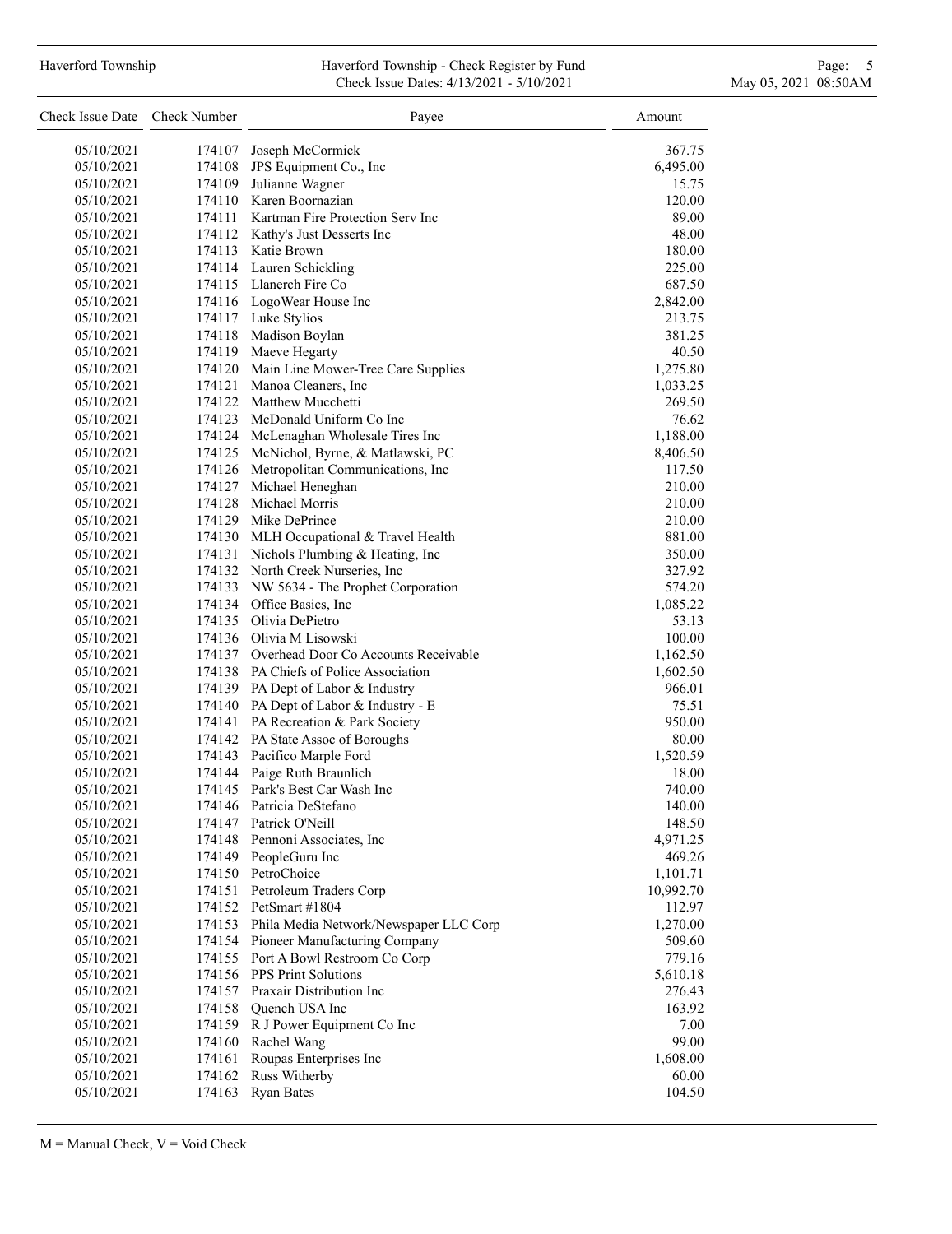### Haverford Township **Haverford Township - Check Register by Fund** Page: 6 Australian Page: 6 Australian Page: 6 Au Check Issue Dates: 4/13/2021 - 5/10/2021 May 05, 2021 08:50AM

| Check Issue Date Check Number   |        | Payee                                           | Amount       |
|---------------------------------|--------|-------------------------------------------------|--------------|
| 05/10/2021                      |        | 174164 S&S Worldwide Inc                        | 18.53        |
| 05/10/2021                      |        | 174165 Sandi Kirschner                          | 120.00       |
| 05/10/2021                      |        | 174166 Sandy McGuire                            | 350.00       |
| 05/10/2021                      |        | 174167 School District of Haverford Township    | 19,048.19    |
| 05/10/2021                      |        | 174168 Shallow Creek Kennels Inc                | 100.00       |
| 05/10/2021                      |        | 174169 Shane Patrick Moran                      | 255.75       |
| 05/10/2021                      |        | 174170 Shane V Baffa                            | 99.00        |
| 05/10/2021                      |        | 174171 Sherwin-Williams                         | 10.70        |
| 05/10/2021                      |        | 174172 Shinning Knights LTD Corp                | 1,201.20     |
| 05/10/2021                      |        | 174173 Shred Patrol LLC                         | 995.00       |
| 05/10/2021                      |        | 174174 Signal Service, Inc                      | 2,886.80     |
| 05/10/2021                      |        | 174175 Sir Speedy Printing Center #7099         | 967.56       |
| 05/10/2021                      |        | 174176 Some's Uniforms Inc                      | 385.00       |
| 05/10/2021                      | 174177 | State Road Builders Supply Co Inc               | 573.40       |
| 05/10/2021                      |        | 174178 Stephanie Turnbull                       | 120.00       |
| 05/10/2021                      | 174179 | Stephen Perpiglia                               | 385.00       |
| 05/10/2021                      | 174180 | Stoltzfus Enterprises Fabrication LLC           | 128.00       |
| 05/10/2021                      | 174181 | Superior Alarm Systems Inc                      | 75.00        |
| 05/10/2021                      |        | 174182 Suzanne Barr                             | 1,160.00     |
| 05/10/2021                      |        | 174183 T. Frank McCall's, Inc                   | 1,651.15     |
| 05/10/2021                      |        | 174184 Thomson Reuters-West                     | 246.69       |
| 05/10/2021                      |        | 174185 Timothy Cincotta                         | 82.50        |
| 05/10/2021                      | 174186 | Timothy Moleski                                 | 750.00       |
| 05/10/2021                      | 174187 | <b>Travelers</b>                                | 105.60       |
| 05/10/2021                      |        | 174188 Tree Authority LLC                       | 3,630.00     |
| 05/10/2021                      |        | 174189 Triple R Truck Parts                     | 514.30       |
| 05/10/2021                      |        | 174190 Tristan James Thompson                   | 225.00       |
| 05/10/2021                      |        | 174191 Tri-State Elevator Co Inc                | 2,115.40     |
| 05/10/2021                      |        | 174192 Tri-State Financial Group LLC            | 8,783.76     |
| 05/10/2021                      |        | 174193 TruckPro LLC Corp                        | 1,840.54     |
| 05/10/2021                      |        | 174194 Turtle & Hughes, Inc                     | 192.00       |
| 05/10/2021                      |        | 174195 Tustin Energy Solutions, LLC             | 1,913.00     |
| 05/10/2021                      |        | 174196 Tustin Mechanical Services LLC           | 5,823.00     |
| 05/10/2021                      |        | 174197 Tustin Water Solutions LLC               | 330.00       |
| 05/10/2021                      |        | 174198 Unifire Incorporated                     | 300.00       |
| 05/10/2021                      |        | 174199 Urban Research & Development Corporation | 253.00       |
| 05/10/2021                      |        | 174200 V E Ralph & Son Inc                      | 875.08       |
| 05/10/2021                      | 174201 | Victory Gardens Inc                             | 1,120.00     |
| 05/10/2021                      | 174202 | Warehouse Battery Outlet Inc                    | 267.70       |
| 05/10/2021                      |        | 174203 WatchGuard Video                         | 645.00       |
| 05/10/2021                      |        | 174204 West Health Advocate Solutions Inc       | 1,382.40     |
| 05/10/2021                      | 174205 | William McClatchy                               | 635.00       |
| <b>Investment - PLGIT</b>       |        |                                                 |              |
| 04/13/2021                      |        | 141 Express Scripts Inc                         | 850.12 M     |
| 04/13/2021                      |        | 142 Express Scripts Inc                         | 33,655.45 M  |
| 04/15/2021                      |        | 144 U S Bank FBO Haverford Township             | 481,012.66 M |
| 04/15/2021                      |        | 145 U S Bank FBO Haverford Township             | 500,000.00 M |
| 04/20/2021                      |        | 147 Express Scripts Inc                         | 31,378.07 M  |
| 04/27/2021                      |        | 149 Express Scripts Inc                         | 21,238.01 M  |
| <b>Police Property Room</b>     |        |                                                 |              |
| 05/04/2021                      | 137    | Commonwealth of Pennsylvania                    | 2,176.46 M   |
| Total GENERAL FUND:             |        |                                                 | 2,270,221.67 |
| <b>Investment - Sewer PLGIT</b> |        |                                                 |              |
| 04/13/2021                      |        | 143 Express Scripts Inc                         | 4,045.83 M   |
| 04/15/2021                      |        | 146 U S Bank FBO Haverford Township             | 18,987.34 M  |
|                                 |        |                                                 |              |

 $M =$  Manual Check,  $V =$  Void Check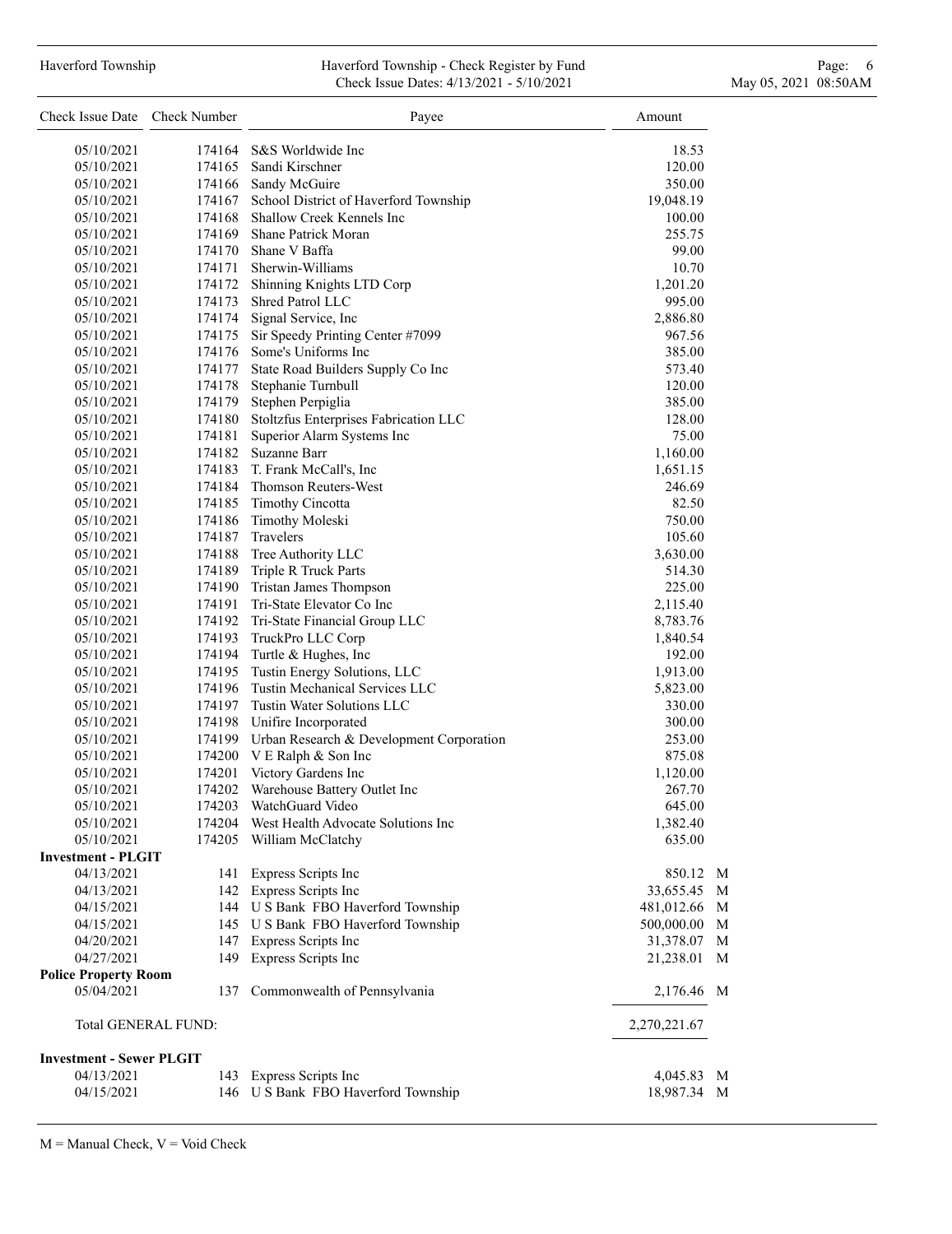# Haverford Township **Haverford Township - Check Register by Fund** Page: 7 **Page: 7** Check Issue Dates: 4/13/2021 - 5/10/2021 May 05, 2021 08:50AM

| Check Issue Date Check Number |       | Payee                                         | Amount       |
|-------------------------------|-------|-----------------------------------------------|--------------|
| 04/20/2021                    |       | 148 Express Scripts Inc                       | 98.02 M      |
| 04/27/2021                    |       | 150 Express Scripts Inc                       | 2,812.00 M   |
| <b>Sewer Cash - Operating</b> |       |                                               |              |
| 04/20/2021                    |       | 18808 CIGNA                                   | 112.60       |
| 04/20/2021                    |       | 18809 DelCo Public Schools Healthcare Trst    | 9,140.27     |
| 04/20/2021                    |       | 18810 North American Benefits Company         | 53.40        |
| 04/27/2021                    |       | 18811 Frank D'Amore                           | 820.01       |
| 04/27/2021                    |       | 18812 James & Kathryn Farally                 | 54.71        |
| 04/27/2021                    |       | 18813 Jay Harris Berman                       | 366.49       |
| 04/27/2021                    |       | 18814 John Campopiano                         | 148.04       |
| 04/27/2021                    |       | 18815 Lucy Statzell & Leslie Marshall         | 72.41        |
| 04/27/2021                    |       | 18816 Robert & Charlotte Brown                | 117.63       |
| 04/27/2021                    |       | 18817 Ryan & Ashley Yoh                       | 133.77       |
| 04/27/2021                    |       | 18818 Thomas David East                       | 19.75        |
| 04/27/2021                    |       | 18819 William & Bonnie Welch                  | 335.76       |
| 04/27/2021                    |       | 18820 William & Doris Pomeroy                 | 197.09       |
| 04/29/2021                    |       | 18821 Haverford Township                      | 1,000,000.00 |
| 05/04/2021                    |       | 18822 AT & T Mobility                         | 86.99        |
| 05/10/2021                    |       | 18823 Cawley Environmental Services Inc       | 3,556.17     |
| 05/10/2021                    |       | 18824 Church's Auto Parts                     | 4.46         |
| 05/10/2021                    |       | 18825 Hilltop Distributors Co                 | 38.73        |
| 05/10/2021                    |       | 18826 McLenaghan Wholesale Tires Inc          | 80.00        |
| 05/10/2021                    | 18827 | McNichol, Byrne, & Matlawski, PC              | 181.50       |
| 05/10/2021                    |       | 18828 Norris Sales Company Inc                | 246.64       |
| 05/10/2021                    |       | 18829 Pacifico Marple Ford                    | 444.03       |
| 05/10/2021                    |       | 18830 Pennsylvania One Call System Inc        | 442.15       |
| 05/10/2021                    |       | 18831 Petroleum Traders Corp                  | 1,252.52     |
| 05/10/2021                    |       | 18832 School District of Haverford Township   | 383.58       |
| 05/10/2021                    |       | 18833 Triple R Truck Parts                    | 96.93        |
| 05/10/2021                    |       | 18834 U S Municipal Inc                       | 236.96       |
| 05/10/2021                    |       | 18835 Upper Darby Township Municipal Building | 1,698.82     |
| 05/10/2021                    |       | 18836 Upper Darby Township Municipal Building | 1,698.82     |
| <b>Total SEWER FUND:</b>      |       |                                               | 1,047,963.42 |
| <b>Grand Totals:</b>          |       |                                               | 3,721,095.93 |

Report Criteria:

Report type: Summary Check.Voided = No,Yes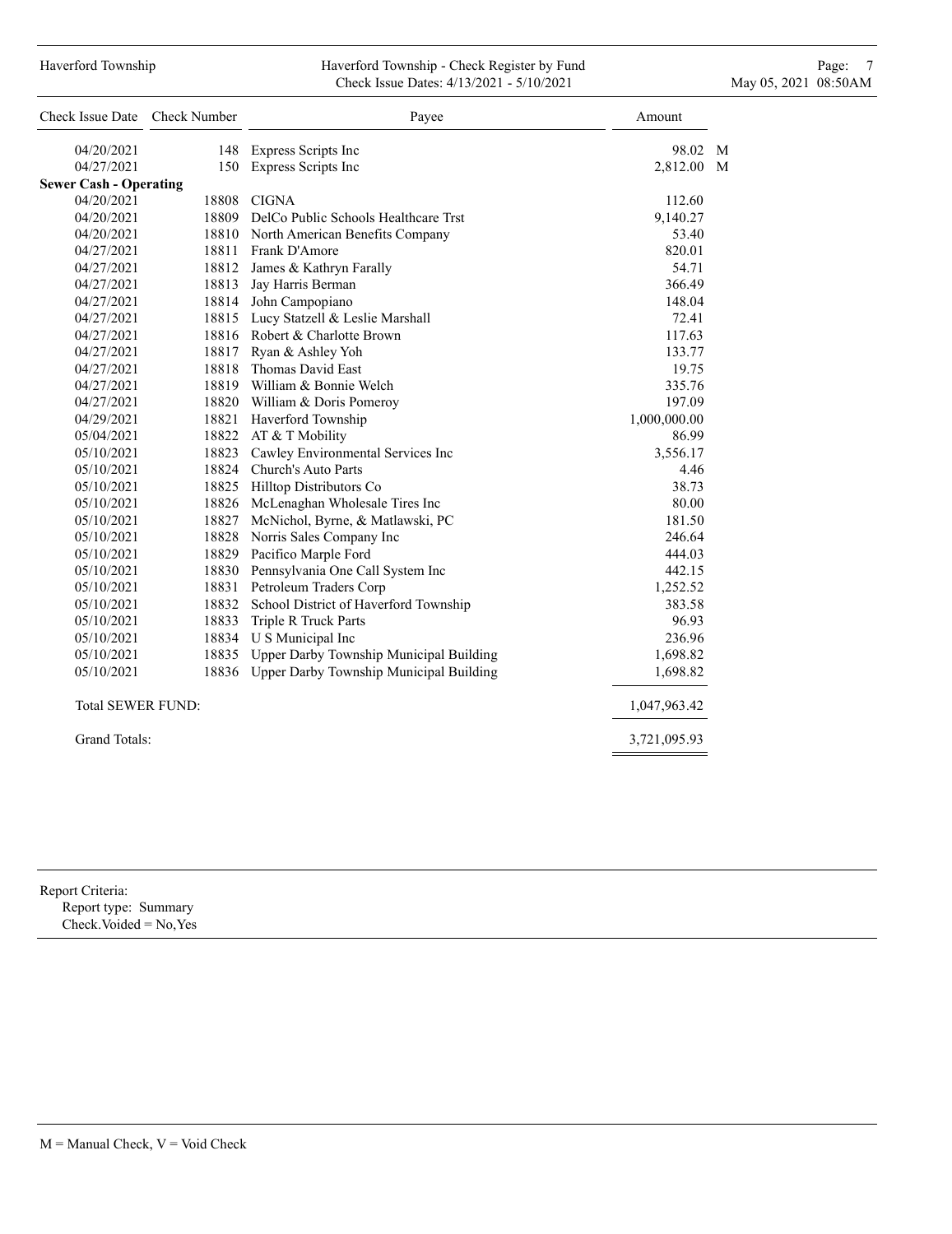#### Haverford Township Haverford Township - Check Register by Fund Page: 1 Check Issue Dates: 5/11/2021 - 6/14/2021 Jun 07, 2021 08:48AM

| Check Issue Date Check Number   |                               | Payee                                        | Amount          |
|---------------------------------|-------------------------------|----------------------------------------------|-----------------|
| 2018 GO Bond - PLGIT            |                               |                                              |                 |
| 06/14/2021                      |                               | 1092 Pennoni Associates, Inc.                | 2,659.00 M      |
| 06/14/2021                      |                               | 1093 FieldTurf Inc                           | M<br>337,500.00 |
| 06/14/2021                      |                               | 1094 Wise Electrical Contractors LLC         | 135,264.50<br>M |
| <b>Capital Projects - PLGIT</b> |                               |                                              |                 |
| 06/14/2021                      |                               | 1108 Bernardon Architects                    | 9,767.00 M      |
| 06/14/2021                      |                               | 1109 C.B. Development Services, Inc.         | 2,700.00 M      |
| 06/14/2021                      |                               | 1110 Michael Baker International, Inc        | 10,979.07<br>M  |
| 06/14/2021                      |                               | 1111 Pennoni Associates, Inc                 | M<br>6,581.50   |
| 06/14/2021                      |                               | 1112 Recreation Resource USA                 | 1,875.00 M      |
| 06/14/2021                      |                               | 1113 UP Development Planning, LLC            | M<br>1,800.00   |
| 06/14/2021                      |                               | 1114 MOR Construction Services, Inc.         | 44,541.60 M     |
| Total CAPITAL FUND:             |                               |                                              | 553,667.67      |
| <b>CDBG Cash - Operating</b>    |                               |                                              |                 |
| 06/14/2021                      |                               | 4550 Anthony J Dunleavy Assoc Inc            | 26,000.00       |
| 06/14/2021                      |                               | 4551 Pennoni Associates, Inc.                | 2,439.25        |
| 06/14/2021                      |                               | 4552 Philly Sub Searches Inc                 | 50.00           |
| 06/14/2021                      |                               | 4553 Surrey Services for Seniors             | 1,083.33        |
|                                 | <b>Total CDBG GRANT FUND:</b> |                                              | 29,572.58       |
| <b>General Operating</b>        |                               |                                              |                 |
| 06/02/2021                      |                               | 173118 Bernard & Sheila Shair                | 229.07- V       |
| 05/11/2021                      |                               | 173705 American Public Safety LLC            | 131.90- V       |
| 05/26/2021                      |                               | 174129 Mike DePrince                         | 210.00- V       |
| 05/11/2021                      |                               | 174206 Adam & Jessica Henry                  | 1,487.27        |
| 05/11/2021                      |                               | 174207 Aqua Pennsylvania                     | 95.74           |
| 05/11/2021                      |                               | 174208 Braden & Susan Miller                 | 1,959.35        |
| 05/11/2021                      |                               | 174209 Commonwealth of Pennsylvania          | 60.00           |
| 05/11/2021                      |                               | 174210 Daniel & Victoria Comly               | 46.56           |
| 05/11/2021                      |                               | 174211 Delta Dental of PA                    | 28,809.25       |
| 05/11/2021                      |                               | 174212 Edward DiRocco                        | 70.00           |
| 05/11/2021                      |                               | 174213 Jack Cloran                           | 16.50           |
| 05/11/2021                      |                               | 174214 James Wong & Gloria Oh                | 1,659.05        |
| 05/11/2021                      |                               | 174215 Nancy Guerra                          | 219.00          |
| 05/11/2021                      |                               | 174216 Nicholas Ford                         | 49.50           |
| 05/11/2021                      | 174217                        | Suzanne Barr                                 | 90.00           |
| 05/11/2021                      |                               | 174218 Terry Ciampitti                       | 18.00           |
| 05/11/2021                      |                               | 174219 Verizon                               | 119.10          |
| 05/18/2021                      |                               | 174220 Arthur J Gallagher Risk Mgmt Serv Inc | 115,300.23      |
| 05/18/2021                      | 174221                        | Comcast                                      | 149.74          |
| 05/18/2021                      |                               | 174222 Comcast Business                      | 1,630.09        |
| 05/18/2021                      |                               | 174223 DelCo Public Schools Healthcare Trst  | 375,779.80      |
| 05/18/2021                      |                               | 174224 Independence Blue Cross               | 3,061.24        |
| 05/18/2021                      |                               | 174225 Independence Blue Cross               | 7,264.41        |
| 05/18/2021                      |                               | 174226 Independence Blue Cross               | 1,537.91        |
| 05/18/2021                      | 174227                        | Joseph & Cathy Swift                         | 4,094.60        |
| 05/18/2021                      |                               | 174228 Lawrence McLaughlin                   | 1,547.24        |
| 05/18/2021                      |                               | 174229 Lester R Garnas & Carole Landis       | 3,849.91        |
| 05/18/2021                      | 174230 Lowe's                 |                                              | 2,711.84        |
| 05/18/2021                      |                               | 174231 North American Benefits Company       | 4,334.60        |
| 05/18/2021                      |                               | 174232 Peco Energy                           | 289.14          |
| 05/18/2021                      |                               | 174233 Petty Cash - Haverford Township       | 2,922.25        |
| 05/18/2021                      |                               | 174234 ReadyRefresh by Nestle Inc            | 306.34          |
| 05/18/2021                      |                               | 174235 Red Lion Hotel                        | 924.00          |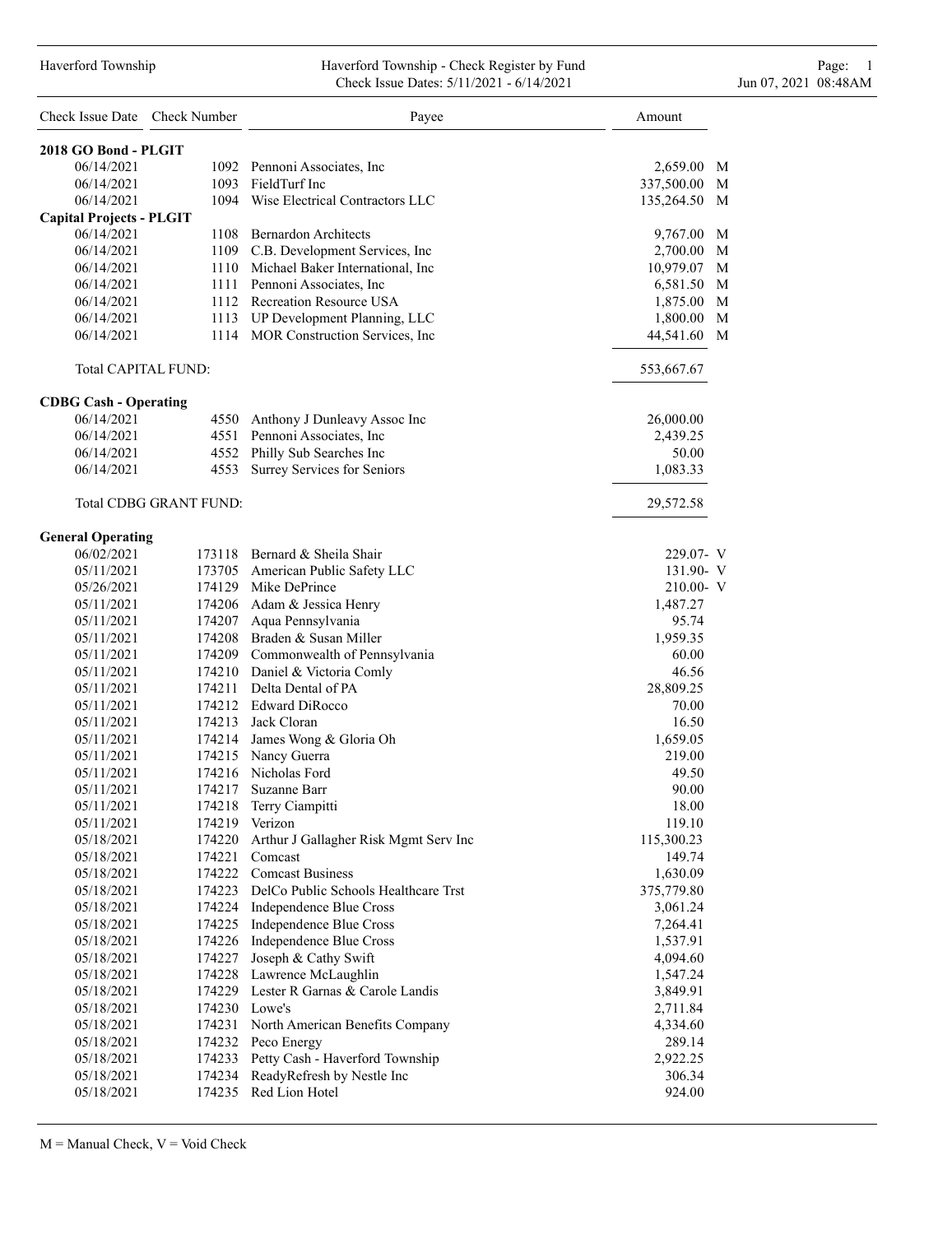### Haverford Township **Haverford Township - Check Register by Fund** Page: 2 Check Issue Dates: 5/11/2021 - 6/14/2021 Jun 07, 2021 08:48AM

| Check Issue Date Check Number |        | Payee                                     | Amount    |
|-------------------------------|--------|-------------------------------------------|-----------|
| 05/18/2021                    | 174236 | Sharon Shababo                            | 53.67     |
| 05/18/2021                    |        | 174237 Toshiba Financial Services         | 1,349.00  |
| 05/18/2021                    |        | 174238 Vision Benefits of America         | 1,537.98  |
| 05/25/2021                    |        | 174239 Anthony Rufo                       | 4,200.12  |
| 05/25/2021                    | 174240 | Aqua Pennsylvania                         | 4,518.53  |
| 05/25/2021                    |        | 174241 Barbara Moore                      | 18.00     |
| 05/25/2021                    |        | 174242 CIGNA                              | 2,758.32  |
| 05/25/2021                    |        | 174243 Comcast                            | 694.87    |
| 05/25/2021                    |        | 174244 Corelogic Tax Services LLC         | 195.25    |
| 05/25/2021                    |        | 174245 Daniel & Jill Cleary               | 36.02     |
| 05/25/2021                    |        |                                           | 72.04     |
|                               |        | 174246 Harrah's Resort Atlantic City      |           |
| 05/25/2021                    |        | 174247 Harrah's Resort Atlantic City      | 72.04     |
| 05/25/2021                    |        | 174248 Harrah's Resort Atlantic City      | 72.04     |
| 05/25/2021                    |        | 174249 Jack DiNardo                       | 121.14    |
| 05/25/2021                    |        | 174250 John Valvardi                      | 183.74    |
| 05/25/2021                    |        | 174251 John Viola                         | 60.00     |
| 05/25/2021                    |        | 174252 Julien Simpson                     | 41.41     |
| 05/25/2021                    |        | 174253 Michael & Cynthia Harris           | 1,721.41  |
| 05/25/2021                    |        | 174254 ReadyRefresh by Nestle Inc         | 19.90     |
| 05/25/2021                    |        | 174255 Richard Grubb and Associates, Inc. | 9,769.00  |
| 05/25/2021                    |        | 174256 Thomas McDermott                   | 222.41    |
| 05/25/2021                    |        | 174257 United States Treasury             | 455.20    |
| 05/25/2021                    |        | 174258 Verizon                            | 56.70     |
| 06/01/2021                    |        | 174259 Aqua Pennsylvania                  | 607.05    |
| 06/01/2021                    |        | 174260 AT & T Mobility                    | 4,511.41  |
| 06/01/2021                    |        | 174261 AT & T Mobility                    | 69.38     |
| 06/01/2021                    |        | 174262 Comcast                            | 1,266.29  |
| 06/01/2021                    |        | 174263 Douglas Linker                     | 256.98    |
| 06/01/2021                    |        | 174264 Lee Heston                         | 45.00     |
| 06/01/2021                    |        | 174265 Mike DePrince                      | 210.00    |
| 06/01/2021                    |        | 174266 Porter Lee Corporation             | 1,075.00  |
| 06/01/2021                    |        | 174267 ReadyRefresh by Nestle Inc         | 8.10      |
| 06/01/2021                    |        | 174268 Steven Lane                        | 375.00    |
| 06/01/2021                    |        | 174269 Toshiba America Business Solutions | 396.02    |
| 06/01/2021                    |        | 174270 Toshiba Financial Service          | 109.00    |
| 06/08/2021                    | 174271 | Arthur J Gallagher Risk Mgmt Serv Inc     | 1,619.00  |
| 06/08/2021                    |        | 174272 Bernard & Sheila Shair             | 229.07    |
| 06/08/2021                    | 174273 | Constellation NewEnergy Gas Division LLC  | 1,195.26  |
| 06/08/2021                    | 174274 | Corelogic Tax Services LLC                | 584.10    |
| 06/08/2021                    | 174275 | Delta Dental of PA                        | 22,583.38 |
| 06/08/2021                    | 174276 | <b>Great American Financial Services</b>  | 125.00    |
| 06/08/2021                    | 174277 | Joseph & Kathleen Konieczny               | 393.15    |
| 06/08/2021                    | 174278 | Lawrence Apartments LLC                   | 3,251.91  |
| 06/08/2021                    | 174279 | Melissa Rhodes                            | 140.50    |
| 06/08/2021                    | 174280 | Peco Energy                               | 56,222.84 |
| 06/08/2021                    | 174281 | Petty Cash - Haverford Township           | 251.58    |
| 06/08/2021                    | 174282 | Thomas & Rebecca Tardy                    | 1,741.79  |
| 06/08/2021                    | 174283 | Toshiba America Business Solutions        | 4.38      |
| 06/08/2021                    | 174284 | Verizon                                   | 119.40    |
| 06/08/2021                    |        | 174285 Victor Berg                        | 49.68     |
| 06/10/2021                    | 174286 | Wendy Lewis                               | 129.39    |
| 06/14/2021                    | 174287 | 21st Century Media-Philly Cluster         | 2,662.42  |
| 06/14/2021                    | 174288 | 911 Safety Equipment LLC                  | 460.45    |
| 06/14/2021                    | 174289 | A Marinelli & Sons Inc                    | 599.12    |
| 06/14/2021                    | 174290 | ACS Quality Services Inc                  | 1,380.00  |
| 06/14/2021                    | 174291 | A-Jon Construction Inc                    | 810.50    |
| 06/14/2021                    |        | 174292 Alex Landis                        | 175.00    |
|                               |        |                                           |           |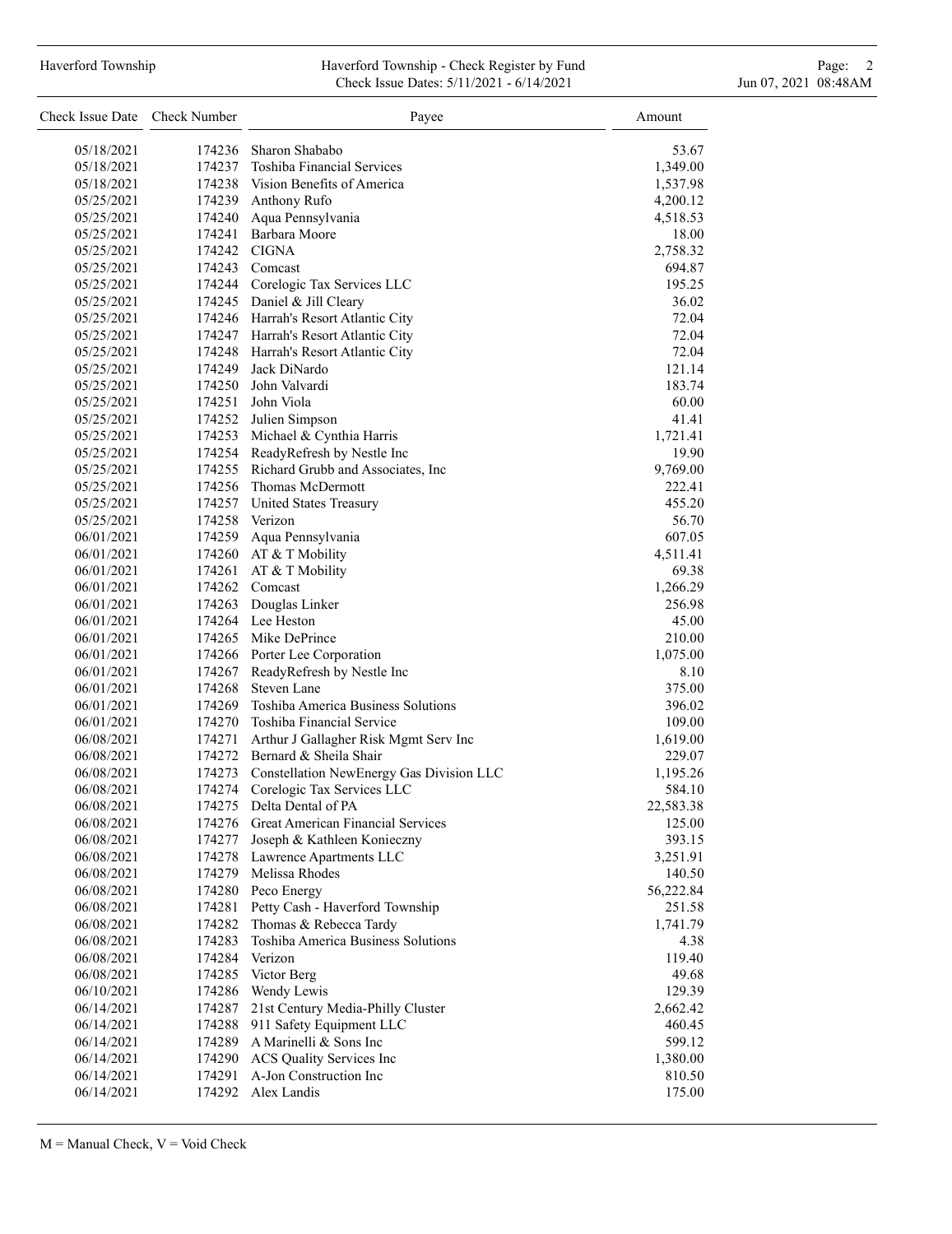# Haverford Township **Haverford Township - Check Register by Fund** Page: 3 and Page: 3 Check Issue Dates: 5/11/2021 - 6/14/2021 Jun 07, 2021 08:48AM

| Check Issue Date Check Number |        | Payee                                              | Amount           |
|-------------------------------|--------|----------------------------------------------------|------------------|
| 06/14/2021                    | 174293 | Aluminum Athletic Equipment Co Corp                | 3,923.56         |
| 06/14/2021                    |        | 174294 American Marketing Co., Inc                 | 460.35           |
| 06/14/2021                    |        | 174295 American Public Safety LLC                  | 440.19           |
| 06/14/2021                    |        | 174296 Apex Elevator Inspection & Testing LLC      | 120.00           |
| 06/14/2021                    | 174297 | Applied Video Technology, Inc                      | 2,332.00         |
| 06/14/2021                    |        | 174298 Aran Hart Wetzler                           | 385.00           |
| 06/14/2021                    |        | 174299 Ardmore Tire Inc                            | 7,423.00         |
| 06/14/2021                    |        | 174300 Arlene M. LaRosa, RPR                       | 2,625.75         |
| 06/14/2021                    |        | 174301 Atlantic Refrigeration Company, Inc         | 265.00           |
| 06/14/2021                    |        | 174302 Aurora Dizel                                | 200.00           |
| 06/14/2021                    |        | 174303 Barbacane, Thornton & Co LLP                | 4,200.00         |
| 06/14/2021                    |        | 174304 Batteries Plus Bulbs                        | 240.72           |
| 06/14/2021                    |        | 174305 Berrodin Parts Warehouse                    | 546.22           |
| 06/14/2021                    |        | 174306 Beth Ann Rush                               | 760.00           |
| 06/14/2021                    |        | 174307 BFI-King Of Prussia Recyclery               | 39,771.76        |
| 06/14/2021                    |        | 174308 Bird Control Services Inc                   | 99.00            |
| 06/14/2021                    |        | 174309 Bound Tree Medical LLC                      | 660.00           |
| 06/14/2021                    |        | 174310 Bridgee Bees Floral Creations               | 175.00           |
| 06/14/2021                    |        | 174311 Brook Powell                                | 135.00           |
| 06/14/2021                    |        | 174312 Bruce Lee                                   | 120.00           |
| 06/14/2021                    |        | 174313 Bryn Mawr Racing Company                    | 457.91           |
| 06/14/2021                    |        | 174314 BSN Sports Inc                              | 2,765.80         |
| 06/14/2021                    |        | 174315 C & M Sporting Goods Inc                    | 1,155.00         |
| 06/14/2021                    |        | 174316 Calibre Press                               | 716.94           |
| 06/14/2021                    |        | 174317 Calumet Specialty Products Partners LP      | 1,072.00         |
| 06/14/2021                    |        | 174318 Cara Fredericks                             | 90.75            |
| 06/14/2021                    |        | 174319 Caroline D Scott                            | 96.75            |
| 06/14/2021                    |        | 174320 Cassandra Hawks                             | 100.00           |
| 06/14/2021                    |        | 174321 Cassandra McNulty                           | 180.00           |
| 06/14/2021                    |        | 174322 Catherine Corbett                           | 88.00            |
| 06/14/2021                    |        | 174323 CDW Government Inc                          | 114.54           |
| 06/14/2021                    |        | 174324 Chargepoint, Inc.                           | 1,096.00         |
| 06/14/2021                    |        | 174325 Cherry Valley Tractor Sales                 | 416.80           |
| 06/14/2021                    |        | 174326 Clearnetwork Inc                            | 205.85           |
| 06/14/2021                    |        | 174327 CNS Cleaning Co Inc                         | 2,165.00         |
| 06/14/2021                    |        | 174328 Colonial Electric Supply Company Inc        | 228.67           |
| 06/14/2021                    |        | 174329 Commonwealth of Pennsylvania                | 5,100.00         |
| 06/14/2021                    |        | 174330 Courtney Tintera                            | 27.50            |
| 06/14/2021                    | 174331 | Crossroad Powersports.Com                          | 4,149.00         |
| 06/14/2021                    | 174332 | Dan Malley                                         | 1,520.00         |
| 06/14/2021                    | 174333 | Daniel Comas                                       | 210.00           |
| 06/14/2021                    |        | 174334 Daniel Gallagher                            | 66.00            |
| 06/14/2021                    |        | 174335 Darren Stienstra<br>174336 Dayanara Caicedo | 4,290.00         |
| 06/14/2021                    | 174337 | Dean S Boornazian                                  | 132.00           |
| 06/14/2021<br>06/14/2021      | 174338 | Deborah Saldana                                    | 560.00<br>240.00 |
| 06/14/2021                    |        | 174339 DeChristopher Memorials                     | 2,300.00         |
| 06/14/2021                    |        | 174340 Delaware County Solid Waste Authority       | 90,270.10        |
| 06/14/2021                    | 174341 | Delaware Valley Turf                               | 356.00           |
| 06/14/2021                    |        | 174342 Devo & Associates LLC                       | 742.64           |
| 06/14/2021                    | 174343 | Dougherty Contractors, LLC                         | 3,075.00         |
| 06/14/2021                    |        | 174344 Drugscan, Inc                               | 549.00           |
| 06/14/2021                    | 174345 | Eagle Wireless Communications                      | 1,177.05         |
| 06/14/2021                    | 174346 | Eileen G Micklin                                   | 210.00           |
| 06/14/2021                    |        | 174347 Elizabeth Luff                              | 175.00           |
| 06/14/2021                    | 174348 | Elliott-Lewis                                      | 377.50           |
| 06/14/2021                    |        | 174349 Enviro World Corp                           | 1,590.00         |
|                               |        |                                                    |                  |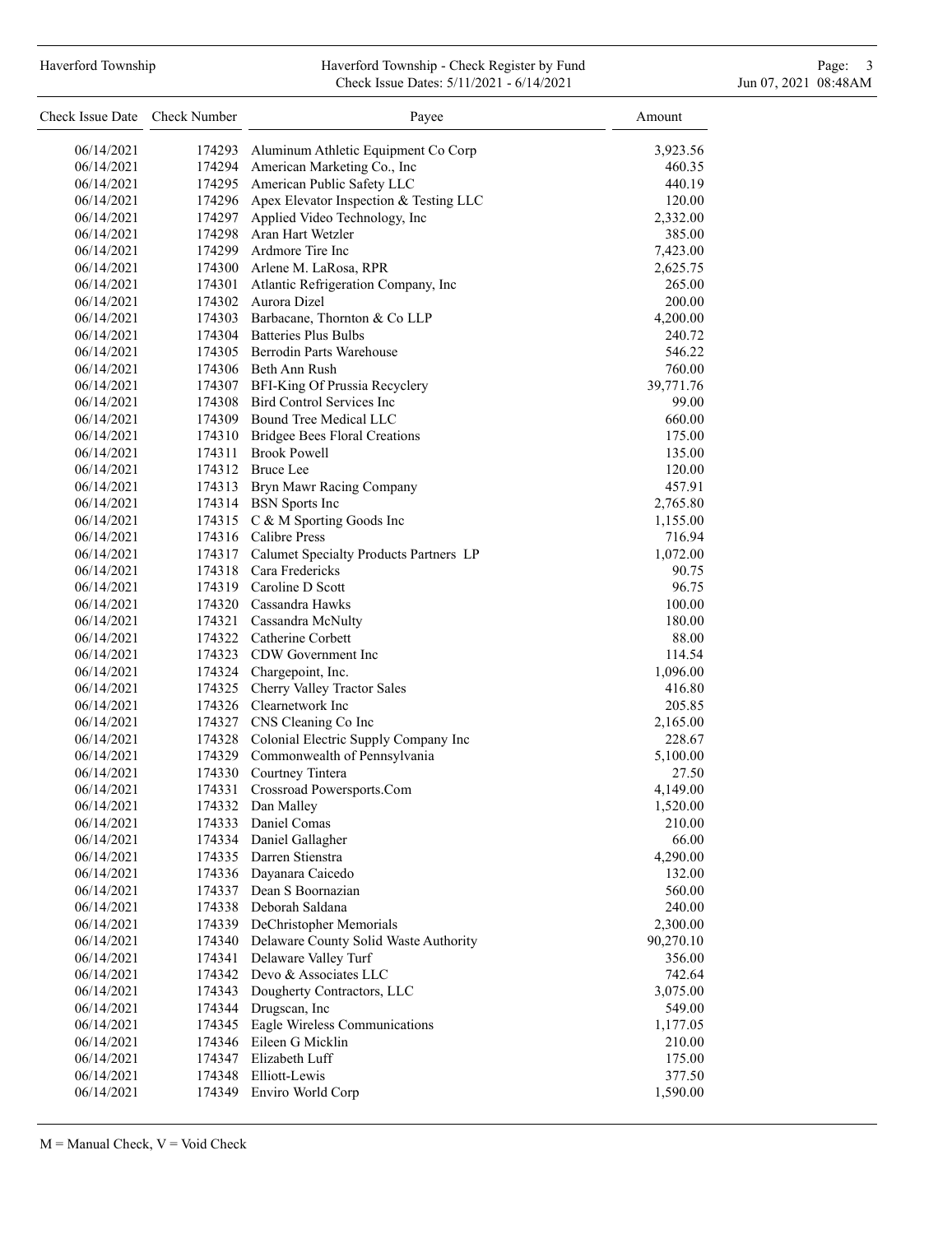# Haverford Township **Haverford Township - Check Register by Fund** Page: 4 Page: 4 Check Issue Dates: 5/11/2021 - 6/14/2021 Jun 07, 2021 08:48AM

| Check Issue Date Check Number |             | Payee                                    | Amount     |
|-------------------------------|-------------|------------------------------------------|------------|
| 06/14/2021                    |             | 174350 ESO Solutions Inc                 | 2,280.94   |
| 06/14/2021                    |             | 174351 EZ Facility, Inc                  | 2,782.26   |
| 06/14/2021                    |             | 174352 Federal Express Corp              | 65.20      |
| 06/14/2021                    |             | 174353 Fire Line Equipment               | 1,327.99   |
| 06/14/2021                    |             | 174354 Flamm Walton Heimbach             | 310.00     |
| 06/14/2021                    |             | 174355 G L Sayre Inc                     | 241.75     |
| 06/14/2021                    |             | 174356 Gail Stickney                     | 157.26     |
| 06/14/2021                    |             | 174357 Galantino Supply Company Inc      | 328.90     |
| 06/14/2021                    |             | 174358 Gallagher Benefit Services Inc    | 1,750.00   |
| 06/14/2021                    |             | 174359 Glasgow Inc                       | 306.69     |
| 06/14/2021                    |             | 174360 Gordon Bentley                    | 525.00     |
| 06/14/2021                    |             | 174361 Gracyn Shaw                       | 11.25      |
| 06/14/2021                    |             | 174362 Grainger                          | 195.84     |
| 06/14/2021                    | 174363      | GranTurk Equipment Company Inc           | 4,497.20   |
| 06/14/2021                    |             | 174364 Haverford Township Free Library   |            |
|                               |             | 174365 Havis Inc                         | 103,077.43 |
| 06/14/2021                    |             |                                          | 10,526.81  |
| 06/14/2021                    |             | 174366 Henderson Fertilizing             | 130.00     |
| 06/14/2021                    |             | 174367 Hill Buick GMC                    | 1,637.61   |
| 06/14/2021                    |             | 174368 Hockey Board Doctor               | 595.00     |
| 06/14/2021                    |             | 174369 Holsten Associates PC             | 72.00      |
| 06/14/2021                    |             | 174370 Horton's Quality K9 Equipment LLC | 83.93      |
| 06/14/2021                    |             | 174371 Hour Glass Cleaners, Inc          | 689.10     |
| 06/14/2021                    |             | 174372 Howell to Sports, LLC             | 1,950.00   |
| 06/14/2021                    | 174373 HPED |                                          | 7,659.87   |
| 06/14/2021                    |             | 174374 Hunter Truck Sales Corp           | 683.71     |
| 06/14/2021                    |             | 174375 Igor Yaroshenko                   | 80.00      |
| 06/14/2021                    |             | 174376 iPROMOTEu Inc                     | 2,003.67   |
| 06/14/2021                    |             | 174377 Isaac Lindy                       | 240.00     |
| 06/14/2021                    |             | 174378 Jacob Low Hardware                | 87.78      |
| 06/14/2021                    |             | 174379 Jean M Vetter                     | 210.00     |
| 06/14/2021                    |             | 174380 Jeff Cederstrom                   | 70.00      |
| 06/14/2021                    |             | 174381 Jennifer Anne Joyce               | 350.00     |
| 06/14/2021                    |             | 174382 Jill Cosgrove                     | 240.00     |
| 06/14/2021                    |             | 174383 Joe & Bud's Towing Service        | 400.00     |
| 06/14/2021                    |             | 174384 John J Connolly                   | 210.00     |
| 06/14/2021                    |             | 174385 Jonie Mefford                     | 76.50      |
| 06/14/2021                    |             | 174386 Joseph Fazzio Inc                 | 1,134.94   |
| 06/14/2021                    |             | 174387 Joseph McCormick                  | 173.25     |
| 06/14/2021                    | 174388      | JPS Equipment Co., Inc                   | 6,294.00   |
| 06/14/2021                    | 174389      | Julianne Wagner                          | 85.50      |
| 06/14/2021                    | 174390      | Karen Boornazian                         | 240.00     |
| 06/14/2021                    | 174391      | Kathy's Just Desserts Inc                | 36.00      |
| 06/14/2021                    |             | 174392 Katie Brown                       | 120.00     |
| 06/14/2021                    | 174393      | Kimball Midwest                          | 385.32     |
| 06/14/2021                    |             | 174394 Lisa A Drake                      | 220.00     |
| 06/14/2021                    |             | 174395 LogoWear House Inc                | 2,959.00   |
| 06/14/2021                    | 174396      | Main Line Mower-Tree Care Supplies       | 245.92     |
| 06/14/2021                    | 174397      | Manoa Cleaners, Inc                      | 1,011.05   |
| 06/14/2021                    | 174398      | Matthew Mucchetti                        | 159.50     |
| 06/14/2021                    | 174399      | McNichol, Byrne, & Matlawski, PC         | 8,628.50   |
| 06/14/2021                    | 174400      | Metropolitan Communications, Inc         | 105.00     |
| 06/14/2021                    | 174401      | Michael Heneghan                         | 65.00      |
| 06/14/2021                    | 174402      | Michael Morris                           | 105.00     |
| 06/14/2021                    | 174403      | Michael Volpe                            | 70.00      |
| 06/14/2021                    | 174404      | Mike DePrince                            | 105.00     |
| 06/14/2021                    | 174405      | Miller Lighting & Energy, Inc.           | 265.88     |
| 06/14/2021                    | 174406      | MLH Occupational & Travel Health         | 2,102.00   |
|                               |             |                                          |            |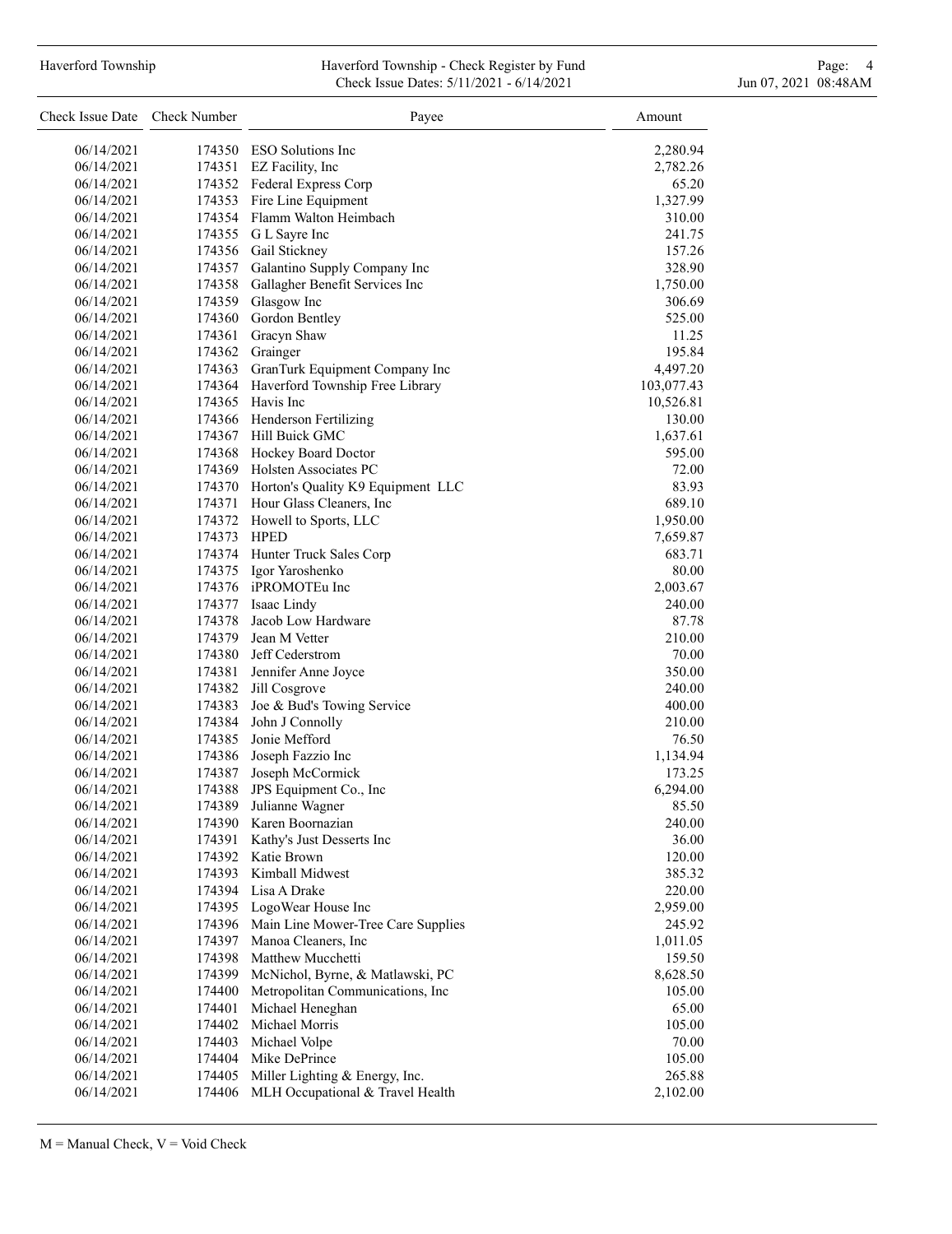## Haverford Township **Haverford Township - Check Register by Fund** Page: 5 - 5 - 7 Page: 5 - 7 Page: 5 - 7 Page: 5 Check Issue Dates: 5/11/2021 - 6/14/2021 Jun 07, 2021 08:48AM

| Check Issue Date Check Number |        | Payee                                         | Amount    |
|-------------------------------|--------|-----------------------------------------------|-----------|
| 06/14/2021                    |        | 174407 National Tactical Officers Association | 50.00     |
| 06/14/2021                    |        | 174408 Nichols Plumbing & Heating, Inc        | 2,771.00  |
| 06/14/2021                    |        | 174409 Nuss Printing Inc                      | 608.40    |
| 06/14/2021                    |        | 174410 Office Basics, Inc.                    | 2,988.44  |
| 06/14/2021                    |        | 174411 Olivia DePietro                        | 134.38    |
| 06/14/2021                    |        | 174412 Orner's Garden Center                  | 82.50     |
| 06/14/2021                    |        | 174413 Outlook Printing Solutions Inc         | 287.25    |
| 06/14/2021                    |        | 174414 PA Chiefs of Police Association        | 150.00    |
| 06/14/2021                    |        | 174415 Pacifico Marple Ford                   | 2,008.53  |
| 06/14/2021                    |        | 174416 Paige Ruth Braunlich                   | 72.00     |
| 06/14/2021                    |        | 174417 Park's Best Car Wash Inc               | 1,073.00  |
| 06/14/2021                    |        | 174418 Patricia DeStefano                     | 280.00    |
| 06/14/2021                    |        | 174419 Penn Valley Chemical Co                | 688.39    |
| 06/14/2021                    |        | 174420 Pennoni Associates, Inc.               | 8,670.50  |
| 06/14/2021                    |        | 174421 PeopleGuru Inc                         | 938.52    |
| 06/14/2021                    |        | 174422 PetroChoice                            | 5,730.22  |
| 06/14/2021                    |        | 174423 Petroleum Traders Corp                 | 22,581.71 |
| 06/14/2021                    |        | 174424 PetSmart #0564                         | 177.96    |
| 06/14/2021                    |        | 174425 PetSmart #1804                         | 295.89    |
| 06/14/2021                    |        | 174426 Pioneer Manufacturing Company          | 133.00    |
| 06/14/2021                    |        | 174427 Port A Bowl Restroom Co Corp           | 880.16    |
| 06/14/2021                    |        | 174428 Praxair Distribution Inc               | 324.59    |
| 06/14/2021                    |        | 174429 Rachel Wang                            | 90.00     |
| 06/14/2021                    |        | 174430 Recreation Resource USA                | 2,800.00  |
| 06/14/2021                    |        | 174431 Russ Witherby                          | 120.00    |
| 06/14/2021                    |        | 174432 Ryan Bates                             | 104.50    |
| 06/14/2021                    |        | 174433 Sandi Kirschner                        | 120.00    |
| 06/14/2021                    |        | 174434 Sandy McGuire                          | 280.00    |
| 06/14/2021                    |        | 174435 School District of Haverford Township  | 35,516.18 |
| 06/14/2021                    |        | 174436 Shane Patrick Moran                    | 55.00     |
| 06/14/2021                    |        | 174437 Shane V Baffa                          | 22.50     |
| 06/14/2021                    |        | 174438 Sherwin-Williams                       | 184.29    |
| 06/14/2021                    |        | 174439 Signal Service, Inc                    | 3,861.10  |
| 06/14/2021                    |        | 174440 Sinclair Exterminating Inc             | 195.00    |
| 06/14/2021                    | 174441 | Sir Speedy Printing Center #7099              | 95.00     |
| 06/14/2021                    |        | 174442 Sirchie Fingerprint Laboratories       | 1,080.07  |
| 06/14/2021                    | 174443 | SiteOne Landscape Supply LLC Corp             | 611.50    |
| 06/14/2021                    | 174444 | Some's Uniforms Inc                           | 385.00    |
| 06/14/2021                    | 174445 | Southeastern Sanitary Supply                  | 813.25    |
| 06/14/2021                    | 174446 | Spike's Trophies Limited                      | 91.44     |
| 06/14/2021                    | 174447 | State Road Builders Supply Co Inc             | 303.50    |
| 06/14/2021                    | 174448 | Stephanie Turnbull                            | 440.00    |
| 06/14/2021                    | 174449 | Stephen Perpiglia                             | 315.00    |
| 06/14/2021                    | 174450 | Summit Safety LLC                             | 71.97     |
| 06/14/2021                    | 174451 | Superior Alarm Systems Inc                    | 375.00    |
| 06/14/2021                    | 174452 | Suzanne Barr                                  | 1,280.00  |
| 06/14/2021                    | 174453 | T. Frank McCall's, Inc                        | 1,268.36  |
| 06/14/2021                    | 174454 | <b>Tactical Wear</b>                          | 195.45    |
| 06/14/2021                    | 174455 | The Butts Ticket Company                      | 479.73    |
| 06/14/2021                    | 174456 | Thomas Carpet Cleaners Inc                    | 994.56    |
| 06/14/2021                    | 174457 | Thomson Reuters-West                          | 246.69    |
| 06/14/2021                    | 174458 | Timothy James Shea                            | 74.75     |
| 06/14/2021                    | 174459 | Training Force USA                            | 199.00    |
| 06/14/2021                    | 174460 | Travelers                                     | 119.00    |
| 06/14/2021                    | 174461 | Triple R Truck Parts                          | 1,108.63  |
| 06/14/2021                    | 174462 | Tristan James Thompson                        | 22.50     |
| 06/14/2021                    | 174463 | Tri-State Financial Group LLC                 | 29,553.33 |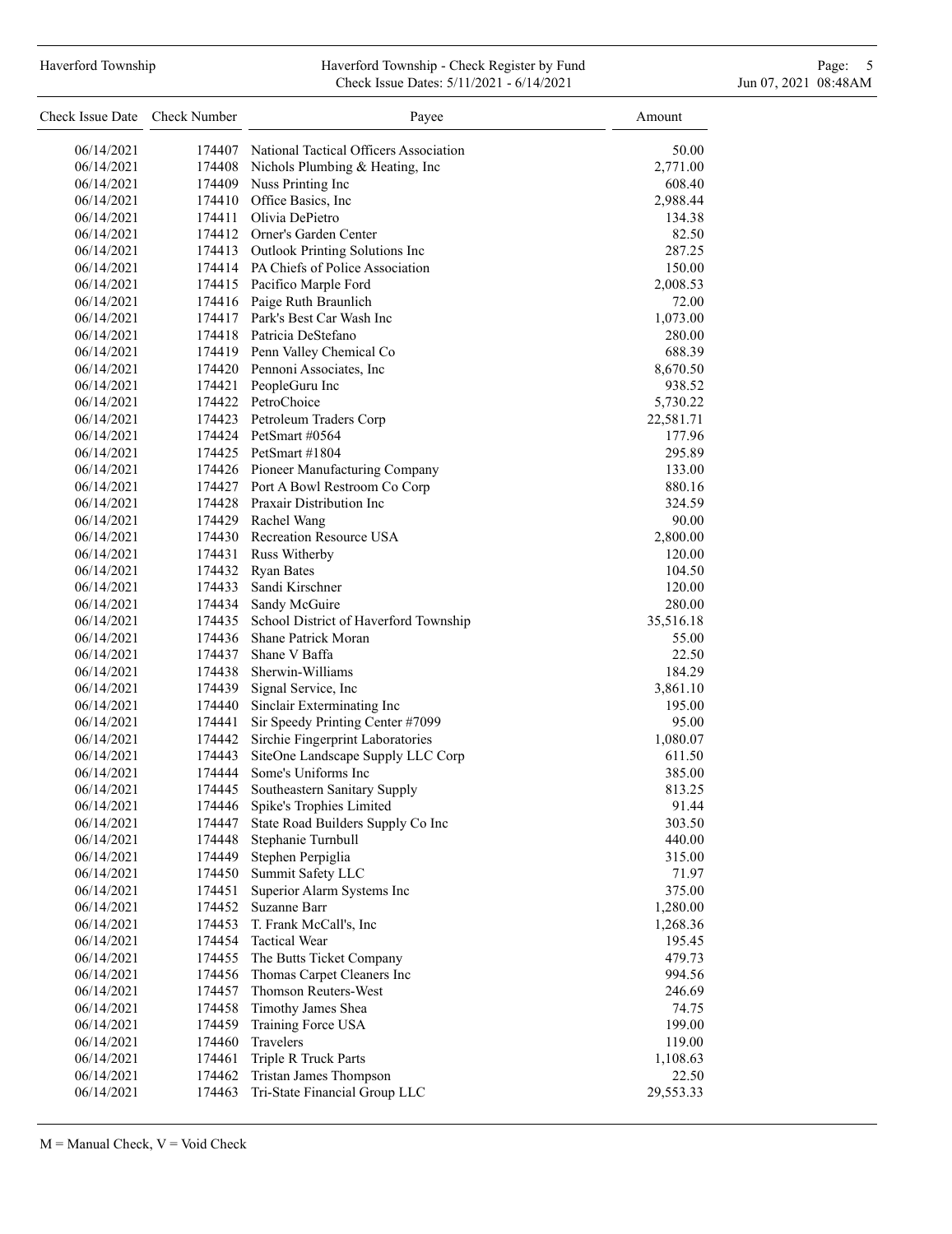# Haverford Township **Haverford Township - Check Register by Fund** Page: 6 Australian Page: 6 Australian Page: 6 Au Check Issue Dates: 5/11/2021 - 6/14/2021 Jun 07, 2021 08:48AM

| Check Issue Date Check Number   |                     | Payee                                           | Amount         |
|---------------------------------|---------------------|-------------------------------------------------|----------------|
| 06/14/2021                      |                     | 174464 Tri-State/Ace Knife Grinding Corp        | 231.00         |
| 06/14/2021                      |                     | 174465 TruckPro LLC Corp                        | 3,090.81       |
| 06/14/2021                      |                     | 174466 Tustin Mechanical Services LLC           | 2,900.00       |
| 06/14/2021                      |                     | 174467 Volunteer Medical Serv Corps of Narberth | 6,521.88       |
| 06/14/2021                      |                     | 174468 Warehouse Battery Outlet Inc             | 972.59         |
| 06/14/2021                      |                     | 174469 WatchGuard Video                         | 125.00         |
| 06/14/2021                      |                     | 174470 Weinstein Supply Corp                    | 359.29         |
| 06/14/2021                      |                     | 174471 William McClatchy                        | 425.00         |
| 06/14/2021                      |                     | 174472 Yearsley's Service, Ltd                  | 872.58         |
| 06/14/2021                      | 174473              | Zeager Bros., Inc                               | 2,468.28       |
| <b>Investment - PLGIT</b>       |                     |                                                 |                |
| 05/11/2021                      |                     | 151 Express Scripts Inc                         | 847.60 M       |
| 05/11/2021                      |                     | 152 Express Scripts Inc                         | 28,726.70 M    |
| 05/18/2021                      |                     | 154 Express Scripts Inc                         | 32,929.14<br>M |
| 05/26/2021                      |                     | 156 Express Scripts Inc                         | 22,215.30<br>M |
| 06/08/2021                      |                     | 158 Express Scripts Inc                         | 849.24 M       |
| 06/08/2021                      |                     | 159 Express Scripts Inc                         | 32,605.63 M    |
| <b>Police Property Room</b>     |                     |                                                 |                |
| 05/25/2021                      |                     | 138 Delaware County District Attorney           | 364.00 M       |
|                                 | Total GENERAL FUND: |                                                 | 1,325,934.31   |
| <b>Investment - Sewer PLGIT</b> |                     |                                                 |                |
| 05/11/2021                      |                     | 153 Express Scripts Inc                         | 1,879.92 M     |
| 05/18/2021                      |                     | 155 Express Scripts Inc                         | 1,015.37<br>M  |
| 05/26/2021                      | 157                 | Express Scripts Inc                             | 6,092.84 M     |
| 06/08/2021                      | 160                 | Express Scripts Inc                             | 1,655.64 M     |
| <b>Sewer Cash - Operating</b>   |                     |                                                 |                |
| 05/11/2021                      |                     | 18837 Delta Dental of PA                        | 282.00         |
| 05/18/2021                      |                     | 18838 Arthur J Gallagher Risk Mgmt Serv Inc     | 5,544.52       |
| 05/18/2021                      |                     | 18839 DelCo Public Schools Healthcare Trst      | 9,140.27       |
| 05/18/2021                      |                     | 18840 North American Benefits Company           | 53.40          |
| 05/25/2021                      |                     | 18841 CIGNA                                     | 112.60         |
| 06/01/2021                      |                     | 18842 AT & T Mobility                           | 85.03          |
| 06/08/2021                      |                     | 18843 Delta Dental of PA                        | 67.00          |
| 06/14/2021                      |                     | 18844 Cawley Environmental Services Inc         | 2,675.00       |
| 06/14/2021                      |                     | 18845 Church's Auto Parts                       | 46.59          |
| 06/14/2021                      |                     | 18846 H A DeHart & Son                          | 108.10         |
| 06/14/2021                      |                     | 18847 Imperial Supplies LLC                     | 451.65         |
| 06/14/2021                      |                     | 18848 Jacob Low Hardware                        | 910.48         |
| 06/14/2021                      |                     | 18849 Kelly Industrial Supply                   | 384.86         |
| 06/14/2021                      |                     | 18850 McNichol, Byrne, & Matlawski, PC          | 123.50         |
| 06/14/2021                      |                     | 18851 Office Basics, Inc                        | 190.18         |
| 06/14/2021                      |                     | 18852 Pennoni Associates, Inc                   | 190.00         |
| 06/14/2021                      |                     | 18853 Pennsylvania One Call System Inc          | 464.74         |
| 06/14/2021                      |                     | 18854 Petroleum Traders Corp                    | 2,142.65       |
| 06/14/2021                      |                     | 18855 Praxair Distribution Inc                  | 127.80         |
| 06/14/2021                      |                     | 18856 Radnor-Haverford-Marple Sewer Authority   | 255,066.40     |
| 06/14/2021                      |                     | 18857 School District of Haverford Township     | 792.93         |
| 06/14/2021                      |                     | 18858 Triple R Truck Parts                      | 89.99          |
| 06/14/2021                      |                     | 18859 Upper Darby Township Municipal Building   | 115,056.52     |
| 06/14/2021                      | 18860               | Upper Darby Township Municipal Building         | 1,698.82       |
| 06/14/2021                      | 18861               | Upper Darby Township Municipal Building         | 103,139.54     |
| Total SEWER FUND:               |                     |                                                 | 509,588.34     |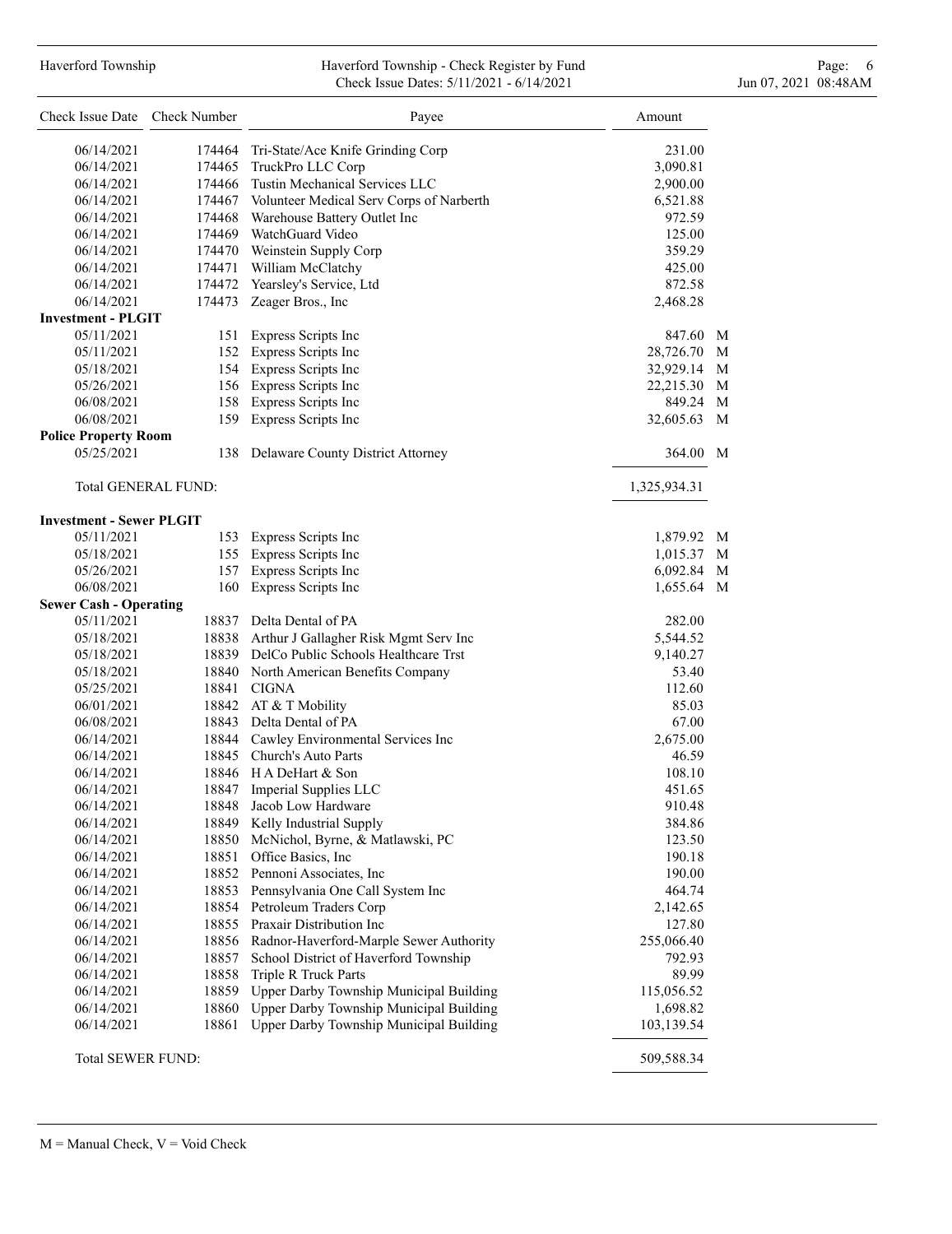| Haverford Township                       |  | Haverford Township - Check Register by Fund<br>Check Issue Dates: 5/11/2021 - 6/14/2021 |              |  |
|------------------------------------------|--|-----------------------------------------------------------------------------------------|--------------|--|
| Check Issue Date Check Number            |  | Payee                                                                                   | Amount       |  |
| Grand Totals:                            |  |                                                                                         | 2,418,762.90 |  |
|                                          |  |                                                                                         |              |  |
|                                          |  |                                                                                         |              |  |
|                                          |  |                                                                                         |              |  |
|                                          |  |                                                                                         |              |  |
| Report Criteria:<br>Report type: Summary |  |                                                                                         |              |  |

 $Check. Voded = No, Yes$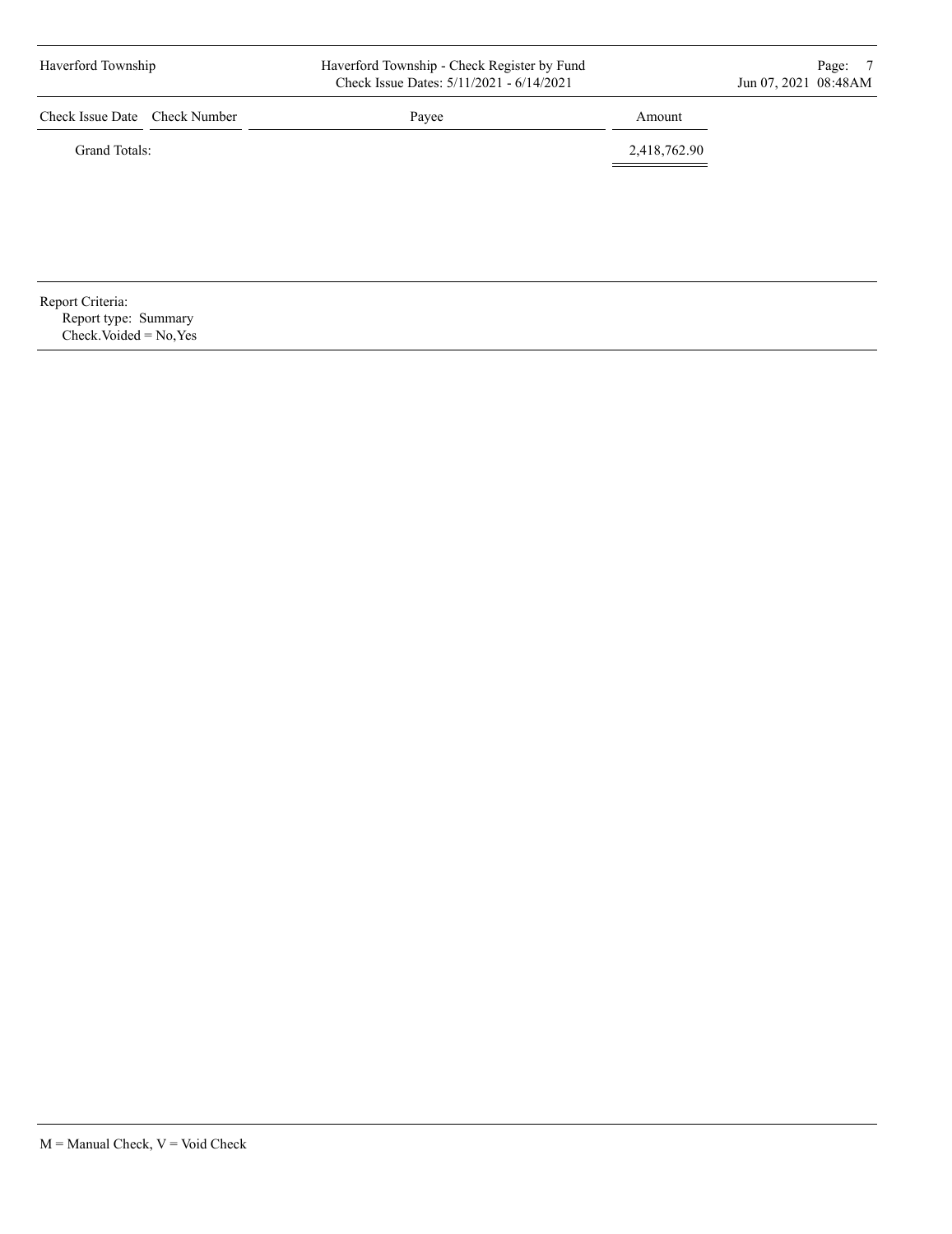#### Haverford Township Haverford Township - Check Register by Fund Page: 1 Check Issue Dates: 6/15/2021 - 7/12/2021 Jul 06, 2021 02:06PM

| Check Issue Date Check Number   |                        | Payee                                                            | Amount               |
|---------------------------------|------------------------|------------------------------------------------------------------|----------------------|
| 2018 GO Bond - PLGIT            |                        |                                                                  |                      |
| 07/12/2021                      |                        | 1095 Pennoni Associates, Inc                                     | 13,958.75<br>M       |
| 07/12/2021                      |                        | 1096 Recreation Resource USA                                     | M<br>15,294.00       |
| 07/12/2021                      |                        | 1097 Rittenhouse Electric Supply Co LLC                          | 3,456.00<br>M        |
| 07/06/2021                      |                        | 1098 United Rentals Inc                                          | 3,870.67 M           |
| <b>Capital Projects - PLGIT</b> |                        |                                                                  |                      |
| 07/12/2021                      |                        | 1115 Allan Myers, L.P.                                           | 64,746.54<br>M       |
| 07/12/2021                      |                        | 1116 Bernardon Architects                                        | 5,733.58 M           |
| 07/12/2021                      |                        | 1117 C.B. Development Services, Inc.                             | 1,540.00 M           |
| 07/12/2021                      |                        | 1118 Charles A Higgins & Sons Inc                                | 5,901.33 M           |
| 07/12/2021                      |                        | 1119 Michael Baker International, Inc                            | 12,644.36 M          |
| 07/12/2021                      |                        | 1120 MOR Construction Services, Inc.                             | 10,995.00 M          |
| 07/12/2021                      |                        | 1121 Pennoni Associates, Inc.                                    | M<br>9,278.25        |
| 07/12/2021                      |                        | 1122 Rittenhouse Electric Supply Co LLC                          | 1,800.00<br>M        |
| 07/12/2021                      | 1123                   | TD Wealth Operations                                             | 1,050.00<br>M        |
| Total CAPITAL FUND:             |                        |                                                                  | 150,268.48           |
| <b>CDBG Cash - Operating</b>    |                        |                                                                  |                      |
| 07/12/2021                      |                        | 4554 21st Century Media-Philly Cluster                           | 2,449.86             |
| 07/12/2021                      |                        | 4555 Anthony J Dunleavy Assoc Inc                                | 31,330.00            |
| 07/12/2021                      |                        | 4556 Haverford Township                                          | 7,487.19             |
| 07/12/2021                      |                        | 4557 Pennoni Associates, Inc                                     | 8,454.25             |
| 07/12/2021                      |                        | 4558 Surrey Services for Seniors                                 | 1,083.33             |
|                                 | Total CDBG GRANT FUND: |                                                                  | 50,804.63            |
| <b>General Operating</b>        |                        |                                                                  |                      |
| 06/16/2021                      |                        | 174115 Llanerch Fire Co                                          | 687.50- V            |
| 06/21/2021                      |                        | 174252 Julien Simpson                                            | $41.41 - V$          |
| 06/15/2021                      |                        | 174475 Aqua Pennsylvania                                         | 95.74                |
| 06/15/2021                      |                        | 174476 Dan Malley                                                | 1,040.00             |
| 06/15/2021                      |                        | 174477 Independence Blue Cross                                   | 3,061.24             |
| 06/15/2021<br>06/15/2021        |                        | 174478 Independence Blue Cross<br>174479 Independence Blue Cross | 7,264.41             |
| 06/15/2021                      |                        | 174480 Joel & Marjorie Lorah                                     | 1,537.91<br>1,584.33 |
| 06/15/2021                      |                        | 174481 Joseph Landy                                              | 201.67               |
| 06/15/2021                      | 174482                 | Keystone Municipal Services, Inc                                 | 11,643.75            |
| 06/15/2021                      | 174483                 | Madison Square Garden                                            | 1,100.00             |
| 06/15/2021                      | 174484                 | Marple Township Police Department                                | 454.88               |
| 06/15/2021                      |                        | 174485 Matthew & Suzanne Heckendorn                              | 1,858.28             |
| 06/15/2021                      |                        | 174486 Newtown Police Department                                 | 1,770.02             |
| 06/15/2021                      |                        | 174487 Peco Energy                                               | 322.79               |
| 06/15/2021                      |                        | 174488 Radnor Township Police Department                         | 670.32               |
| 06/15/2021                      | 174489                 | ReadyRefresh by Nestle Inc                                       | 32.18                |
| 06/15/2021                      |                        | 174490 Robert Rinaldi                                            | 132.00               |
| 06/15/2021                      | 174491                 | Springfield Township Police Department                           | 1,681.58             |
| 06/15/2021                      | 174492                 | TD Ameritrade Institutional                                      | 310,869.57           |
| 06/15/2021                      | 174493                 | TD Ameritrade Institutional                                      | 425,000.00           |
| 06/16/2021                      |                        | 174494 Gail Stickney                                             | 157.26               |
| 06/16/2021                      |                        | 174495 Haverford Township Free Library                           | $.00\quad V$         |
| 06/22/2021                      |                        | 174496 Arthur J Gallagher Risk Mgmt Serv Inc                     | 202,226.11           |
| 06/22/2021                      | 174497                 | <b>CIGNA</b>                                                     | 2,761.23             |
| 06/22/2021                      |                        | 174498 Comcast                                                   | 420.17               |
| 06/22/2021                      |                        | 174499 Comcast Business                                          | 1,630.09             |
| 06/22/2021                      |                        | 174500 DelCo Public Schools Healthcare Trst                      | 362,595.19           |
| 06/22/2021                      |                        | 174501 James F Brose                                             | 476.82               |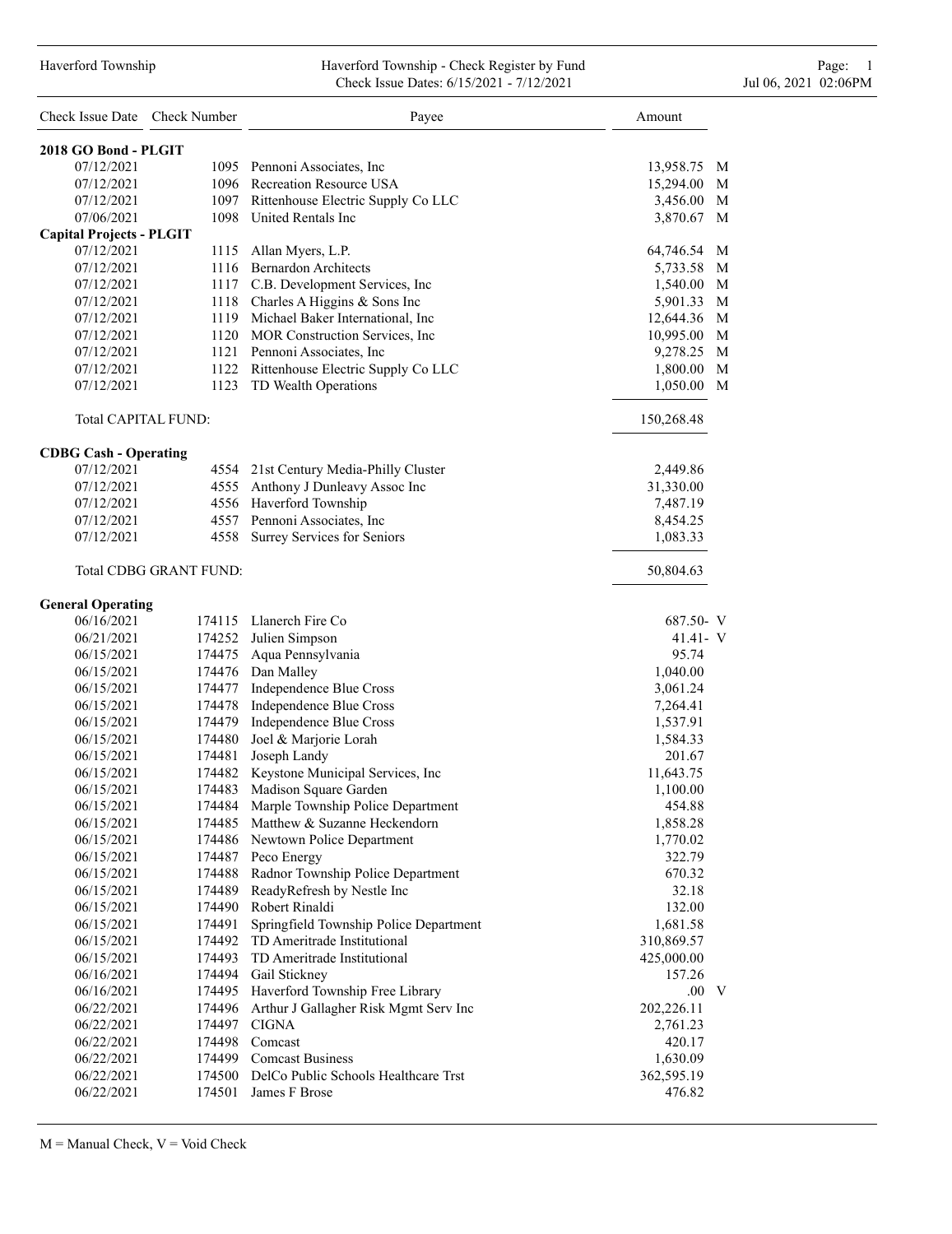## Haverford Township **Haverford Township - Check Register by Fund** Page: 2 Check Issue Dates: 6/15/2021 - 7/12/2021 Jul 06, 2021 02:06PM

| Check Issue Date Check Number |        | Payee                                                                   | Amount    |
|-------------------------------|--------|-------------------------------------------------------------------------|-----------|
| 06/22/2021                    |        | 174502 Lewis S Williams c/o Reginald Sydnor                             | 30.00     |
| 06/22/2021                    |        | 174503 Lois Puglionesi                                                  | 74.00     |
| 06/22/2021                    |        | 174504 Lowe's                                                           | 2,890.44  |
| 06/22/2021                    |        | 174505 Mary E Pappas                                                    | 410.72    |
| 06/22/2021                    |        | 174506 Matrix Trust Company                                             | 2,660.00  |
| 06/22/2021                    |        | 174507 North American Benefits Company                                  | 4,274.90  |
| 06/22/2021                    |        | 174508 Petty Cash - Haverford Township                                  | 600.00    |
| 06/22/2021                    |        | 174509 ReadyRefresh by Nestle Inc                                       | 293.93    |
| 06/22/2021                    |        | 174510 Robert J Donohue, Charles E McKee &                              | 947.62    |
| 06/22/2021                    |        | 174511 Stanley F Sydnor                                                 | 30.00     |
| 06/22/2021                    |        | 174512 Toshiba Financial Service                                        | 1,349.00  |
| 06/22/2021                    | 174513 | Verizon                                                                 | 58.05     |
| 06/22/2021                    |        | 174514 Vision Benefits of America                                       | 1,724.74  |
| 06/22/2021                    |        | 174515 Chargepoint, Inc.                                                | 630.00    |
| 06/29/2021                    |        | 174516 Adam Patterson                                                   | 245.36    |
| 06/29/2021                    |        | 174517 Aqua Pennsylvania                                                | 6,037.96  |
| 06/29/2021                    |        | 174518 Comcast                                                          | 1,077.79  |
| 06/29/2021                    |        | 174519 James Glotfelty                                                  | 525.00    |
| 06/29/2021                    |        | 174520 Jenna Hooven & Stuart Sponburgh                                  | 1,752.41  |
| 06/29/2021                    |        | 174521 Julien Denny                                                     | 41.41     |
| 06/29/2021                    |        | 174522 PECO - Payment Processing                                        | 19.16     |
|                               |        | 174523 Toshiba Financial Service                                        | 109.00    |
| 06/29/2021<br>07/06/2021      |        |                                                                         | 620.44    |
|                               |        | 174524 Aqua Pennsylvania<br>174525 AT & T Mobility                      |           |
| 07/06/2021<br>07/06/2021      |        |                                                                         | 3,530.25  |
|                               |        | 174526 AT & T Mobility                                                  | 69.38     |
| 07/06/2021                    |        | 174527 Comcast                                                          | 597.84    |
| 07/06/2021                    |        | 174528 Constellation NewEnergy Gas Division LLC<br>174529 David Thomson | 1,671.13  |
| 07/06/2021                    |        |                                                                         | 244.25    |
| 07/06/2021                    |        | 174530 Edward A & Christine E McCullough                                | 339.17    |
| 07/06/2021                    |        | 174531 Edward A Deptula Jr<br>174532 FBI-LEEDA                          | 347.48    |
| 07/06/2021                    |        | 174533 Great American Financial Services                                | 245.00    |
| 07/06/2021                    |        |                                                                         | 125.00    |
| 07/06/2021                    |        | 174534 John Viola                                                       | 2,333.43  |
| 07/06/2021                    |        | 174535 Joseph Hagan                                                     | 186.88    |
| 07/06/2021                    |        | 174536 Lawrence Woods                                                   | 105.98    |
| 07/06/2021                    |        | 174537 Luke & Kathleen Garner                                           | 1,178.77  |
| 07/06/2021                    |        | 174538 Madison Boylan                                                   | 36.12     |
| 07/06/2021                    |        | 174539 Margaret A. Matthews                                             | 41.05     |
| 07/06/2021                    | 174540 | Military Tribute Banners.Com                                            | 1,126.45  |
| 07/06/2021                    | 174541 | Peco Energy                                                             | 58,457.93 |
| 07/06/2021                    |        | 174542 Petty Cash - Haverford Township                                  | 160.13    |
| 07/06/2021                    | 174543 | Tamara Carrasco & Britton Sugden                                        | 1,440.25  |
| 07/06/2021                    | 174544 | Toshiba America Business Solutions                                      | 5.00      |
| 07/06/2021                    | 174545 | Verizon                                                                 | 119.45    |
| 07/06/2021                    | 174546 | Wilson Secret Sauce LLC                                                 | 768.92    |
| 07/12/2021                    | 174547 | 21st Century Media-Philly Cluster                                       | 931.51    |
| 07/12/2021                    | 174548 | 911 Safety Equipment LLC                                                | 404.45    |
| 07/12/2021                    | 174549 | A Marinelli & Sons Inc                                                  | 100.00    |
| 07/12/2021                    | 174550 | Acco Brands USA LLC Corp                                                | 622.30    |
| 07/12/2021                    | 174551 | A-Jon Construction Inc                                                  | 143.75    |
| 07/12/2021                    |        | 174552 Alexa Ostoich                                                    | 300.00    |
| 07/12/2021                    | 174553 | American Marketing Co., Inc                                             | 790.00    |
| 07/12/2021                    | 174554 | American Public Safety LLC                                              | 40.20     |
| 07/12/2021                    | 174555 | Apex Elevator Inspection & Testing LLC                                  | 60.00     |
| 07/12/2021                    | 174556 | Ardmore Tire Inc                                                        | 5,561.25  |
| 07/12/2021                    | 174557 | Arlene M. LaRosa, RPR                                                   | 1,382.50  |
| 07/12/2021                    | 174558 | ASHI & 24-7 EMS Remittance                                              | 272.88    |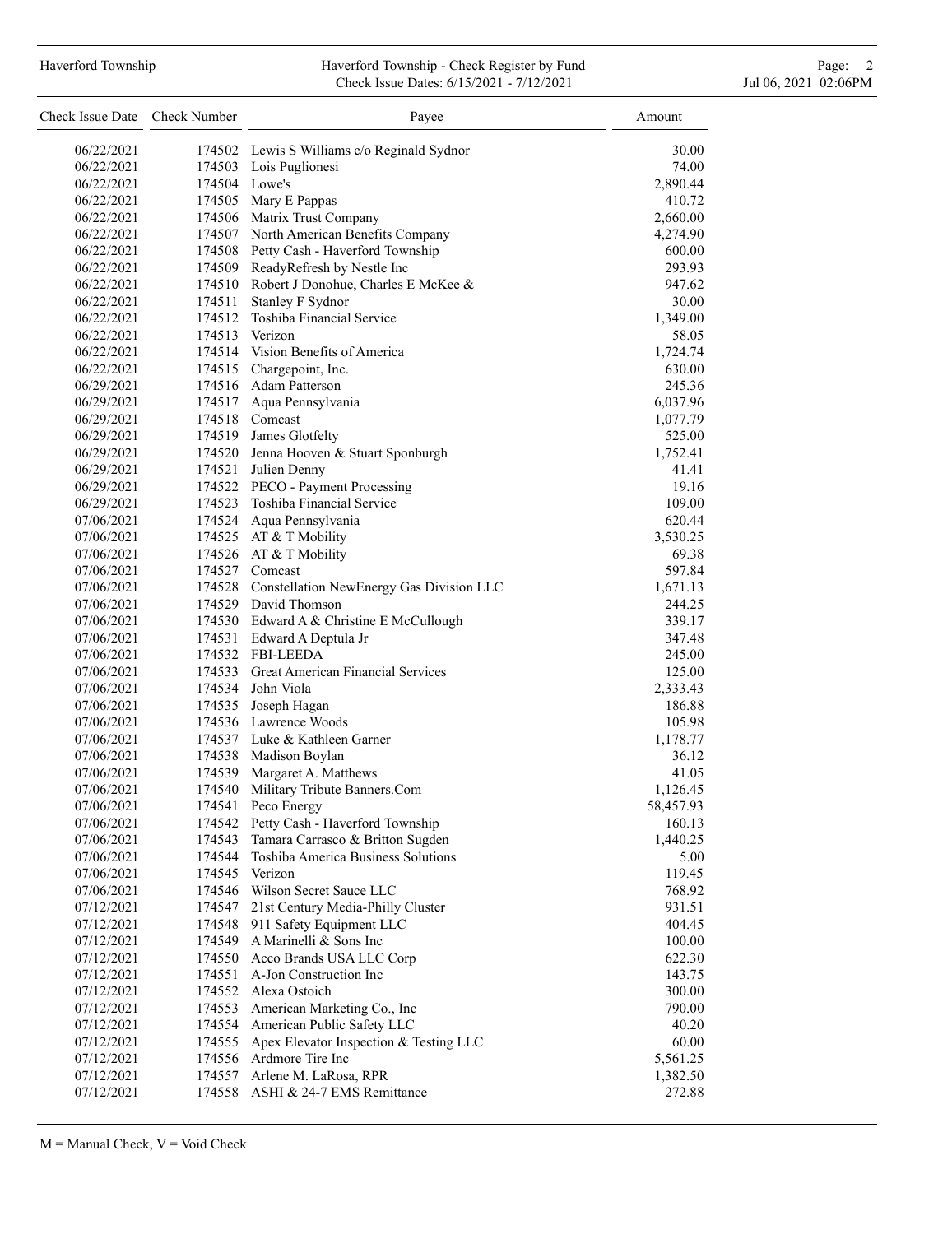# Haverford Township **Haverford Township - Check Register by Fund** Page: 3 and Page: 3 Check Issue Dates: 6/15/2021 - 7/12/2021 Jul 06, 2021 02:06PM

| Check Issue Date Check Number |             | Payee                                           | Amount     |
|-------------------------------|-------------|-------------------------------------------------|------------|
| 07/12/2021                    |             | 174559 Atlanta Drone Group/Skyfire Consulting/  | 2,500.00   |
| 07/12/2021                    |             | 174560 Barbacane, Thornton & Co LLP             | 6,125.00   |
| 07/12/2021                    |             | 174561 Barbara Morgan                           | 3,935.00   |
| 07/12/2021                    |             | 174562 Batteries Plus Bulbs                     | 111.80     |
| 07/12/2021                    |             | 174563 Bernard Breslin                          | 60.00      |
| 07/12/2021                    |             | 174564 Berrodin Parts Warehouse                 | 1,472.98   |
| 07/12/2021                    |             | 174565 Beth Ann Rush                            | 860.00     |
| 07/12/2021                    |             | 174566 BFI-King Of Prussia Recyclery            | 15,712.49  |
| 07/12/2021                    |             | 174567 Bill Miele                               | 120.00     |
| 07/12/2021                    |             | 174568 Bon Air Fire Company                     | 63,000.00  |
| 07/12/2021                    |             | 174569 Bound Tree Medical LLC                   | 1,849.41   |
| 07/12/2021                    |             | 174570 Brian Kearns                             | 180.00     |
| 07/12/2021                    |             | 174571 Bridgee Bees Floral Creations            | 60.00      |
| 07/12/2021                    |             | 174572 Brook Powell                             | 80.00      |
| 07/12/2021                    |             | 174573 Brookline Fire Co                        | 63,000.00  |
| 07/12/2021                    |             | 174574 Bruce Lee                                | 335.00     |
| 07/12/2021                    |             | 174575 BSN Sports Inc                           | 394.43     |
| 07/12/2021                    |             | 174576 C & M Sporting Goods Inc                 | 990.00     |
| 07/12/2021                    |             | 174577 CDW Government Inc                       | 5,900.00   |
| 07/12/2021                    |             | 174578 Church's Auto Parts                      | 128.17     |
| 07/12/2021                    |             | 174579 CNS Cleaning Co Inc                      | 2,165.00   |
| 07/12/2021                    |             | 174580 Colleen Fink                             | 2,915.00   |
| 07/12/2021                    |             | 174581 Colonial Electric Supply Company Inc     | 417.98     |
| 07/12/2021                    |             | 174582 Compressed Air System Inc                | 1,312.33   |
| 07/12/2021                    |             | 174583 Corinne Gerber                           | 300.00     |
| 07/12/2021                    |             | 174584 Corsemax Inc                             | 55.00      |
| 07/12/2021                    |             | 174585 Cristina Carotenuto                      | 300.00     |
| 07/12/2021                    |             | 174586 Dan Malley                               | 2,560.00   |
| 07/12/2021                    |             | 174587 Daniel J. Dickinson                      | 180.00     |
| 07/12/2021                    |             | 174588 Deborah Saldana                          | 260.00     |
| 07/12/2021                    |             | 174589 Delaware County Solid Waste Authority    | 88,126.27  |
| 07/12/2021                    |             | 174590 Delaware Valley Turf                     | 1,068.00   |
| 07/12/2021                    |             | 174591 Delri Industrial Supplies Inc            | 117.93     |
| 07/12/2021                    |             | 174592 Devo & Associates LLC                    | 730.80     |
| 07/12/2021                    |             | 174593 Dolan Consulting Group, LLC              | 545.00     |
| 07/12/2021                    |             | 174594 Drugscan, Inc                            | 549.00     |
| 07/12/2021                    |             | 174595 DVHCC                                    | 250.00     |
| 07/12/2021                    |             | 174596 Eagle Wireless Communications            | 1,177.05   |
| 07/12/2021                    |             | 174597 Eastern Del Cty Stormwater Collaborative | 2,500.00   |
| 07/12/2021                    |             | 174598 Eileen G Micklin                         | 105.00     |
| 07/12/2021                    |             | 174599 Elizabeth Luff                           | 175.00     |
| 07/12/2021                    |             | 174600 Emilee Ehret                             | 300.00     |
| 07/12/2021                    |             | 174601 Eric Burke                               | 110.00     |
| 07/12/2021                    |             | 174602 Federal Express Corp                     | 32.93      |
| 07/12/2021                    |             | 174603 Fisher & Son Co Inc                      | 382.50     |
| 07/12/2021                    |             | 174604 Flamm Walton Heimbach                    | 1,355.91   |
| 07/12/2021                    |             | 174605 Foley Inc                                | 388.15     |
| 07/12/2021                    | 174606      | Glick Fire Equipment Co., Inc                   | 222.37     |
| 07/12/2021                    | 174607      | Gracyn Banks                                    | 300.00     |
| 07/12/2021                    | 174608      | GranTurk Equipment Company Inc                  | 111.39     |
| 07/12/2021                    | 174609      | Greg Cummings                                   | 140.00     |
| 07/12/2021                    | 174610      | Gregory Decina                                  | 3,945.00   |
| 07/12/2021                    | 174611      | Haverford Township Free Library                 | 103,077.43 |
| 07/12/2021                    | 174612      | Havis Inc                                       | 307.38     |
| 07/12/2021                    | 174613      | Hill Buick GMC                                  | 991.97     |
| 07/12/2021                    |             | 174614 Hour Glass Cleaners, Inc                 | 320.80     |
| 07/12/2021                    | 174615 HPED |                                                 | 6,482.48   |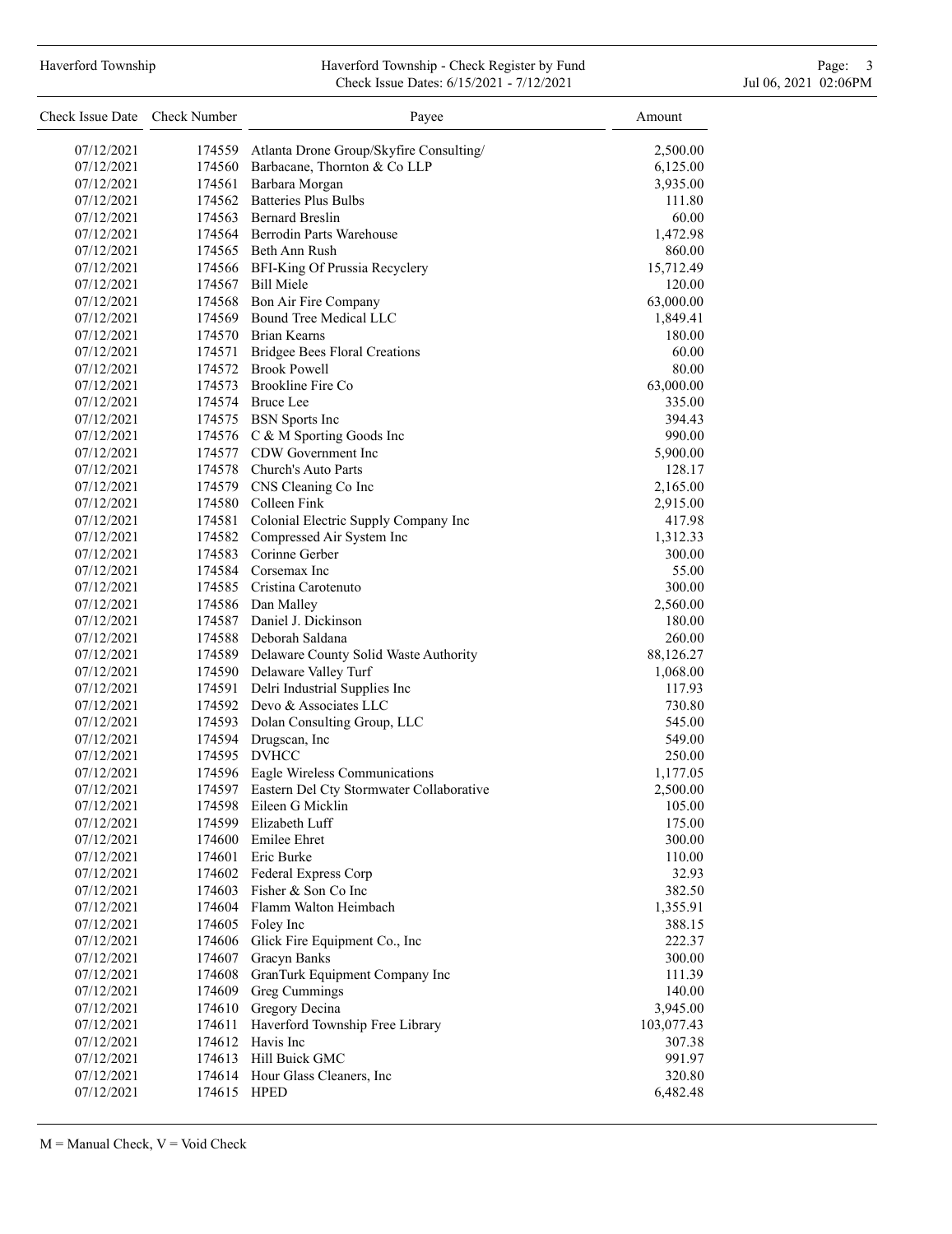## Haverford Township **Haverford Township - Check Register by Fund** Page: 4 Page: 4 Check Issue Dates: 6/15/2021 - 7/12/2021 Jul 06, 2021 02:06PM

| Check Issue Date Check Number |        | Payee<br>Amount                             |           |
|-------------------------------|--------|---------------------------------------------|-----------|
| 07/12/2021                    |        | 174616 Hunter Truck Sales Corp              | 8,818.22  |
| 07/12/2021                    |        | 174617 I & I Sling Inc                      | 699.98    |
| 07/12/2021                    |        | 174618 Imperial Supplies LLC                | 401.78    |
| 07/12/2021                    |        | 174619 India Hart                           | 150.00    |
| 07/12/2021                    |        | 174620 Interstate Spring & Alignment Inc    | 725.00    |
| 07/12/2021                    |        | 174621 iPROMOTEu Inc                        | 2,442.20  |
| 07/12/2021                    |        | 174622 J.E. Caldwell & Co                   | 685.00    |
| 07/12/2021                    |        | 174623 Jacob Low Hardware                   | 296.17    |
| 07/12/2021                    |        | 174624 James Keenan                         | 360.00    |
| 07/12/2021                    |        | 174625 Jeff Cederstrom                      | 600.00    |
| 07/12/2021                    |        | 174626 Jeff's Signs                         | 575.00    |
| 07/12/2021                    |        | 174627 Jennifer Anne Joyce                  | 280.00    |
| 07/12/2021                    |        | 174628 Joe & Bud's Towing Service           | 400.00    |
| 07/12/2021                    |        | 174629 John Heneghan                        | 60.00     |
| 07/12/2021                    |        | 174630 John Hollowell Wert                  | 150.00    |
| 07/12/2021                    |        | 174631 John J Connolly                      | 105.00    |
| 07/12/2021                    |        | 174632 John O'Brien                         | 120.00    |
| 07/12/2021                    |        | 174633 Jonathan D Moyer                     | 60.00     |
| 07/12/2021                    |        | 174634 Joseph Fazzio Inc                    | 154.27    |
| 07/12/2021                    |        | 174635 Joshua Murphy                        | 300.00    |
| 07/12/2021                    |        | 174636 JPS Equipment Co., Inc               | 7,716.00  |
| 07/12/2021                    |        | 174637 Justin Salvesen                      | 274.50    |
| 07/12/2021                    |        | 174638 Karleigh Carlin                      | 300.00    |
| 07/12/2021                    |        | 174639 Katelyn O'Brien                      | 2,915.00  |
| 07/12/2021                    |        | 174640 Katie Brown                          | 540.00    |
| 07/12/2021                    |        | 174641 Kelly Industrial Supply              | 342.63    |
| 07/12/2021                    |        | 174642 Kelsey LeBlanc                       | 300.00    |
| 07/12/2021                    |        | 174643 Keystone Municipal Services, Inc     | 4,518.75  |
| 07/12/2021                    |        | 174644 Liberty Coca-Cola Beverages LLC      | 667.20    |
| 07/12/2021                    |        | 174645 Lisa A Drake                         | 20.00     |
|                               |        |                                             |           |
| 07/12/2021                    |        | 174646 LogoWear House Inc                   | 13,244.30 |
| 07/12/2021                    |        | 174647 Manoa Cleaners, Inc                  | 1,169.35  |
| 07/12/2021                    |        | 174648 Matthew Conboy                       | 330.00    |
| 07/12/2021                    |        | 174649 Matthew Donnelly                     | 180.00    |
| 07/12/2021                    |        | 174650 Matthew J Ryan Vet Hospital of UPenn | 74.93     |
| 07/12/2021                    |        | 174651 McLenaghan Wholesale Tires Inc       | 774.00    |
| 07/12/2021                    |        | 174652 McNichol, Byrne, & Matlawski, PC     | 6,568.75  |
| 07/12/2021                    | 174653 | Metropolitan Communications, Inc            | 2,041.25  |
| 07/12/2021                    | 174654 | Michael Morris                              | 270.00    |
| 07/12/2021                    |        | 174655 Michael Volpe                        | 140.00    |
| 07/12/2021                    | 174656 | MLH Occupational & Travel Health            | 1,698.00  |
| 07/12/2021                    |        | 174657 Nature Watch                         | 252.55    |
| 07/12/2021                    |        | 174658 New Enterprise Stone & Lime Co Inc   | 1,794.71  |
| 07/12/2021                    |        | 174659 Nicholas Papatsiaras                 | 270.00    |
| 07/12/2021                    | 174660 | Nichols Plumbing & Heating, Inc             | 540.00    |
| 07/12/2021                    | 174661 | Nicole G Gerdes                             | 300.00    |
| 07/12/2021                    | 174662 | Nolan Gregory Cummings                      | 60.00     |
| 07/12/2021                    | 174663 | Nuss Printing Inc                           | 1,035.85  |
| 07/12/2021                    |        | 174664 Oakmont Fire Company                 | 68,000.00 |
| 07/12/2021                    |        | 174665 Octoraro Native Plant Nursery Inc    | 601.10    |
| 07/12/2021                    |        | 174666 Office Basics, Inc.                  | 2,262.75  |
| 07/12/2021                    | 174667 | Olivia DeCain                               | 300.00    |
| 07/12/2021                    | 174668 | Ollis Brothers Inc                          | 165.00    |
| 07/12/2021                    | 174669 | Orner's Garden Center                       | 100.00    |
| 07/12/2021                    |        | 174670 Pacifico Marple Ford                 | 165.14    |
| 07/12/2021                    | 174671 | Papco, Inc.                                 | 12,444.46 |
| 07/12/2021                    |        | 174672 PAR - Recycle Works                  | 10,780.00 |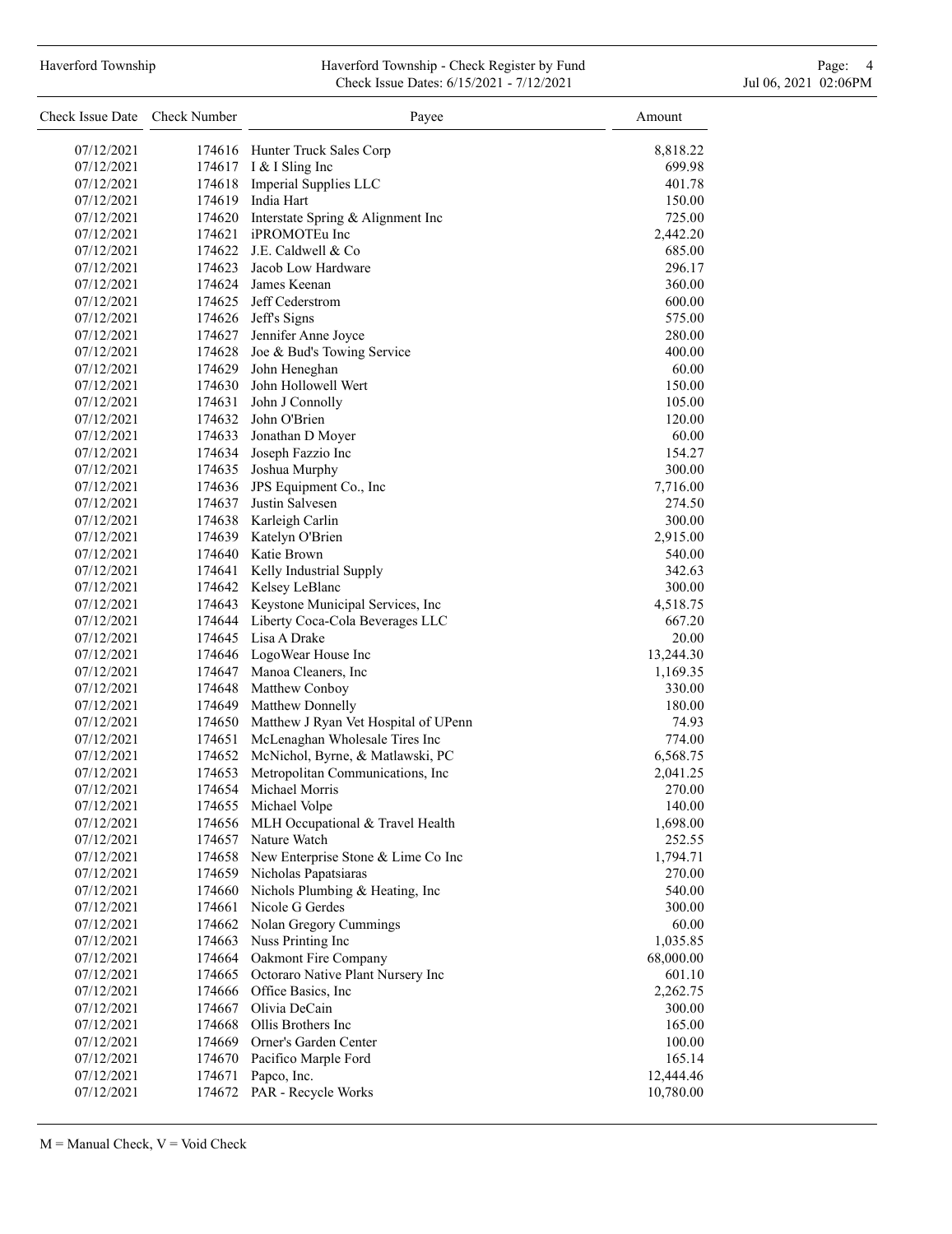#### Haverford Township **Haverford Township - Check Register by Fund** Page: 5 - 5 - 7 Page: 5 - 7 Page: 5 - 7 Page: 5 Check Issue Dates: 6/15/2021 - 7/12/2021 Jul 06, 2021 02:06PM

| Check Issue Date Check Number |        | Payee                                           | Amount      |              |
|-------------------------------|--------|-------------------------------------------------|-------------|--------------|
| 07/12/2021                    |        | 174673 Park's Best Car Wash Inc                 | 990.00      |              |
| 07/12/2021                    |        | 174674 Patrick Greely                           | 200.00      |              |
| 07/12/2021                    |        | 174675 Penn Valley Chemical Co                  | 746.79      |              |
| 07/12/2021                    |        | 174676 Pennoni Associates, Inc                  | 5,986.50    |              |
| 07/12/2021                    |        | 174677 PeopleGuru Inc                           | 469.26      |              |
| 07/12/2021                    |        | 174678 Personal Protection Consultants inc      | 110.00      |              |
| 07/12/2021                    |        | 174679 Peter J. Kirlin                          | 150.00      |              |
| 07/12/2021                    |        | 174680 PetroChoice                              | 1,526.45    |              |
| 07/12/2021                    |        | 174681 PetSmart #1804                           | 183.93      |              |
| 07/12/2021                    |        | 174682 Port A Bowl Restroom Co Corp             | 954.83      |              |
| 07/12/2021                    |        | 174683 PowerDMS, Inc                            | 7,400.04    |              |
| 07/12/2021                    |        | 174684 Quench USA Inc                           | 300.00      |              |
| 07/12/2021                    |        | 174685 R J Power Equipment Co Inc               | 355.00      |              |
| 07/12/2021                    |        | 174686 Rachel Wang                              | 92.25       |              |
| 07/12/2021                    |        | 174687 Raymond D Massi                          | 120.00      |              |
| 07/12/2021                    |        | 174688 Ricciardi Brothers Old City Painting Inc | 323.64      |              |
| 07/12/2021                    | 174689 | Roupas Enterprises Inc                          | 111.00      |              |
| 07/12/2021                    |        | 174690 Ryan F Rubio                             | 140.00      |              |
| 07/12/2021                    |        | 174691 S&S Worldwide Inc                        | 468.53      |              |
| 07/12/2021                    |        | 174692 Sandi Kirschner                          | 150.00      |              |
| 07/12/2021                    |        | 174693 Sandy McGuire                            | 315.00      |              |
| 07/12/2021                    |        | 174694 School District of Haverford Township    | 16,797.26   |              |
| 07/12/2021                    |        | 174695 Shane V Baffa                            | 99.00       |              |
| 07/12/2021                    |        | 174696 Sherwin-Williams                         | 141.05      |              |
| 07/12/2021                    | 174697 | Signal Service, Inc                             | 2,909.00    |              |
| 07/12/2021                    | 174698 | Sinclair Exterminating Inc                      | 555.00      |              |
| 07/12/2021                    | 174699 | Sir Speedy Printing Center #7099                | 370.00      |              |
| 07/12/2021                    | 174700 | Southeastern Sanitary Supply                    | 2,161.38    |              |
| 07/12/2021                    | 174701 | <b>Steel Sports</b>                             | 448.50      |              |
| 07/12/2021                    | 174702 | Stephen Perpiglia                               | 240.00      |              |
| 07/12/2021                    | 174703 | Superior Alarm Systems Inc                      | 1,510.00    |              |
| 07/12/2021                    | 174704 | Suppression Systems, Inc                        | 1,320.00    |              |
| 07/12/2021                    | 174705 | Suzanne Barr                                    | 2,040.00    |              |
| 07/12/2021                    |        | 174706 T. Frank McCall's, Inc                   | 1,084.70    |              |
| 07/12/2021                    | 174707 | The Academy of Hoops                            | 4,275.00    |              |
| 07/12/2021                    | 174708 | Thomas M Creighton                              | 210.00      |              |
| 07/12/2021                    | 174709 | Thomas Perpiglia                                | 450.00      |              |
| 07/12/2021                    | 174710 | Thomson Reuters-West                            | 263.96      |              |
| 07/12/2021                    | 174711 | Travelers                                       | 10,136.00   |              |
| 07/12/2021                    |        | 174712 Triple R Truck Parts                     | 1,363.06    |              |
| 07/12/2021                    |        | 174713 Tri-State Elevator Co Inc                | 297.00      |              |
| 07/12/2021                    | 174714 | Tri-State Financial Group LLC                   | 8,204.88    |              |
| 07/12/2021                    |        | 174715 TruckPro LLC Corp                        | 2,306.51    |              |
| 07/12/2021                    |        | 174716 Turf Equipment & Supply Co Inc           | 2,482.61    |              |
| 07/12/2021                    | 174717 | Tustin Water Solutions LLC                      | 330.00      |              |
| 07/12/2021                    |        | 174718 U S Municipal Inc                        | 798.35      |              |
| 07/12/2021                    | 174719 | Videon Chrysler Dodge Jeep                      | 282.00      |              |
| 07/12/2021                    | 174720 | Volunteer Medical Serv Corps of Narberth        | 4,219.88    |              |
| 07/12/2021                    | 174721 | Weinstein Supply Corp                           | 419.89      |              |
| 07/12/2021                    | 174722 | William McClatchy                               | 220.00      |              |
| 07/12/2021                    | 174723 | World Class Soccer School LLC                   | 10,975.00   |              |
| 07/12/2021                    | 174724 | Yearsley's Service, Ltd                         | 138.45      |              |
| <b>Investment - PLGIT</b>     |        |                                                 |             |              |
| 06/15/2021                    |        | 161 U S Bank FBO Haverford Township             | 310,869.57  | M            |
| 06/15/2021                    |        | 162 U S Bank FBO Haverford Township             | 425,000.00  | $\mathbf{M}$ |
| 06/22/2021                    | 164    | <b>Express Scripts Inc</b>                      | 25,432.58 M |              |
| 06/29/2021                    |        | 166 Express Scripts Inc                         | 24,054.42 M |              |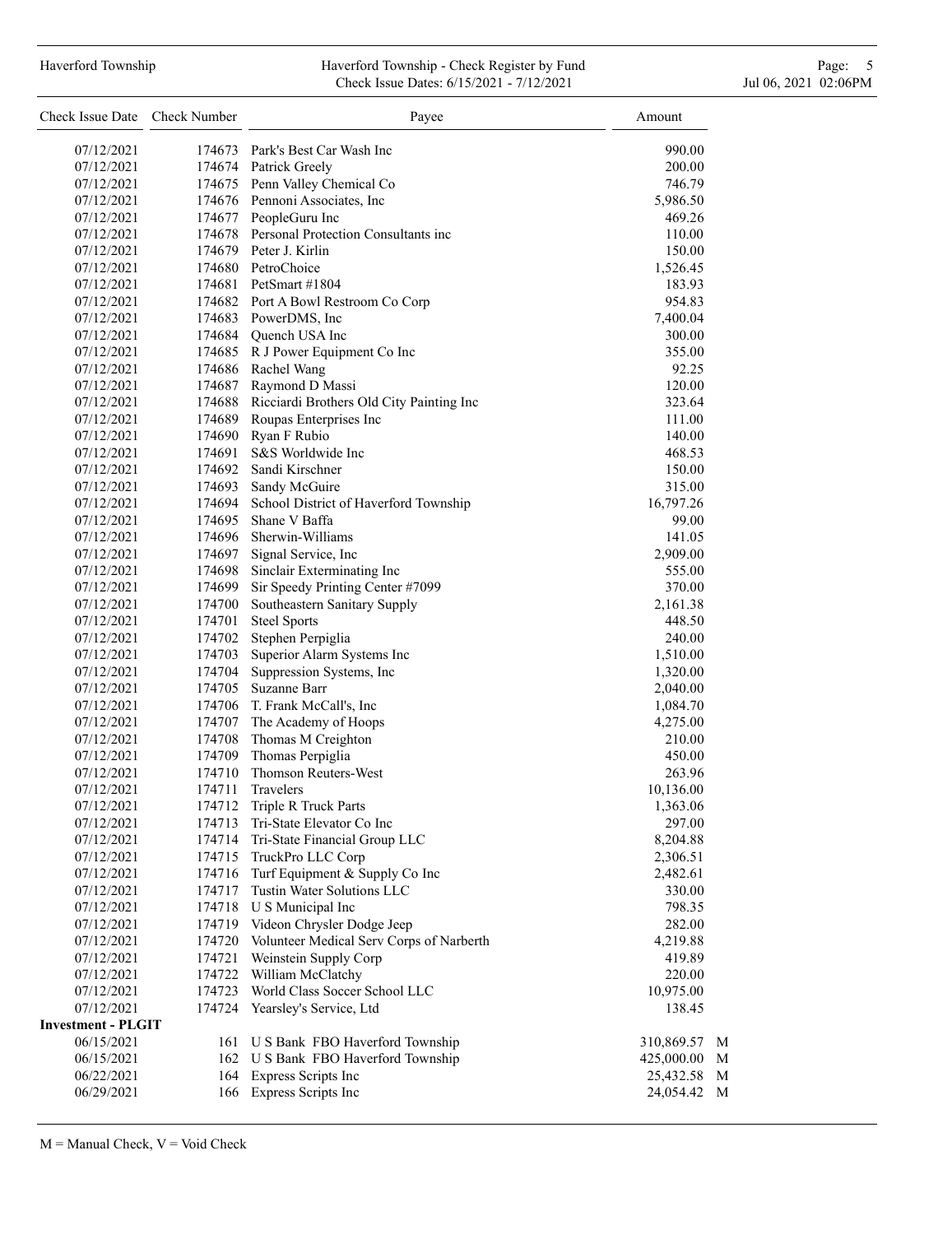### Haverford Township **Haverford Township - Check Register by Fund** Page: 6 Australian Page: 6 Australian Page: 6 Au Check Issue Dates: 6/15/2021 - 7/12/2021 Jul 06, 2021 02:06PM

| Check Issue Date Check Number   |       | Payee                                      | Amount       |   |
|---------------------------------|-------|--------------------------------------------|--------------|---|
| <b>Police Property Room</b>     |       |                                            |              |   |
| 06/15/2021                      |       | 139 Delaware County District Attorney      | 210.00 M     |   |
| <b>Total GENERAL FUND:</b>      |       |                                            | 2,885,338.32 |   |
| <b>Investment - Sewer PLGIT</b> |       |                                            |              |   |
| 06/15/2021                      |       | 163 U S Bank FBO Haverford Township        | 14,130.43    | M |
| 06/22/2021                      |       | 165 Express Scripts Inc                    | 244.47 M     |   |
| 06/29/2021                      | 167   | Express Scripts Inc                        | 1,655.48 M   |   |
| <b>Sewer Cash - Operating</b>   |       |                                            |              |   |
| 06/15/2021                      | 18862 | TD Ameritrade Institutional                | 14,130.43    |   |
| 06/22/2021                      | 18863 | Arthur J Gallagher Risk Mgmt Serv Inc      | 4,569.64     |   |
| 06/22/2021                      | 18864 | <b>CIGNA</b>                               | 112.60       |   |
| 06/22/2021                      |       | 18865 DelCo Public Schools Healthcare Trst | 9,140.27     |   |
| 06/22/2021                      |       | 18866 North American Benefits Company      | 53.40        |   |
| 07/06/2021                      |       | 18867 AT & T Mobility                      | 66.54        |   |
| 07/12/2021                      |       | 18868 A Marinelli & Sons Inc               | 254.70       |   |
| 07/12/2021                      |       | 18869 A-Jon Construction Inc               | 223.50       |   |
| 07/12/2021                      |       | 18870 Berrodin Parts Warehouse             | 72.16        |   |
| 07/12/2021                      | 18871 | Cawley Environmental Services Inc          | 1,838.59     |   |
| 07/12/2021                      | 18872 | Glasgow Inc                                | 57.00        |   |
| 07/12/2021                      | 18873 | McNichol, Byrne, & Matlawski, PC           | 86.25        |   |
| 07/12/2021                      | 18874 | Pacifico Marple Ford                       | 516.20       |   |
| 07/12/2021                      | 18875 | Papco, Inc.                                | 1,082.12     |   |
| 07/12/2021                      | 18876 | Pennsylvania One Call System Inc           | 498.09       |   |
| 07/12/2021                      | 18877 | School District of Haverford Township      | 433.95       |   |
| 07/12/2021                      | 18878 | State Road Builders Supply Co Inc          | 303.50       |   |
| 07/12/2021                      | 18879 | Upper Darby Township Municipal Building    | 48,485.18    |   |
| 07/12/2021                      | 18880 | Upper Darby Township Municipal Building    | 1,698.82     |   |
| <b>Total SEWER FUND:</b>        |       |                                            | 99,653.32    |   |
| <b>Grand Totals:</b>            |       |                                            | 3,186,064.75 |   |

| Report Criteria: |
|------------------|
|                  |

Report type: Summary Check.Voided = No,Yes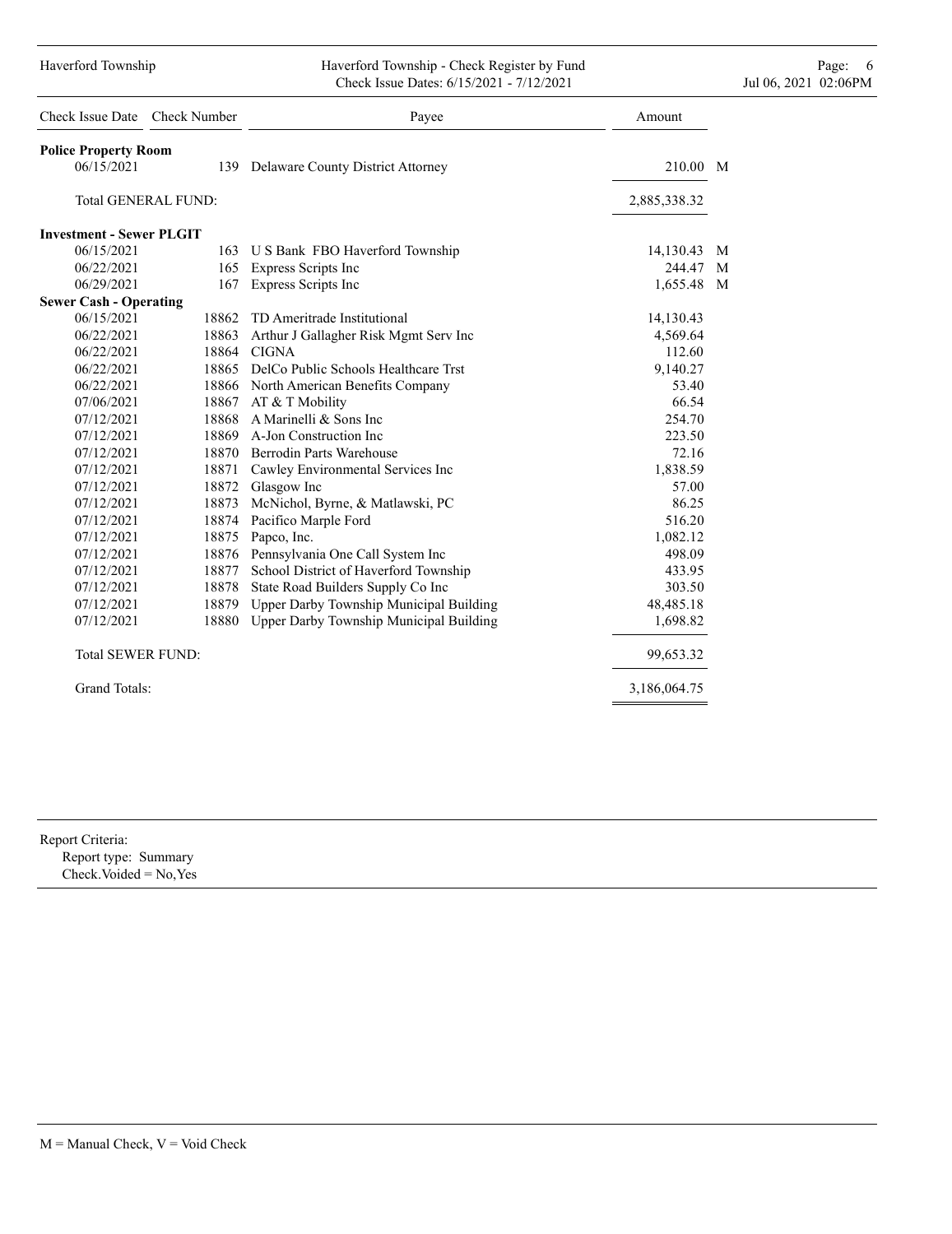#### Haverford Township Haverford Township - Check Register by Fund Page: 1 Check Issue Dates: 7/13/2021 - 8/9/2021 - Aug 03, 2021 12:07PM

| Check Issue Date Check Number   |                        | Payee                                                             | Amount          |
|---------------------------------|------------------------|-------------------------------------------------------------------|-----------------|
| 2018 GO Bond - PLGIT            |                        |                                                                   |                 |
| 08/09/2021                      |                        | 1099 Pennoni Associates, Inc.                                     | 5,459.00 M      |
| 08/09/2021                      |                        | 1100 Recreation Resource USA                                      | 2,299.00 M      |
| <b>Capital Projects - PLGIT</b> |                        |                                                                   |                 |
| 07/13/2021                      |                        | 1124 C.B. Development Services, Inc                               | 2,630.00 M      |
| 07/13/2021                      |                        | 1125 Momenee Inc                                                  | M<br>3,650.00   |
| 07/13/2021                      |                        | 1126 Traffic Planning and Design, Inc                             | 1,365.00 M      |
| 08/09/2021                      |                        | 1127 Bernardon Architects                                         | 6,072.64<br>M   |
| 08/09/2021                      |                        | 1128 C.B. Development Services, Inc                               | 570.00 M        |
| 08/09/2021                      |                        | 1129 Pennoni Associates, Inc.                                     | 48,831.40<br>M  |
| 08/09/2021                      |                        | 1130 Terra Technical Services, LLC                                | M<br>105,412.02 |
| 08/09/2021                      |                        | 1131 Traffic Planning and Design, Inc                             | 633.75 M        |
| 08/09/2021                      |                        | 1132 Wise Electrical Contractors LLC                              | 52,620.50 M     |
| 08/09/2021                      |                        | 1133 Allan Myers, L.P.                                            | 993,229.64<br>M |
| Total CAPITAL FUND:             |                        |                                                                   | 1,222,772.95    |
| <b>CDBG Cash - Operating</b>    |                        |                                                                   |                 |
| 08/09/2021                      |                        | 4559 21st Century Media-Philly Cluster                            | 1,432.09        |
| 08/09/2021                      |                        | 4560 Al Lawrence & Sons Inc                                       | 380.00          |
| 08/09/2021                      |                        | 4561 Anthony J Dunleavy Assoc Inc                                 | 29,900.00       |
| 08/09/2021                      |                        | 4562 Community Action Agency of Del Cty                           | 15,000.00       |
| 08/09/2021                      |                        | 4563 Pennoni Associates, Inc                                      | 5,677.00        |
| 08/09/2021                      |                        | 4564 Surrey Services for Seniors                                  | 1,083.33        |
|                                 | Total CDBG GRANT FUND: |                                                                   | 53,472.42       |
| <b>General Operating</b>        |                        |                                                                   |                 |
| 07/23/2021                      | 173211                 | Jacob Low Hardware                                                | 36.24 V         |
| 07/23/2021                      |                        | 173221 Lisa A Drake                                               | $90.00 - V$     |
| 07/27/2021                      |                        | 173564 Michael Talag                                              | 201.42- V       |
| 07/20/2021                      |                        | 173627 Eugene J Dolan Jr                                          | $195.00 - V$    |
| 07/13/2021                      |                        | 174725 Aqua Pennsylvania                                          | 95.74           |
| 07/13/2021                      |                        | 174726 Arthur J Gallagher Risk Mgmt Serv Inc                      | 800.00          |
| 07/13/2021                      |                        | 174727 Delta Dental of PA                                         | 19,720.41       |
| 07/13/2021                      |                        | 174728 Earl Leight                                                | 15.00           |
| 07/13/2021                      |                        | 174729 James Stephens & Cynthia M Gray                            | 777.42          |
| 07/13/2021                      | 174730                 | Jesse Hart                                                        | 116.62          |
| 07/13/2021                      | 174731                 | Joseph Bushra MD                                                  | 888.00          |
| 07/13/2021                      |                        | 174732 Lawrence Woods                                             | 55.00           |
| 07/13/2021                      |                        | 174733 Norman Carpet Company Inc                                  | 1,325.39        |
| 07/13/2021                      |                        | 174734 PECO-Payment Processing<br>SS. Coleman-John Neumann School | 369.94          |
| 07/13/2021                      | 174735                 | 174736 Toshiba America Business Solutions                         | 44.67           |
| 07/13/2021                      |                        |                                                                   | 441.82          |
| 07/13/2021                      | 174737                 | Travelers                                                         | 176.00          |
| 07/13/2021                      |                        | 174738 Victory Gardens Inc                                        | 2,800.00        |
| 07/14/2021                      | 174739                 | Telesystem                                                        | 2,972.51        |
| 07/14/2021                      |                        | 174740 Action Supply Co Inc                                       | 550.00          |
| 07/20/2021                      | 174741                 | Arthur J Gallagher Risk Mgmt Serv Inc                             | 5,099.00        |
| 07/20/2021                      | 174742                 | Colleen Fink                                                      | 377.57          |
| 07/20/2021                      |                        | 174743 Comcast                                                    | 414.41          |
| 07/20/2021                      |                        | 174744 Comcast Business                                           | 1,630.09        |
| 07/20/2021                      |                        | 174745 Craig Lane LLC                                             | 2,530.80        |
| 07/20/2021                      |                        | 174746 Dana Grossi                                                | 119.66          |
| 07/20/2021                      |                        | 174747 David Thomson                                              | 147.53          |
| 07/20/2021                      |                        | 174748 DelCo Public Schools Healthcare Trst                       | 374,305.26      |
| 07/20/2021                      |                        | 174749 Ferderick A. Miller & Melissa Webb                         | $.00\quad V$    |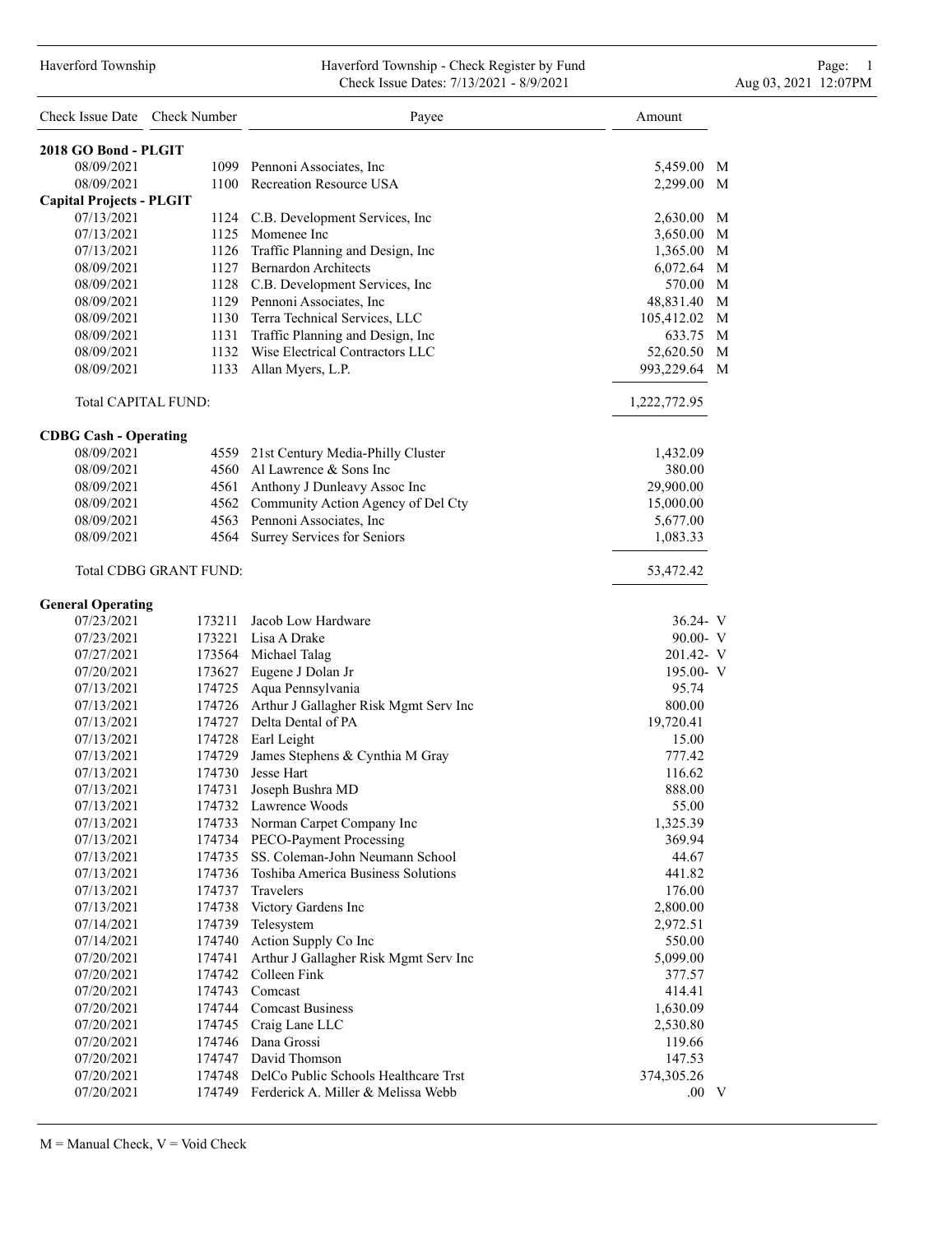# Haverford Township **Haverford Township - Check Register by Fund** Page: 2 Check Issue Dates: 7/13/2021 - 8/9/2021 - Aug 03, 2021 12:07PM

| Check Issue Date Check Number |        | Payee                                     | Amount       |
|-------------------------------|--------|-------------------------------------------|--------------|
| 07/20/2021                    | 174750 | GPS Family Living Trust                   | 4,118.88     |
| 07/20/2021                    | 174751 | Lowe's                                    | 3,677.91     |
| 07/20/2021                    |        | 174752 Marissa Cullen                     | 26.91        |
| 07/20/2021                    |        | 174753 ReadyRefresh by Nestle Inc         | 162.85       |
| 07/20/2021                    |        | 174754 ReadyRefresh by Nestle Inc         | 86.99        |
| 07/23/2021                    |        | 174755 Sally Leight                       | $.00\quad V$ |
| 07/20/2021                    |        | 174756 Toshiba Financial Service          | 1,349.00     |
|                               |        | 174757 Vision Benefits of America         |              |
| 07/20/2021                    |        | 174758 Frederick A. Miller & Melissa Webb | 1,200.43     |
| 07/20/2021                    |        |                                           | 1,153.86     |
| 07/22/2021                    |        | 174759 Postmaster                         | 2,990.95     |
| 07/27/2021                    | 174760 | Aqua Pennsylvania                         | 6,889.46     |
| 07/27/2021                    |        | 174761 Carol K Crouse                     | 18.00        |
| 07/27/2021                    |        | 174762 CIGNA                              | 2,741.82     |
| 07/27/2021                    |        | 174763 Comcast                            | 195.05       |
| 07/27/2021                    |        | 174764 David Burman                       | 745.65       |
| 07/27/2021                    |        | 174765 Direct Paint & Collision Inc       | 392.60       |
| 07/27/2021                    |        | 174766 Eileen Mottola                     | 117.56       |
| 07/27/2021                    |        | 174767 Eugene J Dolan Jr                  | 195.00       |
| 07/27/2021                    |        | 174768 Independence Blue Cross            | 3,061.24     |
| 07/27/2021                    |        | 174769 Independence Blue Cross            | 7,264.41     |
| 07/27/2021                    | 174770 | Independence Blue Cross                   | 1,537.91     |
| 07/27/2021                    | 174771 | Jacob Low Hardware                        | 36.24        |
| 07/27/2021                    |        | 174772 Jesse Hart                         | 195.71       |
| 07/27/2021                    |        | 174773 Lee Heston                         | 30.00        |
| 07/27/2021                    |        | 174774 Lisa A Drake                       | 90.00        |
| 07/27/2021                    |        | 174775 Mike DePrince                      | 27.00        |
| 07/27/2021                    |        | 174776 North American Benefits Company    | 4,334.30     |
| 07/27/2021                    |        | 174777 Olivia Green                       | 400.00       |
| 07/27/2021                    |        | 174778 Postmaster Upper Darby             | 245.00       |
| 07/27/2021                    |        | 174779 Power Settlement Group LLC         | 22.77        |
| 07/27/2021                    | 174780 | ReadyRefresh by Nestle Inc                | 72.38        |
| 07/27/2021                    | 174781 | Suppression Systems, Inc                  | 1,000.00     |
| 07/27/2021                    |        | 174782 Verizon                            | 56.67        |
| 08/03/2021                    | 174783 | Ann Gallagher                             | 54.00        |
| 08/03/2021                    |        | 174784 Aqua Pennsylvania                  | 43,068.65    |
| 08/03/2021                    |        | 174785 AT & T Mobility                    | 5,899.43     |
| 08/03/2021                    | 174786 | AT & T Mobility                           | 69.21        |
| 08/03/2021                    | 174787 | Cathy & Jordan Maxim Trustees,            | 4,617.87     |
| 08/03/2021                    | 174788 | Comcast                                   | 1,174.52     |
| 08/03/2021                    | 174789 | Constellation NewEnergy Gas Division LLC  | 2,187.84     |
| 08/03/2021                    | 174790 | Daniel Archie                             | 2,399.76     |
| 08/03/2021                    | 174791 | Jennifer Dagia                            | 105.00       |
| 08/03/2021                    | 174792 | Jim D'Onofrio                             | 18.00        |
| 08/03/2021                    | 174793 | John Viola                                | 781.98       |
| 08/03/2021                    | 174794 | Michael Talag                             | 201.42       |
| 08/03/2021                    | 174795 | Petty Cash - Haverford Township           | 156.71       |
| 08/03/2021                    | 174796 | Tom Yingling                              | 260.00       |
| 08/03/2021                    | 174797 | Toshiba America Business Solutions        | 529.95       |
| 08/03/2021                    | 174798 | Toshiba America Business Solutions        | 5.55         |
| 08/03/2021                    | 174799 | Toshiba Financial Service                 | 109.00       |
| 08/09/2021                    | 174800 | 21st Century Media-Philly Cluster         | 1,351.41     |
| 08/09/2021                    | 174801 | 911 Safety Equipment LLC                  | 2,594.91     |
| 08/09/2021                    | 174802 | A Marinelli & Sons Inc                    | 155.55       |
| 08/09/2021                    | 174803 | Aidan McBrearty                           | 164.25       |
| 08/09/2021                    | 174804 | A-Jon Construction Inc                    | 3,335.00     |
| 08/09/2021                    | 174805 | American Marketing Co., Inc               | 5,042.75     |
| 08/09/2021                    | 174806 | American Public Safety LLC                | 121.47       |
|                               |        |                                           |              |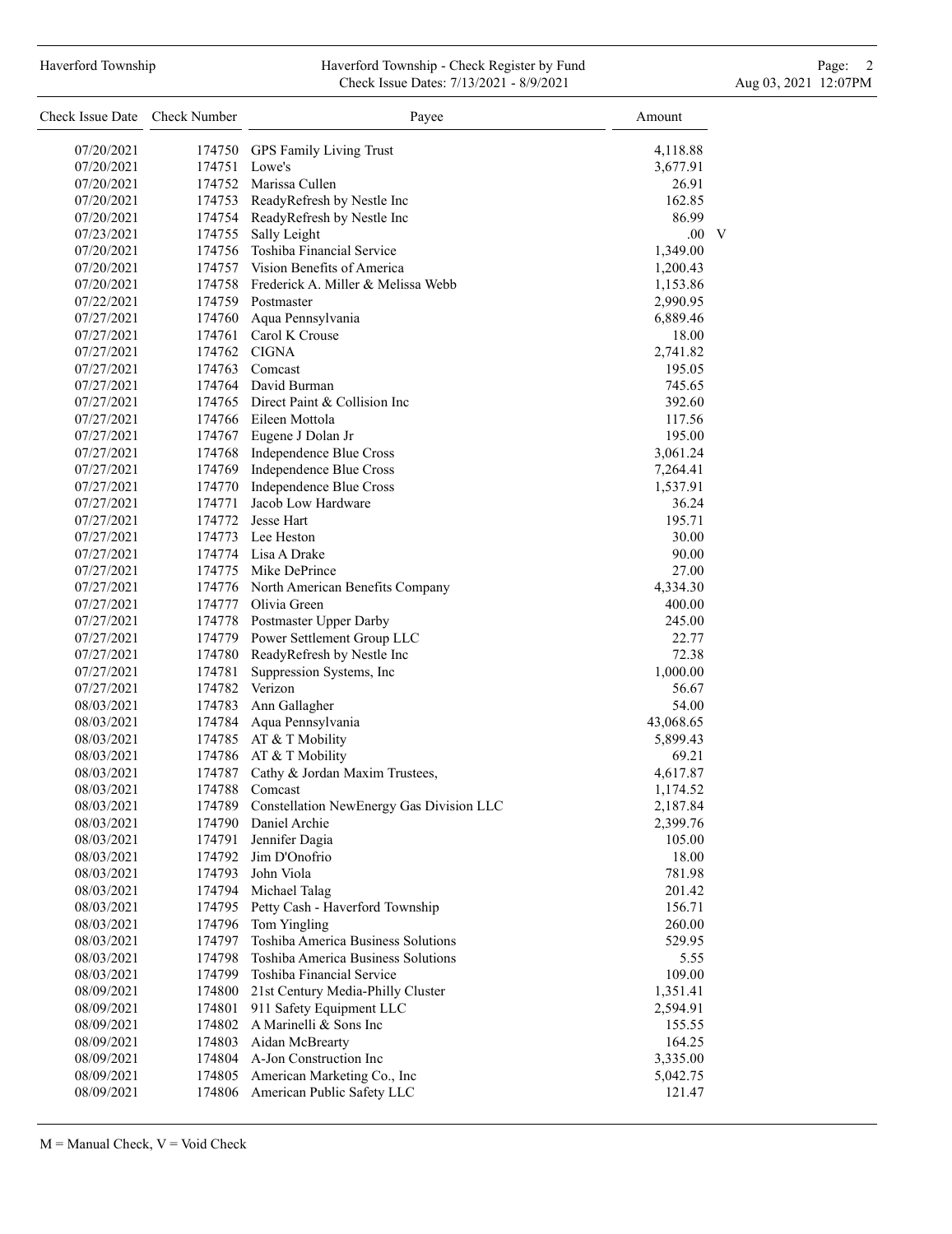## Haverford Township **Haverford Township - Check Register by Fund** Page: 3 and Page: 3 Check Issue Dates: 7/13/2021 - 8/9/2021 - Aug 03, 2021 12:07PM

| Check Issue Date Check Number |        | Payee                                        | Amount     |
|-------------------------------|--------|----------------------------------------------|------------|
| 08/09/2021                    |        | 174807 Andrew Kandravi                       | 300.00     |
| 08/09/2021                    |        | 174808 Andrew McGlinley                      | 70.00      |
| 08/09/2021                    |        | 174809 Ardmore Tire Inc                      | 6,651.00   |
| 08/09/2021                    |        | 174810 Arlene M. LaRosa, RPR                 | 790.00     |
| 08/09/2021                    |        | 174811 ASHI & 24-7 EMS Remittance            | 39.00      |
| 08/09/2021                    |        | 174812 Auto Plus Auto Parts                  | 52.93      |
| 08/09/2021                    |        | 174813 Award Company of America, LLC         | 258.52     |
| 08/09/2021                    |        | 174814 Bailey O'Brien                        | 500.00     |
| 08/09/2021                    |        | 174815 Barbacane, Thornton & Co LLP          | 5,175.00   |
| 08/09/2021                    |        | 174816 Barbara Morgan                        | 4,825.00   |
| 08/09/2021                    |        | 174817 Batteries Plus Bulbs                  | 88.16      |
| 08/09/2021                    |        | 174818 Berben Insignia Co                    | 645.00     |
| 08/09/2021                    |        | 174819 Berrodin Parts Warehouse              | 864.10     |
| 08/09/2021                    |        | 174820 Beth Ann Rush                         | 710.00     |
| 08/09/2021                    |        | 174821 Bill Miele                            | 250.00     |
| 08/09/2021                    |        | 174822 Bio-One Chester County                | 195.00     |
| 08/09/2021                    |        | 174823 Bird Control Services Inc             | 99.00      |
| 08/09/2021                    |        | 174824 Brian Kearns                          | 60.00      |
| 08/09/2021                    |        | 174825 Bridgee Bees Floral Creations         | 70.00      |
| 08/09/2021                    |        | 174826 Bridget Galloway Owen                 | 822.50     |
| 08/09/2021                    |        | 174827 Bruce Lee                             | 170.00     |
| 08/09/2021                    |        | 174828 Bryn Mawr Racing Company              | 18.16      |
| 08/09/2021                    |        | 174829 BSN Sports Inc                        | 175.28     |
| 08/09/2021                    |        | 174830 Caroline Doran                        | 500.00     |
| 08/09/2021                    |        | 174831 CDW Government Inc                    | 2,760.00   |
| 08/09/2021                    |        | 174832 Charles A Higgins & Sons Inc          | 4,695.00   |
| 08/09/2021                    |        | 174833 Charles Martin Coyle                  | 30.00      |
| 08/09/2021                    |        | 174834 Cherry Valley Tractor Sales           | 1,182.36   |
| 08/09/2021                    |        | 174835 Church's Auto Parts                   | 199.99     |
| 08/09/2021                    |        | 174836 Clare Janzer                          | 500.00     |
| 08/09/2021                    |        | 174837 Clearnetwork Inc                      | 414.00     |
| 08/09/2021                    |        | 174838 CNS Cleaning Co Inc                   | 2,165.00   |
| 08/09/2021                    |        | 174839 Combative Firearms Training, LLC      | 1,450.00   |
| 08/09/2021                    |        | 174840 Corsemax Inc                          | 220.00     |
| 08/09/2021                    |        | 174841 D M I Home Supply                     | 157.93     |
| 08/09/2021                    |        | 174842 Daniel J. Dickinson                   | 290.00     |
| 08/09/2021                    |        | 174843 Deborah Saldana                       | 105.00     |
| 08/09/2021                    |        | 174844 Delaware County Solid Waste Authority | 98,198.49  |
| 08/09/2021                    |        | 174845 Delaware Valley Turf                  | 356.00     |
| 08/09/2021                    |        | 174846 Delri Industrial Supplies Inc         | 29.30      |
| 08/09/2021                    |        | 174847 Devo & Associates LLC                 | 342.00     |
| 08/09/2021                    |        | 174848 Drugscan, Inc                         | 366.00     |
| 08/09/2021                    |        | 174849 Eagle Wireless Communications         | 1,177.05   |
| 08/09/2021                    |        | 174850 Eastern Glove & Safety                | 190.80     |
| 08/09/2021                    |        | 174851 Eileen G Micklin                      | 105.00     |
| 08/09/2021                    |        | 174852 Elizabeth Luff                        | 105.00     |
| 08/09/2021                    |        | 174853 Elliott-Lewis                         | 4,385.50   |
| 08/09/2021                    |        | 174854 Emma Barrett                          | 260.00     |
| 08/09/2021                    |        | 174855 Eric Burke                            | 90.00      |
| 08/09/2021                    |        | 174856 Flamm Walton Heimbach                 | 892.38     |
| 08/09/2021                    |        | 174857 Gail Stickney                         | 157.26     |
| 08/09/2021                    |        | 174858 Galantino Supply Company Inc          | 248.73     |
| 08/09/2021                    | 174859 | GeoVentures Programming & Services Inc       | 4,620.00   |
| 08/09/2021                    | 174860 | Greg Cummings                                | 590.00     |
| 08/09/2021                    | 174861 | Haverford Township Free Library              | 103,077.43 |
| 08/09/2021                    |        | 174862 Havis Inc                             | 4,194.53   |
| 08/09/2021                    |        | 174863 Health Advocate Solutions Inc         | 1,382.40   |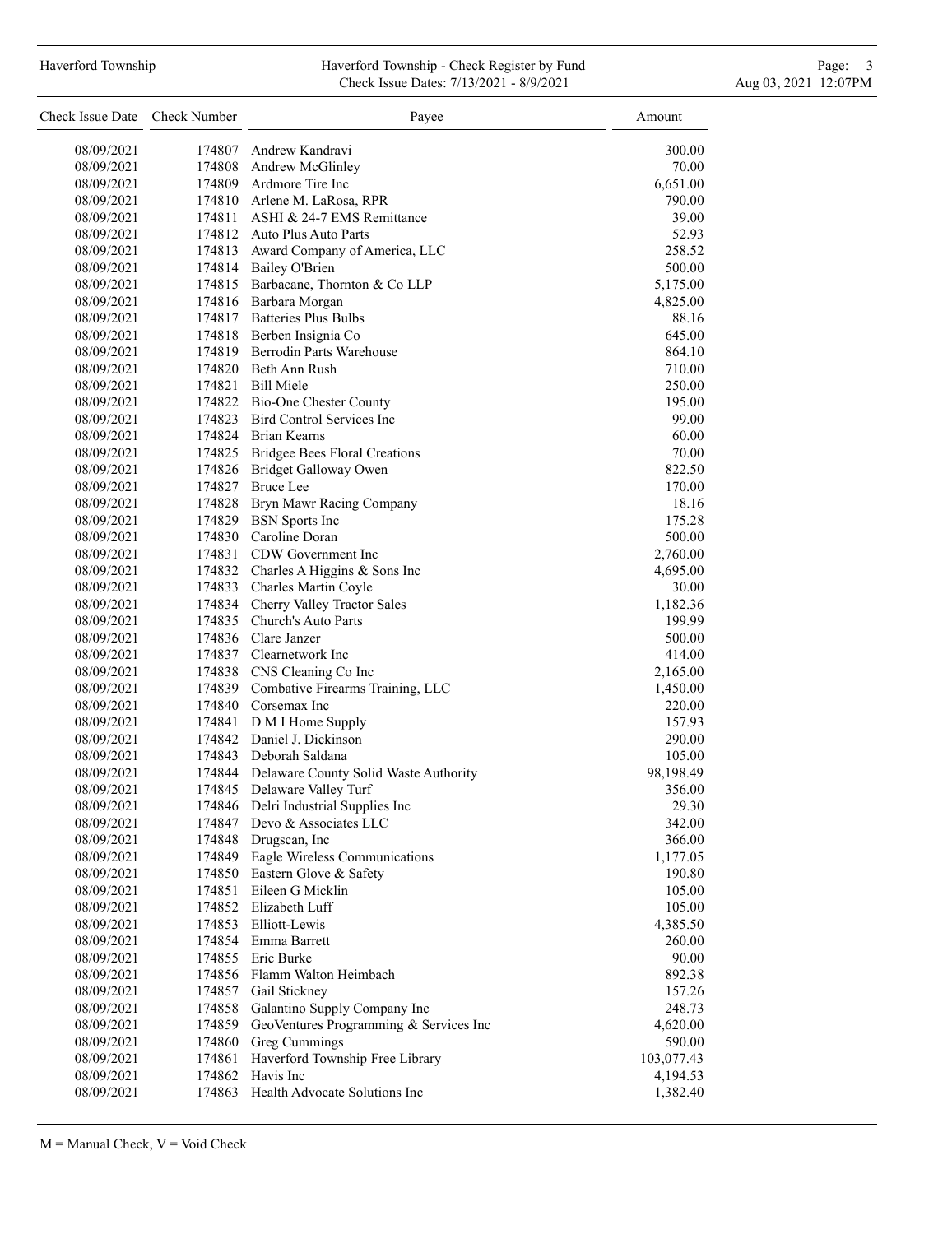#### Haverford Township **Haverford Township - Check Register by Fund** Page: 4 Page: 4 Check Issue Dates: 7/13/2021 - 8/9/2021 - Aug 03, 2021 12:07PM

| 08/09/2021<br>260.00<br>174864 Henderson Fertilizing<br>174865 Hill Buick GMC<br>08/09/2021<br>452.45<br>08/09/2021<br>174866 Holsten Associates PC<br>51.00<br>80,930.00<br>08/09/2021<br>174867 Hondru Chevrolet of E-Town Corp<br>08/09/2021<br>174868 HPED<br>5,422.85<br>174869 Hunter Truck Sales Corp<br>08/09/2021<br>3,568.26<br>174870 Imperial Supplies LLC<br>08/09/2021<br>448.07<br>174871<br>India Hart<br>08/09/2021<br>33.00<br>174872 iPROMOTEu Inc<br>08/09/2021<br>400.81<br>174873 Ivens-Bronstein Veterinary Hospital Inc<br>505.00<br>08/09/2021<br>174874 J & C Ice Technologies Inc<br>08/09/2021<br>1,888.04<br>Jacob Low Hardware<br>174875<br>08/09/2021<br>676.80<br>174876 James Keenan<br>08/09/2021<br>230.00<br>08/09/2021<br>174877 Jeff Cederstrom<br>930.00<br>174878 Jennifer Anne Joyce<br>08/09/2021<br>350.00<br>174879 John J Connolly<br>08/09/2021<br>105.00<br>174880 John O'Brien<br>150.00<br>08/09/2021<br>174881 Jonathan D Moyer<br>270.00<br>08/09/2021<br>174882 Joseph Fazzio Inc<br>08/09/2021<br>817.70<br>174883 Joshua Murphy<br>620.00<br>08/09/2021<br>JPS Equipment Co., Inc<br>174884<br>08/09/2021<br>5,199.00<br>174885 K & G Speed<br>08/09/2021<br>407.00<br>08/09/2021<br>174886 Katrina Geiger<br>1,300.00<br>174887 Kelly Industrial Supply<br>08/09/2021<br>919.50<br>174888 Kevin Coary<br>120.00<br>08/09/2021<br>174889 Kevin Towell<br>08/09/2021<br>75.00<br>174890 Keystone Municipal Services, Inc<br>8,606.25<br>08/09/2021<br>174891 Knowlton Construction Supplies Inc<br>08/09/2021<br>600.00<br>174892 Lawrence Park Swim Club<br>08/09/2021<br>2,400.00<br>174893 Liberty Coca-Cola Beverages LLC<br>08/09/2021<br>440.28<br>174894 Lisa A Drake<br>08/09/2021<br>120.00<br>174895 Litania Sports Group Inc<br>110.00<br>08/09/2021<br>174896 Llanerch Fire Co<br>08/09/2021<br>63,000.00<br>174897 LogoWear House Inc<br>08/09/2021<br>2,372.00<br>174898 Luke Fabry<br>08/09/2021<br>81.00<br>174899 Lydia Hetznecker<br>08/09/2021<br>500.00<br>174900 Main Line Mower-Tree Care Supplies<br>252.74<br>08/09/2021<br>08/09/2021<br>Manoa Cleaners, Inc.<br>1,048.80<br>174901<br>174902<br><b>Matthew Conboy</b><br>08/09/2021<br>760.00<br>08/09/2021<br>Matthew McMahon<br>480.00<br>174903<br>08/09/2021<br>174904<br>McLenaghan Wholesale Tires Inc<br>676.00<br>McNichol, Byrne, & Matlawski, PC<br>174905<br>5,842.51<br>08/09/2021<br>Melissa Massimino<br>174906<br>08/09/2021<br>500.00<br>Michael Morris<br>60.00<br>08/09/2021<br>174907<br>Michael Volpe<br>180.00<br>08/09/2021<br>174908<br>Michelle Detwiler<br>174909<br>08/09/2021<br>300.00<br>Mike DePrince<br>08/09/2021<br>174910<br>60.00<br>08/09/2021<br>174911<br>MLH Occupational & Travel Health<br>766.00<br>174912<br>Munilogic<br>9,875.00<br>08/09/2021<br>National Tactical Officers Association<br>50.00<br>08/09/2021<br>174913<br>Newtown Police Department<br>622.16<br>08/09/2021<br>174914<br>174915 Nicholas Papatsiaras<br>80.00<br>08/09/2021<br>174916 Nichols Plumbing & Heating, Inc<br>1,679.00<br>08/09/2021<br>Nolan Gregory Cummings<br>174917<br>210.00<br>08/09/2021<br>Nuss Printing Inc<br>08/09/2021<br>174918<br>1,032.00<br>Office Basics, Inc.<br>08/09/2021<br>174919<br>2,124.45<br>174920 Oliver Fire Protection & Security Inc<br>08/09/2021<br>2,230.00 | Check Issue Date | <b>Check Number</b> | Payee | Amount |
|----------------------------------------------------------------------------------------------------------------------------------------------------------------------------------------------------------------------------------------------------------------------------------------------------------------------------------------------------------------------------------------------------------------------------------------------------------------------------------------------------------------------------------------------------------------------------------------------------------------------------------------------------------------------------------------------------------------------------------------------------------------------------------------------------------------------------------------------------------------------------------------------------------------------------------------------------------------------------------------------------------------------------------------------------------------------------------------------------------------------------------------------------------------------------------------------------------------------------------------------------------------------------------------------------------------------------------------------------------------------------------------------------------------------------------------------------------------------------------------------------------------------------------------------------------------------------------------------------------------------------------------------------------------------------------------------------------------------------------------------------------------------------------------------------------------------------------------------------------------------------------------------------------------------------------------------------------------------------------------------------------------------------------------------------------------------------------------------------------------------------------------------------------------------------------------------------------------------------------------------------------------------------------------------------------------------------------------------------------------------------------------------------------------------------------------------------------------------------------------------------------------------------------------------------------------------------------------------------------------------------------------------------------------------------------------------------------------------------------------------------------------------------------------------------------------------------------------------------------------------------------------------------------------------------------------------------------------------------------------------------------------------------------------------------------------------------------------------------------------------------------------------------------------------------------------------------------------------------------------------------------------------------------------------------------------------------------------------------------|------------------|---------------------|-------|--------|
|                                                                                                                                                                                                                                                                                                                                                                                                                                                                                                                                                                                                                                                                                                                                                                                                                                                                                                                                                                                                                                                                                                                                                                                                                                                                                                                                                                                                                                                                                                                                                                                                                                                                                                                                                                                                                                                                                                                                                                                                                                                                                                                                                                                                                                                                                                                                                                                                                                                                                                                                                                                                                                                                                                                                                                                                                                                                                                                                                                                                                                                                                                                                                                                                                                                                                                                                                          |                  |                     |       |        |
|                                                                                                                                                                                                                                                                                                                                                                                                                                                                                                                                                                                                                                                                                                                                                                                                                                                                                                                                                                                                                                                                                                                                                                                                                                                                                                                                                                                                                                                                                                                                                                                                                                                                                                                                                                                                                                                                                                                                                                                                                                                                                                                                                                                                                                                                                                                                                                                                                                                                                                                                                                                                                                                                                                                                                                                                                                                                                                                                                                                                                                                                                                                                                                                                                                                                                                                                                          |                  |                     |       |        |
|                                                                                                                                                                                                                                                                                                                                                                                                                                                                                                                                                                                                                                                                                                                                                                                                                                                                                                                                                                                                                                                                                                                                                                                                                                                                                                                                                                                                                                                                                                                                                                                                                                                                                                                                                                                                                                                                                                                                                                                                                                                                                                                                                                                                                                                                                                                                                                                                                                                                                                                                                                                                                                                                                                                                                                                                                                                                                                                                                                                                                                                                                                                                                                                                                                                                                                                                                          |                  |                     |       |        |
|                                                                                                                                                                                                                                                                                                                                                                                                                                                                                                                                                                                                                                                                                                                                                                                                                                                                                                                                                                                                                                                                                                                                                                                                                                                                                                                                                                                                                                                                                                                                                                                                                                                                                                                                                                                                                                                                                                                                                                                                                                                                                                                                                                                                                                                                                                                                                                                                                                                                                                                                                                                                                                                                                                                                                                                                                                                                                                                                                                                                                                                                                                                                                                                                                                                                                                                                                          |                  |                     |       |        |
|                                                                                                                                                                                                                                                                                                                                                                                                                                                                                                                                                                                                                                                                                                                                                                                                                                                                                                                                                                                                                                                                                                                                                                                                                                                                                                                                                                                                                                                                                                                                                                                                                                                                                                                                                                                                                                                                                                                                                                                                                                                                                                                                                                                                                                                                                                                                                                                                                                                                                                                                                                                                                                                                                                                                                                                                                                                                                                                                                                                                                                                                                                                                                                                                                                                                                                                                                          |                  |                     |       |        |
|                                                                                                                                                                                                                                                                                                                                                                                                                                                                                                                                                                                                                                                                                                                                                                                                                                                                                                                                                                                                                                                                                                                                                                                                                                                                                                                                                                                                                                                                                                                                                                                                                                                                                                                                                                                                                                                                                                                                                                                                                                                                                                                                                                                                                                                                                                                                                                                                                                                                                                                                                                                                                                                                                                                                                                                                                                                                                                                                                                                                                                                                                                                                                                                                                                                                                                                                                          |                  |                     |       |        |
|                                                                                                                                                                                                                                                                                                                                                                                                                                                                                                                                                                                                                                                                                                                                                                                                                                                                                                                                                                                                                                                                                                                                                                                                                                                                                                                                                                                                                                                                                                                                                                                                                                                                                                                                                                                                                                                                                                                                                                                                                                                                                                                                                                                                                                                                                                                                                                                                                                                                                                                                                                                                                                                                                                                                                                                                                                                                                                                                                                                                                                                                                                                                                                                                                                                                                                                                                          |                  |                     |       |        |
|                                                                                                                                                                                                                                                                                                                                                                                                                                                                                                                                                                                                                                                                                                                                                                                                                                                                                                                                                                                                                                                                                                                                                                                                                                                                                                                                                                                                                                                                                                                                                                                                                                                                                                                                                                                                                                                                                                                                                                                                                                                                                                                                                                                                                                                                                                                                                                                                                                                                                                                                                                                                                                                                                                                                                                                                                                                                                                                                                                                                                                                                                                                                                                                                                                                                                                                                                          |                  |                     |       |        |
|                                                                                                                                                                                                                                                                                                                                                                                                                                                                                                                                                                                                                                                                                                                                                                                                                                                                                                                                                                                                                                                                                                                                                                                                                                                                                                                                                                                                                                                                                                                                                                                                                                                                                                                                                                                                                                                                                                                                                                                                                                                                                                                                                                                                                                                                                                                                                                                                                                                                                                                                                                                                                                                                                                                                                                                                                                                                                                                                                                                                                                                                                                                                                                                                                                                                                                                                                          |                  |                     |       |        |
|                                                                                                                                                                                                                                                                                                                                                                                                                                                                                                                                                                                                                                                                                                                                                                                                                                                                                                                                                                                                                                                                                                                                                                                                                                                                                                                                                                                                                                                                                                                                                                                                                                                                                                                                                                                                                                                                                                                                                                                                                                                                                                                                                                                                                                                                                                                                                                                                                                                                                                                                                                                                                                                                                                                                                                                                                                                                                                                                                                                                                                                                                                                                                                                                                                                                                                                                                          |                  |                     |       |        |
|                                                                                                                                                                                                                                                                                                                                                                                                                                                                                                                                                                                                                                                                                                                                                                                                                                                                                                                                                                                                                                                                                                                                                                                                                                                                                                                                                                                                                                                                                                                                                                                                                                                                                                                                                                                                                                                                                                                                                                                                                                                                                                                                                                                                                                                                                                                                                                                                                                                                                                                                                                                                                                                                                                                                                                                                                                                                                                                                                                                                                                                                                                                                                                                                                                                                                                                                                          |                  |                     |       |        |
|                                                                                                                                                                                                                                                                                                                                                                                                                                                                                                                                                                                                                                                                                                                                                                                                                                                                                                                                                                                                                                                                                                                                                                                                                                                                                                                                                                                                                                                                                                                                                                                                                                                                                                                                                                                                                                                                                                                                                                                                                                                                                                                                                                                                                                                                                                                                                                                                                                                                                                                                                                                                                                                                                                                                                                                                                                                                                                                                                                                                                                                                                                                                                                                                                                                                                                                                                          |                  |                     |       |        |
|                                                                                                                                                                                                                                                                                                                                                                                                                                                                                                                                                                                                                                                                                                                                                                                                                                                                                                                                                                                                                                                                                                                                                                                                                                                                                                                                                                                                                                                                                                                                                                                                                                                                                                                                                                                                                                                                                                                                                                                                                                                                                                                                                                                                                                                                                                                                                                                                                                                                                                                                                                                                                                                                                                                                                                                                                                                                                                                                                                                                                                                                                                                                                                                                                                                                                                                                                          |                  |                     |       |        |
|                                                                                                                                                                                                                                                                                                                                                                                                                                                                                                                                                                                                                                                                                                                                                                                                                                                                                                                                                                                                                                                                                                                                                                                                                                                                                                                                                                                                                                                                                                                                                                                                                                                                                                                                                                                                                                                                                                                                                                                                                                                                                                                                                                                                                                                                                                                                                                                                                                                                                                                                                                                                                                                                                                                                                                                                                                                                                                                                                                                                                                                                                                                                                                                                                                                                                                                                                          |                  |                     |       |        |
|                                                                                                                                                                                                                                                                                                                                                                                                                                                                                                                                                                                                                                                                                                                                                                                                                                                                                                                                                                                                                                                                                                                                                                                                                                                                                                                                                                                                                                                                                                                                                                                                                                                                                                                                                                                                                                                                                                                                                                                                                                                                                                                                                                                                                                                                                                                                                                                                                                                                                                                                                                                                                                                                                                                                                                                                                                                                                                                                                                                                                                                                                                                                                                                                                                                                                                                                                          |                  |                     |       |        |
|                                                                                                                                                                                                                                                                                                                                                                                                                                                                                                                                                                                                                                                                                                                                                                                                                                                                                                                                                                                                                                                                                                                                                                                                                                                                                                                                                                                                                                                                                                                                                                                                                                                                                                                                                                                                                                                                                                                                                                                                                                                                                                                                                                                                                                                                                                                                                                                                                                                                                                                                                                                                                                                                                                                                                                                                                                                                                                                                                                                                                                                                                                                                                                                                                                                                                                                                                          |                  |                     |       |        |
|                                                                                                                                                                                                                                                                                                                                                                                                                                                                                                                                                                                                                                                                                                                                                                                                                                                                                                                                                                                                                                                                                                                                                                                                                                                                                                                                                                                                                                                                                                                                                                                                                                                                                                                                                                                                                                                                                                                                                                                                                                                                                                                                                                                                                                                                                                                                                                                                                                                                                                                                                                                                                                                                                                                                                                                                                                                                                                                                                                                                                                                                                                                                                                                                                                                                                                                                                          |                  |                     |       |        |
|                                                                                                                                                                                                                                                                                                                                                                                                                                                                                                                                                                                                                                                                                                                                                                                                                                                                                                                                                                                                                                                                                                                                                                                                                                                                                                                                                                                                                                                                                                                                                                                                                                                                                                                                                                                                                                                                                                                                                                                                                                                                                                                                                                                                                                                                                                                                                                                                                                                                                                                                                                                                                                                                                                                                                                                                                                                                                                                                                                                                                                                                                                                                                                                                                                                                                                                                                          |                  |                     |       |        |
|                                                                                                                                                                                                                                                                                                                                                                                                                                                                                                                                                                                                                                                                                                                                                                                                                                                                                                                                                                                                                                                                                                                                                                                                                                                                                                                                                                                                                                                                                                                                                                                                                                                                                                                                                                                                                                                                                                                                                                                                                                                                                                                                                                                                                                                                                                                                                                                                                                                                                                                                                                                                                                                                                                                                                                                                                                                                                                                                                                                                                                                                                                                                                                                                                                                                                                                                                          |                  |                     |       |        |
|                                                                                                                                                                                                                                                                                                                                                                                                                                                                                                                                                                                                                                                                                                                                                                                                                                                                                                                                                                                                                                                                                                                                                                                                                                                                                                                                                                                                                                                                                                                                                                                                                                                                                                                                                                                                                                                                                                                                                                                                                                                                                                                                                                                                                                                                                                                                                                                                                                                                                                                                                                                                                                                                                                                                                                                                                                                                                                                                                                                                                                                                                                                                                                                                                                                                                                                                                          |                  |                     |       |        |
|                                                                                                                                                                                                                                                                                                                                                                                                                                                                                                                                                                                                                                                                                                                                                                                                                                                                                                                                                                                                                                                                                                                                                                                                                                                                                                                                                                                                                                                                                                                                                                                                                                                                                                                                                                                                                                                                                                                                                                                                                                                                                                                                                                                                                                                                                                                                                                                                                                                                                                                                                                                                                                                                                                                                                                                                                                                                                                                                                                                                                                                                                                                                                                                                                                                                                                                                                          |                  |                     |       |        |
|                                                                                                                                                                                                                                                                                                                                                                                                                                                                                                                                                                                                                                                                                                                                                                                                                                                                                                                                                                                                                                                                                                                                                                                                                                                                                                                                                                                                                                                                                                                                                                                                                                                                                                                                                                                                                                                                                                                                                                                                                                                                                                                                                                                                                                                                                                                                                                                                                                                                                                                                                                                                                                                                                                                                                                                                                                                                                                                                                                                                                                                                                                                                                                                                                                                                                                                                                          |                  |                     |       |        |
|                                                                                                                                                                                                                                                                                                                                                                                                                                                                                                                                                                                                                                                                                                                                                                                                                                                                                                                                                                                                                                                                                                                                                                                                                                                                                                                                                                                                                                                                                                                                                                                                                                                                                                                                                                                                                                                                                                                                                                                                                                                                                                                                                                                                                                                                                                                                                                                                                                                                                                                                                                                                                                                                                                                                                                                                                                                                                                                                                                                                                                                                                                                                                                                                                                                                                                                                                          |                  |                     |       |        |
|                                                                                                                                                                                                                                                                                                                                                                                                                                                                                                                                                                                                                                                                                                                                                                                                                                                                                                                                                                                                                                                                                                                                                                                                                                                                                                                                                                                                                                                                                                                                                                                                                                                                                                                                                                                                                                                                                                                                                                                                                                                                                                                                                                                                                                                                                                                                                                                                                                                                                                                                                                                                                                                                                                                                                                                                                                                                                                                                                                                                                                                                                                                                                                                                                                                                                                                                                          |                  |                     |       |        |
|                                                                                                                                                                                                                                                                                                                                                                                                                                                                                                                                                                                                                                                                                                                                                                                                                                                                                                                                                                                                                                                                                                                                                                                                                                                                                                                                                                                                                                                                                                                                                                                                                                                                                                                                                                                                                                                                                                                                                                                                                                                                                                                                                                                                                                                                                                                                                                                                                                                                                                                                                                                                                                                                                                                                                                                                                                                                                                                                                                                                                                                                                                                                                                                                                                                                                                                                                          |                  |                     |       |        |
|                                                                                                                                                                                                                                                                                                                                                                                                                                                                                                                                                                                                                                                                                                                                                                                                                                                                                                                                                                                                                                                                                                                                                                                                                                                                                                                                                                                                                                                                                                                                                                                                                                                                                                                                                                                                                                                                                                                                                                                                                                                                                                                                                                                                                                                                                                                                                                                                                                                                                                                                                                                                                                                                                                                                                                                                                                                                                                                                                                                                                                                                                                                                                                                                                                                                                                                                                          |                  |                     |       |        |
|                                                                                                                                                                                                                                                                                                                                                                                                                                                                                                                                                                                                                                                                                                                                                                                                                                                                                                                                                                                                                                                                                                                                                                                                                                                                                                                                                                                                                                                                                                                                                                                                                                                                                                                                                                                                                                                                                                                                                                                                                                                                                                                                                                                                                                                                                                                                                                                                                                                                                                                                                                                                                                                                                                                                                                                                                                                                                                                                                                                                                                                                                                                                                                                                                                                                                                                                                          |                  |                     |       |        |
|                                                                                                                                                                                                                                                                                                                                                                                                                                                                                                                                                                                                                                                                                                                                                                                                                                                                                                                                                                                                                                                                                                                                                                                                                                                                                                                                                                                                                                                                                                                                                                                                                                                                                                                                                                                                                                                                                                                                                                                                                                                                                                                                                                                                                                                                                                                                                                                                                                                                                                                                                                                                                                                                                                                                                                                                                                                                                                                                                                                                                                                                                                                                                                                                                                                                                                                                                          |                  |                     |       |        |
|                                                                                                                                                                                                                                                                                                                                                                                                                                                                                                                                                                                                                                                                                                                                                                                                                                                                                                                                                                                                                                                                                                                                                                                                                                                                                                                                                                                                                                                                                                                                                                                                                                                                                                                                                                                                                                                                                                                                                                                                                                                                                                                                                                                                                                                                                                                                                                                                                                                                                                                                                                                                                                                                                                                                                                                                                                                                                                                                                                                                                                                                                                                                                                                                                                                                                                                                                          |                  |                     |       |        |
|                                                                                                                                                                                                                                                                                                                                                                                                                                                                                                                                                                                                                                                                                                                                                                                                                                                                                                                                                                                                                                                                                                                                                                                                                                                                                                                                                                                                                                                                                                                                                                                                                                                                                                                                                                                                                                                                                                                                                                                                                                                                                                                                                                                                                                                                                                                                                                                                                                                                                                                                                                                                                                                                                                                                                                                                                                                                                                                                                                                                                                                                                                                                                                                                                                                                                                                                                          |                  |                     |       |        |
|                                                                                                                                                                                                                                                                                                                                                                                                                                                                                                                                                                                                                                                                                                                                                                                                                                                                                                                                                                                                                                                                                                                                                                                                                                                                                                                                                                                                                                                                                                                                                                                                                                                                                                                                                                                                                                                                                                                                                                                                                                                                                                                                                                                                                                                                                                                                                                                                                                                                                                                                                                                                                                                                                                                                                                                                                                                                                                                                                                                                                                                                                                                                                                                                                                                                                                                                                          |                  |                     |       |        |
|                                                                                                                                                                                                                                                                                                                                                                                                                                                                                                                                                                                                                                                                                                                                                                                                                                                                                                                                                                                                                                                                                                                                                                                                                                                                                                                                                                                                                                                                                                                                                                                                                                                                                                                                                                                                                                                                                                                                                                                                                                                                                                                                                                                                                                                                                                                                                                                                                                                                                                                                                                                                                                                                                                                                                                                                                                                                                                                                                                                                                                                                                                                                                                                                                                                                                                                                                          |                  |                     |       |        |
|                                                                                                                                                                                                                                                                                                                                                                                                                                                                                                                                                                                                                                                                                                                                                                                                                                                                                                                                                                                                                                                                                                                                                                                                                                                                                                                                                                                                                                                                                                                                                                                                                                                                                                                                                                                                                                                                                                                                                                                                                                                                                                                                                                                                                                                                                                                                                                                                                                                                                                                                                                                                                                                                                                                                                                                                                                                                                                                                                                                                                                                                                                                                                                                                                                                                                                                                                          |                  |                     |       |        |
|                                                                                                                                                                                                                                                                                                                                                                                                                                                                                                                                                                                                                                                                                                                                                                                                                                                                                                                                                                                                                                                                                                                                                                                                                                                                                                                                                                                                                                                                                                                                                                                                                                                                                                                                                                                                                                                                                                                                                                                                                                                                                                                                                                                                                                                                                                                                                                                                                                                                                                                                                                                                                                                                                                                                                                                                                                                                                                                                                                                                                                                                                                                                                                                                                                                                                                                                                          |                  |                     |       |        |
|                                                                                                                                                                                                                                                                                                                                                                                                                                                                                                                                                                                                                                                                                                                                                                                                                                                                                                                                                                                                                                                                                                                                                                                                                                                                                                                                                                                                                                                                                                                                                                                                                                                                                                                                                                                                                                                                                                                                                                                                                                                                                                                                                                                                                                                                                                                                                                                                                                                                                                                                                                                                                                                                                                                                                                                                                                                                                                                                                                                                                                                                                                                                                                                                                                                                                                                                                          |                  |                     |       |        |
|                                                                                                                                                                                                                                                                                                                                                                                                                                                                                                                                                                                                                                                                                                                                                                                                                                                                                                                                                                                                                                                                                                                                                                                                                                                                                                                                                                                                                                                                                                                                                                                                                                                                                                                                                                                                                                                                                                                                                                                                                                                                                                                                                                                                                                                                                                                                                                                                                                                                                                                                                                                                                                                                                                                                                                                                                                                                                                                                                                                                                                                                                                                                                                                                                                                                                                                                                          |                  |                     |       |        |
|                                                                                                                                                                                                                                                                                                                                                                                                                                                                                                                                                                                                                                                                                                                                                                                                                                                                                                                                                                                                                                                                                                                                                                                                                                                                                                                                                                                                                                                                                                                                                                                                                                                                                                                                                                                                                                                                                                                                                                                                                                                                                                                                                                                                                                                                                                                                                                                                                                                                                                                                                                                                                                                                                                                                                                                                                                                                                                                                                                                                                                                                                                                                                                                                                                                                                                                                                          |                  |                     |       |        |
|                                                                                                                                                                                                                                                                                                                                                                                                                                                                                                                                                                                                                                                                                                                                                                                                                                                                                                                                                                                                                                                                                                                                                                                                                                                                                                                                                                                                                                                                                                                                                                                                                                                                                                                                                                                                                                                                                                                                                                                                                                                                                                                                                                                                                                                                                                                                                                                                                                                                                                                                                                                                                                                                                                                                                                                                                                                                                                                                                                                                                                                                                                                                                                                                                                                                                                                                                          |                  |                     |       |        |
|                                                                                                                                                                                                                                                                                                                                                                                                                                                                                                                                                                                                                                                                                                                                                                                                                                                                                                                                                                                                                                                                                                                                                                                                                                                                                                                                                                                                                                                                                                                                                                                                                                                                                                                                                                                                                                                                                                                                                                                                                                                                                                                                                                                                                                                                                                                                                                                                                                                                                                                                                                                                                                                                                                                                                                                                                                                                                                                                                                                                                                                                                                                                                                                                                                                                                                                                                          |                  |                     |       |        |
|                                                                                                                                                                                                                                                                                                                                                                                                                                                                                                                                                                                                                                                                                                                                                                                                                                                                                                                                                                                                                                                                                                                                                                                                                                                                                                                                                                                                                                                                                                                                                                                                                                                                                                                                                                                                                                                                                                                                                                                                                                                                                                                                                                                                                                                                                                                                                                                                                                                                                                                                                                                                                                                                                                                                                                                                                                                                                                                                                                                                                                                                                                                                                                                                                                                                                                                                                          |                  |                     |       |        |
|                                                                                                                                                                                                                                                                                                                                                                                                                                                                                                                                                                                                                                                                                                                                                                                                                                                                                                                                                                                                                                                                                                                                                                                                                                                                                                                                                                                                                                                                                                                                                                                                                                                                                                                                                                                                                                                                                                                                                                                                                                                                                                                                                                                                                                                                                                                                                                                                                                                                                                                                                                                                                                                                                                                                                                                                                                                                                                                                                                                                                                                                                                                                                                                                                                                                                                                                                          |                  |                     |       |        |
|                                                                                                                                                                                                                                                                                                                                                                                                                                                                                                                                                                                                                                                                                                                                                                                                                                                                                                                                                                                                                                                                                                                                                                                                                                                                                                                                                                                                                                                                                                                                                                                                                                                                                                                                                                                                                                                                                                                                                                                                                                                                                                                                                                                                                                                                                                                                                                                                                                                                                                                                                                                                                                                                                                                                                                                                                                                                                                                                                                                                                                                                                                                                                                                                                                                                                                                                                          |                  |                     |       |        |
|                                                                                                                                                                                                                                                                                                                                                                                                                                                                                                                                                                                                                                                                                                                                                                                                                                                                                                                                                                                                                                                                                                                                                                                                                                                                                                                                                                                                                                                                                                                                                                                                                                                                                                                                                                                                                                                                                                                                                                                                                                                                                                                                                                                                                                                                                                                                                                                                                                                                                                                                                                                                                                                                                                                                                                                                                                                                                                                                                                                                                                                                                                                                                                                                                                                                                                                                                          |                  |                     |       |        |
|                                                                                                                                                                                                                                                                                                                                                                                                                                                                                                                                                                                                                                                                                                                                                                                                                                                                                                                                                                                                                                                                                                                                                                                                                                                                                                                                                                                                                                                                                                                                                                                                                                                                                                                                                                                                                                                                                                                                                                                                                                                                                                                                                                                                                                                                                                                                                                                                                                                                                                                                                                                                                                                                                                                                                                                                                                                                                                                                                                                                                                                                                                                                                                                                                                                                                                                                                          |                  |                     |       |        |
|                                                                                                                                                                                                                                                                                                                                                                                                                                                                                                                                                                                                                                                                                                                                                                                                                                                                                                                                                                                                                                                                                                                                                                                                                                                                                                                                                                                                                                                                                                                                                                                                                                                                                                                                                                                                                                                                                                                                                                                                                                                                                                                                                                                                                                                                                                                                                                                                                                                                                                                                                                                                                                                                                                                                                                                                                                                                                                                                                                                                                                                                                                                                                                                                                                                                                                                                                          |                  |                     |       |        |
|                                                                                                                                                                                                                                                                                                                                                                                                                                                                                                                                                                                                                                                                                                                                                                                                                                                                                                                                                                                                                                                                                                                                                                                                                                                                                                                                                                                                                                                                                                                                                                                                                                                                                                                                                                                                                                                                                                                                                                                                                                                                                                                                                                                                                                                                                                                                                                                                                                                                                                                                                                                                                                                                                                                                                                                                                                                                                                                                                                                                                                                                                                                                                                                                                                                                                                                                                          |                  |                     |       |        |
|                                                                                                                                                                                                                                                                                                                                                                                                                                                                                                                                                                                                                                                                                                                                                                                                                                                                                                                                                                                                                                                                                                                                                                                                                                                                                                                                                                                                                                                                                                                                                                                                                                                                                                                                                                                                                                                                                                                                                                                                                                                                                                                                                                                                                                                                                                                                                                                                                                                                                                                                                                                                                                                                                                                                                                                                                                                                                                                                                                                                                                                                                                                                                                                                                                                                                                                                                          |                  |                     |       |        |
|                                                                                                                                                                                                                                                                                                                                                                                                                                                                                                                                                                                                                                                                                                                                                                                                                                                                                                                                                                                                                                                                                                                                                                                                                                                                                                                                                                                                                                                                                                                                                                                                                                                                                                                                                                                                                                                                                                                                                                                                                                                                                                                                                                                                                                                                                                                                                                                                                                                                                                                                                                                                                                                                                                                                                                                                                                                                                                                                                                                                                                                                                                                                                                                                                                                                                                                                                          |                  |                     |       |        |
|                                                                                                                                                                                                                                                                                                                                                                                                                                                                                                                                                                                                                                                                                                                                                                                                                                                                                                                                                                                                                                                                                                                                                                                                                                                                                                                                                                                                                                                                                                                                                                                                                                                                                                                                                                                                                                                                                                                                                                                                                                                                                                                                                                                                                                                                                                                                                                                                                                                                                                                                                                                                                                                                                                                                                                                                                                                                                                                                                                                                                                                                                                                                                                                                                                                                                                                                                          |                  |                     |       |        |
|                                                                                                                                                                                                                                                                                                                                                                                                                                                                                                                                                                                                                                                                                                                                                                                                                                                                                                                                                                                                                                                                                                                                                                                                                                                                                                                                                                                                                                                                                                                                                                                                                                                                                                                                                                                                                                                                                                                                                                                                                                                                                                                                                                                                                                                                                                                                                                                                                                                                                                                                                                                                                                                                                                                                                                                                                                                                                                                                                                                                                                                                                                                                                                                                                                                                                                                                                          |                  |                     |       |        |
|                                                                                                                                                                                                                                                                                                                                                                                                                                                                                                                                                                                                                                                                                                                                                                                                                                                                                                                                                                                                                                                                                                                                                                                                                                                                                                                                                                                                                                                                                                                                                                                                                                                                                                                                                                                                                                                                                                                                                                                                                                                                                                                                                                                                                                                                                                                                                                                                                                                                                                                                                                                                                                                                                                                                                                                                                                                                                                                                                                                                                                                                                                                                                                                                                                                                                                                                                          |                  |                     |       |        |
|                                                                                                                                                                                                                                                                                                                                                                                                                                                                                                                                                                                                                                                                                                                                                                                                                                                                                                                                                                                                                                                                                                                                                                                                                                                                                                                                                                                                                                                                                                                                                                                                                                                                                                                                                                                                                                                                                                                                                                                                                                                                                                                                                                                                                                                                                                                                                                                                                                                                                                                                                                                                                                                                                                                                                                                                                                                                                                                                                                                                                                                                                                                                                                                                                                                                                                                                                          |                  |                     |       |        |
|                                                                                                                                                                                                                                                                                                                                                                                                                                                                                                                                                                                                                                                                                                                                                                                                                                                                                                                                                                                                                                                                                                                                                                                                                                                                                                                                                                                                                                                                                                                                                                                                                                                                                                                                                                                                                                                                                                                                                                                                                                                                                                                                                                                                                                                                                                                                                                                                                                                                                                                                                                                                                                                                                                                                                                                                                                                                                                                                                                                                                                                                                                                                                                                                                                                                                                                                                          |                  |                     |       |        |
|                                                                                                                                                                                                                                                                                                                                                                                                                                                                                                                                                                                                                                                                                                                                                                                                                                                                                                                                                                                                                                                                                                                                                                                                                                                                                                                                                                                                                                                                                                                                                                                                                                                                                                                                                                                                                                                                                                                                                                                                                                                                                                                                                                                                                                                                                                                                                                                                                                                                                                                                                                                                                                                                                                                                                                                                                                                                                                                                                                                                                                                                                                                                                                                                                                                                                                                                                          |                  |                     |       |        |
|                                                                                                                                                                                                                                                                                                                                                                                                                                                                                                                                                                                                                                                                                                                                                                                                                                                                                                                                                                                                                                                                                                                                                                                                                                                                                                                                                                                                                                                                                                                                                                                                                                                                                                                                                                                                                                                                                                                                                                                                                                                                                                                                                                                                                                                                                                                                                                                                                                                                                                                                                                                                                                                                                                                                                                                                                                                                                                                                                                                                                                                                                                                                                                                                                                                                                                                                                          |                  |                     |       |        |
|                                                                                                                                                                                                                                                                                                                                                                                                                                                                                                                                                                                                                                                                                                                                                                                                                                                                                                                                                                                                                                                                                                                                                                                                                                                                                                                                                                                                                                                                                                                                                                                                                                                                                                                                                                                                                                                                                                                                                                                                                                                                                                                                                                                                                                                                                                                                                                                                                                                                                                                                                                                                                                                                                                                                                                                                                                                                                                                                                                                                                                                                                                                                                                                                                                                                                                                                                          |                  |                     |       |        |
|                                                                                                                                                                                                                                                                                                                                                                                                                                                                                                                                                                                                                                                                                                                                                                                                                                                                                                                                                                                                                                                                                                                                                                                                                                                                                                                                                                                                                                                                                                                                                                                                                                                                                                                                                                                                                                                                                                                                                                                                                                                                                                                                                                                                                                                                                                                                                                                                                                                                                                                                                                                                                                                                                                                                                                                                                                                                                                                                                                                                                                                                                                                                                                                                                                                                                                                                                          |                  |                     |       |        |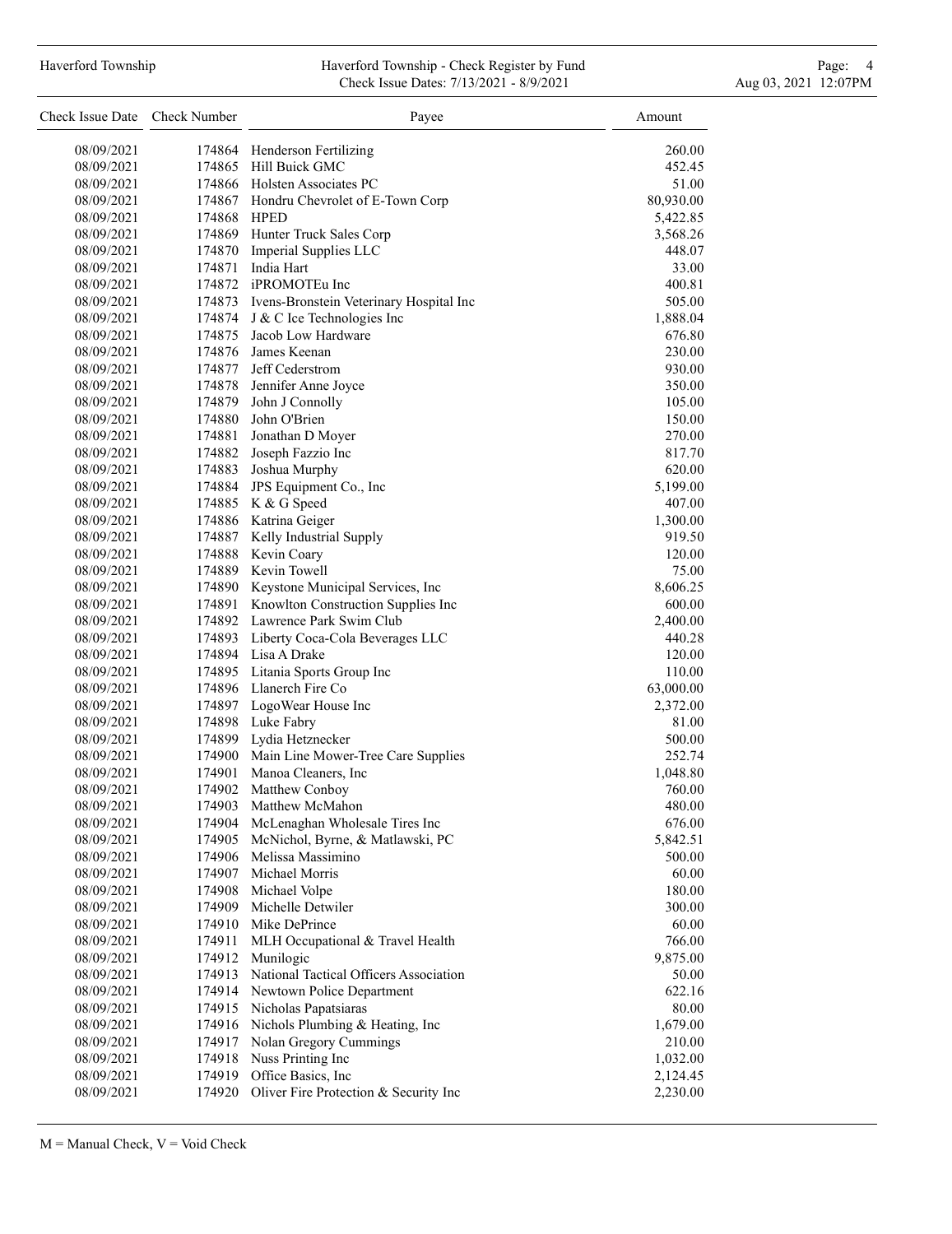#### Haverford Township **Haverford Township - Check Register by Fund** Page: 5 - 5 - 7 Page: 5 - 7 Page: 5 - 7 Page: 5 Check Issue Dates: 7/13/2021 - 8/9/2021 - Aug 03, 2021 12:07PM

| Check Issue Date Check Number |        | Payee                                                     | Amount    |
|-------------------------------|--------|-----------------------------------------------------------|-----------|
| 08/09/2021                    | 174921 | Ollis Brothers Inc                                        | 385.00    |
| 08/09/2021                    |        | 174922 Oriental Trading Co Inc                            | 2,365.37  |
| 08/09/2021                    |        | 174923 Orner's Garden Center                              | 1,058.00  |
| 08/09/2021                    |        | 174924 PA Chiefs of Police Association                    | 225.00    |
| 08/09/2021                    |        | 174925 PA Recreation & Park Society                       | 2,346.00  |
| 08/09/2021                    |        | 174926 Pacifico Marple Ford                               | 549.58    |
| 08/09/2021                    |        | 174927 Papco, Inc.                                        | 11,196.51 |
| 08/09/2021                    |        | 174928 Park's Best Car Wash Inc                           | 697.50    |
| 08/09/2021                    |        | 174929 Patrick Greely                                     | 330.00    |
| 08/09/2021                    |        | 174930 Pennoni Associates, Inc.                           | 6,299.50  |
| 08/09/2021                    |        | 174931 Peter J. Kirlin                                    | 210.00    |
| 08/09/2021                    |        | 174932 PetroChoice                                        | 3,430.93  |
| 08/09/2021                    |        | 174933 PetSmart #0564                                     | 165.33    |
| 08/09/2021                    |        | 174934 PetSmart #1804                                     | 80.97     |
| 08/09/2021                    |        | 174935 Philadelphia Ultimate Camp LLC                     | 3,000.00  |
| 08/09/2021                    |        | 174936 POM Incorporated                                   | 51.24     |
| 08/09/2021                    |        | 174937 Port A Bowl Restroom Co Corp                       | 1,627.00  |
| 08/09/2021                    |        | 174938 Praxair Distribution Inc                           | 163.96    |
| 08/09/2021                    |        | 174939 R J Power Equipment Co Inc                         | 50.00     |
| 08/09/2021                    |        | 174940 Raymond D Massi                                    | 270.00    |
| 08/09/2021                    | 174941 | Ryan F Rubio                                              | 270.00    |
| 08/09/2021                    | 174942 | S&S Worldwide Inc                                         | 3,709.17  |
|                               |        | 174943 Sandi Kirschner                                    | 120.00    |
| 08/09/2021                    |        |                                                           | 280.00    |
| 08/09/2021                    | 174945 | 174944 Sandy McGuire                                      | V<br>.00. |
| 08/09/2021                    |        | School District of Haverford Township<br>Sherwin-Williams |           |
| 08/09/2021                    | 174946 | Signal Service, Inc                                       | 11.80     |
| 08/09/2021                    | 174947 |                                                           | 4,556.75  |
| 08/09/2021                    | 174948 | Sir Speedy Printing Center #7099                          | 1,045.00  |
| 08/09/2021                    | 174949 | Southeastern Sanitary Supply                              | 1,074.63  |
| 08/09/2021                    | 174950 | Spike's Trophies Limited                                  | 61.00     |
| 08/09/2021                    | 174951 | State Road Builders Supply Co Inc                         | 1,909.81  |
| 08/09/2021                    | 174952 | <b>Steel Sports</b>                                       | 5,737.50  |
| 08/09/2021                    | 174953 | Stephen Perpiglia                                         | 490.00    |
| 08/09/2021                    | 174954 | Stryker Sales Corp                                        | 3,240.00  |
| 08/09/2021                    | 174955 | Superior Alarm Systems Inc                                | 75.00     |
| 08/09/2021                    | 174956 | Suzanne Barr                                              | 840.00    |
| 08/09/2021                    |        | 174957 T. Frank McCall's, Inc.                            | 836.32    |
| 08/09/2021                    | 174958 | <b>Tactical Wear</b>                                      | 1,270.55  |
| 08/09/2021                    | 174959 | Thomas M Creighton                                        | 260.00    |
| 08/09/2021                    | 174960 | Thomas Perpiglia                                          | 320.00    |
| 08/09/2021                    | 174961 | Thomson Reuters-West                                      | 263.96    |
| 08/09/2021                    | 174962 | Town Square Rentals, Inc                                  | 525.00    |
| 08/09/2021                    | 174963 | Triple R Truck Parts                                      | 1,115.19  |
| 08/09/2021                    | 174964 | Tri-State Financial Group LLC                             | 17,346.56 |
| 08/09/2021                    | 174965 | Tri-State/Ace Knife Grinding Corp                         | 217.00    |
| 08/09/2021                    | 174966 | TriTech Software Systems                                  | 1,755.00  |
| 08/09/2021                    | 174967 | TruckCorp LLC                                             | 1,675.54  |
| 08/09/2021                    | 174968 | TruckPro LLC Corp                                         | 1,833.33  |
| 08/09/2021                    | 174969 | Tustin Energy Solutions, LLC                              | 2,000.00  |
| 08/09/2021                    | 174970 | Tustin Mechanical Services LLC                            | 4,800.00  |
| 08/09/2021                    | 174971 | Tustin Water Solutions LLC                                | 330.00    |
| 08/09/2021                    | 174972 | United Refrigeration Inc                                  | 211.68    |
| 08/09/2021                    | 174973 | Urban Research & Development Corporation                  | 1,352.00  |
| 08/09/2021                    | 174974 | VCA Wellington Animal Hospital                            | 144.99    |
| 08/09/2021                    | 174975 | Verita, LLC                                               | 4,160.50  |
| 08/09/2021                    | 174976 | Volunteer Medical Serv Corps of Narberth                  | 6,340.52  |
| 08/09/2021                    | 174977 | WatchGuard Video                                          | 1,260.00  |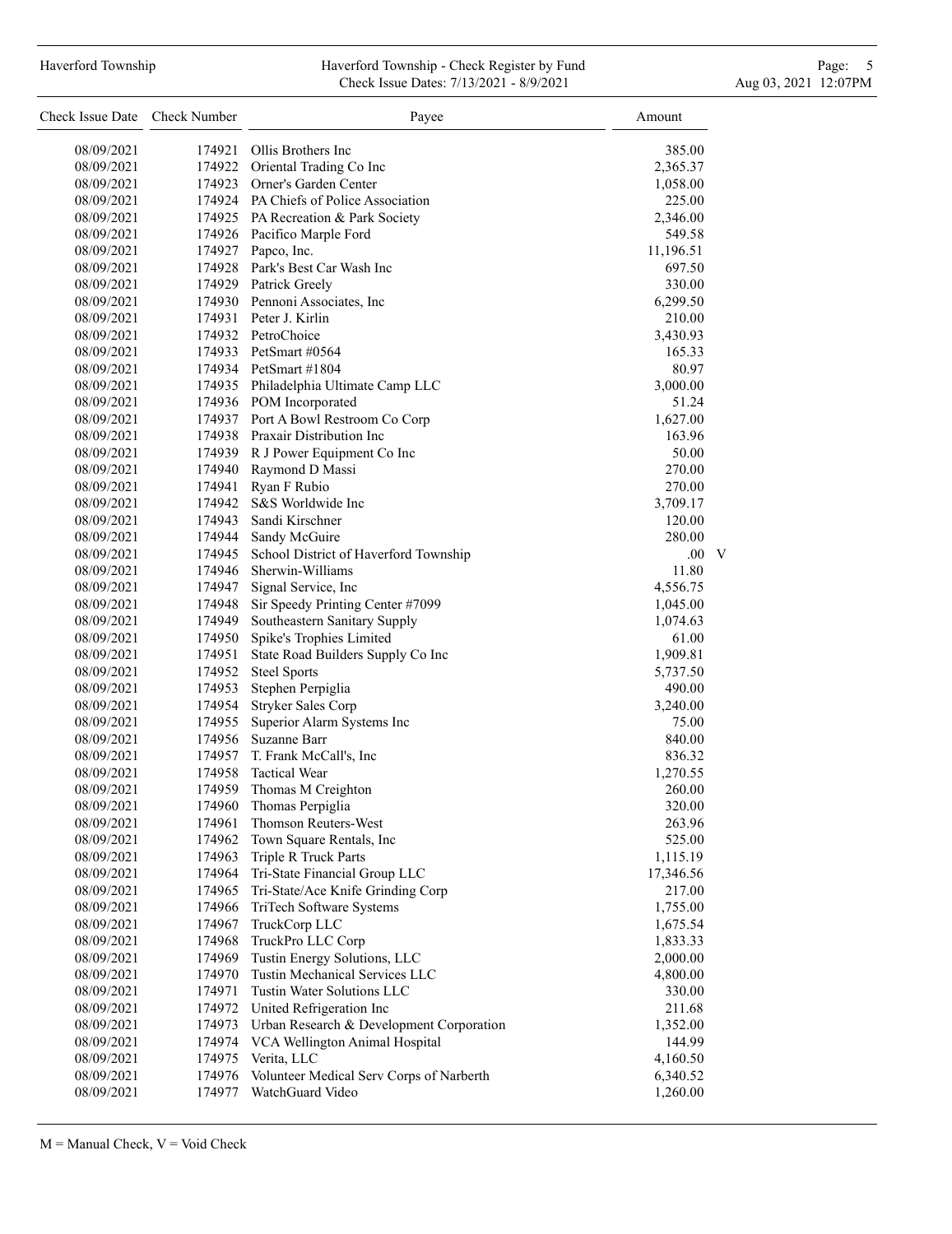# Haverford Township **Haverford Township - Check Register by Fund** Page: 6 Australian Page: 6 Australian Page: 6 Au Check Issue Dates: 7/13/2021 - 8/9/2021 - Aug 03, 2021 12:07PM

| Check Issue Date Check Number   |                            | Payee                                        | Amount       |   |
|---------------------------------|----------------------------|----------------------------------------------|--------------|---|
| 08/09/2021                      | 174978                     | Weinstein Supply Corp                        | 213.00       |   |
| 08/09/2021                      | 174979                     | William McClatchy                            | 420.00       |   |
| 08/09/2021                      |                            | 174980 YCG Inc                               | 1,601.50     |   |
| 08/09/2021                      |                            | 174981 Yearsley's Service, Ltd               | 48.80        |   |
| 08/09/2021                      |                            | 174982 School District of Haverford Township | 10,943.20    |   |
| 08/09/2021                      |                            |                                              |              |   |
|                                 |                            | 174983 School District of Haverford Township | 27,448.29    |   |
| 08/09/2021                      |                            | 174984 School District of Haverford Township | 27,448.29    |   |
| 08/09/2021                      | 174985                     | School District of Haverford Township        | 21,443.88    |   |
| <b>Investment - PLGIT</b>       |                            |                                              |              |   |
| 07/13/2021                      |                            | 168 Express Scripts Inc                      | 845.76 M     |   |
| 07/13/2021                      |                            | 169 Express Scripts Inc                      | 34,807.81 M  |   |
| 07/27/2021                      | 171                        | <b>Express Scripts Inc</b>                   | 21,670.15    | M |
| 07/27/2021                      | 173                        | Express Scripts Inc                          | 25,301.71    | M |
|                                 | <b>Total GENERAL FUND:</b> |                                              | 1,283,677.51 |   |
| <b>Investment - Sewer PLGIT</b> |                            |                                              |              |   |
| 07/13/2021                      |                            | 170 Express Scripts Inc                      | 3,380.00 M   |   |
| 07/27/2021                      | 172                        | Express Scripts Inc                          | 254.56 M     |   |
| 07/27/2021                      |                            | 174 Express Scripts Inc                      | 6,797.19 M   |   |
| <b>Sewer Cash - Operating</b>   |                            |                                              |              |   |
| 07/13/2021                      | 18881                      | Delta Dental of PA                           | 134.00       |   |
| 07/20/2021                      |                            | 18882 DelCo Public Schools Healthcare Trst   | 9,140.27     |   |
| 07/20/2021                      |                            | 18883 Vision Benefits of America             | 96.75        |   |
| 07/27/2021                      |                            | 18884 CIGNA                                  | 112.60       |   |
| 07/27/2021                      |                            | 18885 North American Benefits Company        | 53.40        |   |
| 08/03/2021                      |                            | 18886 AT & T Mobility                        | 111.20       |   |
| 08/09/2021                      |                            | 18887 Berrodin Parts Warehouse               | 42.03        |   |
| 08/09/2021                      |                            | 18888 Cawley Environmental Services Inc      | 990.30       |   |
|                                 |                            | 18889 Hill Buick GMC                         |              |   |
| 08/09/2021                      |                            |                                              | 283.78       |   |
| 08/09/2021                      |                            | 18890 Jacob Low Hardware                     | 509.06       |   |
| 08/09/2021                      |                            | 18891 Knowlton Construction Supplies Inc     | 1,350.00     |   |
| 08/09/2021                      |                            | 18892 McLenaghan Wholesale Tires Inc         | 416.00       |   |
| 08/09/2021                      |                            | 18893 McNichol, Byrne, & Matlawski, PC       | 872.00       |   |
| 08/09/2021                      |                            | 18894 N Abbonizio Contractors, Inc.          | 15,960.00    |   |
| 08/09/2021                      |                            | 18895 Pacifico Marple Ford                   | 21.56        |   |
| 08/09/2021                      | 18896                      | Papco, Inc.                                  | 1,116.14     |   |
| 08/09/2021                      |                            | 18897 Pennsylvania One Call System Inc       | 438.32       |   |
| 08/09/2021                      | 18898                      | School District of Haverford Township        | 270.59       |   |
| 08/09/2021                      | 18899                      | TruckPro LLC Corp                            | 82.46        |   |
| 08/09/2021                      | 18900                      | Upper Darby Township Municipal Building      | 103,139.54   |   |
| 08/09/2021                      | 18901                      | Upper Darby Township Municipal Building      | 1,698.82     |   |
| <b>Total SEWER FUND:</b>        |                            |                                              | 147,270.57   |   |
| Grand Totals:                   |                            |                                              | 2,707,193.45 |   |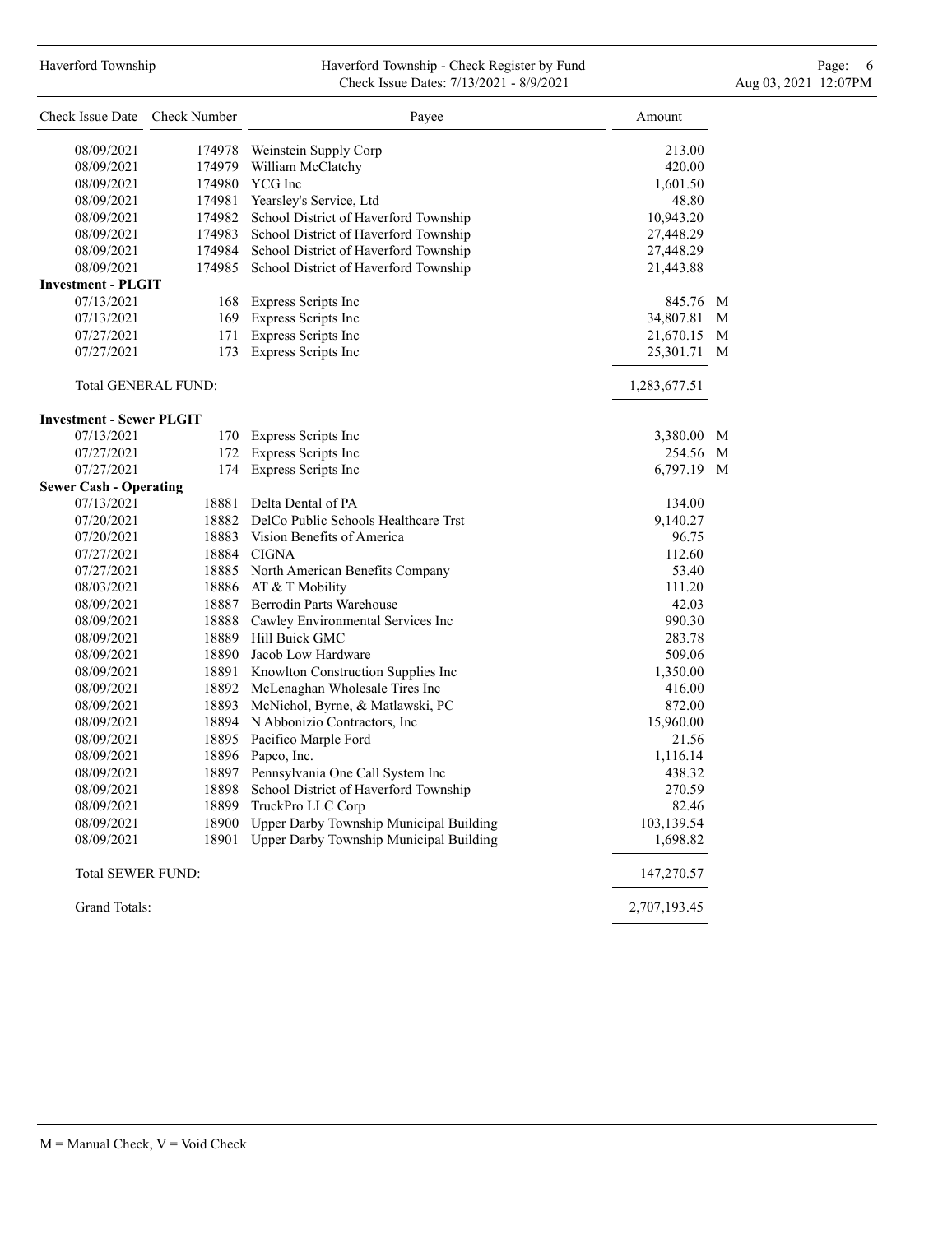Report Criteria: Report type: Summary  $Check. Voded = No, Yes$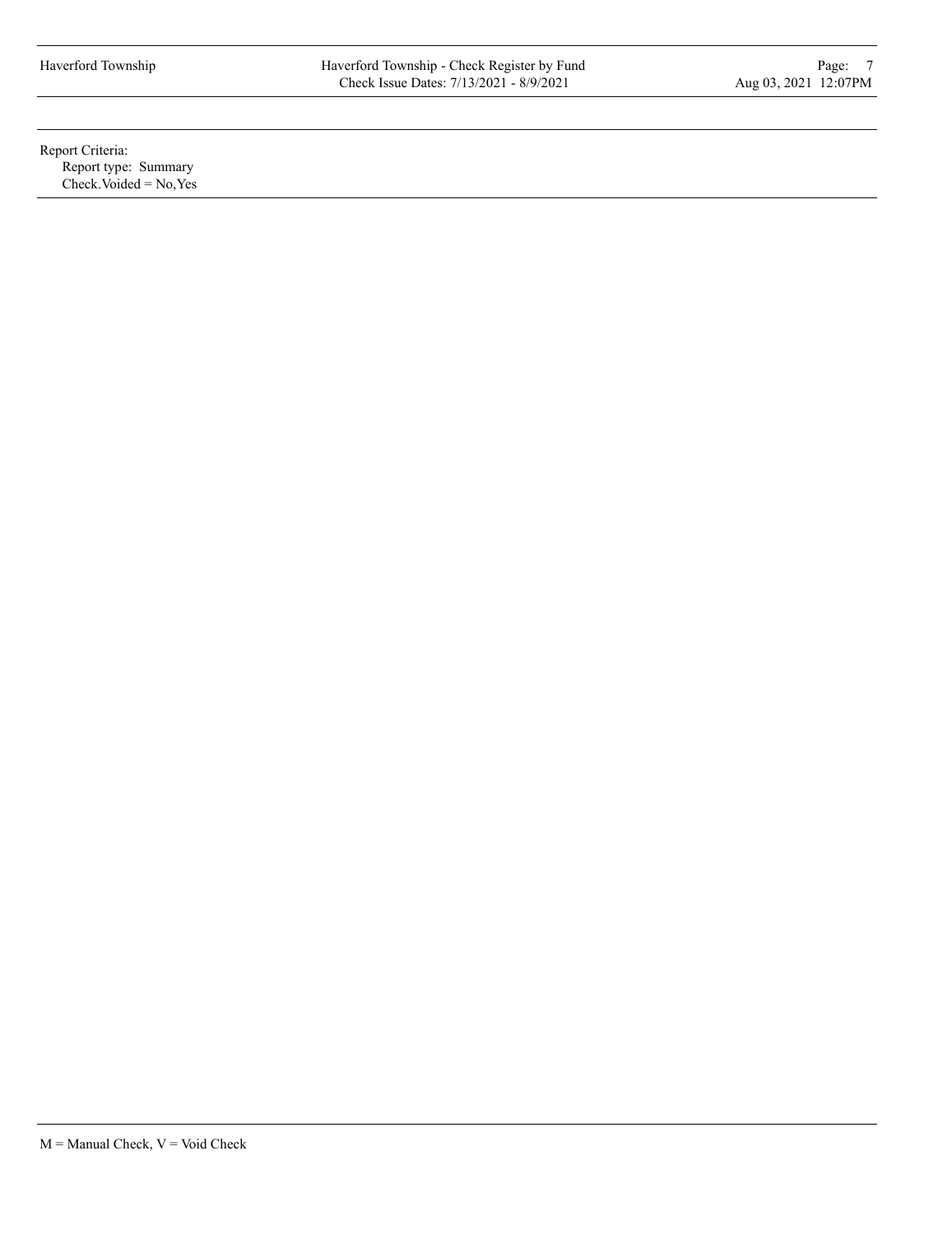### Haverford Township Haverford Township - Check Register by Fund Page: 1 Check Issue Dates: 8/10/2021 - 9/13/2021 Sep 07, 2021 02:21PM

| Check Issue Date Check Number       |                               | Payee                                        | Amount          |
|-------------------------------------|-------------------------------|----------------------------------------------|-----------------|
| 2018 GO Bond - PLGIT                |                               |                                              |                 |
| 09/13/2021                          | 1101                          | Gessler Construction Co Inc                  | 15,476.14 M     |
| 09/13/2021                          |                               | 1102 Pennoni Associates, Inc.                | 10,503.75 M     |
| <b>American Rescue Plan - PLGIT</b> |                               |                                              |                 |
| 09/01/2021                          | 6501                          | Sir Speedy Printing Center #7099             | 197.04          |
| <b>Capital Projects - PLGIT</b>     |                               |                                              |                 |
| 08/12/2021                          |                               | 1134 PA Dept of Community & Economic Develop | 331.10 M        |
| 08/24/2021                          |                               | 1135 Orner's Garden Center                   | 1,500.00 M      |
| 08/26/2021                          |                               | 1136 Cooper Electric Supply Co               | 23,848.02 M     |
| 09/13/2021                          |                               | 1137 21st Century Media-Philly Cluster       | 1,879.00 M      |
| 09/13/2021                          |                               | 1138 Bernardon Architects                    | M<br>4,475.08   |
| 09/13/2021                          |                               | 1139 C.B. Development Services, Inc          | M<br>1,910.00   |
| 09/13/2021                          |                               | 1140 Celli & Associates                      | 2,750.00 M      |
| 09/13/2021                          |                               | 1141 Karins and Associates                   | M<br>2,660.00   |
| 09/13/2021                          |                               | 1142 Pennoni Associates, Inc.                | M<br>17,867.50  |
| 09/13/2021                          |                               | 1144 WatchGuard Video                        | M<br>32,472.09  |
| 09/13/2021                          |                               | 1145 William J Wilson                        | 700.00 M        |
| 09/13/2021                          |                               | 1146 Wise Electrical Contractors LLC         | 35,610.00 M     |
| 09/13/2021                          |                               | 1147 Terra Technical Services, LLC           | 61,409.93<br>M  |
| <b>Total CAPITAL FUND:</b>          |                               |                                              | 213,589.65      |
| <b>CDBG Cash - Operating</b>        |                               |                                              |                 |
| 09/13/2021                          |                               | 4565 21st Century Media-Philly Cluster       | 183.96          |
| 09/13/2021                          |                               | 4566 Anthony J Dunleavy Assoc Inc            | 30,745.00       |
| 09/13/2021                          |                               | 4567 Haverford Township                      | 5,103.52        |
| 09/13/2021                          |                               | 4568 Leadco Environmental Services Inc       | 280.00          |
| 09/13/2021                          |                               | 4569 Pennoni Associates, Inc.                | 582.75          |
| 09/13/2021                          |                               | 4570 Philly Sub Searches Inc                 | 50.00           |
| 09/13/2021                          | 4571                          | Surrey Services for Seniors                  | 1,083.33        |
|                                     | <b>Total CDBG GRANT FUND:</b> |                                              | 38,028.56       |
| <b>General Operating</b>            |                               |                                              |                 |
| 08/23/2021                          | 173552                        | Inspire Closing Services                     | $35.68 - V$     |
| 08/23/2021                          | 173863                        | Sandi Kirschner                              | $150.00 - V$    |
| 08/11/2021                          |                               | 174253 Michael & Cynthia Harris              | 1,721.41- V     |
| 08/10/2021                          |                               | 174672 PAR - Recycle Works                   | $10,780.00 - V$ |
| 08/10/2021                          | 174986                        | 401 Pilgrim Associates LP                    | 5,060.24        |
| 08/10/2021                          |                               | 174987 Edward F. Malloy                      | 18.00           |
| 08/10/2021                          | 174988                        | Great American Financial Services            | 125.00          |
| 08/10/2021                          |                               | 174989 Peco Energy                           | 60,613.24       |
| 08/10/2021                          |                               | 174990 Verizon                               | 118.25          |
| 08/13/2021                          |                               | 174991 PAR - Recycle Works                   | 10,780.00       |
| 08/12/2021                          | 174992                        | Michael & Cynthia Harris                     | 1,721.41        |
| 08/17/2021                          | 174993                        | Aqua Pennsylvania                            | 96.23           |
| 08/17/2021                          | 174994                        | Athertyn                                     | 200.00          |
| 08/17/2021                          |                               | 174995 Comcast                               | 149.74          |
| 08/17/2021                          |                               | 174996 Daniel Siegel                         | 546.00          |
| 08/17/2021                          |                               | 174997 David Thomson                         | 183.30          |
| 08/17/2021                          |                               | 174998 Delaware County Solid Waste Authority | 4,093.85        |
| 08/17/2021                          |                               | 174999 Delta Dental of PA                    | 35,308.69       |
| 08/17/2021                          |                               | 175000 Emily R Denny                         | 154.61          |
| 08/17/2021                          | 175001                        | <b>Great American Financial Services</b>     | 225.00          |
| 08/17/2021                          | 175002                        | Justin Salvesen                              | 40.50           |
| 08/17/2021                          | 175003                        | Kathy's Just Desserts Inc                    | 400.00          |
| 08/17/2021                          |                               | 175004 Kirsten Reilly                        | 31.21           |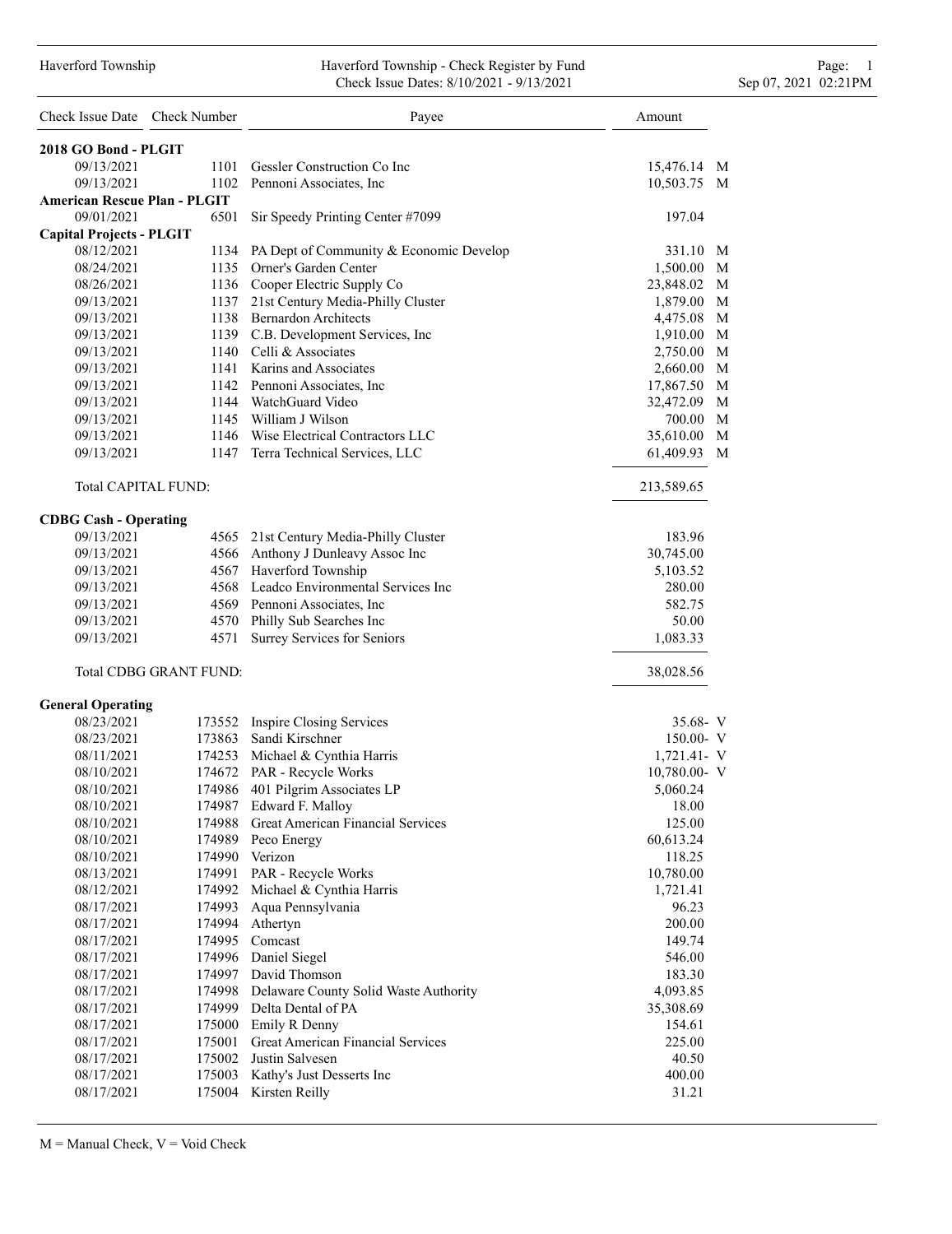# Haverford Township **Haverford Township - Check Register by Fund** Page: 2 Check Issue Dates: 8/10/2021 - 9/13/2021 Sep 07, 2021 02:21PM

| Check Issue Date Check Number |        | Payee                                                       | Amount             |
|-------------------------------|--------|-------------------------------------------------------------|--------------------|
| 08/17/2021                    |        | 175005 Lowe's                                               | 2,923.28           |
| 08/17/2021                    |        | 175006 Maria Rosato, MKC Candles                            | 75.00              |
| 08/17/2021                    |        | 175007 PECO - Payment Processing                            | 305.57             |
| 08/17/2021                    |        | 175008 Ping W & Yuk Ng                                      | 30.00              |
| 08/17/2021                    |        | 175009 ReadyRefresh by Nestle Inc                           | 330.76             |
| 08/17/2021                    |        | 175010 Silvio & Maria DeAngelo                              | 217.30             |
| 08/17/2021                    |        | 175011 Virginia Department of Motor Vehicles                | 9.00               |
| 08/17/2021                    |        | 175012 Vision Benefits of America                           | 797.14             |
| 08/17/2021                    |        | 175013 Yuet C. Yeung                                        | 30.00              |
| 08/16/2021                    |        | 175014 Toshiba Financial Services                           | 4,047.00           |
| 08/24/2021                    |        | 175015 Amazing Grazing LLC                                  | 2,800.00           |
| 08/24/2021                    |        | 175016 Beth Ann Rush                                        | 43.30              |
| 08/24/2021                    |        | 175017 Christine Schanne                                    | 110.00             |
| 08/24/2021                    |        | 175018 CIGNA                                                | 2,759.46           |
| 08/24/2021                    |        | 175019 Comcast                                              | 833.95             |
| 08/24/2021                    |        | 175020 Comcast Business                                     | 1,630.09           |
| 08/24/2021                    |        | 175021 DelCo Public Schools Healthcare Trst                 | 374, 305. 26       |
| 08/24/2021                    |        | 175022 Emily R Denny                                        | 41.29              |
| 08/24/2021                    |        | 175023 Eugene J Dolan Jr                                    | 98.84              |
| 08/24/2021                    |        | 175024 Gap Hill Carpentry                                   | 624.50             |
| 08/24/2021                    |        | 175025 Independence Blue Cross                              | 3,061.24           |
| 08/24/2021                    |        | 175026 Independence Blue Cross                              | 7,264.41           |
| 08/24/2021                    |        | 175027 Independence Blue Cross                              | 1,537.91           |
| 08/24/2021                    |        | 175028 John Chiacchiere                                     |                    |
| 08/24/2021                    |        | 175029 Keith Lipton                                         | 37.08<br>27.69     |
|                               |        |                                                             |                    |
| 08/24/2021                    |        | 175030 North American Benefits Company<br>175031 Postmaster | 4,316.00           |
| 08/24/2021                    |        |                                                             | 3,116.92<br>255.00 |
| 08/24/2021                    |        | 175032 Randy Desrosiers<br>175033 Verizon                   |                    |
| 08/24/2021                    |        |                                                             | 56.85              |
| 08/24/2021                    |        | 175034 Victor Stanley, Inc                                  | 5,760.00           |
| 08/24/2021                    |        | 175035 Vision Benefits of America                           | 1,015.17           |
| 08/24/2021                    |        | 175036 Military Tribute Banners.Com                         | 994.00             |
| 08/31/2021                    |        | 175037 Aqua Pennsylvania                                    | 6,248.71           |
| 08/31/2021                    |        | 175038 Comcast                                              | 805.69             |
| 08/31/2021                    |        | 175039 Constellation NewEnergy Gas Division LLC             | 1,927.97           |
| 08/31/2021                    |        | 175040 I & I Sling Inc                                      | 625.00             |
| 08/31/2021                    |        | 175041 Inspire Closing Services                             | 35.68              |
| 08/31/2021                    |        | 175042 Lisa Learner - Wagner                                | 18.00              |
| 08/31/2021                    |        | 175043 Sandi Kirschner                                      | 150.00             |
| 09/07/2021                    |        | 175044 AT & T Mobility                                      | 5,429.88           |
| 09/07/2021                    |        | 175045 AT & T Mobility                                      | 69.21              |
| 09/07/2021                    |        | 175046 Christine Rouse                                      | 275.00             |
| 09/07/2021                    |        | 175047 Delta Dental of PA                                   | 18,352.56          |
| 09/07/2021                    |        | 175048 George J. Lavin III & Associats, PLLC                | 715.00             |
| 09/07/2021                    | 175049 | Hondru Ford Inc                                             | 38,800.00          |
| 09/07/2021                    | 175050 | Julien Denny                                                | 27.27              |
| 09/07/2021                    | 175051 | Keith Lipton                                                | 130.59             |
| 09/07/2021                    |        | 175052 Kindred Hospitals East LLC                           | 7,325.97           |
| 09/07/2021                    |        | 175053 Linda Adams                                          | 180.00             |
| 09/07/2021                    |        | 175054 Middle Creek Roofing                                 | 1,424.50           |
| 09/07/2021                    |        | 175055 Military Tribute Banners.Com                         | 629.70             |
| 09/07/2021                    |        | 175056 PECO - Payment Processing                            | 6.00               |
| 09/07/2021                    | 175057 | Peco Energy                                                 | 59,704.61          |
| 09/07/2021                    | 175058 | Petty Cash - Haverford Township                             | 175.68             |
| 09/07/2021                    | 175059 | Recorder of Deeds                                           | 50.50              |
| 09/07/2021                    | 175060 | Recorder of Deeds                                           | 50.50              |
| 09/07/2021                    | 175061 | Toshiba America Business Solutions                          | 358.56             |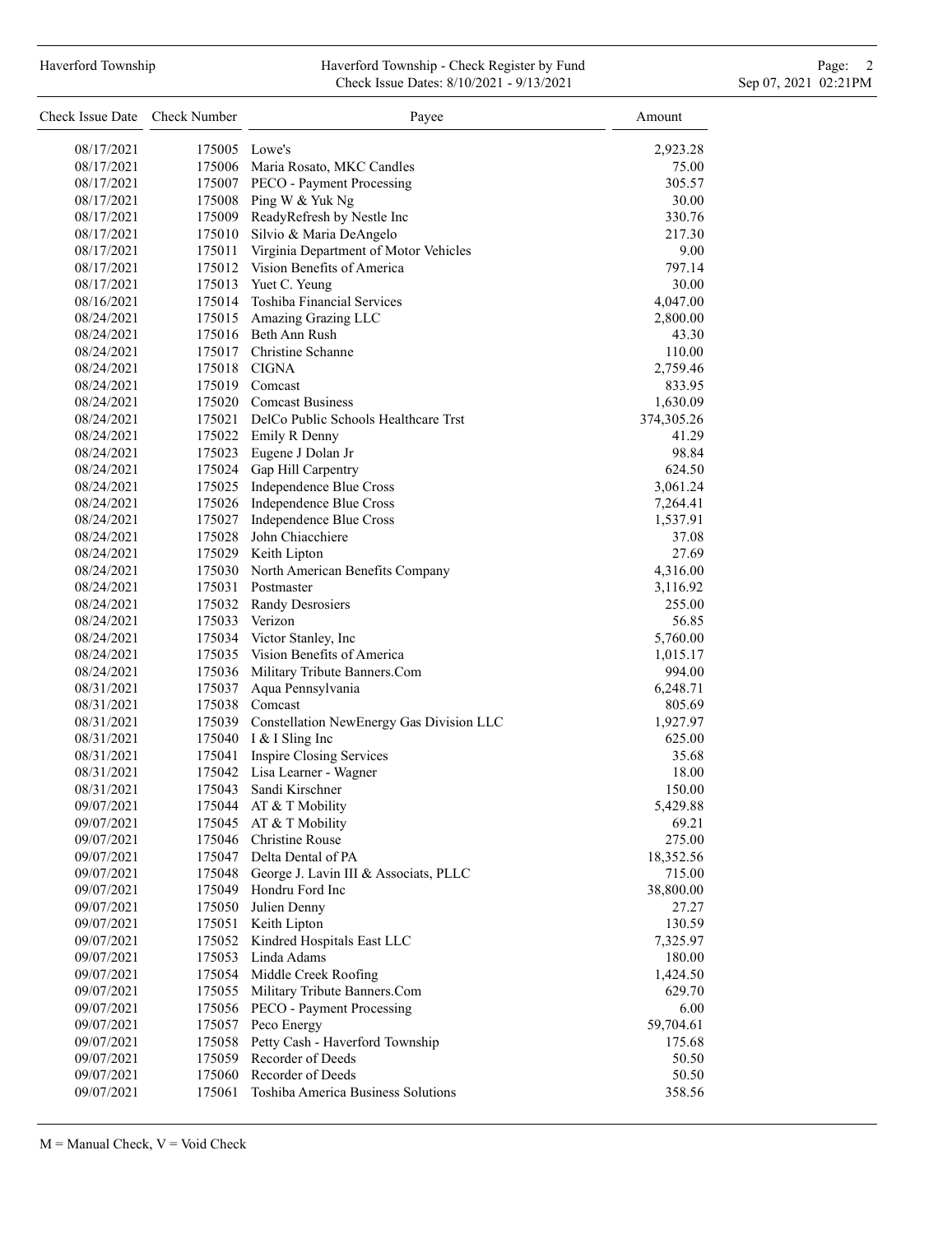# Haverford Township **Haverford Township - Check Register by Fund** Page: 3 and Page: 3 and Page: 3 and Page: 3 and Page: 3 and Page: 3 and Page: 3 and Page: 3 and Page: 3 and Page: 3 and Page: 3 and Page: 3 and Page: 3 and P Check Issue Dates: 8/10/2021 - 9/13/2021 Sep 07, 2021 02:21PM

| Check Issue Date Check Number |        | Payee                                        | Amount            |
|-------------------------------|--------|----------------------------------------------|-------------------|
| 09/07/2021                    |        | 175062 Toshiba Financial Service             | 109.00            |
| 09/07/2021                    | 175063 | Verizon                                      | 118.55            |
| 09/13/2021                    |        | 175064 21st Century Media-Philly Cluster     | 1,147.61          |
| 09/13/2021                    |        | 175065 911 Safety Equipment LLC              | 24,074.00         |
| 09/13/2021                    |        | 175066 A Marinelli & Sons Inc                | 127.35            |
| 09/13/2021                    |        | 175067 Absolutely Apropos Inc.               | 250.00            |
| 09/13/2021                    |        | 175068 A-Jon Construction Inc                | 688.00            |
| 09/13/2021                    |        | 175069 Altec Industries Inc                  | 633.84            |
| 09/13/2021                    |        | 175070 American Marketing Co., Inc           | 773.10            |
| 09/13/2021                    |        | 175071 American Public Safety LLC            | 60.95             |
| 09/13/2021                    |        | 175072 Andrew Kandravi                       | 60.00             |
| 09/13/2021                    |        | 175073 Angela Yang                           | 402.50            |
| 09/13/2021                    |        | 175074 Anthony Party Rentals Inc             | 474.75            |
| 09/13/2021                    |        | 175075 Ardmore Tire Inc                      | 7,126.25          |
| 09/13/2021                    |        | 175076 Arlene M. LaRosa, RPR                 | 1,321.25          |
| 09/13/2021                    |        | 175077 Arthur J Gallagher Risk Mgmt Serv Inc | 6,069.00          |
| 09/13/2021                    |        | 175078 ASHI & 24-7 EMS Remittance            | 22.96             |
| 09/13/2021                    |        | 175079 Auto Plus Auto Parts                  | 39.57             |
| 09/13/2021                    |        | 175080 Benner Deer Fence LLC                 | 1,695.67          |
| 09/13/2021                    |        | 175081 Berrodin Parts Warehouse              | 1,021.28          |
| 09/13/2021                    |        | 175082 Beth Ann Rush                         | 840.00            |
| 09/13/2021                    |        | 175083 BFI-King Of Prussia Recyclery         | 12,607.45         |
| 09/13/2021                    |        | 175084 Bill Miele                            | 160.00            |
| 09/13/2021                    |        | 175085 Bio-One Chester County                | 390.00            |
| 09/13/2021                    |        | 175086 Bound Tree Medical LLC                | 505.80            |
| 09/13/2021                    |        | 175087 Brian Kearns                          | 80.00             |
| 09/13/2021                    |        | 175088 Bruce Lee                             | 295.00            |
| 09/13/2021                    |        | 175089 Bryn Mawr Racing Company              | 103.15            |
| 09/13/2021                    |        | 175090 C & M Sporting Goods Inc              | 132.00            |
| 09/13/2021                    |        | 175091 Caroline D Scott                      | 38.25             |
| 09/13/2021                    |        | 175092 Church's Auto Parts                   | 298.97            |
| 09/13/2021                    |        | 175093 CNS Cleaning Co Inc                   | 2,165.00          |
| 09/13/2021                    |        | 175094 Colonial Electric Supply Company Inc  | 3,931.86          |
| 09/13/2021                    |        | 175095 Controlled F.O.R.C.E. Inc             | 1,140.00          |
| 09/13/2021                    |        | 175096 Daniel J. Dickinson                   | 60.00             |
| 09/13/2021                    |        | 175097 Deborah Saldana                       | 140.00            |
| 09/13/2021                    |        | 175098 Delaware County Auto Upholstery Inc   | 200.00            |
| 09/13/2021                    |        | 175099 Delaware County Solid Waste Authority | 88,210.46         |
| 09/13/2021                    | 175100 | Delri Industrial Supplies Inc                | 79.17             |
| 09/13/2021                    | 175101 | Denney Electrical Supply                     | 730.00            |
| 09/13/2021                    | 175102 | Devo & Associates LLC                        | 832.99            |
| 09/13/2021                    |        | 175103 Direct Paint & Collision Inc          | 3,892.00          |
| 09/13/2021                    |        | 175104 Dr John Fraunces                      | 1,050.00          |
| 09/13/2021                    |        | 175105 Drugscan, Inc                         | 366.00            |
| 09/13/2021                    |        | 175106 Eagle Point Gun/T J Morris & Son      | 7,447.74          |
| 09/13/2021                    | 175107 | Eagle Wireless Communications                | 1,177.05          |
| 09/13/2021                    |        | 175108 Eastern Glove & Safety                | 397.80            |
| 09/13/2021                    | 175109 | Elizabeth Luff                               | 175.00            |
| 09/13/2021                    | 175110 | Elliott-Lewis                                | 830.50            |
| 09/13/2021                    | 175111 | Eric Burke                                   | 60.00             |
| 09/13/2021                    | 175112 | Eric Dahl                                    | 812.00            |
| 09/13/2021                    | 175113 | Erin Olsavsky                                | 402.50            |
| 09/13/2021                    | 175114 | Fastenal Company Corp                        | 491.24            |
| 09/13/2021                    | 175115 | Federal Express Corp                         |                   |
| 09/13/2021                    |        | Ferguson & McCann Inc                        | 51.08<br>3,333.33 |
|                               | 175116 | Fisher's Ace Hardware                        |                   |
| 09/13/2021                    | 175117 |                                              | 51.96             |
| 09/13/2021                    | 175118 | Flag Products Inc                            | 340.00            |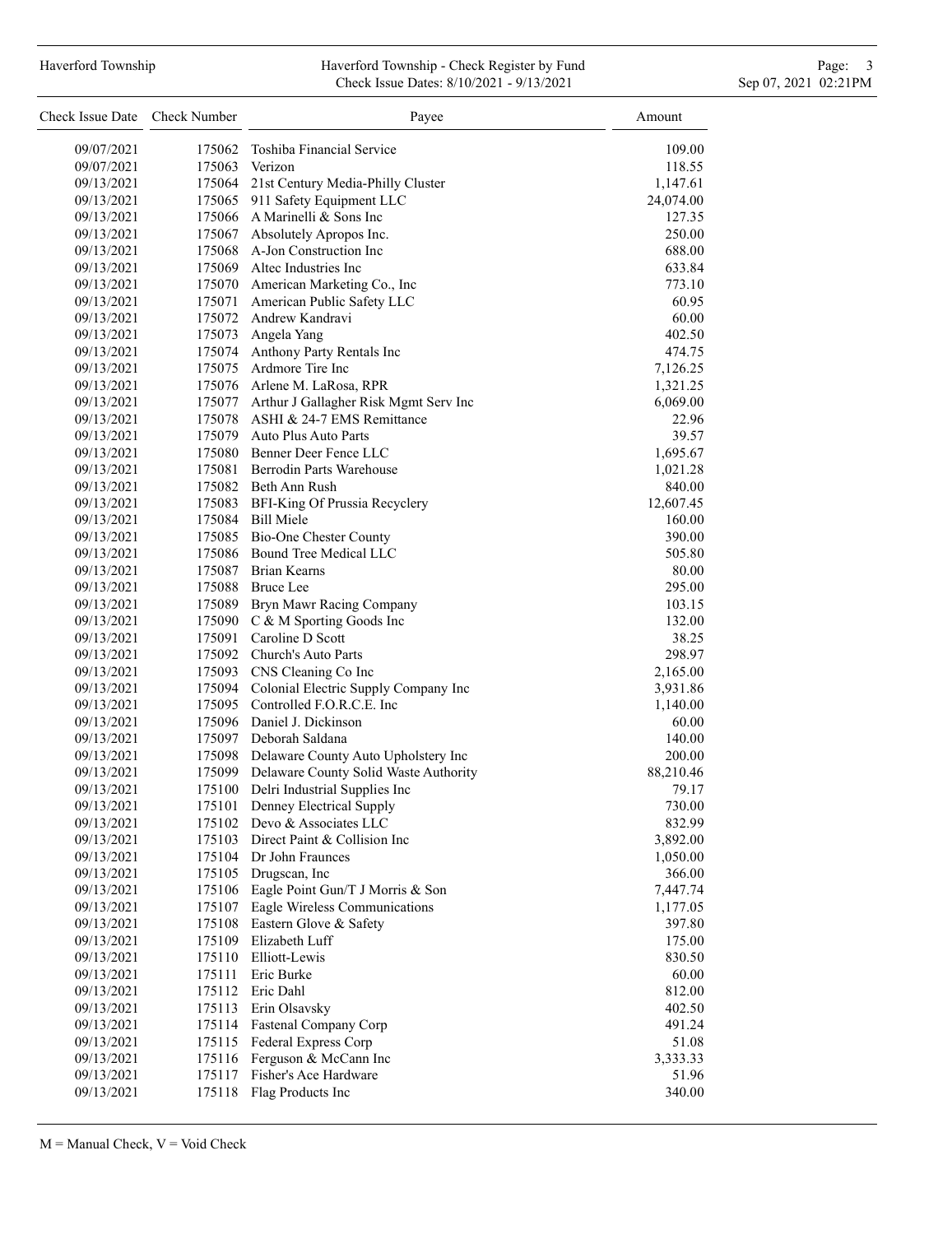# Haverford Township **Haverford Township - Check Register by Fund** Page: 4 and Page: 4 Check Issue Dates: 8/10/2021 - 9/13/2021 Sep 07, 2021 02:21PM

| Check Issue Date Check Number |             | Payee                                     | Amount     |
|-------------------------------|-------------|-------------------------------------------|------------|
| 09/13/2021                    |             | 175119 Flamm Walton Heimbach              | 760.00     |
| 09/13/2021                    |             | 175120 Franklin Flooring Inc              | 8,027.50   |
| 09/13/2021                    |             | 175121 Gail Stickney                      | 157.26     |
| 09/13/2021                    | 175122      | Gallagher Benefit Services Inc            | 1,750.00   |
| 09/13/2021                    | 175123      | Garden State Highway Products Inc         | 1,284.45   |
| 09/13/2021                    |             | 175124 Glasgow Inc                        | 161.13     |
| 09/13/2021                    |             | 175125 Glick Fire Equipment Co., Inc      | 321.99     |
| 09/13/2021                    |             | 175126 GranTurk Equipment Company Inc     | 3,518.66   |
| 09/13/2021                    |             | 175127 H A DeHart & Son                   | 420.00     |
| 09/13/2021                    |             | 175128 Haverford Township Free Library    | 103,077.43 |
| 09/13/2021                    |             | 175129 Henderson Fertilizing              | 130.00     |
| 09/13/2021                    |             | 175130 Hill Buick GMC                     | 2,524.74   |
| 09/13/2021                    |             | 175131 Hilltop Distributors Co            | 218.40     |
| 09/13/2021                    |             | 175132 Hillyard /Delaware Valley Inc      | 134.60     |
| 09/13/2021                    |             | 175133 Holsten Associates PC              | 147.00     |
| 09/13/2021                    |             | 175134 Hour Glass Cleaners, Inc           | 638.60     |
| 09/13/2021                    | 175135 HPED |                                           | 5,064.86   |
| 09/13/2021                    |             | 175136 Hunter Truck Sales Corp            | 716.43     |
| 09/13/2021                    |             | 175137 ICW Consulting Group, LLC          | 1,650.00   |
| 09/13/2021                    |             | 175138 India Hart                         | 175.00     |
| 09/13/2021                    |             | 175139 International Code Council Inc     | 201.70     |
| 09/13/2021                    |             | 175140 Interstate Spring & Alignment Inc  | 642.53     |
| 09/13/2021                    | 175141      | Jacob Low Hardware                        | 120.96     |
| 09/13/2021                    | 175142      | James Keenan                              | 60.00      |
| 09/13/2021                    | 175143      | Jeff Cederstrom                           | 270.00     |
| 09/13/2021                    |             | 175144 Jennifer Anne Joyce                | 140.00     |
| 09/13/2021                    |             | 175145 Joe & Bud's Towing Service         | 400.00     |
| 09/13/2021                    | 175146      | Joe's Automotive                          | 210.00     |
| 09/13/2021                    | 175147      | John O'Brien                              | 180.00     |
| 09/13/2021                    | 175148      | Johnson Controls Fire Protection LP       | 1,302.87   |
| 09/13/2021                    | 175149      | Joshua Murphy                             | 150.00     |
| 09/13/2021                    |             | 175150 JPS Equipment Co., Inc             | 6,136.00   |
| 09/13/2021                    | 175151      | Kathy's Just Desserts Inc                 | 200.00     |
| 09/13/2021                    |             | 175152 Kennedy Jones                      | 276.00     |
| 09/13/2021                    |             | 175153 Kevin Coary                        | 150.00     |
| 09/13/2021                    |             | 175154 Keystone Municipal Services, Inc   | 13,462.50  |
| 09/13/2021                    |             | 175155 Kimberly Hanlon                    | 60.00      |
| 09/13/2021                    |             | 175156 Knowlton Construction Supplies Inc | 850.00     |
| 09/13/2021                    |             | 175157 Lawrence Park Swim Club            | 400.00     |
| 09/13/2021                    | 175158      | Lily Tuohey                               | 322.00     |
| 09/13/2021                    | 175159      | Lisa A Drake                              | 120.00     |
| 09/13/2021                    | 175160      | LogoWear House Inc                        | 2,850.00   |
| 09/13/2021                    | 175161      | Macy Dahl                                 | 402.50     |
| 09/13/2021                    | 175162      | Main Line Mower-Tree Care Supplies        | 1,005.93   |
| 09/13/2021                    | 175163      | Manoa Cleaners, Inc                       | 1,095.60   |
| 09/13/2021                    | 175164      | Manoa Fire Company                        | 63,000.00  |
| 09/13/2021                    | 175165      | Marple Township Police Department         | 1,065.84   |
| 09/13/2021                    | 175166      | Matthew Conboy                            | 120.00     |
| 09/13/2021                    | 175167      | Matthew J Ryan Vet Hospital of UPenn      | 6,680.00   |
| 09/13/2021                    | 175168      | McGoldrick Electric Inc                   | 9,995.00   |
| 09/13/2021                    | 175169      | McLenaghan Wholesale Tires Inc            | 1,201.00   |
| 09/13/2021                    | 175170      | McNichol, Byrne, & Matlawski, PC          | 5,062.50   |
| 09/13/2021                    | 175171      | Metropolitan Communications, Inc.         | 2,070.00   |
| 09/13/2021                    | 175172      | Mia Esposito                              | 402.50     |
| 09/13/2021                    | 175173      | Michael Morris                            | 300.00     |
| 09/13/2021                    | 175174      | Michael Volpe                             | 120.00     |
| 09/13/2021                    | 175175      | Mike DePrince                             | 90.00      |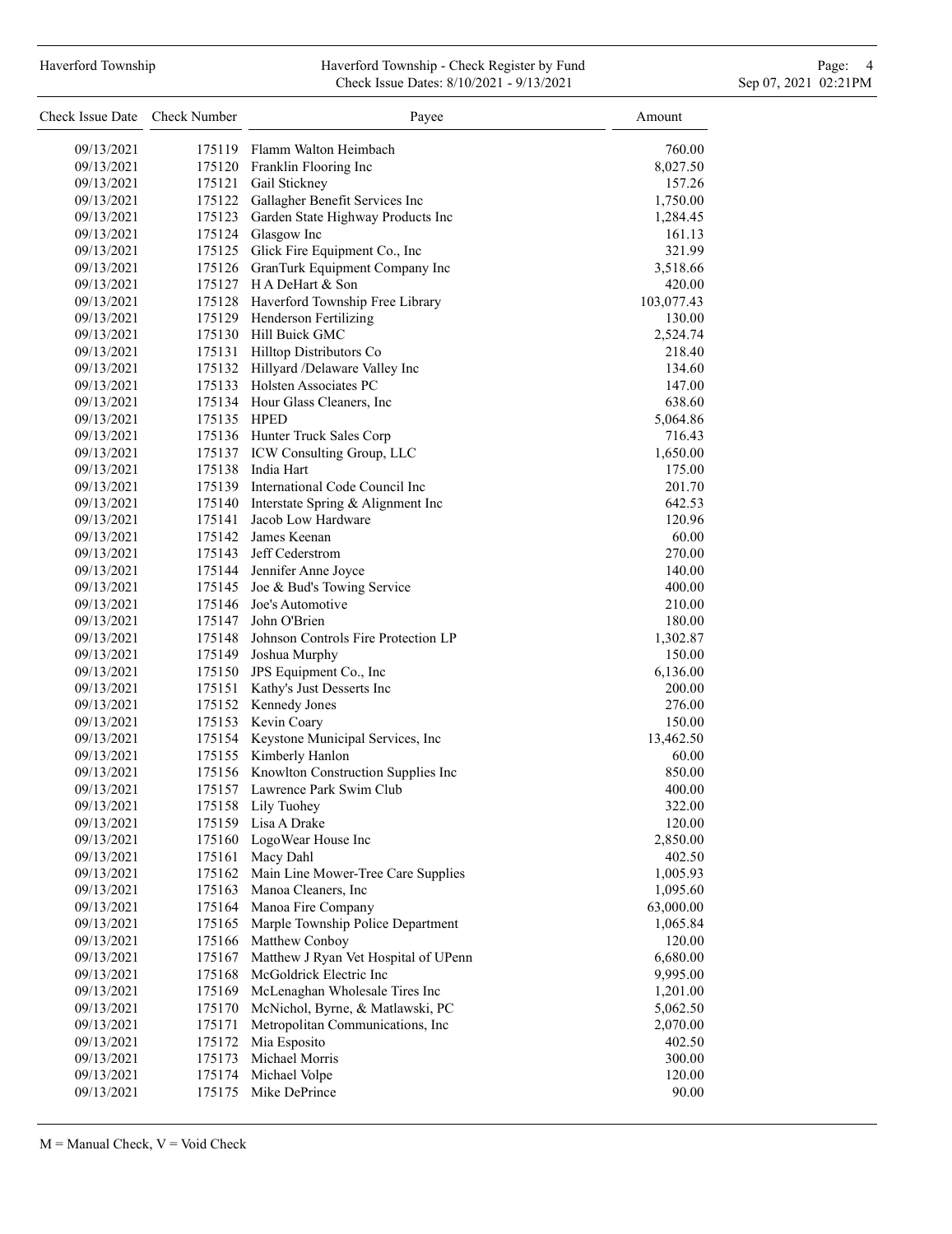# Haverford Township **Haverford Township - Check Register by Fund** Page: 5 and Page: 5 and Page: 5 and Page: 5 and Page: 5 and Page: 5 and Page: 5 and Page: 5 and Page: 5 and Page: 5 and Page: 5 and Page: 5 and Page: 5 and P Check Issue Dates: 8/10/2021 - 9/13/2021 Sep 07, 2021 02:21PM

| Check Issue Date | Check Number | Payee                                         | Amount    |
|------------------|--------------|-----------------------------------------------|-----------|
| 09/13/2021       |              | 175176 MLH Occupational & Travel Health       | 3,338.00  |
| 09/13/2021       |              | 175177 Nathan Scott                           | 302.50    |
| 09/13/2021       |              | 175178 National Tactical Officers Association | 50.00     |
| 09/13/2021       |              | 175179 Newtown Police Department              | 605.00    |
| 09/13/2021       |              | 175180 Newtown Township                       | 37.72     |
| 09/13/2021       |              | 175181 Nichols Plumbing & Heating, Inc        | 2,277.00  |
| 09/13/2021       |              | 175182 Nuss Printing Inc                      | 303.75    |
| 09/13/2021       |              | 175183 Octoraro Native Plant Nursery Inc      | 3,251.00  |
| 09/13/2021       |              | 175184 Office Basics, Inc                     | 677.98    |
| 09/13/2021       |              | 175185 Oriental Trading Co Inc                | 218.31    |
| 09/13/2021       |              | 175186 Orner's Garden Center                  | 1,210.00  |
| 09/13/2021       |              | 175187 PA Recreation & Park Society           | 60.00     |
| 09/13/2021       |              | 175188 PA State Assoc of Boroughs             | 30.00     |
| 09/13/2021       |              | 175189 Pacifico Marple Ford                   | 1,299.61  |
| 09/13/2021       |              | 175190 Papco, Inc.                            | 20,178.89 |
| 09/13/2021       |              | 175191 Park's Best Car Wash Inc               | 615.00    |
| 09/13/2021       |              | 175192 Patrick Greely                         | 180.00    |
| 09/13/2021       |              | 175193 Penn Valley Chemical Co                | 867.60    |
| 09/13/2021       |              | 175194 Pennoni Associates, Inc.               | 5,053.75  |
| 09/13/2021       |              | 175195 PeopleGuru Inc                         | 469.26    |
| 09/13/2021       |              | 175196 Performance Signage                    | 2,967.00  |
| 09/13/2021       |              | 175197 Peter J. Kirlin                        | 40.00     |
| 09/13/2021       |              | 175198 PetroChoice                            | 4,129.30  |
| 09/13/2021       |              | 175199 PetSmart #1804                         | 144.45    |
| 09/13/2021       |              | 175200 Philip M. Lydon Jr.                    | 1,800.00  |
| 09/13/2021       |              | 175201 Port A Bowl Restroom Co Corp           | 1,106.52  |
| 09/13/2021       |              | 175202 Praxair Distribution Inc               | 159.10    |
| 09/13/2021       |              | 175203 Precision Sewer Services, LLC          | 2,400.00  |
| 09/13/2021       | 175204       | Radnor Township Police Department             | 331.04    |
| 09/13/2021       | 175205       | Sandi Kirschner                               | 120.00    |
| 09/13/2021       | 175206       | Sandy McGuire                                 | 315.00    |
| 09/13/2021       | 175207       | School District of Haverford Township         | 16,848.25 |
| 09/13/2021       | 175208       | School District of Haverford Township         | 7,009.61  |
| 09/13/2021       | 175209       | Sherwin-Williams                              | 166.94    |
| 09/13/2021       | 175210       | Sherwin-Williams                              | 43.80     |
| 09/13/2021       | 175211       | Signal Service, Inc                           | 4,857.55  |
| 09/13/2021       | 175212       | Sir Speedy Printing Center #7099              | 1,421.42  |
| 09/13/2021       | 175213       | Sirius Computer Solutions Inc                 | 2,556.00  |
| 09/13/2021       | 175214       | Southeastern Sanitary Supply                  | 1,005.22  |
| 09/13/2021       | 175215       | Spectrum Letterbox                            | 5,945.00  |
| 09/13/2021       | 175216       | Spike's Trophies Limited                      | 245.57    |
| 09/13/2021       | 175217       | Springfield Township Police Department        | 4,579.30  |
| 09/13/2021       | 175218       | St Jude Shop Inc                              | 132.00    |
| 09/13/2021       | 175219       | <b>Steel Sports</b>                           | 16,205.06 |
| 09/13/2021       | 175220       | Super Fence Company                           | 3,000.00  |
| 09/13/2021       | 175221       | Superior Alarm Systems Inc                    | 300.00    |
| 09/13/2021       | 175222       | T. Frank McCall's, Inc                        | 1,219.97  |
| 09/13/2021       | 175223       | Tague Lumber                                  | 618.87    |
| 09/13/2021       | 175224       | The Academy of Hoops                          | 8,755.00  |
| 09/13/2021       | 175225       | Theatre Horizon Inc                           | 2,650.00  |
| 09/13/2021       | 175226       | Thomas M Creighton                            | 120.00    |
| 09/13/2021       | 175227       | Thomas Perpiglia                              | 120.00    |
| 09/13/2021       | 175228       | Thomson Reuters-West                          | 255.43    |
| 09/13/2021       | 175229       | Town Square Rentals, Inc                      | 1,111.25  |
| 09/13/2021       | 175230       | Trinity Subsurface, LLC                       | 2,400.00  |
| 09/13/2021       | 175231       | Triple R Truck Parts                          | 2,048.05  |
| 09/13/2021       | 175232       | Tri-State Financial Group LLC                 | 8,581.66  |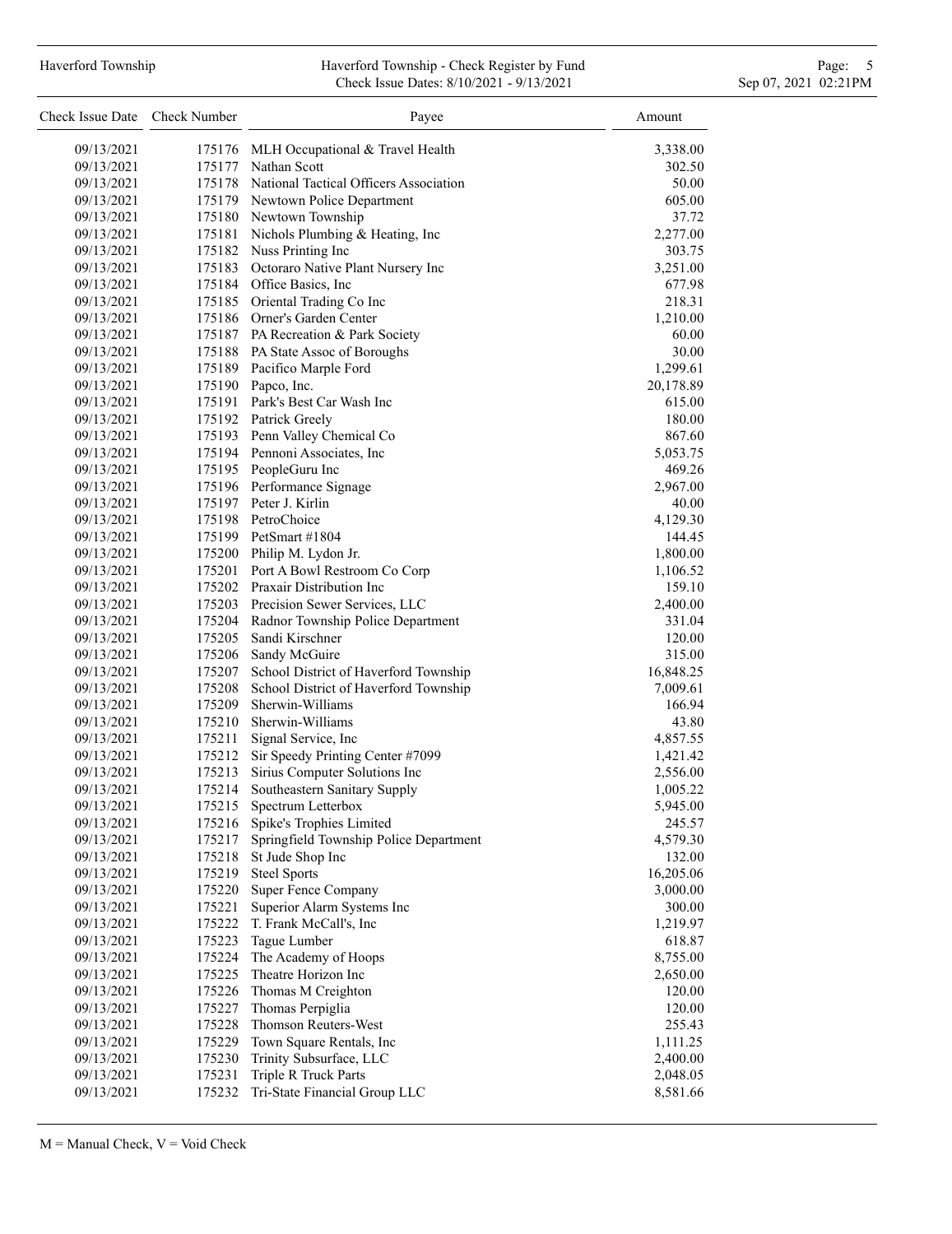# Haverford Township **Haverford Township - Check Register by Fund** Page: 6 Australian Page: 6 Australian Page: 6 Au Check Issue Dates: 8/10/2021 - 9/13/2021 Sep 07, 2021 02:21PM

| Check Issue Date Check Number   |                     | Payee                                           | Amount       |   |
|---------------------------------|---------------------|-------------------------------------------------|--------------|---|
| 09/13/2021                      | 175233              | TruckPro LLC Corp                               | 4,729.56     |   |
| 09/13/2021                      | 175234              | Turtle & Hughes, Inc                            | 6,434.44     |   |
| 09/13/2021                      | 175235              | Tustin Energy Solutions, LLC                    | 1,913.00     |   |
| 09/13/2021                      |                     | 175236 Tustin Mechanical Services LLC           | 24,587.87    |   |
| 09/13/2021                      |                     | 175237 U S Municipal Inc                        | 2,307.50     |   |
| 09/13/2021                      |                     | 175238 United Public Safety, Inc                | 180.40       |   |
| 09/13/2021                      |                     | 175239 United Refrigeration Inc                 | 32.24        |   |
| 09/13/2021                      |                     | 175240 United States Ice Rink Association       | 75.00        |   |
| 09/13/2021                      |                     | 175241 Urban Research & Development Corporation | 1,820.00     |   |
| 09/13/2021                      |                     | 175242 VCA Wellington Animal Hospital           | 2,662.35     |   |
| 09/13/2021                      |                     | 175243 WatchGuard Video                         | 7,605.00     |   |
| 09/13/2021                      |                     | 175244 Weinstein Supply Corp                    | 4,205.31     |   |
| 09/13/2021                      |                     | 175245 World Class Soccer School LLC            | 11,880.94    |   |
| 09/13/2021                      |                     | 175246 Yearsley's Service, Ltd                  | 193.49       |   |
| <b>Investment - PLGIT</b>       |                     |                                                 |              |   |
| 08/10/2021                      |                     | 175 Express Scripts Inc                         | 842.60 M     |   |
| 08/10/2021                      |                     | 176 Express Scripts Inc                         | 25,511.34 M  |   |
| 08/13/2021                      |                     | 178 Express Scripts Inc                         | 28,450.65    | M |
| 08/18/2021                      |                     | 180 FP Postage #10600077                        | 4,000.00     | M |
| 09/01/2021                      |                     | 181 Express Scripts Inc                         | 3.00 M       |   |
| 09/01/2021                      |                     | 182 Express Scripts Inc                         | 21,360.51    | M |
| 09/07/2021                      |                     | 184 Express Scripts Inc                         | 846.08       | M |
| 09/07/2021                      |                     | 185 Express Scripts Inc                         | 26,615.57    | M |
| <b>Police Property Room</b>     |                     |                                                 |              |   |
| 08/17/2021                      |                     | 140 Delaware County District Attorney           | 242.37 M     |   |
|                                 | Total GENERAL FUND: |                                                 | 1,425,409.13 |   |
| <b>Investment - Sewer PLGIT</b> |                     |                                                 |              |   |
| 08/10/2021                      |                     | 177 Express Scripts Inc                         | 1,378.20 M   |   |
| 08/13/2021                      |                     | 179 Express Scripts Inc                         | 2,471.81 M   |   |
| 09/01/2021                      | 183                 | Express Scripts Inc                             | 4,737.33 M   |   |
| <b>Sewer Cash - Operating</b>   |                     |                                                 |              |   |
| 08/17/2021                      |                     | 18902 Delta Dental of PA                        | 573.00       |   |
| 08/24/2021                      |                     | 18903 CIGNA                                     | 112.60       |   |
| 08/24/2021                      |                     | 18904 DelCo Public Schools Healthcare Trst      | 9,140.27     |   |
| 08/24/2021                      |                     | 18905 North American Benefits Company           | 53.40        |   |
| 09/07/2021                      |                     | 18906 AT & T Mobility                           | 102.35       |   |
| 09/13/2021                      |                     | 18907 Cawley Environmental Services Inc         | 1,232.31     |   |
| 09/13/2021                      |                     | 18908 Commonwealth of PA                        | 1,500.00     |   |
| 09/13/2021                      |                     | 18909 Ferguson & McCann Inc                     | 566.67       |   |
| 09/13/2021                      | 18910               | Galantino Supply Company Inc                    | 247.85       |   |
| 09/13/2021                      | 18911               | Hill Buick GMC                                  | 7.34         |   |
| 09/13/2021                      |                     | 18912 Imperial Supplies LLC                     | 424.30       |   |
| 09/13/2021                      |                     | 18913 Knowlton Construction Supplies Inc        | 625.00       |   |
| 09/13/2021                      |                     | 18914 McNichol, Byrne, & Matlawski, PC          | 337.50       |   |
| 09/13/2021                      | 18915               | Papco, Inc.                                     | 1,837.39     |   |
| 09/13/2021                      |                     | 18916 Pennoni Associates, Inc                   | 2,000.00     |   |
| 09/13/2021                      |                     | 18917 Pennsylvania One Call System Inc          | 418.29       |   |
| 09/13/2021                      |                     | 18918 Pipe Line Plastics Inc                    | 154.57       |   |
| 09/13/2021                      |                     | 18919 Praxair Distribution Inc                  | 251.03       |   |
| 09/13/2021                      | 18920               | Radnor-Haverford-Marple Sewer Authority         | 388,538.40   |   |
| 09/13/2021                      | 18921               | School District of Haverford Township           | 320.57       |   |
| 09/13/2021                      | 18922               | Sir Speedy Printing Center #7099                | 197.04       |   |
| 09/13/2021                      | 18923               | Upper Darby Township Municipal Building         | 76,168.35    |   |
| 09/13/2021                      | 18924               | Upper Darby Township Municipal Building         | 1,698.82     |   |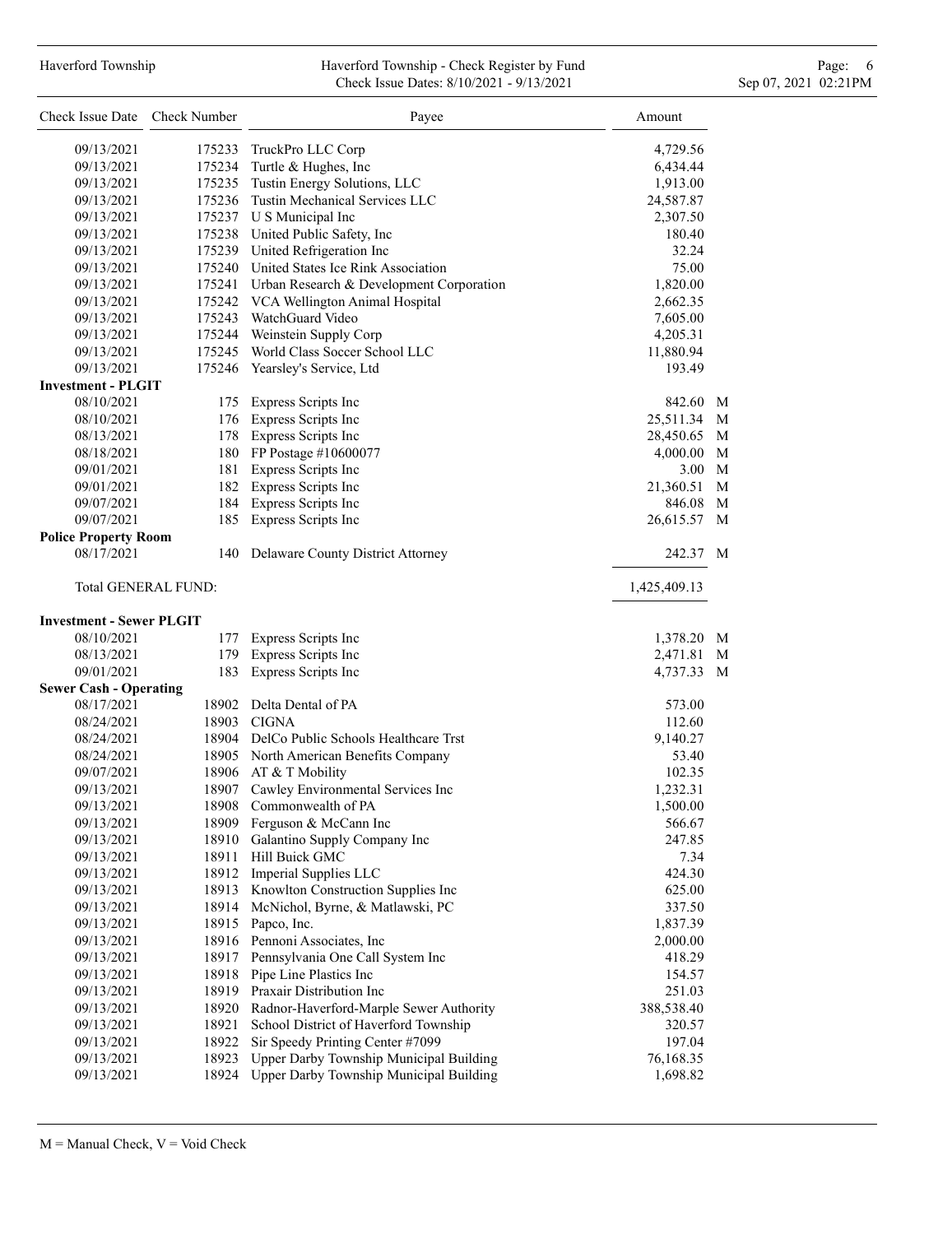| Haverford Township            | Haverford Township - Check Register by Fund<br>Check Issue Dates: 8/10/2021 - 9/13/2021 |              | Page:<br>- 7<br>Sep 07, 2021 02:21PM |
|-------------------------------|-----------------------------------------------------------------------------------------|--------------|--------------------------------------|
| Check Issue Date Check Number | Payee                                                                                   | Amount       |                                      |
| Total SEWER FUND:             |                                                                                         | 495,094.39   |                                      |
| Grand Totals:                 |                                                                                         | 2,172,121.73 |                                      |
|                               |                                                                                         |              |                                      |
|                               |                                                                                         |              |                                      |

Report Criteria: Report type: Summary Check.Voided = No,Yes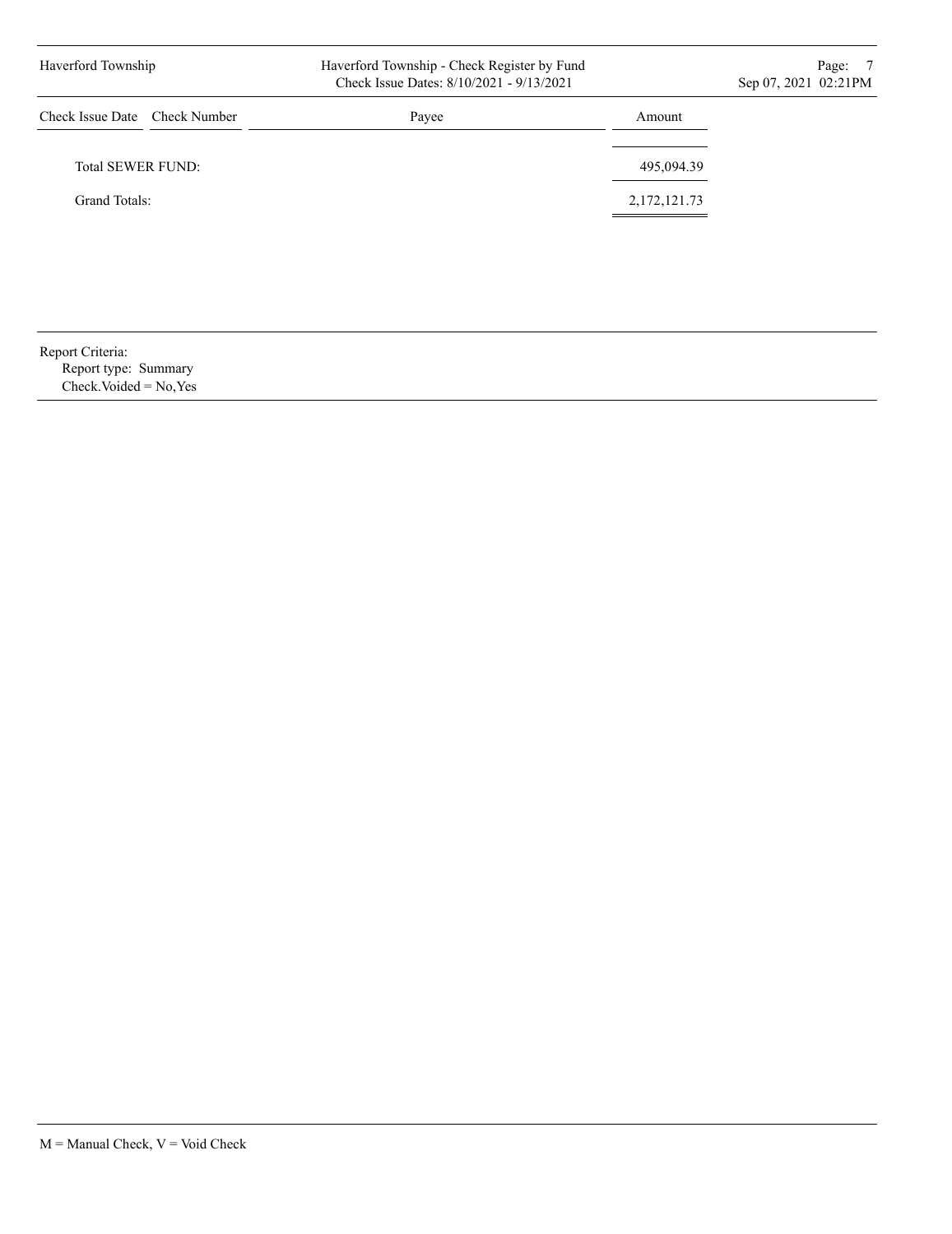| Check Issue Date Check Number       |                                  | Payee                                        | Amount         |
|-------------------------------------|----------------------------------|----------------------------------------------|----------------|
| <b>American Rescue Plan - PLGIT</b> |                                  |                                              |                |
| 09/16/2021                          |                                  | 6516 Brendan's Ltd.                          | 2,500.00       |
| 09/16/2021                          |                                  | 6517 Dynamic Image Hair Salon                | 2,500.00       |
| 09/16/2021                          |                                  | 6518 Orsini Bros Inc                         | 2,500.00       |
| 09/16/2021                          |                                  | 6519 SciBlinder LLC                          | 2,500.00       |
| 09/16/2021                          |                                  | 6520 Two Fast Boys, Inc                      | 2,500.00       |
| 09/23/2021                          |                                  | $6521$ Bob & Joe's Inc                       | 2,500.00       |
| 09/23/2021                          |                                  | 6522 Catch Me If You Can LLC                 | 2,500.00       |
| 09/23/2021                          |                                  | 6523 CG Garden LLC                           | 2,500.00       |
| 09/23/2021                          |                                  | 6524 Postmaster                              | 378.55         |
| 09/30/2021                          |                                  | 6525 Bria & Latella LLC                      | 2,500.00       |
| 09/30/2021                          |                                  | 6526 Cassel & Stringer Formal Wear           | 2,500.00       |
| 09/30/2021                          |                                  | 6527 Positivity Yogis Inc                    | 2,500.00       |
| 10/07/2021                          |                                  | 6528 Anderson Technologies                   | 2,500.00       |
| 10/07/2021                          |                                  | 6529 Christopher Robideau                    | 2,500.00       |
| 10/07/2021                          |                                  | 6530 Musicians Electronic Services           | 2,500.00       |
| 10/07/2021                          |                                  | $6531$ SBK + Partners LLC                    | 2,500.00       |
| 10/07/2021                          |                                  | 6532 Shea's Closet Inc                       | 2,500.00       |
|                                     | Total AMERICAN RESCUE PLAN FUND: |                                              | 40,378.55      |
| 2018 GO Bond - PLGIT                |                                  |                                              |                |
| 10/04/2021                          |                                  | 1103 Pennoni Associates, Inc                 | 8,129.25 M     |
| <b>Capital Projects - PLGIT</b>     |                                  |                                              |                |
| 10/04/2021                          |                                  | 1148 Bernardon Architects                    | 10,541.08 M    |
| 10/04/2021                          |                                  | 1149 C.B. Development Services, Inc          | 1,350.00 M     |
| 10/04/2021                          |                                  | 1150 Celentano Energy Services               | 2,925.00 M     |
| 10/04/2021                          |                                  | 1151 Jeffrey H Wolfe                         | M<br>13,610.00 |
| 10/04/2021                          |                                  | 1152 McKenney Construction, LLC              | M<br>51,537.50 |
| 10/04/2021                          |                                  | 1153 Pennoni Associates, Inc.                | M<br>23,302.90 |
| 10/04/2021                          |                                  | 1154 Recreation Resource USA                 | 42,719.00 M    |
| 10/04/2021                          |                                  | 1155 Standard Pipe Services, LLC             | 6,962.20<br>M  |
| 10/04/2021                          |                                  | 1156 Terra Technical Services, LLC           | 70,377.17<br>M |
| 10/04/2021                          | 1157                             | Traffic Planning and Design, Inc             | 3,184.43<br>M  |
|                                     | Total CAPITAL FUND:              |                                              | 234,638.53     |
| <b>CDBG Cash - Operating</b>        |                                  |                                              |                |
| 10/12/2021                          |                                  | 4572 Anthony J Dunleavy Assoc Inc            | 28,600.00      |
| 10/12/2021                          |                                  | 4573 Jim Miller Inc                          | 16,450.00      |
| 10/12/2021                          |                                  | 4574 L J Paolella Construction Inc           | 39,306.25      |
| 10/12/2021                          |                                  | 4575 Leadco Environmental Services Inc       | 280.00         |
| 10/12/2021                          |                                  | 4576 Pennoni Associates, Inc                 | 2,920.75       |
| 10/12/2021                          |                                  | 4577 Philly Sub Searches Inc                 | 50.00          |
| 10/12/2021                          |                                  | 4578 Surrey Services for Seniors             | 1,083.33       |
|                                     | <b>Total CDBG GRANT FUND:</b>    |                                              | 88,690.33      |
| <b>General Operating</b>            |                                  |                                              |                |
| 09/28/2021                          |                                  | 174019 Anna O'Reilly                         | $81.00 - V$    |
| 09/23/2021                          |                                  | 175138 India Hart                            | 175.00- V      |
| 09/14/2021                          |                                  | 175247 Aqua Pennsylvania                     | 96.23          |
| 09/14/2021                          |                                  | 175248 Arthur J Gallagher Risk Mgmt Serv Inc | 202,226.11     |
| 09/14/2021                          |                                  | 175249 Edward Samulewicz                     | 15.00          |
| 09/14/2021                          |                                  | 175250 Great American Abstract, LLC          | 9.00           |
| 09/14/2021                          |                                  | 175251 James B Jones                         | 179.02         |
| 09/14/2021                          |                                  | 175252 Jesse Hart                            | 35.00          |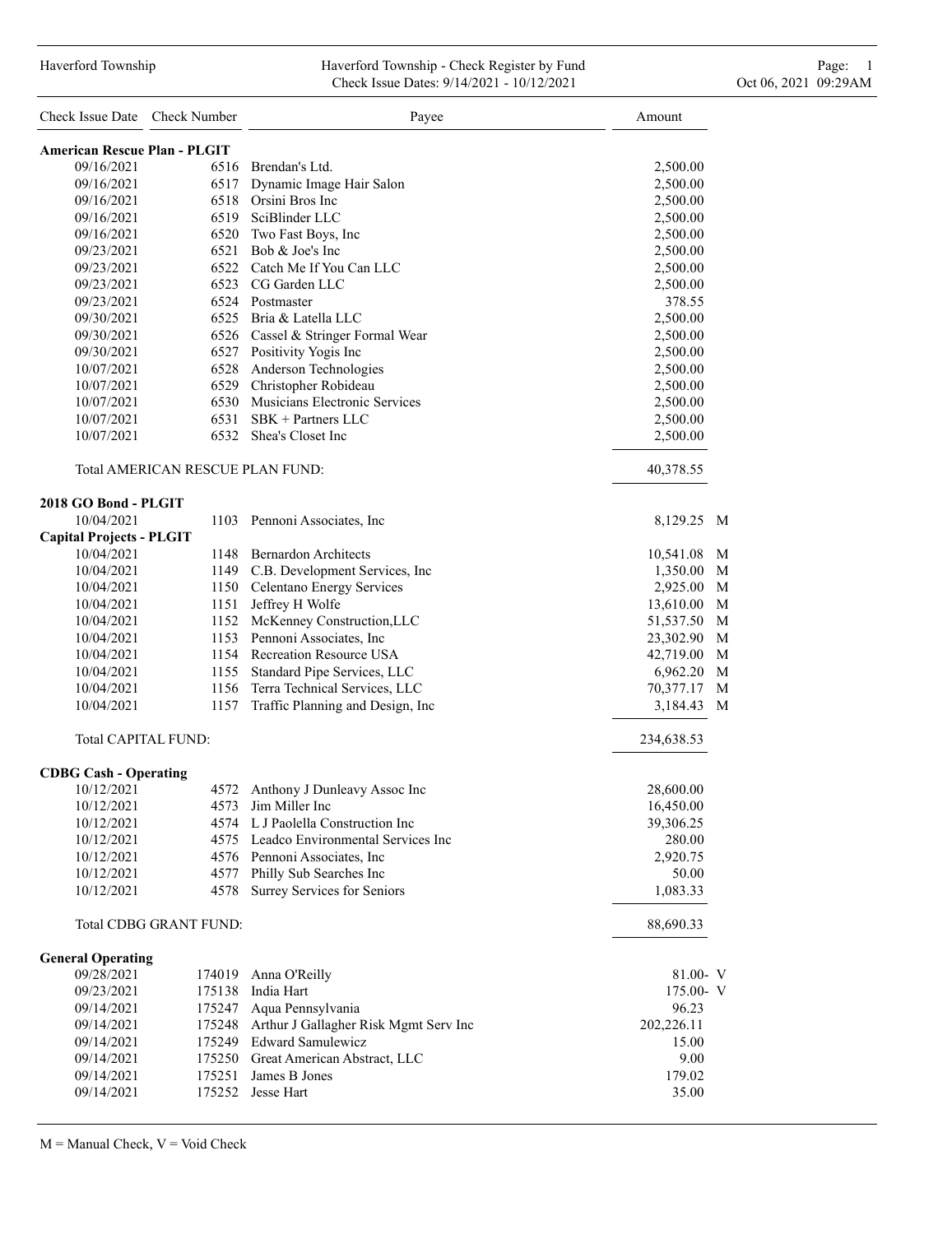#### Haverford Township **Haverford Township - Check Register by Fund** Page: 2 Check Issue Dates: 9/14/2021 - 10/12/2021 Oct 06, 2021 09:29AM

| Check Issue Date Check Number |               | Payee                                        | Amount     |
|-------------------------------|---------------|----------------------------------------------|------------|
| 09/14/2021                    | 175253        | Joanna Bistline                              | 375.00     |
| 09/14/2021                    |               | 175254 McCarthy and Company, LLC             | 3,024.61   |
| 09/14/2021                    |               | 175255 Nancy Guerra                          | 219.00     |
| 09/14/2021                    |               | 175256 PECO-Payment Processing               | 289.65     |
| 09/14/2021                    |               | 175257 ReadyRefresh by Nestle Inc            | 377.78     |
| 09/14/2021                    |               | 175258 Robert H. Clark                       | 1,735.95   |
| 09/14/2021                    |               | 175259 Steve Poole                           | 350.00     |
| 09/14/2021                    |               | 175260 Toshiba America Business Solutions    | 9.11       |
| 09/21/2021                    |               | 175267 CIGNA                                 | 2,759.46   |
| 09/21/2021                    |               | 175268 Circus Time Amusements                | 4,530.00   |
| 09/21/2021                    |               | 175269 Comcast                               | 612.54     |
| 09/21/2021                    |               | 175270 Comcast Business                      | 1,630.09   |
| 09/21/2021                    |               | 175271 DeLaSalle Band                        | 500.00     |
| 09/21/2021                    |               | 175272 DelCo Public Schools Healthcare Trst  | 384,292.66 |
| 09/21/2021                    |               | 175273 Dick Rainer                           | 500.00     |
| 09/21/2021                    |               | 175274 Howard Polykoff                       | 350.00     |
| 09/21/2021                    |               | 175275 Independence Blue Cross               | 3,061.24   |
| 09/21/2021                    |               | 175276 Independence Blue Cross               | 7,264.41   |
| 09/21/2021                    |               | 175277 Independence Blue Cross               | 1,537.91   |
| 09/21/2021                    |               | 175278 Janine Kelly                          | 300.00     |
| 09/21/2021                    | 175279        | Jonathan Perry                               | 500.00     |
| 09/21/2021                    | 175280 Lowe's |                                              | 4,328.46   |
| 09/21/2021                    |               | 175281 Michael Lyman                         | 150.00     |
| 09/21/2021                    |               | 175282 Nancy Poultney                        | 360.00     |
| 09/21/2021                    |               | 175283 North American Benefits Company       | 4,467.95   |
| 09/21/2021                    |               | 175284 Petty Cash - Haverford Township       | 333.89     |
| 09/21/2021                    |               | 175285 ReadyRefresh by Nestle Inc            | 88.98      |
| 09/21/2021                    |               | 175286 Reba Strong                           | 350.00     |
| 09/21/2021                    |               | 175287 Sunbelt Rentals, Inc.                 | 7,879.15   |
| 09/21/2021                    |               | 175288 Thomas Weidner III                    | 595.00     |
| 09/21/2021                    |               | 175289 Toshiba Financial Services            | 1,349.00   |
| 09/21/2021                    |               | 175290 Vision Benefits of America            | 2,519.44   |
| 09/21/2021                    |               | 175291 William Whitney                       | 1,400.00   |
| 09/21/2021                    |               | 175292 Calvin Carr                           | 200.00     |
| 09/21/2021                    |               | 175293 Christopher Gerhart                   | 595.00     |
| 09/28/2021                    |               | 175294 Adam M & Allison M Grant              | 1,663.21   |
| 09/28/2021                    |               | 175295 Anthony P & Nancy P DiSilvestro       | 1,493.23   |
| 09/28/2021                    |               | 175296 Arthur J Gallagher Risk Mgmt Serv Inc | 275,326.21 |
| 09/28/2021                    |               | 175297 Comcast                               | 289.27     |
| 09/28/2021                    |               | 175298 Corey Watkins                         | 686.10     |
| 09/28/2021                    |               | 175299 Deborah Tori                          | 78.99      |
| 09/28/2021                    |               | 175300 Erich & Jennifer Ploppa               | 75.00      |
| 09/28/2021                    |               | 175301 Jack Michael Firneno, Jr              | 1,000.00   |
| 09/28/2021                    |               | 175302 Jamie McCloskey                       | 65.29      |
| 09/28/2021                    |               | 175303 Matrix Trust Company                  | 2,660.00   |
| 09/28/2021                    | 175304        | Military Tribute Banners.Com                 | 920.55     |
| 09/28/2021                    |               | 175305 Rick Turnbull                         | 36.62      |
| 09/28/2021                    | 175306        | <b>Stuart Zamansky</b>                       | 150.00     |
| 09/28/2021                    |               | 175307 Verizon                               | 56.60      |
| 09/28/2021                    | 175308        | Walter & Erin Rozniakowski                   | 2,371.05   |
| 09/28/2021                    | 175309        | India Hart                                   | 175.00     |
| 09/30/2021                    | 175310        | Platinum Entertainment Professionals LLC     | 2,300.00   |
| 09/30/2021                    | 175311        | John Gattone                                 | 1,700.00   |
| 09/30/2021                    | 175312        | Talia Kassie                                 | 350.00     |
| 10/05/2021                    | 175313        | Anna O'Reilly                                | 81.00      |
| 10/05/2021                    | 175314        | Aqua Pennsylvania                            | 5,073.14   |
| 10/05/2021                    | 175315        | AT & T Mobility                              | 5,693.68   |
|                               |               |                                              |            |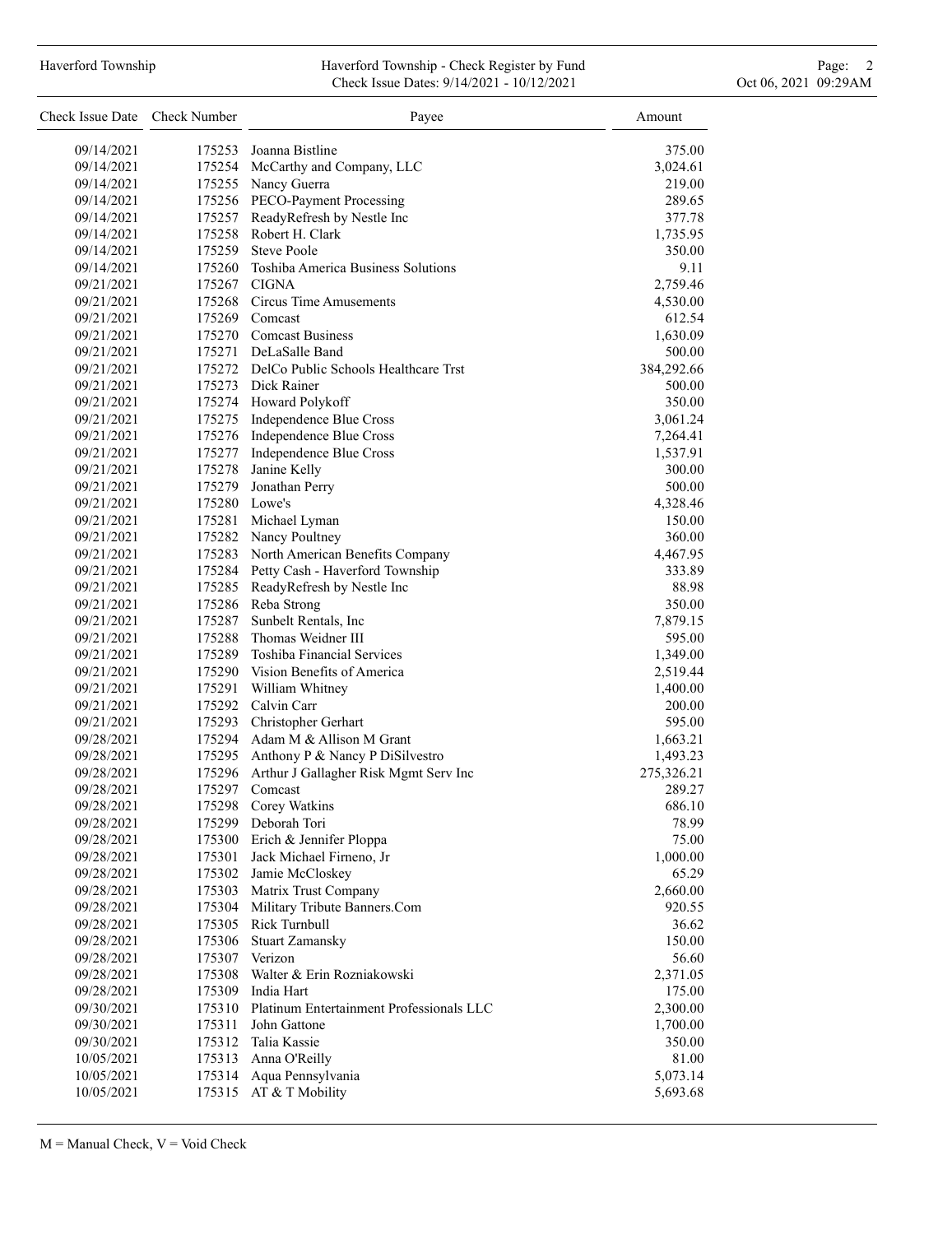### Haverford Township **Haverford Township - Check Register by Fund** Page: 3 and Page: 3 Check Issue Dates: 9/14/2021 - 10/12/2021 Oct 06, 2021 09:29AM

| Check Issue Date Check Number |                  | Payee                                              | Amount    |
|-------------------------------|------------------|----------------------------------------------------|-----------|
| 10/05/2021                    |                  | 175316 AT & T Mobility                             | 69.21     |
| 10/05/2021                    |                  | 175317 Comcast                                     | 1,248.70  |
| 10/05/2021                    |                  | 175318 Commonwealth of Pennsylvania                | 2,500.00  |
| 10/05/2021                    |                  | 175319 Constellation NewEnergy Gas Division LLC    | 2,183.45  |
| 10/05/2021                    |                  | 175320 D & J Entertainment LLC                     | 960.00    |
| 10/05/2021                    |                  | 175321 Eileen G Micklin                            | 40.00     |
| 10/05/2021                    |                  | 175322 Elizabeth Sullivan                          | 67.62     |
| 10/05/2021                    |                  | 175323 Jackie O'Doherty                            | 151.71    |
| 10/05/2021                    |                  | 175324 John & Elizabeth Black                      | 237.12    |
| 10/05/2021                    |                  | 175325 Lois Puglionesi                             | 137.50    |
| 10/05/2021                    |                  | 175326 Mark Cohen                                  | 75.00     |
| 10/05/2021                    |                  | 175327 Peco Energy                                 | 59,721.20 |
| 10/05/2021                    |                  | 175328 Petty Cash - Haverford Township             | 140.64    |
| 10/05/2021                    |                  | 175329 Toshiba America Business Solutions          | 343.17    |
| 10/05/2021                    |                  | 175330 Toshiba America Business Solutions          | 10.59     |
| 10/05/2021                    |                  | 175331 Toshiba Financial Service                   | 109.00    |
| 10/12/2021                    |                  | 175332 21st Century Media-Philly Cluster           | 560.14    |
| 10/12/2021                    |                  | 175333 911 Safety Equipment LLC                    | 204.00    |
| 10/12/2021                    |                  | 175334 95 Signs Inc                                | 2,696.50  |
| 10/12/2021                    |                  | 175335 A Marinelli & Sons Inc                      | 397.24    |
| 10/12/2021                    |                  | 175336 AAA Lock & Security Inc                     | 94.00     |
| 10/12/2021                    |                  | 175337 Aidan McBrearty                             | 25.00     |
| 10/12/2021                    |                  | 175338 A-Jon Construction Inc                      | 86.25     |
| 10/12/2021                    |                  | 175339 Alexisavia Quinnta Milliam                  | 93.50     |
| 10/12/2021                    |                  | 175340 American Marketing Co., Inc                 | 1,280.10  |
| 10/12/2021                    |                  | 175341 American Public Safety LLC                  | 1,288.24  |
| 10/12/2021                    |                  | 175342 American Swing Products Inc                 | 1,695.15  |
| 10/12/2021                    |                  | 175343 Ardmore Tire Inc                            | 8,653.75  |
| 10/12/2021                    |                  | 175344 Arlene M. LaRosa, RPR                       | 3,092.50  |
| 10/12/2021                    |                  | 175345 Auto Plus Auto Parts                        | 15.27     |
| 10/12/2021                    |                  | 175346 Bernard Breslin                             | 105.00    |
| 10/12/2021                    |                  | 175347 Berrodin Parts Warehouse                    | 1,357.13  |
| 10/12/2021                    |                  | 175348 Beth Ann Rush                               | 770.00    |
| 10/12/2021                    |                  | 175349 BFI-King Of Prussia Recyclery               | 8,750.11  |
| 10/12/2021                    |                  | 175350 Bound Tree Medical LLC                      | 340.74    |
| 10/12/2021                    |                  | 175351 Brook Powell                                | 175.00    |
| 10/12/2021                    |                  | 175352 Bruce Lee                                   | 470.00    |
|                               |                  |                                                    |           |
| 10/12/2021<br>10/12/2021      | 175353           | Bryan Joshua Hecht                                 | 115.00    |
|                               |                  | 175354 BSN Sports Inc                              | 2,753.84  |
| 10/12/2021                    | 175355           | Bucks County Police Training Center                | 350.00    |
| 10/12/2021<br>10/12/2021      | 175356<br>175357 | Charles B Gans Plumbing                            | 670.00    |
|                               | 175358           | Cherry Valley Tractor Sales<br>Church's Auto Parts | 554.80    |
| 10/12/2021                    |                  | 175359 Claudia Stuck                               | 1,150.00  |
| 10/12/2021                    | 175360           | Clearnetwork Inc                                   | 25.00     |
| 10/12/2021                    |                  |                                                    | 423.20    |
| 10/12/2021                    | 175361           | Cohen Law Group                                    | 7,933.32  |
| 10/12/2021                    | 175362           | Colonial Electric Supply Company Inc               | 934.40    |
| 10/12/2021                    | 175363           | Courtney Tintera                                   | 99.00     |
| 10/12/2021                    | 175364           | Daniel Gallagher                                   | 28.75     |
| 10/12/2021                    | 175365           | Deanna T Stissi                                    | 150.00    |
| 10/12/2021                    | 175366           | Deborah Saldana                                    | 105.00    |
| 10/12/2021                    |                  | 175367 Delaware County Auto Upholstery Inc         | 100.00    |
| 10/12/2021                    | 175368           | Delaware County Solid Waste Authority              | 79,631.45 |
| 10/12/2021                    | 175369           | Del-Val International Trucks, Inc                  | 3,513.75  |
| 10/12/2021                    |                  | 175370 Devo & Associates LLC                       | 852.80    |
| 10/12/2021                    | 175371           | Direct Paint & Collision Inc                       | 3,892.00  |
| 10/12/2021                    |                  | 175372 Dolan Consulting Group, LLC                 | 95.00     |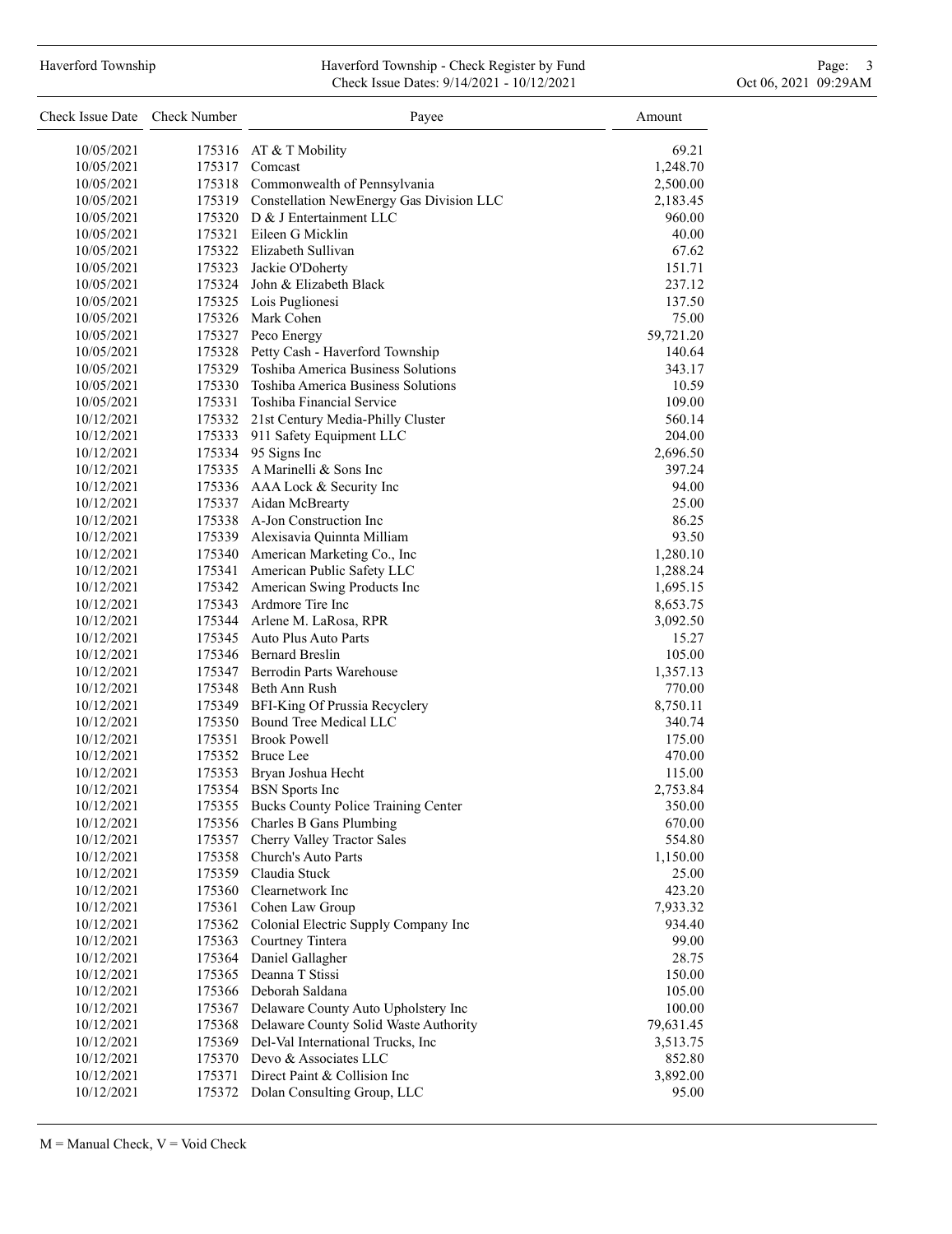# Haverford Township **Haverford Township - Check Register by Fund** Page: 4 Page: 4 Check Issue Dates: 9/14/2021 - 10/12/2021 Oct 06, 2021 09:29AM

| Check Issue Date Check Number |                  | Payee                                     | Amount             |
|-------------------------------|------------------|-------------------------------------------|--------------------|
| 10/12/2021                    | 175373           | Drugscan, Inc.                            | 183.00             |
| 10/12/2021                    | 175374           | Eagle Wireless Communications             | 1,177.05           |
| 10/12/2021                    |                  | 175375 Elizabeth Luff                     | 140.00             |
| 10/12/2021                    |                  | 175376 Elliott-Lewis                      | 3,375.05           |
| 10/12/2021                    |                  | 175377 Emily R Denny                      | 103.13             |
| 10/12/2021                    |                  | 175378 Erin Olsavsky                      | 25.00              |
| 10/12/2021                    |                  | 175379 Federal Express Corp               | 64.89              |
| 10/12/2021                    |                  | 175380 Fire Line Equipment                | 99.28              |
| 10/12/2021                    | 175381           | Fisher's Ace Hardware                     | 290.82             |
| 10/12/2021                    |                  | 175382 Foley Inc                          | 316.81             |
| 10/12/2021                    |                  | 175383 Glasgow Inc                        | 54.25              |
| 10/12/2021                    |                  | 175384 Go Native Tree Farm                | 1,523.50           |
| 10/12/2021                    |                  | 175385 Gordon Bentley                     | 70.00              |
| 10/12/2021                    | 175386           | Gracyn Shaw                               | 55.00              |
| 10/12/2021                    | 175387           | Grainger                                  | 69.40              |
| 10/12/2021                    |                  | 175388 GranTurk Equipment Company Inc     | 2,522.52           |
| 10/12/2021                    |                  | 175389 Guy's Auto Glass Service           | 615.00             |
| 10/12/2021                    |                  | 175390 Haverford High School Field Hockey | 1,325.00           |
| 10/12/2021                    | 175391           | Hill Buick GMC                            | 1,277.01           |
| 10/12/2021                    |                  | 175392 Holsten Associates PC              | 10.50              |
| 10/12/2021                    | 175393 HPED      |                                           | 6,690.31           |
| 10/12/2021                    |                  | 175394 Hunter Truck Sales Corp            | 2,364.72           |
| 10/12/2021                    | 175395           | Imperial Supplies LLC                     | 584.48             |
| 10/12/2021                    |                  | 175396 India Hart                         | 77.00              |
| 10/12/2021                    |                  | 175397 International Code Council Inc     | 131.00             |
| 10/12/2021                    |                  | 175398 iPROMOTEu Inc                      | 1,817.00           |
| 10/12/2021                    | 175399           | J & C Ice Technologies Inc                | 1,105.74           |
| 10/12/2021                    | 175400           | Jack Bullock                              | 72.50              |
| 10/12/2021                    | 175401           | Jacob Low Hardware                        | 466.49             |
| 10/12/2021                    | 175402           | Jared S. Caldwell                         | 138.00             |
| 10/12/2021                    |                  | 175403 Jeff Cederstrom                    | 105.00             |
| 10/12/2021                    |                  | 175404 Jonathan D Moyer                   | 105.00             |
| 10/12/2021<br>10/12/2021      | 175405           | Joseph Fazzio Inc<br>Joshua Murphy        | 401.44             |
| 10/12/2021                    | 175406<br>175407 | JPS Equipment Co., Inc                    | 105.00<br>5,602.00 |
| 10/12/2021                    | 175408           | Kelly Industrial Supply                   | 255.56             |
| 10/12/2021                    | 175409           | Keystone Municipal Services, Inc          | 8,981.25           |
| 10/12/2021                    | 175410           | Knowlton Construction Supplies Inc        | 1,900.00           |
| 10/12/2021                    | 175411           | Lily Tuohey                               | 15.00              |
| 10/12/2021                    | 175412           | Lisa A Drake                              | 120.00             |
| 10/12/2021                    | 175413           | LogoWear House Inc                        | 1,750.00           |
| 10/12/2021                    | 175414           | Manoa Cleaners, Inc                       | 650.55             |
| 10/12/2021                    | 175415           | McDonald Uniform Co Inc                   | 1,300.07           |
| 10/12/2021                    | 175416           | McLenaghan Wholesale Tires Inc            | 1,848.00           |
| 10/12/2021                    | 175417           | McNichol, Byrne, & Matlawski, PC          | 6,605.56           |
| 10/12/2021                    | 175418           | Michael A Bowens II                       | 105.00             |
| 10/12/2021                    | 175419           | Michael Morris                            | 280.00             |
| 10/12/2021                    | 175420           | MLH Occupational & Travel Health          | 1,903.00           |
| 10/12/2021                    | 175421           | Montgomery County Treasurer               | 6,000.00           |
| 10/12/2021                    | 175422           | N.E.I.S.M.A. Inc                          | 175.00             |
| 10/12/2021                    | 175423           | Nathan Scott                              | 154.00             |
| 10/12/2021                    | 175424           | Nichols Plumbing & Heating, Inc           | 2,090.00           |
| 10/12/2021                    | 175425           | Nuss Printing Inc                         | 749.95             |
| 10/12/2021                    | 175426           | Office Basics, Inc.                       | 2,024.36           |
| 10/12/2021                    | 175427           | Olivia DePietro                           | 162.50             |
| 10/12/2021                    | 175428           | Ollis Brothers Inc                        | 320.00             |
| 10/12/2021                    |                  | 175429 PA Recreation & Park Society       | 6,659.00           |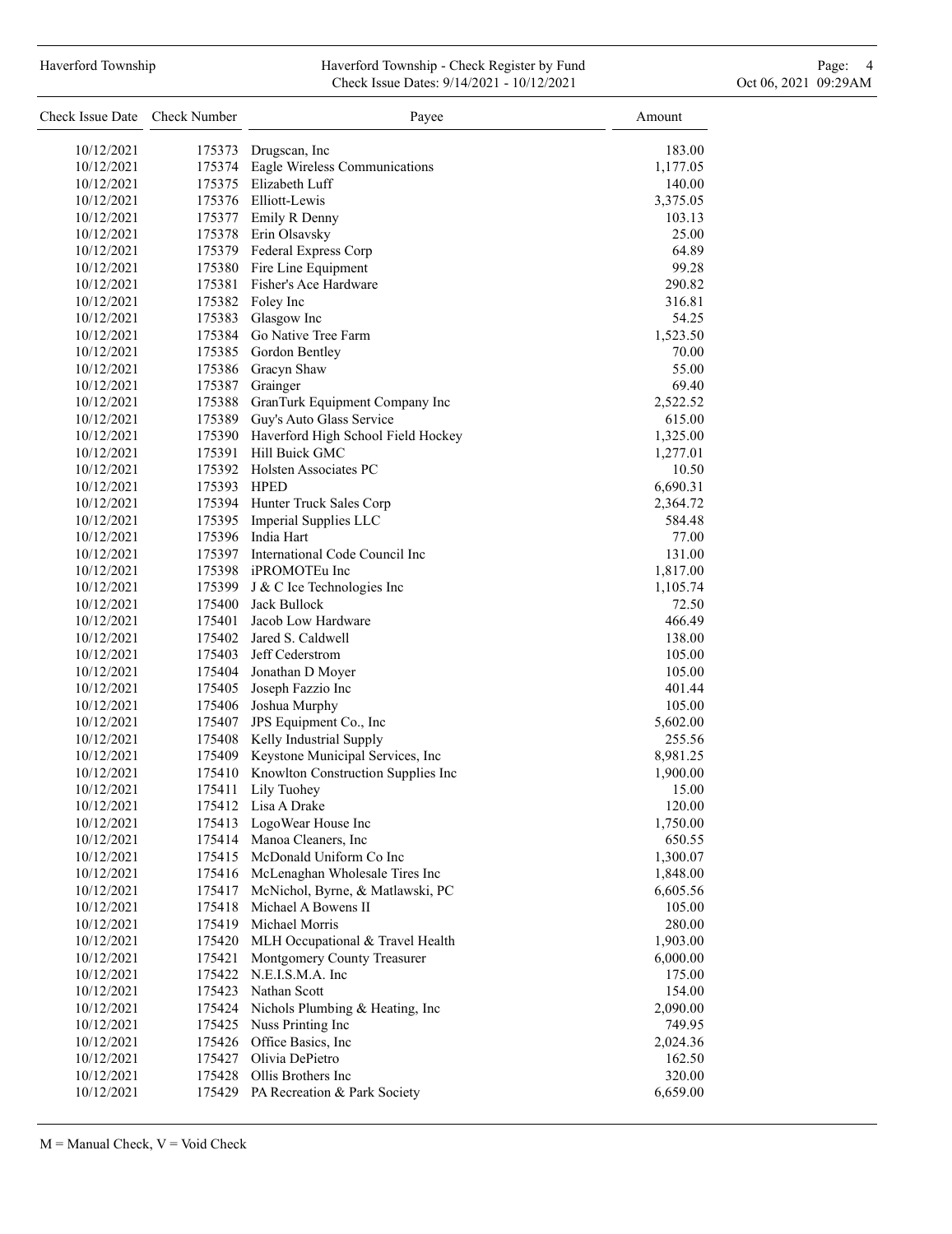# Haverford Township **Haverford Township - Check Register by Fund** Page: 5 - 5 - 7 Page: 5 - 7 Page: 5 - 7 Page: 5 Check Issue Dates: 9/14/2021 - 10/12/2021 Oct 06, 2021 09:29AM

| Check Issue Date Check Number |        | Payee                                           | Amount     |   |
|-------------------------------|--------|-------------------------------------------------|------------|---|
| 10/12/2021                    | 175430 | Pacifico Marple Ford                            | 279.76     |   |
| 10/12/2021                    |        | 175431 Papco, Inc.                              | 19,064.97  |   |
| 10/12/2021                    |        | 175432 Park's Best Car Wash Inc                 | 562.50     |   |
| 10/12/2021                    |        | 175433 Penn Valley Chemical Co                  | 582.89     |   |
| 10/12/2021                    |        | 175434 Pennoni Associates, Inc.                 | 5,739.00   |   |
| 10/12/2021                    |        | 175435 PetroChoice                              | 1,307.62   |   |
| 10/12/2021                    |        | 175436 PetSmart #0564                           | 135.98     |   |
| 10/12/2021                    |        | 175437 PetSmart #1804                           | 430.12     |   |
| 10/12/2021                    |        | 175438 Pipe Line Plastics Inc                   | 112.53     |   |
| 10/12/2021                    |        | 175439 Port A Bowl Restroom Co Corp             | 1,315.00   |   |
| 10/12/2021                    |        | 175440 Porter Lee Corporation                   | 1,200.00   |   |
| 10/12/2021                    |        | 175441 PPS Print Solutions                      | 9,879.92   |   |
| 10/12/2021                    |        | 175442 Praxair Distribution Inc                 | 163.96     |   |
| 10/12/2021                    |        | 175443 Public Agency Training Council Inc       | 700.00     |   |
| 10/12/2021                    |        | 175444 R J Power Equipment Co Inc               | 3,476.00   |   |
| 10/12/2021                    |        | 175445 Rebecca Ahern                            | 98.00      |   |
| 10/12/2021                    |        | 175446 Ricardo Gilliam                          | 70.00      |   |
| 10/12/2021                    |        | 175447 Ricciardi Brothers Old City Painting Inc | 114.92     |   |
| 10/12/2021                    |        | 175448 S&S Worldwide Inc                        | 217.69     |   |
| 10/12/2021                    | 175449 | Sandi Kirschner                                 | 150.00     |   |
| 10/12/2021                    |        | 175450 Sandy McGuire                            | 455.00     |   |
| 10/12/2021                    |        | 175451 School District of Haverford Township    | 11,392.44  |   |
| 10/12/2021                    |        | 175452 Shallow Creek Kennels Inc                | 72.00      |   |
| 10/12/2021                    |        | 175453 Shane Patrick Moran                      | 162.00     |   |
| 10/12/2021                    |        | 175454 Shannon Barycki                          | 45.00      |   |
| 10/12/2021                    |        | 175455 Sherwin-Williams                         | 33.10      |   |
| 10/12/2021                    |        | 175456 Sherwin-Williams                         | 80.41      |   |
| 10/12/2021                    |        | 175457 Signal Service, Inc                      | 8,000.30   |   |
| 10/12/2021                    | 175458 | Sinclair Exterminating Inc                      | 830.00     |   |
| 10/12/2021                    | 175459 | Sir Speedy Printing Center #7099                | 1,379.00   |   |
| 10/12/2021                    | 175460 | Spectrum Letterbox                              | 1,495.00   |   |
| 10/12/2021                    | 175461 | Spike's Trophies Limited                        | 61.00      |   |
| 10/12/2021                    | 175462 | State Road Builders Supply Co Inc               | 1,493.03   |   |
| 10/12/2021                    | 175463 | Superior Alarm Systems Inc                      | 225.00     |   |
| 10/12/2021                    | 175464 | Suzanne Barr                                    | 1,230.00   |   |
| 10/12/2021                    |        | 175465 T. Frank McCall's, Inc.                  | 1,569.47   |   |
| 10/12/2021                    |        | 175466 Thomson Reuters-West                     | 263.96     |   |
| 10/12/2021                    | 175467 | Timothy Moleski                                 | 850.00     |   |
| 10/12/2021                    | 175468 | <b>Travelers</b>                                | 85.00      |   |
| 10/12/2021                    | 175469 | Triple R Truck Parts                            | 1,842.14   |   |
| 10/12/2021                    | 175470 | Tri-State Elevator Co Inc                       | 297.00     |   |
| 10/12/2021                    | 175471 | Tri-State Financial Group LLC                   | 13,289.95  |   |
| 10/12/2021                    | 175472 | Tri-State/Ace Knife Grinding Corp               | 182.00     |   |
| 10/12/2021                    | 175473 | TruckPro LLC Corp                               | 4,830.04   |   |
| 10/12/2021                    | 175474 | U S Municipal Inc                               | 8,484.85   |   |
| 10/12/2021                    | 175475 | ULINE, Inc                                      | 408.16     |   |
| 10/12/2021                    | 175476 | VCA Wellington Animal Hospital                  | 193.32     |   |
| 10/12/2021                    | 175477 | Volunteer Medical Serv Corps of Narberth        | 6,340.52   |   |
| 10/12/2021                    | 175478 | Volunteer Relief Assoc of Haverford Twp         | 307,770.34 |   |
| 10/12/2021                    | 175479 | WatchGuard Video                                | 130.00     |   |
| 10/12/2021                    | 175480 | Weeds, Inc.                                     | 160.00     |   |
| 10/12/2021                    | 175481 | Yearsley's Service, Ltd                         | 86.90      |   |
| <b>Investment - PLGIT</b>     |        |                                                 |            |   |
| 09/21/2021                    | 186    | Express Scripts Inc                             | 27,043.32  | M |
| 10/05/2021                    | 188    | Express Scripts Inc                             | 35,904.83  | M |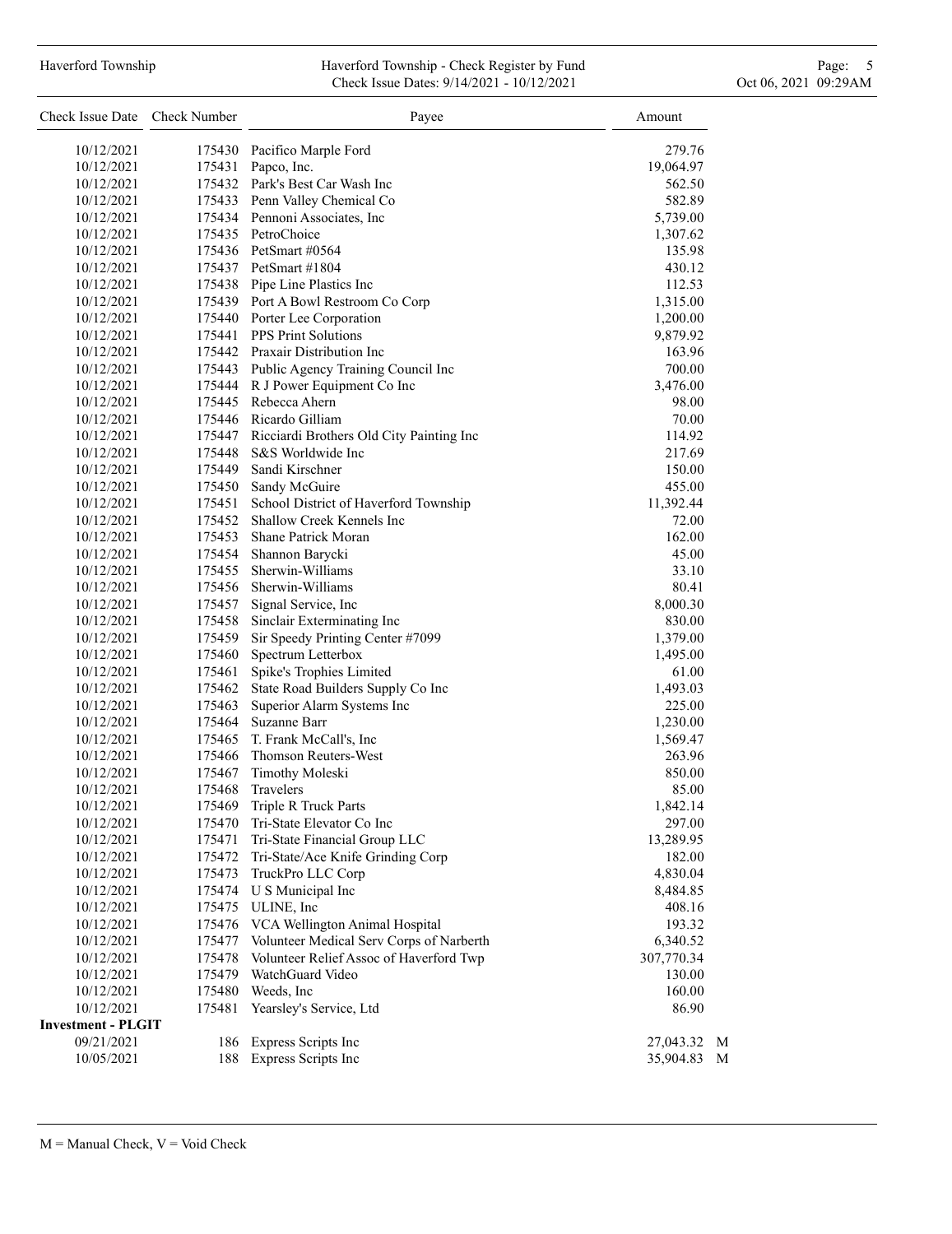| Haverford Township | Haverford Township - Check Register by Fund |                      | Page: |
|--------------------|---------------------------------------------|----------------------|-------|
|                    | Check Issue Dates: 9/14/2021 - 10/12/2021   | Oct 06, 2021 09:29AM |       |

| Check Issue Date Check Number   |                     | Payee                                   | Amount       |   |
|---------------------------------|---------------------|-----------------------------------------|--------------|---|
|                                 | Total GENERAL FUND: |                                         | 1,706,305.05 |   |
| <b>Investment - Sewer PLGIT</b> |                     |                                         |              |   |
| 09/21/2021                      | 187                 | Express Scripts Inc                     | 2,702.61     | M |
| 10/05/2021                      | 189                 | Express Scripts Inc                     | 3,157.03     | M |
| <b>Sewer Cash - Operating</b>   |                     |                                         |              |   |
| 09/14/2021                      | 18925               | Arthur J Gallagher Risk Mgmt Serv Inc   | 4,569.64     |   |
| 09/21/2021                      | 18926               | <b>CIGNA</b>                            | 95.55        |   |
| 09/21/2021                      | 18927               | DelCo Public Schools Healthcare Trst    | 4,926.63     |   |
| 09/21/2021                      | 18928               | North American Benefits Company         | 45.00        |   |
| 09/21/2021                      |                     | 18929 Petty Cash - Haverford Township   | 55.69        |   |
| 09/28/2021                      | 18930               | Arthur J Gallagher Risk Mgmt Serv Inc   | 14,878.00    |   |
| 10/05/2021                      | 18931               | AT & T Mobility                         | 85.94        |   |
| 10/12/2021                      |                     | 18932 Cawley Environmental Services Inc | 2,666.25     |   |
| 10/12/2021                      | 18933               | H A DeHart & Son                        | 941.00       |   |
| 10/12/2021                      |                     | 18934 Imperial Supplies LLC             | 450.00       |   |
| 10/12/2021                      | 18935               | McNichol, Byrne, & Matlawski, PC        | 2,353.06     |   |
| 10/12/2021                      | 18936               | Pacifico Marple Ford                    | 125.42       |   |
| 10/12/2021                      |                     | 18937 Papco, Inc.                       | 1,714.28     |   |
| 10/12/2021                      | 18938               | Pennoni Associates, Inc                 | 1,063.25     |   |
| 10/12/2021                      | 18939               | Pennsylvania One Call System Inc        | 507.99       |   |
| 10/12/2021                      | 18940               | School District of Haverford Township   | 235.17       |   |
| 10/12/2021                      | 18941               | Upper Darby Township Municipal Building | 142,634.32   |   |
| 10/12/2021                      | 18942               | Upper Darby Township Municipal Building | 1,698.82     |   |
| <b>Total SEWER FUND:</b>        |                     |                                         | 184,905.65   |   |
| <b>Grand Totals:</b>            |                     |                                         | 2,254,918.11 |   |
|                                 |                     |                                         |              |   |

Report Criteria: Report type: Summary

Check.Voided = No,Yes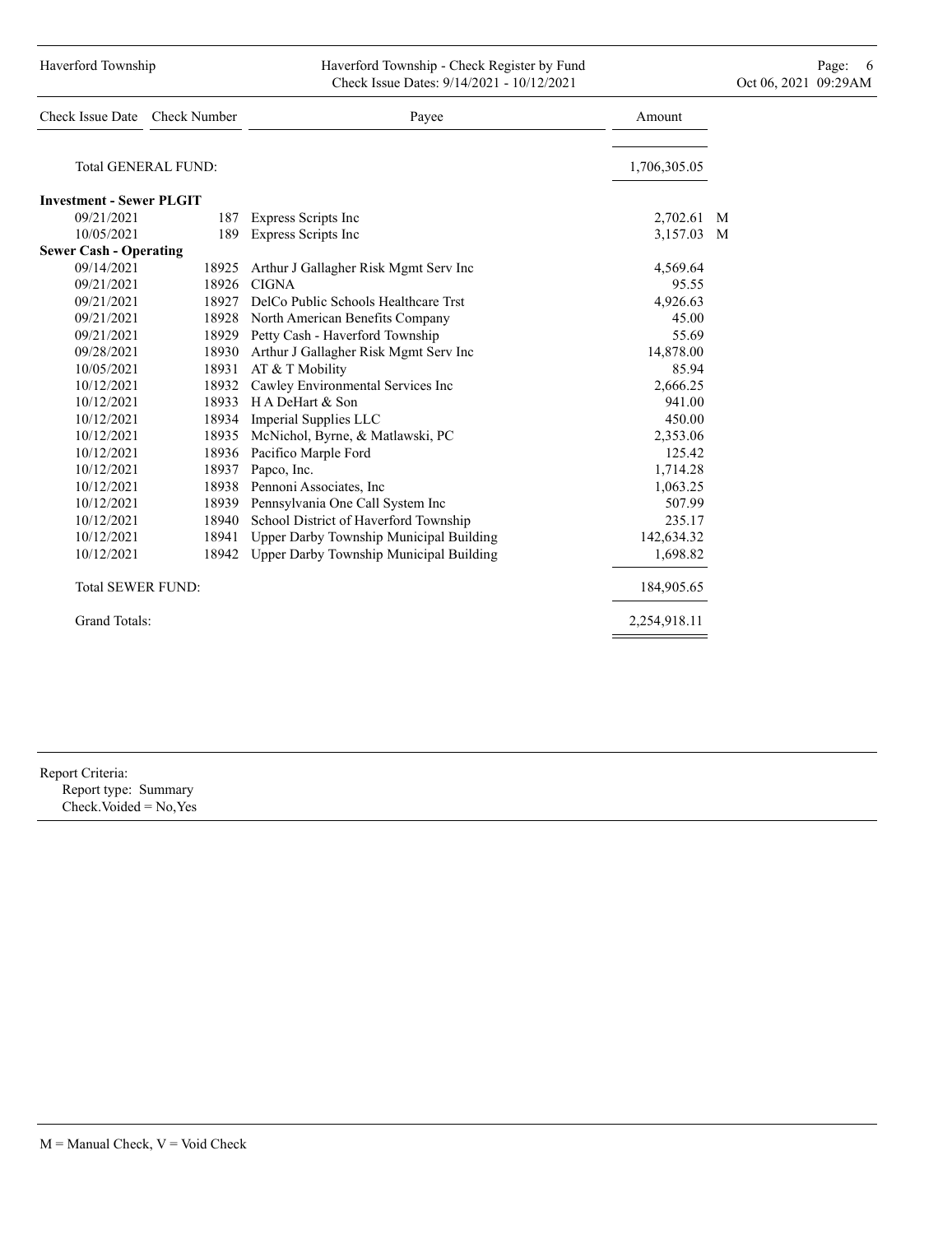## Haverford Township Haverford Township - Check Register by Fund Page: 1 Check Issue Dates: 10/13/2021 - 11/8/2021 11:00 Nov 02, 2021 11:14AM

| Check Issue Date Check Number       |                                  | Payee                                         | Amount         |
|-------------------------------------|----------------------------------|-----------------------------------------------|----------------|
| <b>American Rescue Plan - PLGIT</b> |                                  |                                               |                |
| 10/14/2021                          |                                  | 6533 Besiktas 1903 LLC                        | 2,500.00       |
| 10/14/2021                          |                                  | 6534 Bryan Wert Sales LLC                     | 2,500.00       |
| 10/14/2021                          |                                  | 6535 Chung's Touch                            | 2,500.00       |
| 10/14/2021                          |                                  | 6536 Diversified Repairs Prohandyman Services | 2,500.00       |
| 10/14/2021                          |                                  | 6537 Edward Burnetta, MD, LLC                 | 2,500.00       |
| 10/14/2021                          |                                  | 6538 Headline Hair Design, LLC                | 2,500.00       |
| 10/14/2021                          |                                  | 6539 S & C Brothers, Inc.                     | 2,500.00       |
| 10/14/2021                          |                                  | 6540 Toland Dental Ceramics LLC               | 2,500.00       |
| 10/21/2021                          |                                  | 6541 Field 1 Post, LLC                        | 2,500.00       |
| 10/21/2021                          |                                  | 6542 KCB Print Resources                      | 2,500.00       |
| 10/21/2021                          |                                  | 6546 Shotgun 3 Japanese Steak House           | 2,500.00       |
| 10/21/2021                          |                                  | 6547 William F Gavin Jr.                      | 2,500.00       |
| 10/28/2021                          |                                  | 6548 Managment & General Agent Recruiters     | 2,500.00       |
| 11/08/2021                          |                                  | 6552 Haverford Township                       | 600.00         |
| 11/08/2021                          |                                  | 6553 HPED                                     | 1,167.80       |
| 11/08/2021                          | 6554                             | Spectrum Letterbox                            | 250.00         |
|                                     | Total AMERICAN RESCUE PLAN FUND: |                                               | 34,517.80      |
| 2018 GO Bond - PLGIT                |                                  |                                               |                |
| 10/19/2021                          |                                  | 1104 Recreation Resource USA                  | 4,747.00 M     |
| <b>Capital Projects - PLGIT</b>     |                                  |                                               |                |
| 11/08/2021                          |                                  | 1158 Allan Myers, L.P.                        | 101,052.91 M   |
| 11/08/2021                          |                                  | 1159 WatchGuard Video                         | 17,445.00 M    |
| 11/08/2021                          |                                  | 1160 CGC Geoservices, LLC                     | 2,700.00<br>M  |
| 11/08/2021                          |                                  | 1161 Performance Signage                      | M<br>1,378.50  |
| 11/08/2021                          |                                  | 1162 Premier Concrete Inc                     | M<br>10,836.00 |
| 11/08/2021                          |                                  | 1163 Terra Technical Services, LLC            | 59,377.50 M    |
| 11/08/2021                          |                                  | 1164 TD Wealth Operations                     | 2,100.00 M     |
| 11/08/2021                          |                                  | 1165 Pennoni Associates, Inc.                 | 42,763.33<br>M |
| <b>Total CAPITAL FUND:</b>          |                                  |                                               | 242,400.24     |
| <b>CDBG Cash - Operating</b>        |                                  |                                               |                |
| 11/08/2021                          |                                  | 4585 Anthony J Dunleavy Assoc Inc             | 33,120.00      |
| 11/08/2021                          |                                  | 4586 Chaz's Tree Service                      | 800.00         |
| 11/08/2021                          |                                  | 4587 Cobbs Creek Housing Services             | 15,000.00      |
| 11/08/2021                          | 4588                             | Haverford Township                            | 4,287.49       |
| 11/08/2021                          |                                  | 4589 Pennoni Associates, Inc                  | 1,624.00       |
| 11/08/2021                          | 4590                             | Surrey Services for Seniors                   | 1,083.37       |
|                                     | Total CDBG GRANT FUND:           |                                               | 55,914.86      |
| <b>General Operating</b>            |                                  |                                               |                |
| 10/26/2021                          |                                  | 173662 William Maguire                        | 194.68- V      |
| 10/21/2021                          | 174505                           | Mary E Pappas                                 | 410.72- $V$    |
| 10/13/2021                          |                                  | 175482 Anthony Rufo                           | 14,339.64      |
| 10/13/2021                          |                                  | 175483 Arthur J Gallagher Risk Mgmt Serv Inc  | 825.00         |
| 10/13/2021                          |                                  | 175484 CNS Cleaning Co Inc                    | 2,165.00       |
| 10/13/2021                          |                                  | 175485 Delta Dental of PA                     | 16,824.13      |
| 10/13/2021                          |                                  | 175486 Eleanor Smith                          | 75.00          |
| 10/13/2021                          |                                  | 175487 Finnegan McPoyle                       | 35.00          |
| 10/13/2021                          |                                  | 175488 Great American Financial Services      | 95.00          |
| 10/13/2021                          |                                  | 175489 Jamie McCloskey                        | 65.29          |
| 10/13/2021                          |                                  | 175490 Jesse Hart                             | 200.82         |
| 10/13/2021                          | 175491                           | Marita Mugler                                 | 8.00           |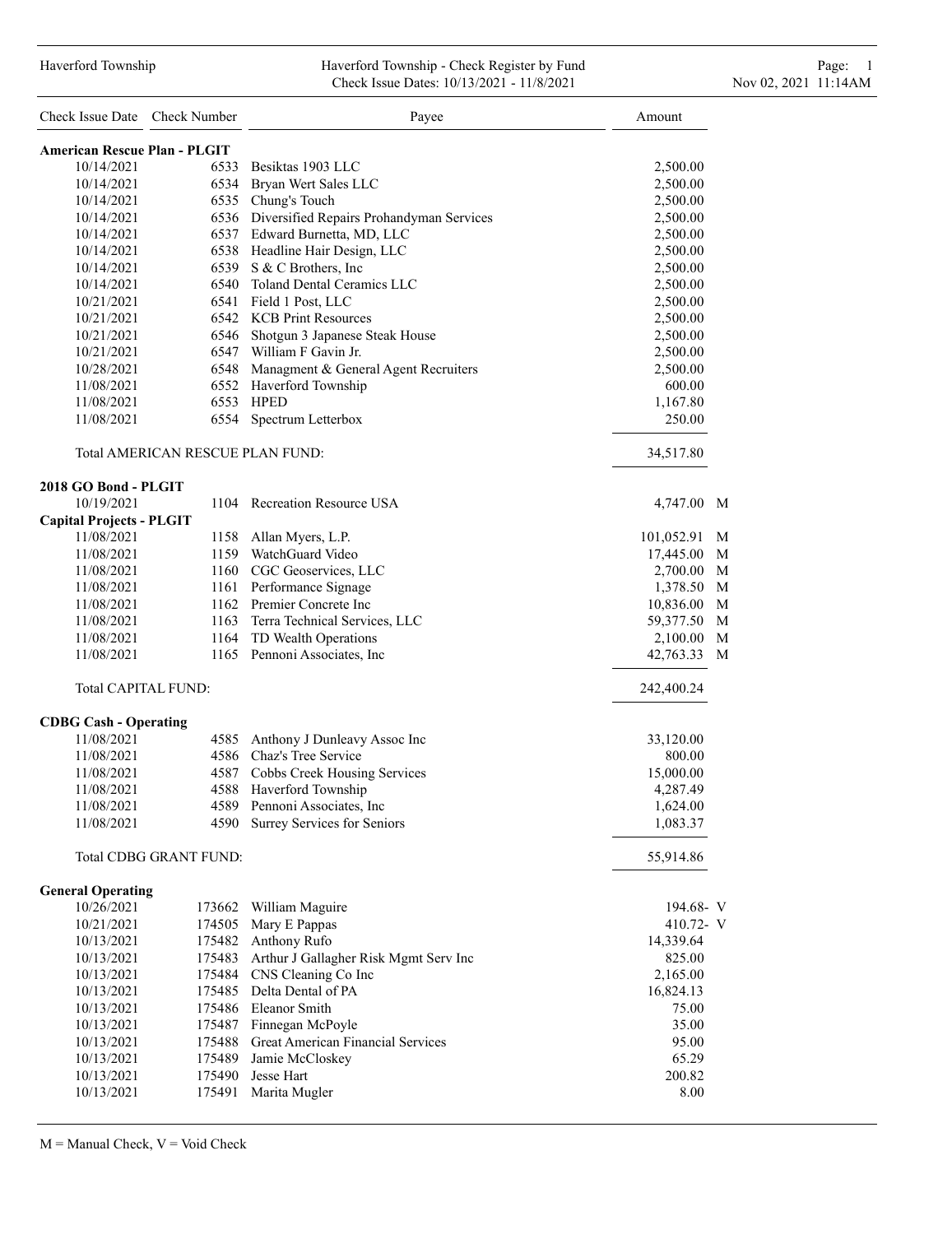## Haverford Township **Haverford Township - Check Register by Fund** Page: 2 Check Issue Dates: 10/13/2021 - 11/8/2021 11:00 Nov 02, 2021 11:14AM

| Check Issue Date Check Number |               | Payee                                           | Amount             |
|-------------------------------|---------------|-------------------------------------------------|--------------------|
| 10/13/2021                    |               | 175492 Narberth Ambulance                       | 10,000.00          |
| 10/13/2021                    |               | 175493 Petty Cash - Haverford Township          | 1,470.00           |
| 10/13/2021                    |               | 175494 ReadyRefresh by Nestle Inc               | 53.43              |
| 10/13/2021                    |               | 175495 TD Ameritrade Institutional              | 197,974.69         |
| 10/13/2021                    |               | 175496 TD Ameritrade Institutional              | 397,484.06         |
| 10/13/2021                    |               | 175497 Triple-Threat Fitness LLC                | 150.00             |
| 10/13/2021                    |               | 175498 Verizon                                  | 118.55             |
| 10/13/2021                    |               | 175499 TD Ameritrade FBO 913039183              | 397,484.06         |
| 10/13/2021                    |               | 175500 TD Ameritrade FBO 913039189              | 197,974.69         |
| 10/19/2021                    |               | 175501 2 Vernon LLC                             | 1,126.38           |
| 10/19/2021                    |               | 175502 Bruce J. & Janice C. Yasgur              | 252.60             |
| 10/19/2021                    |               | 175503 Colleen Brown                            | 214.18             |
| 10/19/2021                    |               | 175504 Comcast                                  | 419.31             |
| 10/19/2021                    | 175505 Lowe's |                                                 | 8,285.42           |
| 10/19/2021                    |               | 175506 Maryanne Snow                            | 18.00              |
| 10/19/2021                    |               | 175507 Mothers Compost LLC                      | 265.00             |
| 10/19/2021                    |               | 175508 Mun Kwan Pack                            | 54.00              |
| 10/19/2021                    |               | 175509 North American Benefits Company          | 4,517.85           |
| 10/19/2021                    |               | 175510 PECO-Payment Processing                  | 320.80             |
| 10/19/2021                    | 175511        | ReadyRefresh by Nestle Inc                      | 311.33             |
| 10/19/2021                    |               | 175512 Sailer Lambert                           | 18.00              |
| 10/19/2021                    |               | 175513 Todd & Amy Briddel & KOA Law Associates  | 1,361.04           |
| 10/19/2021                    |               | 175514 Toshiba Financial Services               | 1,349.00           |
| 10/19/2021                    |               | 175515 Vision Benefits of America               | 585.48             |
| 10/26/2021                    |               | 175516 Aqua Pennsylvania                        | 96.23              |
| 10/26/2021                    |               | 175517 Arthur J Gallagher Risk Mgmt Serv Inc    | 109,322.93         |
| 10/26/2021                    |               | 175518 Bath Fitter                              | 224.50             |
| 10/26/2021                    |               | 175519 CIGNA                                    |                    |
|                               |               | 175520 Comcast                                  | 2,716.60<br>483.72 |
| 10/26/2021                    |               |                                                 |                    |
| 10/26/2021                    |               | 175521 Comcast Business                         | 1,627.99           |
| 10/26/2021                    |               | 175522 Constellation NewEnergy Gas Division LLC | 2,369.50           |
| 10/26/2021                    |               | 175523 DelCo Public Schools Healthcare Trst     | 378,132.69         |
| 10/26/2021                    |               | 175524 Federal Express Corp                     | 43.49              |
| 10/26/2021                    |               | 175525 Independence Blue Cross                  | 3,498.56           |
| 10/26/2021                    |               | 175526 Independence Blue Cross                  | 7,264.41           |
| 10/26/2021                    |               | 175527 Independence Blue Cross                  | 1,537.91           |
| 10/26/2021                    |               | 175528 Mary E Pappas Trust                      | 410.72             |
| 10/26/2021                    |               | 175529 Richard Baskin                           | 75.00              |
| 10/26/2021                    |               | 175530 Verizon                                  | 55.99              |
| 10/27/2021                    | 175531        | PAR - Recycle Works                             | 1,600.00           |
| 11/02/2021                    | 175532        | Aqua Pennsylvania                               | 5,556.15           |
| 11/02/2021                    | 175533        | AT & T Mobility                                 | 68.91              |
| 11/02/2021                    |               | 175534 Colleen Brown                            | 60.47              |
| 11/02/2021                    | 175535        | Comcast                                         | 1,106.76           |
| 11/02/2021                    |               | 175536 Commonwealth of PA                       | 10.00              |
| 11/02/2021                    |               | 175537 Commonwealth of PA                       | 35.00              |
| 11/02/2021                    |               | 175538 Coulter Building Co & Robert Ford        | 1,901.48           |
| 11/02/2021                    |               | 175539 Institute of Police Technology & Mgmt.   | 795.00             |
| 11/02/2021                    | 175540        | Julien Denny                                    | 68.78              |
| 11/02/2021                    | 175541        | Kirsten Taylor                                  | 44.51              |
| 11/02/2021                    | 175542        | Martin Smith                                    | 15.00              |
| 11/02/2021                    |               | 175543 PECO - Payment Processing                | 659.74             |
| 11/02/2021                    |               | 175544 Peco Energy                              | 57,749.08          |
| 11/02/2021                    | 175545        | Petty Cash - Haverford Township                 | 28.83              |
| 11/02/2021                    | 175546        | TD Ameritrade FBO 913039194                     | 86,760.00          |
| 11/02/2021                    |               | 175547 Toshiba Financial Service                | 109.00             |
| 11/02/2021                    |               | 175548 William Maguire                          | 194.68             |
|                               |               |                                                 |                    |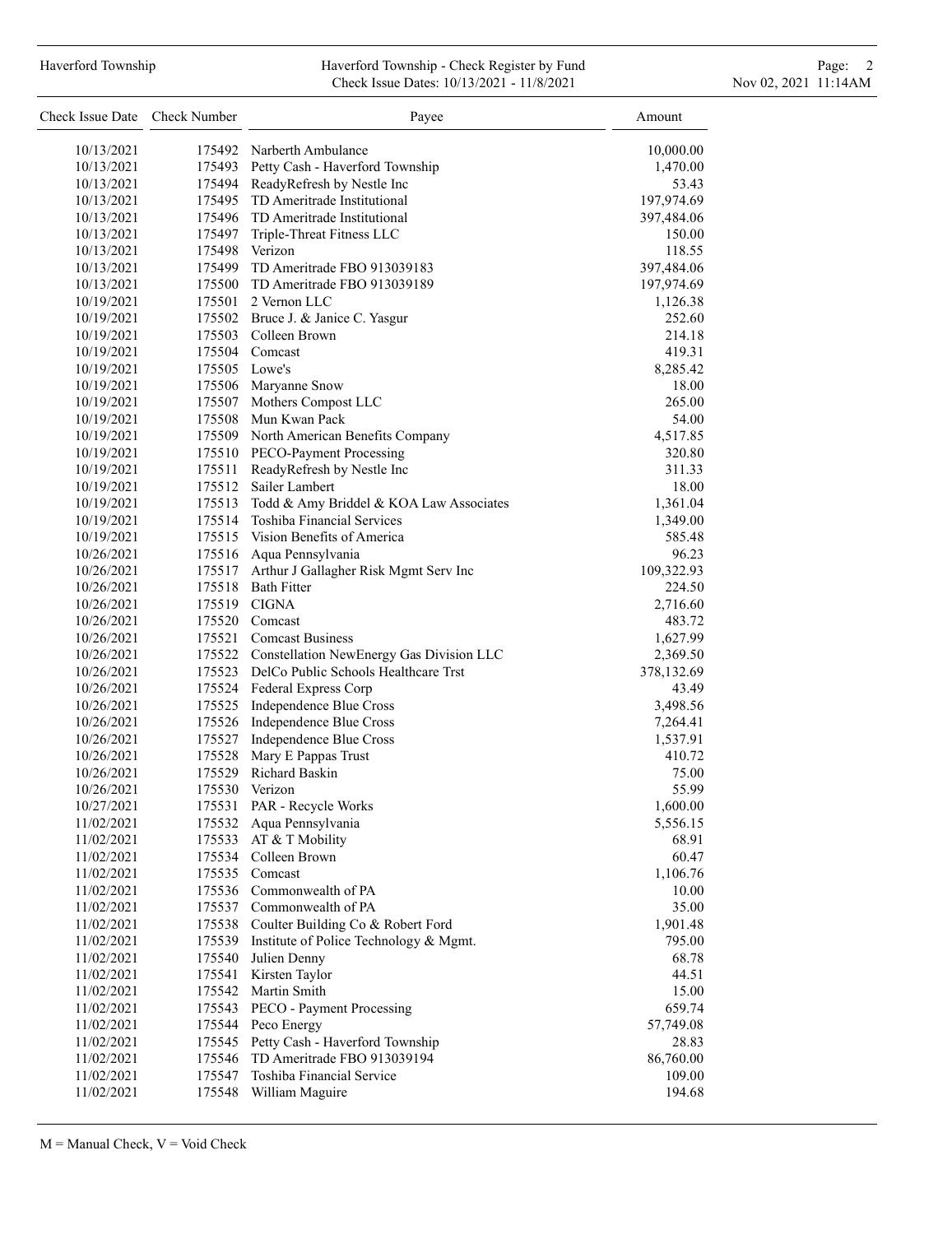## Haverford Township **Haverford Township - Check Register by Fund** Page: 3 and Page: 3 Check Issue Dates: 10/13/2021 - 11/8/2021 11:00 Nov 02, 2021 11:14AM

| Check Issue Date Check Number |        | Payee                                                         | Amount    |
|-------------------------------|--------|---------------------------------------------------------------|-----------|
| 11/08/2021                    | 175549 | 21st Century Media-Philly Cluster                             | 2,140.88  |
| 11/08/2021                    |        | 175550 911 Safety Equipment LLC                               | 7,809.00  |
| 11/08/2021                    |        | 175551 95 Signs Inc                                           | 1,190.00  |
| 11/08/2021                    |        | 175552 A Marinelli & Sons Inc                                 | 605.44    |
| 11/08/2021                    |        | 175553 Absolutely Apropos Inc.                                | 345.00    |
| 11/08/2021                    |        | 175554 A-Jon Construction Inc                                 | 1,775.00  |
| 11/08/2021                    |        | 175555 Alexisavia Quinnta Milliam                             | 211.75    |
| 11/08/2021                    |        | 175556 Amazing Grazing LLC                                    | 2,800.00  |
| 11/08/2021                    |        | 175557 American Public Safety LLC                             | 12,850.65 |
| 11/08/2021                    |        | 175558 Ardmore Tire Inc                                       | 4,701.25  |
| 11/08/2021                    |        | 175559 Ardmore Window Cleaning Co                             | 4,450.00  |
| 11/08/2021                    |        | 175560 Arlene M. LaRosa, RPR                                  | 1,598.75  |
| 11/08/2021                    |        | 175561 Auto Plus Auto Parts                                   | 77.68     |
| 11/08/2021                    |        | 175562 Axon Enterprise Inc                                    | 693.59    |
| 11/08/2021                    |        | 175563 Becker Arena Products, Inc                             | 341.76    |
| 11/08/2021                    |        | 175564 Bee Electronics Inc                                    | 219.94    |
| 11/08/2021                    |        | 175565 Bernard Breslin                                        | 70.00     |
| 11/08/2021                    |        | 175566 Berrodin Parts Warehouse                               | 477.41    |
| 11/08/2021                    |        | 175567 Beth Ann Rush                                          | 760.00    |
| 11/08/2021                    |        | 175568 BFI-King Of Prussia Recyclery                          | 10,279.34 |
| 11/08/2021                    |        | 175569 Brian Helgenberg                                       | 252.00    |
| 11/08/2021                    |        | 175570 Brian Kearns                                           | 315.00    |
| 11/08/2021                    |        | 175571 Bridgee Bees Floral Creations                          | 80.00     |
| 11/08/2021                    |        | 175572 Brook Powell                                           | 105.00    |
| 11/08/2021                    |        | 175573 Bruce Lee                                              | 365.00    |
|                               |        |                                                               | 26.06     |
| 11/08/2021<br>11/08/2021      |        | 175574 Bryn Mawr Racing Company<br>175575 BSN Sports Inc      | 80.00     |
| 11/08/2021                    |        | 175576 Cassandra Hawks                                        | 180.00    |
| 11/08/2021                    |        | 175577 Catherine M Kelly                                      | 625.00    |
|                               |        |                                                               | 331.80    |
| 11/08/2021                    |        | 175578 CDW Government Inc                                     |           |
| 11/08/2021<br>11/08/2021      |        | 175579 Center for Education & Employment Law                  | 119.00    |
| 11/08/2021                    |        | 175580 Cherry Valley Tractor Sales<br>175581 Clearnetwork Inc | 5,590.82  |
|                               |        |                                                               | 217.35    |
| 11/08/2021                    |        | 175582 CNS Cleaning Co Inc                                    | 2,165.00  |
| 11/08/2021                    |        | 175583 Colonial Electric Supply Company Inc                   | 1,969.55  |
| 11/08/2021                    |        | 175584 Compressed Air System Inc                              | 1,476.00  |
| 11/08/2021                    |        | 175585 Courtney Tintera                                       | 145.75    |
| 11/08/2021                    |        | 175586 D M I Home Supply<br>175587 Daktronics Inc             | 120.00    |
| 11/08/2021                    |        |                                                               | 275.00    |
| 11/08/2021                    | 175588 | DaTwan Bolden                                                 | 105.00    |
| 11/08/2021                    |        | 175589 Dean S Boornazian                                      | 420.00    |
| 11/08/2021                    |        | 175590 Deborah Saldana                                        | 105.00    |
| 11/08/2021                    |        | 175591 Defensive Driving Academy Inc                          | 300.00    |
| 11/08/2021                    |        | 175592 Degler-Whiting Inc                                     | 1,360.00  |
| 11/08/2021                    |        | 175593 Delaware County ESTC                                   | 1,080.00  |
| 11/08/2021                    |        | 175594 Delaware County Solid Waste Authority                  | 90,109.50 |
| 11/08/2021                    |        | 175595 Delaware Valley Turf                                   | 356.00    |
| 11/08/2021                    |        | 175596 Del-Val International Trucks, Inc                      | 3,526.21  |
| 11/08/2021                    |        | 175597 Denny Electric Supply of Amble, Inc.                   | 78.81     |
| 11/08/2021                    |        | 175598 Devo & Associates LLC                                  | 1,044.45  |
| 11/08/2021                    |        | 175599 Discount School Supply                                 | 321.42    |
| 11/08/2021                    |        | 175600 Dustin C Wilf                                          | 235.00    |
| 11/08/2021                    | 175601 | Eagle Wireless Communications                                 | 1,177.05  |
| 11/08/2021                    |        | 175602 Eileen G Micklin                                       | 275.00    |
| 11/08/2021                    |        | 175603 Elizabeth Luff                                         | 160.00    |
| 11/08/2021                    |        | 175604 Elliott-Lewis                                          | 2,499.00  |
| 11/08/2021                    |        | 175605 Emily R Denny                                          | 156.75    |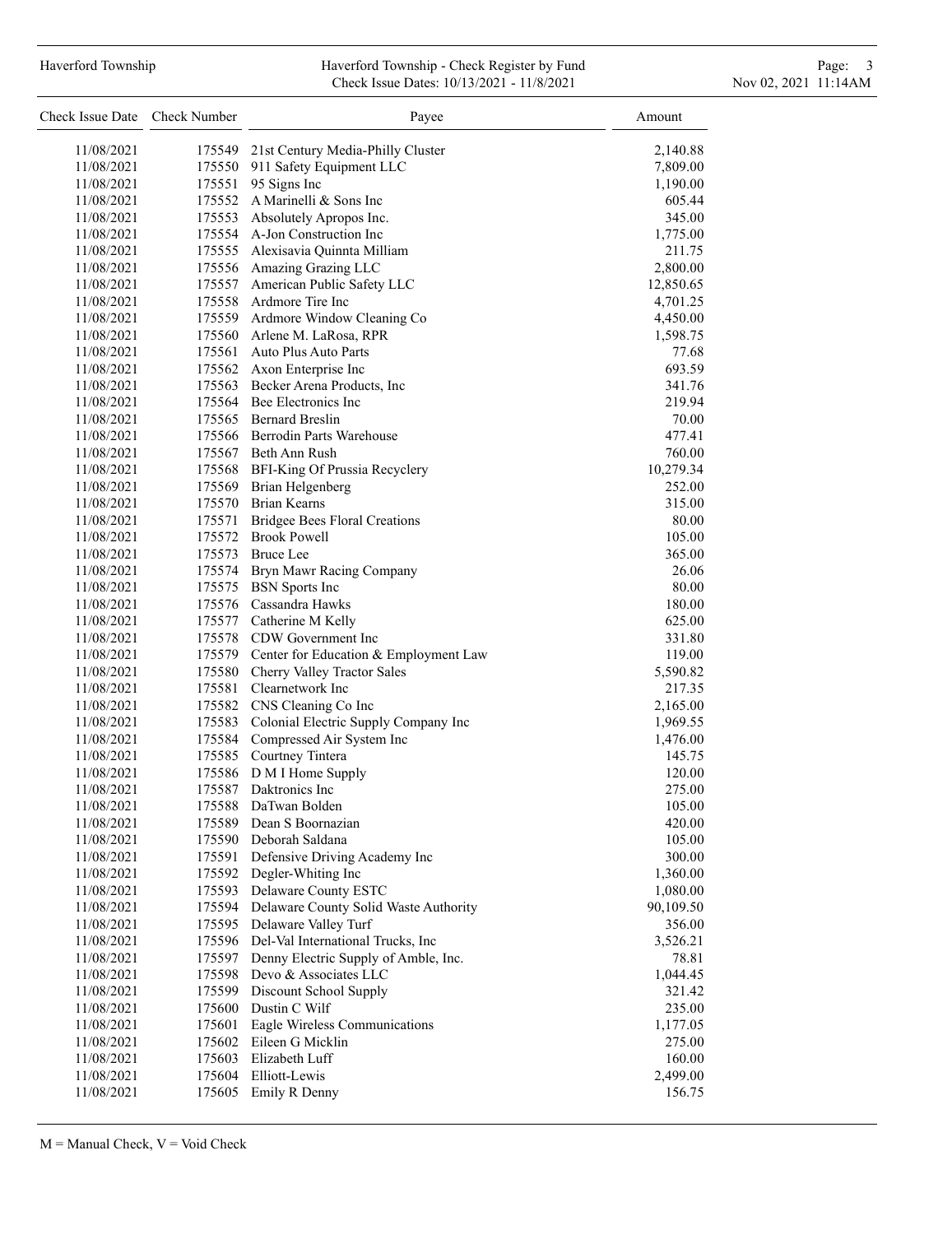#### Haverford Township **Haverford Township - Check Register by Fund** Page: 4 Page: 4 Check Issue Dates: 10/13/2021 - 11/8/2021 11:00 Nov 02, 2021 11:14AM

| Check Issue Date Check Number |             | Payee                                     | Amount             |
|-------------------------------|-------------|-------------------------------------------|--------------------|
| 11/08/2021                    |             | 175606 Emily Thornton                     | 75.00              |
| 11/08/2021                    |             | 175607 Ethan S. Fingerhut                 | 70.00              |
| 11/08/2021                    |             | 175608 Federal Express Corp               | 28.77              |
| 11/08/2021                    |             | 175609 Ferguson & McCann Inc              | 1,600.00           |
| 11/08/2021                    |             | 175610 Finnegan McPoyle                   | 35.00              |
| 11/08/2021                    |             | 175611 Flag Products Inc                  | 168.70             |
| 11/08/2021                    |             | 175612 Flamm Walton Heimbach              | 235.00             |
| 11/08/2021                    |             | 175613 Foley Inc                          | 535.92             |
| 11/08/2021                    |             | 175614 Gail Stickney                      | 157.26             |
| 11/08/2021                    |             | 175615 Galantino Supply Company Inc       | 26.50              |
| 11/08/2021                    |             | 175616 Gallagher Benefit Services Inc     | 12,000.00          |
| 11/08/2021                    |             | 175617 General Code                       | 926.27             |
| 11/08/2021                    |             | 175618 Glick Fire Equipment Co., Inc      | 246.43             |
| 11/08/2021                    |             | 175619 Golf Cars Inc                      | 1,650.00           |
| 11/08/2021                    |             | 175620 Gordon Bentley                     | 280.00             |
| 11/08/2021                    |             | 175621 Gracyn Shaw                        | 52.50              |
| 11/08/2021                    |             | 175622 GranTurk Equipment Company Inc     | 1,800.32           |
| 11/08/2021                    |             | 175623 Gregory Decina                     | 735.00             |
| 11/08/2021                    |             | 175624 Haverford Girls Lacrosse Boosters  | 1,940.00           |
| 11/08/2021                    |             | 175625 Haverford Township Free Library    | 103,077.43         |
| 11/08/2021                    |             | 175626 Health Advocate Solutions Inc      | 1,382.40           |
| 11/08/2021                    |             | 175627 Hill Buick GMC                     | 1,940.00           |
| 11/08/2021                    |             | 175628 Hockeytown 19083 LLC               | 875.00             |
| 11/08/2021                    |             | 175629 Hour Glass Cleaners, Inc           | 258.00             |
| 11/08/2021                    | 175630 HPED |                                           |                    |
| 11/08/2021                    |             | 175631 Hunter Truck Sales Corp            | 7,054.12<br>113.58 |
| 11/08/2021                    |             | 175632 ICW Consulting Group, LLC          | 11,344.61          |
|                               |             | 175633 Imperial Supplies LLC              | 352.58             |
| 11/08/2021<br>11/08/2021      |             | 175634 India Hart                         |                    |
|                               |             | 175635 iPROMOTEu Inc                      | 55.00              |
| 11/08/2021                    |             |                                           | 2,595.25           |
| 11/08/2021                    |             | 175636 Irrigation Systems, Inc            | 2,225.00           |
| 11/08/2021                    |             | 175637 Isaac Lindy                        | 144.00             |
| 11/08/2021                    |             | 175638 J & C Ice Technologies Inc         | 264.04             |
| 11/08/2021                    |             | 175639 Jack Bullock                       | 150.00             |
| 11/08/2021                    |             | 175640 Jackie Heinerichs                  | 80.00              |
| 11/08/2021                    |             | 175641 Jacob Low Hardware                 | 1,574.37           |
| 11/08/2021                    |             | 175642 Jean M Vetter                      | 70.00              |
| 11/08/2021                    | 175643      | Jill Cosgrove                             | 216.00             |
| 11/08/2021                    | 175644      | John J Connolly                           | 210.00             |
| 11/08/2021                    | 175645      | Jonah Sun                                 | 107.50             |
| 11/08/2021                    | 175646      | Jonathan D Moyer                          | 70.00              |
| 11/08/2021                    | 175647      | Joseph Fazzio Inc                         | 374.66             |
| 11/08/2021                    | 175648      | Joshua Murphy                             | 175.00             |
| 11/08/2021                    | 175649      | JPS Equipment Co., Inc                    | 6,182.00           |
| 11/08/2021                    | 175650      | Julia R MacLaughlin                       | 180.00             |
| 11/08/2021                    | 175651      | Kaitlyn Berg                              | 210.00             |
| 11/08/2021                    |             | 175652 Karen Boornazian                   | 252.00             |
| 11/08/2021                    |             | 175653 Kartman Fire Protection Serv Inc   | 851.50             |
| 11/08/2021                    |             | 175654 Keith Crabbs                       | 175.00             |
| 11/08/2021                    | 175655      | Keystone Municipal Services, Inc          | 8,250.00           |
| 11/08/2021                    | 175656      | Lily Tuohey                               | 45.00              |
| 11/08/2021                    | 175657      | Linde Gas & Equipment Inc                 | 278.33             |
| 11/08/2021                    | 175658      | Lisa A Drake                              | 120.00             |
| 11/08/2021                    | 175659      | Lockertags LLC                            | 43.95              |
| 11/08/2021                    | 175660      | LogoWear House Inc                        | 553.00             |
| 11/08/2021                    | 175661      | Macy Dahl                                 | 60.00              |
| 11/08/2021                    |             | 175662 Main Line Mower-Tree Care Supplies | 243.30             |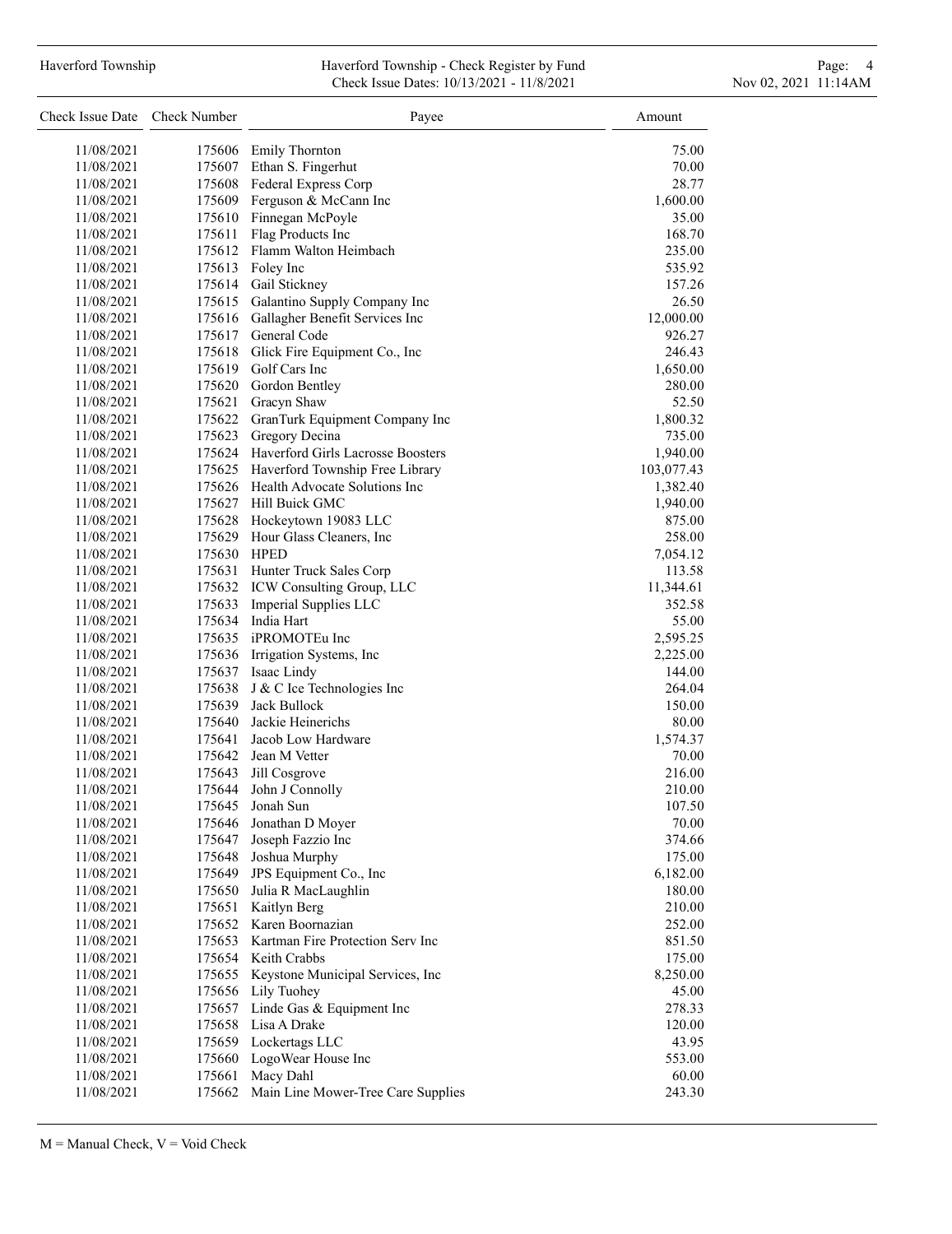### Haverford Township **Haverford Township - Check Register by Fund** Page: 5 - 5 - 7 Page: 5 - 7 Page: 5 - 7 Page: 5 Check Issue Dates: 10/13/2021 - 11/8/2021 11:00 Nov 02, 2021 11:14AM

| Check Issue Date Check Number |                  | Payee                                     | Amount    |
|-------------------------------|------------------|-------------------------------------------|-----------|
| 11/08/2021                    | 175663           | McCarthy and Company, LLC                 | 661.25    |
| 11/08/2021                    | 175664           | McLenaghan Wholesale Tires Inc            | 525.00    |
| 11/08/2021                    | 175665           | McNichol, Byrne, & Matlawski, PC          | 5,417.84  |
| 11/08/2021                    |                  | 175666 Michael A Bowens II                | 70.00     |
| 11/08/2021                    |                  | 175667 Michael Heneghan                   | 105.00    |
| 11/08/2021                    | 175668           | Michael James Remy                        | 175.00    |
| 11/08/2021                    |                  | 175669 Michael Morris                     | 210.00    |
| 11/08/2021                    |                  | 175670 Michelle Detwiler                  | 60.00     |
| 11/08/2021                    |                  | 175671 Michelle Perri                     | 150.00    |
| 11/08/2021                    |                  | 175672 Mike DePrince                      | 210.00    |
| 11/08/2021                    | 175673           | MLH Occupational & Travel Health          | 170.00    |
| 11/08/2021                    | 175674           | Morgan Elliott                            | 40.00     |
| 11/08/2021                    | 175675           | Nathan Scott                              | 99.00     |
| 11/08/2021                    |                  | 175676 New Moon Nursery LLC               | 281.59    |
| 11/08/2021                    |                  | 175677 Newtown Police Department          | 330.70    |
| 11/08/2021                    |                  | 175678 Nichols Plumbing & Heating, Inc    | 1,212.00  |
| 11/08/2021                    |                  | 175679 Nuss Printing Inc                  | 526.70    |
| 11/08/2021                    |                  | 175680 Office Basics, Inc.                | 1,557.18  |
| 11/08/2021                    |                  | 175681 Olivia DePietro                    | 162.50    |
| 11/08/2021                    |                  | 175682 Pacifico Marple Ford               | 2,932.00  |
| 11/08/2021                    |                  | 175683 Papco, Inc.                        | 13,254.55 |
| 11/08/2021                    |                  | 175684 Park's Best Car Wash Inc           | 637.50    |
| 11/08/2021                    |                  | 175685 Pennoni Associates, Inc.           | 8,809.25  |
| 11/08/2021                    |                  | 175686 Pennsylvania Horticultural Society | 1,973.00  |
| 11/08/2021                    |                  | 175687 PeopleGuru Inc                     | 1,094.70  |
| 11/08/2021                    |                  | 175688 Peter Leibrandt                    | 155.00    |
| 11/08/2021                    |                  | 175689 PetroChoice                        | 5,625.20  |
| 11/08/2021                    |                  | 175690 PetSmart #1804                     | 323.42    |
| 11/08/2021                    |                  | 175691 Pioneer Manufacturing Company      | 908.97    |
| 11/08/2021                    |                  | 175692 Port A Bowl Restroom Co Corp       | 900.00    |
| 11/08/2021                    |                  | 175693 R J Power Equipment Co Inc         | 2,594.00  |
| 11/08/2021                    |                  | 175694 Radnor Township Police Department  | 2,930.45  |
| 11/08/2021                    | 175695           | Rafferty Painting & Powerwashing Inc.     | 19,800.00 |
| 11/08/2021                    |                  | 175696 Rebecca Ahern                      | 147.00    |
| 11/08/2021                    |                  | 175697 Recyclingbin.com                   | 2,061.96  |
| 11/08/2021                    |                  | 175698 Ricardo Gilliam                    | 175.00    |
| 11/08/2021                    | 175699           | Russ Witherby                             | 216.00    |
| 11/08/2021                    | 175700           | Sandi Kirschner                           | 120.00    |
| 11/08/2021                    | 175701           | Sandy McGuire                             | 455.00    |
| 11/08/2021                    | 175702           | Saucy Winter Ultimate, LLC                | 3,942.00  |
|                               |                  | School District of Haverford Township     |           |
| 11/08/2021                    | 175703           | Scientific Water Conditioning Co Inc      | 15,645.35 |
| 11/08/2021<br>11/08/2021      | 175704<br>175705 | Selex-ES Inc                              | 1,164.00  |
|                               |                  | Shane Patrick Moran                       | 1,290.00  |
| 11/08/2021                    | 175706           | Sharon Smith                              | 102.00    |
| 11/08/2021                    | 175707           | Sherwin-Williams                          | 175.00    |
| 11/08/2021                    | 175708           | Shred Patrol LLC                          | 56.15     |
| 11/08/2021                    | 175709           |                                           | 995.00    |
| 11/08/2021                    | 175710           | Signal Service, Inc                       | 8,483.99  |
| 11/08/2021                    | 175711           | Sir Speedy Printing Center #7099          | 545.00    |
| 11/08/2021                    | 175712           | Southeastern Sanitary Supply              | 1,463.41  |
| 11/08/2021                    | 175713           | Spike's Trophies Limited                  | 3,557.99  |
| 11/08/2021                    | 175714           | Springfield Township Police Department    | 2,701.82  |
| 11/08/2021                    | 175715           | <b>Stacey Fash</b>                        | 187.50    |
| 11/08/2021                    | 175716           | Stephanie Turnbull                        | 216.00    |
| 11/08/2021                    | 175717           | Sunbelt Rentals, Inc                      | 143.00    |
| 11/08/2021                    | 175718           | Super Fence Company                       | 1,800.00  |
| 11/08/2021                    | 175719           | Superior Alarm Systems Inc                | 195.00    |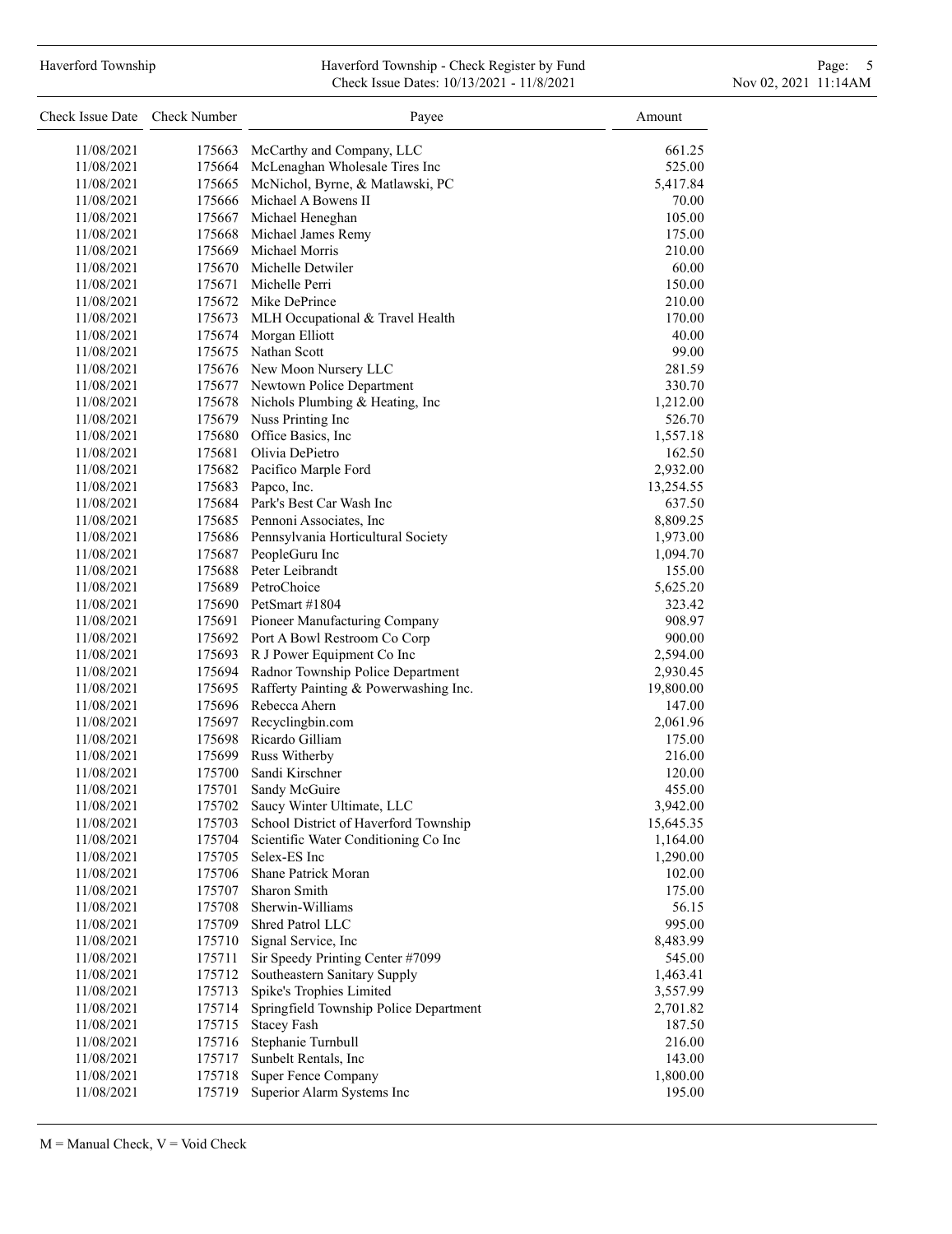# Haverford Township **Haverford Township - Check Register by Fund** Page: 6 Australian Page: 6 Australian Page: 6 Au Check Issue Dates: 10/13/2021 - 11/8/2021 11:00 Nov 02, 2021 11:14AM

| Check Issue Date Check Number               |                            | Payee                                                 | Amount             |   |
|---------------------------------------------|----------------------------|-------------------------------------------------------|--------------------|---|
| 11/08/2021                                  | 175720                     | Suzanne Barr                                          | 1,530.00           |   |
| 11/08/2021                                  |                            | 175721 T. Frank McCall's, Inc                         | 1,094.40           |   |
| 11/08/2021                                  |                            | 175722 Tactical & Survival Specialties Inc            | 2,419.94           |   |
| 11/08/2021                                  |                            | 175723 Tactical Wear                                  | 308.85             |   |
| 11/08/2021                                  |                            | 175724 Thomas Perpiglia                               | 105.00             |   |
| 11/08/2021                                  |                            | 175725 Thomas Simpson                                 | 105.00             |   |
| 11/08/2021                                  |                            | 175726 Thomson Reuters-West                           | 263.96             |   |
| 11/08/2021                                  |                            | 175727 Town Square Rentals, Inc                       | 530.00             |   |
| 11/08/2021                                  |                            | 175728 Tree Authority LLC                             | 300.00             |   |
| 11/08/2021                                  |                            | 175729 Triple R Truck Parts                           | 424.84             |   |
| 11/08/2021                                  |                            | 175730 Triple-Threat Fitness LLC                      | 405.00             |   |
| 11/08/2021                                  |                            | 175731 Tri-State Financial Group LLC                  | 5,759.45           |   |
| 11/08/2021                                  |                            | 175732 TruckPro LLC Corp                              | 3,022.49           |   |
| 11/08/2021                                  |                            | 175733 Turtle & Hughes, Inc                           | 2,771.80           |   |
| 11/08/2021                                  |                            | 175734 Tustin Mechanical Services LLC                 | 5,063.25           |   |
| 11/08/2021                                  |                            | 175735 U S Municipal Inc                              | 4,245.40           |   |
| 11/08/2021                                  |                            | 175736 Urban Research & Development Corporation       | 3,122.00           |   |
| 11/08/2021                                  |                            | 175737 VCA Wellington Animal Hospital                 | 239.65             |   |
| 11/08/2021                                  |                            | 175738 Vicki Helgenberg                               | 252.00             |   |
| 11/08/2021                                  |                            | 175739 Volunteer Medical Serv Corps of Narberth       | 10,000.00          |   |
| 11/08/2021                                  |                            | 175740 WatchGuard Video                               | 5,695.00           |   |
| 11/08/2021                                  |                            | 175741 Weeds, Inc                                     | 250.00             |   |
| 11/08/2021                                  |                            | 175742 Weinstein Supply Corp                          | 55.92              |   |
| 11/08/2021                                  |                            | 175743 William McClatchy                              | 75.00              |   |
| 11/08/2021                                  |                            | 175744 Yibran Paris Rodriguez                         | 75.00              |   |
| 11/08/2021                                  |                            | 175745 Zeager Bros., Inc                              | 2,568.28           |   |
| <b>Investment - PLGIT</b>                   |                            |                                                       |                    |   |
| 10/13/2021                                  |                            | 190 Express Scripts Inc                               | 857.20 M           |   |
| 10/13/2021                                  |                            | 191 Express Scripts Inc                               | 29,212.43          | M |
| 10/13/2021                                  |                            | 193 U S Bank FBO Haverford Township                   | 197,974.70 M       |   |
| 10/13/2021                                  |                            | 194 U S Bank FBO Haverford Township                   | 397,484.06         | M |
| 10/19/2021                                  |                            | 196 Express Scripts Inc                               | 23,504.79          | M |
| 11/02/2021                                  |                            | 198 Express Scripts Inc                               | 28,220.00          | M |
|                                             | <b>Total GENERAL FUND:</b> |                                                       | 3,113,994.61       |   |
|                                             |                            |                                                       |                    |   |
| <b>Investment - Sewer PLGIT</b>             |                            |                                                       |                    |   |
| 10/13/2021                                  | 192                        | Express Scripts Inc                                   | 2,956.76 M         |   |
| 10/13/2021                                  | 195                        | U S Bank FBO Haverford Township                       | 8,998.85           | M |
| 10/19/2021                                  | 197                        | Express Scripts Inc                                   | 573.17 M           |   |
| 11/02/2021                                  | 199                        | Express Scripts Inc                                   | 1,880.44 M         |   |
| <b>Sewer Cash - Operating</b><br>10/13/2021 | 18943                      | Delta Dental of PA                                    |                    |   |
|                                             |                            | 18944 TD Ameritrade Institutional                     | 144.00<br>8,998.85 |   |
| 10/13/2021                                  |                            | 18945 TD Ameritrade FBO 913039189                     |                    |   |
| 10/13/2021                                  |                            |                                                       | 8,998.85           |   |
| 10/19/2021                                  |                            | 18946 North American Benefits Company                 | 84.60              |   |
| 10/26/2021                                  | 18947                      | Arthur J Gallagher Risk Mgmt Serv Inc<br><b>CIGNA</b> | 4,928.00           |   |
| 10/26/2021                                  | 18948                      | 18949 DelCo Public Schools Healthcare Trst            | 95.55<br>7,033.45  |   |
| 10/26/2021                                  |                            |                                                       |                    |   |
| 11/02/2021                                  | 18950                      | TD Ameritrade FBO 913039194                           | 3,240.00           |   |
| 11/08/2021                                  | 18951                      | Aqua PA                                               | 14,201.60          |   |
| 11/08/2021                                  |                            | 18952 Cawley Environmental Services Inc               | 2,190.00           |   |
| 11/08/2021                                  | 18953                      | Hilltop Distributors Co                               | 36.98              |   |
| 11/08/2021                                  | 18954                      | McNichol, Byrne, & Matlawski, PC                      | 255.34             |   |
| 11/08/2021                                  |                            | 18955 N Abbonizio Contractors, Inc                    | 21,745.00          |   |
| 11/08/2021                                  | 18956                      | Papco, Inc.                                           | 1,153.41           |   |
| 11/08/2021                                  | 18957                      | Pennsylvania One Call System Inc                      | 482.48             |   |

 $M =$  Manual Check,  $V =$  Void Check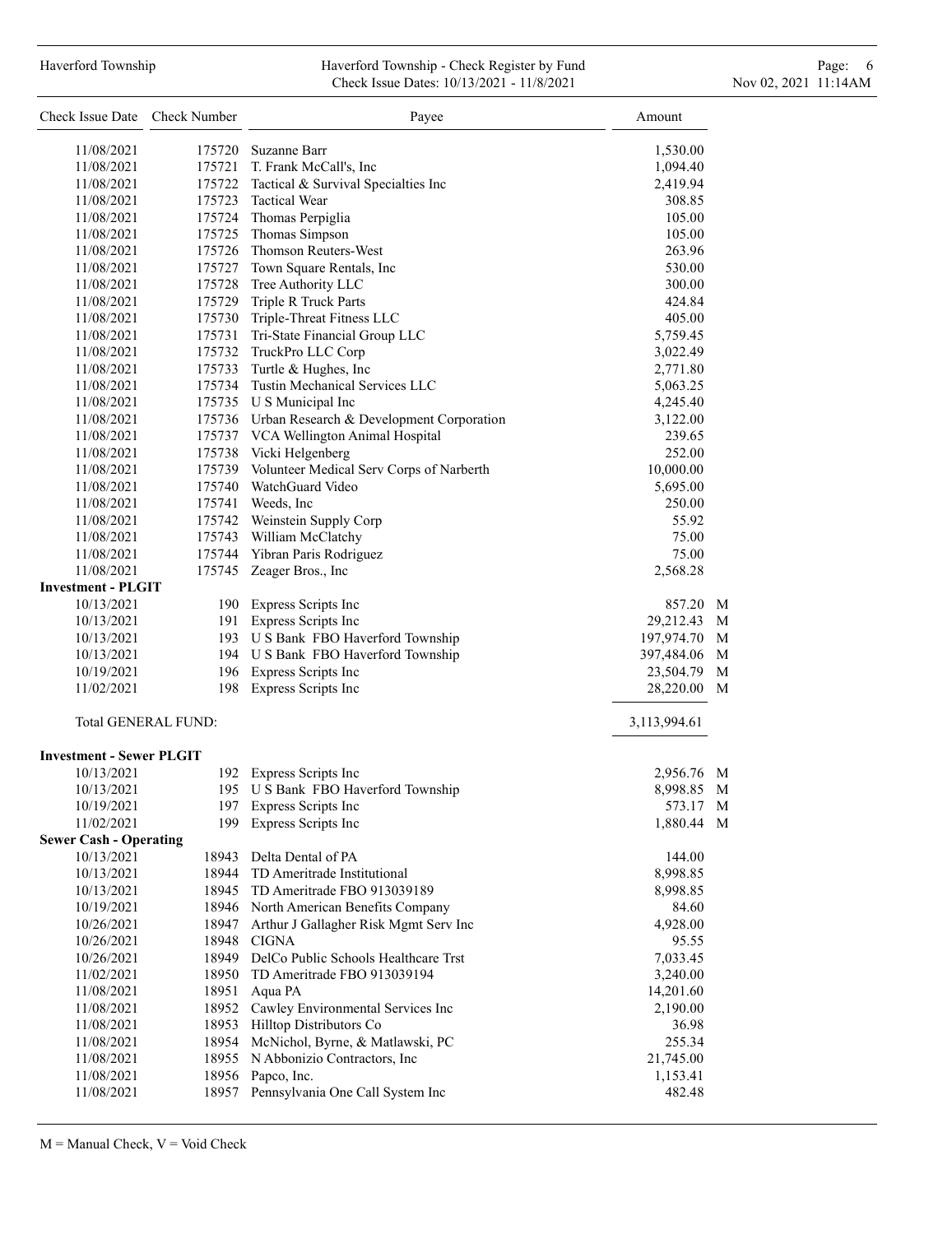# Haverford Township **Haverford Township - Check Register by Fund** Page: 7 **Page: 7** Check Issue Dates: 10/13/2021 - 11/8/2021 11:00 Nov 02, 2021 11:14AM

| Check Issue Date Check Number |       | Payee                                   | Amount       |
|-------------------------------|-------|-----------------------------------------|--------------|
| 11/08/2021                    |       | 18958 POSM Software LLC                 | 2,000.00     |
| 11/08/2021                    | 18959 | School District of Haverford Township   | 338.06       |
| 11/08/2021                    | 18960 | State Road Builders Supply Co Inc       | 316.06       |
| 11/08/2021                    | 18961 | United Rentals Inc.                     | 220.26       |
| 11/08/2021                    | 18962 | Upper Darby Township Municipal Building | 94,149.14    |
| 11/08/2021                    | 18963 | Upper Darby Township Municipal Building | 1,776.96     |
| <b>Total SEWER FUND:</b>      |       |                                         | 186,797.81   |
| Grand Totals:                 |       |                                         | 3,633,625.32 |

Report Criteria:

Report type: Summary Check.Voided = No,Yes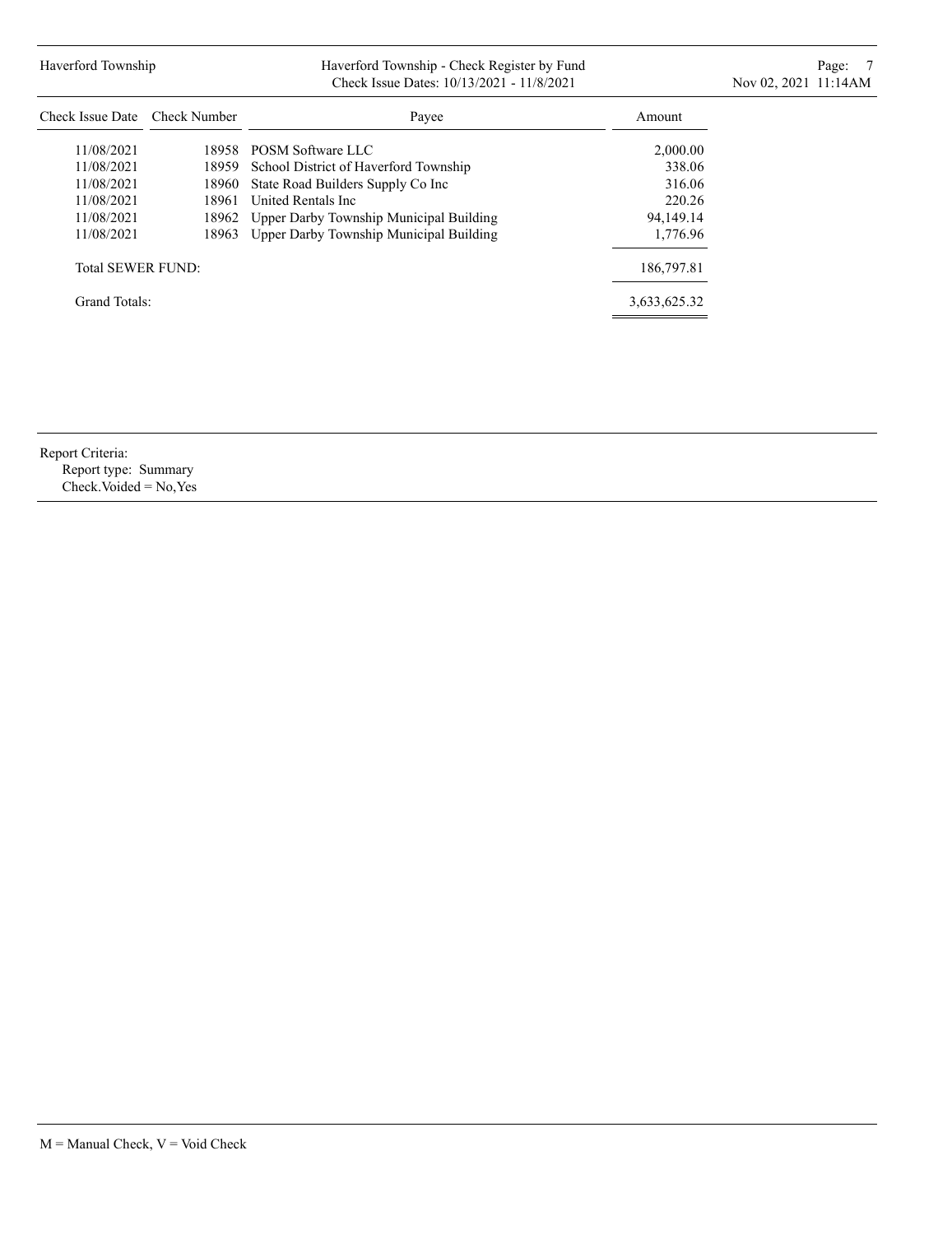### Haverford Township Haverford Township - Check Register by Fund Page: 1 Check Issue Dates: 11/9/2021 - 12/13/2021 Dec 07, 2021 09:07AM

| Check Issue Date Check Number       |                                  | Payee                                       | Amount      |
|-------------------------------------|----------------------------------|---------------------------------------------|-------------|
| <b>American Rescue Plan - PLGIT</b> |                                  |                                             |             |
| 11/10/2021                          |                                  | 6555 CQ Sports                              | 2,500.00    |
| 11/10/2021                          |                                  | 6556 Wave Lengths Hair Salon                | 2,500.00    |
| 11/16/2021                          |                                  | 6557 Postmaster                             | 438.36      |
| 11/18/2021                          |                                  | 6558 All Star Visions DBA Eagle Opticians   | 2,500.00    |
| 11/18/2021                          |                                  | 6559 Automotive Power Train Industries Inc  | 2,500.00    |
| 11/18/2021                          |                                  | 6560 Brian J Lake Construction Co LLC       | 2,500.00    |
| 11/18/2021                          |                                  | 6561 John A Dash & Associates, Inc.         | 2,500.00    |
| 11/18/2021                          |                                  | 6562 Karen I Minnis Inc                     | 2,500.00    |
| 11/18/2021                          |                                  | 6563 Kelly Music For Life, Inc              | 2,500.00    |
| 11/18/2021                          |                                  | 6564 McCauley Creative Inc                  | 2,500.00    |
| 11/18/2021                          | 6565                             | Sport Camps Inc                             | 2,500.00    |
| 11/18/2021                          |                                  | 6566 SR Soley, Inc                          | 2,500.00    |
| 11/18/2021                          |                                  | 6567 The Minnis Group                       | 2,500.00    |
| 11/24/2021                          |                                  | 6568 Aeon Geoscience Inc                    | 2,500.00    |
| 11/24/2021                          |                                  | 6569 Dunn and Associates                    | 2,500.00    |
| 11/24/2021                          |                                  | 6570 Fox Painting Co                        | 2,500.00    |
| 11/24/2021                          |                                  | 6571 Image Dental PC                        | 2,500.00    |
| 11/24/2021                          |                                  | 6572 Imported Automotive Ltd                | 2,500.00    |
| 11/24/2021                          |                                  | 6573 Kettle LLC                             | 2,500.00    |
| 11/24/2021                          |                                  | 6574 Lee Zeplowitz                          | 2,500.00    |
| 11/24/2021                          |                                  | 6575 Mimi Cleaners                          | 2,500.00    |
| 11/24/2021                          |                                  | 6576 National Risk Managers, Inc            | 2,500.00    |
| 11/24/2021                          |                                  | 6577 Nolan Painting, Inc                    | 2,500.00    |
| 11/24/2021                          |                                  | 6578 Pilot Construction LLC                 | 2,500.00    |
| 11/24/2021                          |                                  | 6579 Poppi's Cafe, LLC                      | 2,500.00    |
| 11/24/2021                          |                                  | 6580 Scott Kerber Home Repairs/Improvements | 2,500.00    |
| 11/24/2021                          |                                  | 6581 Ultimate Wellness LLC                  | 2,500.00    |
| 12/02/2021                          |                                  | 6582 ARG Holdings Inc                       | 2,500.00    |
| 12/02/2021                          |                                  | 6583 Havertown Auto Tags                    | 2,500.00    |
| 12/02/2021                          |                                  | 6584 Law Offices of Daniel J. Siegel LLC    | 2,500.00    |
| 12/02/2021                          |                                  | 6585 Nepa Services                          | 2,500.00    |
| 12/02/2021                          |                                  | 6586 Rusty Nail Tavern                      | 2,500.00    |
| 12/09/2021                          |                                  | 6587 Alexandra Technologies LLC             | 2,500.00    |
| 12/09/2021                          |                                  | 6588 Dougherty Contractors, LLC             | 2,500.00    |
| 12/09/2021                          |                                  | 6589 Hathaway Advisors LLC                  | 2,500.00    |
| 12/09/2021                          |                                  | 6590 Jos. W Batson Jr & Assoc PC            | 2,500.00    |
| 12/09/2021                          |                                  | 6591 MBSTIX LLC                             | 2,500.00    |
| 12/09/2021                          |                                  | 6592 Michael Confer Photography             | 2,500.00    |
| 12/09/2021                          |                                  | 6593 Michael R Alesi General Contractor Inc | 2,500.00    |
| 12/09/2021                          |                                  | 6594 Rotary Club of Haverford Township      | 2,500.00    |
| 12/09/2021                          | 6595                             | Tino & Stacie's Tailor Shop                 | 2,500.00    |
| 12/09/2021                          |                                  | 6596 Ultimate Sports Academy                | 2,500.00    |
| 12/13/2021                          | 6597                             | 21st Century Media-Philly Cluster           | 852.42      |
| 12/13/2021                          |                                  | 6598 Pennoni Associates, Inc                | 14,086.00   |
| 12/13/2021                          |                                  | 6599 Tri-State Financial Group LLC          | 1,775.00    |
|                                     | Total AMERICAN RESCUE PLAN FUND: |                                             | 119,651.78  |
| <b>Capital Projects - PLGIT</b>     |                                  |                                             |             |
| 11/19/2021                          |                                  | 1166 Michael Baker International, Inc       | 3,029.97 M  |
| 12/13/2021                          |                                  | 1168 Pennoni Associates, Inc.               | 32,391.25 M |
| 12/13/2021                          |                                  | 1169 Bernardon Architects                   | 2,461.00 M  |
| 12/13/2021                          |                                  | 1170 Recreation Resource USA                | 1,458.00 M  |
| 12/13/2021                          | 1171                             | Terra Technical Services, LLC               | 55,631.70 M |
| 12/13/2021                          |                                  | 1172 Traffic Planning and Design, Inc       | 539.61 M    |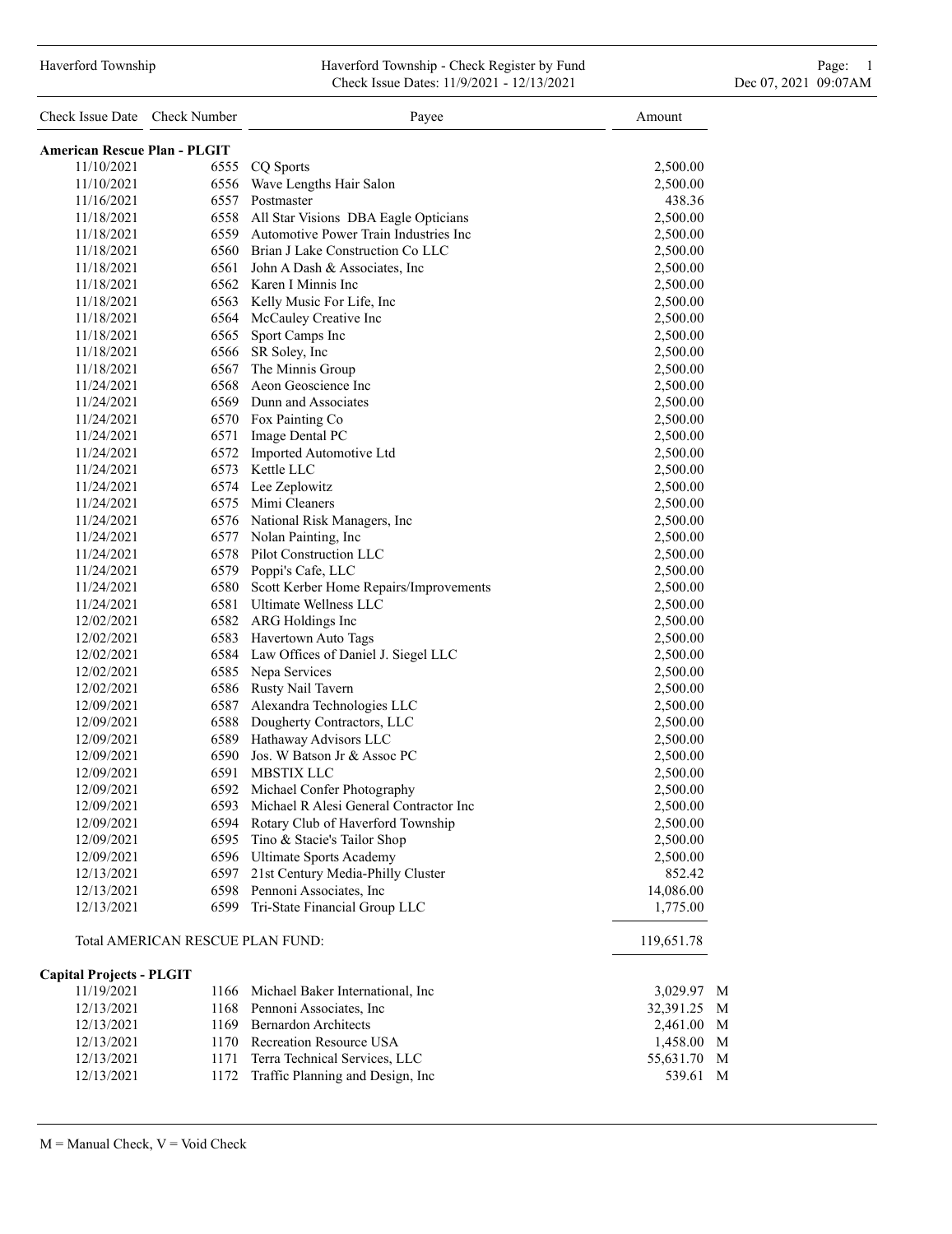#### Haverford Township **Haverford Township - Check Register by Fund** Page: 2 Check Issue Dates: 11/9/2021 - 12/13/2021 Dec 07, 2021 09:07AM

|                              | Check Issue Date Check Number | Payee                                                                   | Amount          |
|------------------------------|-------------------------------|-------------------------------------------------------------------------|-----------------|
|                              | <b>Total CAPITAL FUND:</b>    |                                                                         | 95,511.53       |
| <b>CDBG Cash - Operating</b> |                               |                                                                         |                 |
| 12/13/2021                   |                               | 4591 AJP Contractors Inc                                                | 12,990.00       |
| 12/13/2021                   |                               | 4592 Anthony J Dunleavy Assoc Inc                                       | 27,560.00       |
| 12/13/2021                   |                               | 4593 Hirschberg Mechanical                                              | 9,609.00        |
| 12/13/2021                   |                               | 4594 L.J Paolella Construction Inc.                                     | 11,493.49       |
| 12/13/2021                   |                               | 4595 Pennoni Associates, Inc                                            | 3,597.75        |
| 12/13/2021                   |                               | 4596 Surrey Services for Seniors                                        | 20,000.00       |
|                              | <b>Total CDBG GRANT FUND:</b> |                                                                         | 85,250.24       |
| <b>General Operating</b>     |                               |                                                                         |                 |
| 11/24/2021                   |                               | 172741 Katherine Cox                                                    | 66.96- V        |
| 11/17/2021                   |                               | 174213 Jack Cloran                                                      | $16.50 - V$     |
| 11/09/2021                   |                               | 175746 Aqua Pennsylvania                                                | 42,301.60       |
| 11/09/2021                   |                               | 175747 AT & T Mobility                                                  | 4,595.42        |
| 11/09/2021                   |                               | 175748 Colonial Electric Supply Company Inc                             | 2,876.99        |
| 11/09/2021                   |                               | 175749 Delta Dental of PA                                               | 31,303.59       |
| 11/09/2021                   |                               | 175750 Have A Burger                                                    | 847.75          |
| 11/09/2021                   |                               | 175751 Heather Daly                                                     | 21.95           |
| 11/09/2021                   |                               | 175752 Kaiserman JCC Corp                                               | 3,975.00        |
| 11/09/2021                   |                               | 175753 Military Tribute Banners.Com                                     | 1,625.15        |
| 11/09/2021                   |                               | 175754 Postmaster                                                       | 3,373.38        |
| 11/09/2021                   |                               | 175755 Rebekah Anna Hewes                                               | 250.00          |
| 11/09/2021                   |                               | 175756 Verizon                                                          | 116.58          |
| 11/09/2021                   |                               | 175757 William McClatchy                                                | 70.00           |
| 11/09/2021                   |                               | 175758 PAR - Recycle Works                                              | 4,520.00        |
| 11/09/2021                   |                               | 175759 Gail Stickney                                                    | 157.26          |
| 11/09/2021                   |                               | 175760 Haverford Township Free Library                                  | 103,077.43      |
| 11/16/2021                   |                               | 175761 Biao Han & Nanxing Wei                                           | 20.58           |
| 11/16/2021                   |                               | 175762 Christine Flowers & Lucy Flowers                                 | 2,020.64        |
| 11/16/2021                   |                               | 175763 Comcast                                                          | 1,075.77        |
| 11/16/2021                   |                               | 175764 Federal Express Corp<br>175765 Great American Financial Services | 37.19           |
| 11/16/2021                   |                               | 175766 Jesse Hart                                                       | 110.00<br>64.76 |
| 11/16/2021                   |                               | 175767 Madison Square Garden                                            | $.00\quad V$    |
| 12/03/2021<br>11/16/2021     | 175768                        | North American Benefits Company                                         | 4,510.65        |
| 11/16/2021                   |                               | 175769 PAR - Recycle Works                                              | 3,835.00        |
| 11/16/2021                   |                               | 175770 PECO-Payment Processing                                          | 359.33          |
| 11/16/2021                   |                               | 175771 ReadyRefresh by Nestle Inc                                       | 410.06          |
| 11/16/2021                   |                               | 175772 Signal Service, Inc                                              | 54,733.87       |
| 11/16/2021                   | 175773                        | Toshiba America Business Solutions                                      | 581.29          |
| 11/16/2021                   |                               | 175774 Tree Authority LLC                                               | 1,480.00        |
| 11/16/2021                   |                               | 175775 Troy Mucchetti                                                   | 34.96           |
| 11/16/2021                   |                               | 175776 Urban Research & Development Corporation                         | 2,491.00        |
| 11/16/2021                   |                               | 175777 Vision Benefits of America                                       | 1,349.25        |
| 11/18/2021                   | 175778                        | John M Valerio                                                          | 1,248.63        |
| 11/23/2021                   |                               | 175779 Anthony Marchesani                                               | 110.00          |
| 11/23/2021                   |                               | 175780 Aqua Pennsylvania                                                | 2,464.90        |
| 11/23/2021                   | 175781                        | Arthur J Gallagher Risk Mgmt Serv Inc                                   | 5,261.00        |
| 11/23/2021                   |                               | 175782 Audrey Inez Guess                                                | 545.00          |
| 11/23/2021                   |                               | 175783 CIGNA                                                            | 2,737.88        |
| 11/23/2021                   |                               | 175784 Comcast                                                          | 464.29          |
| 11/23/2021                   |                               | 175785 Comcast Business                                                 | 1,627.99        |
| 11/23/2021                   |                               | 175786 DelCo Public Schools Healthcare Trst                             | 378,132.69      |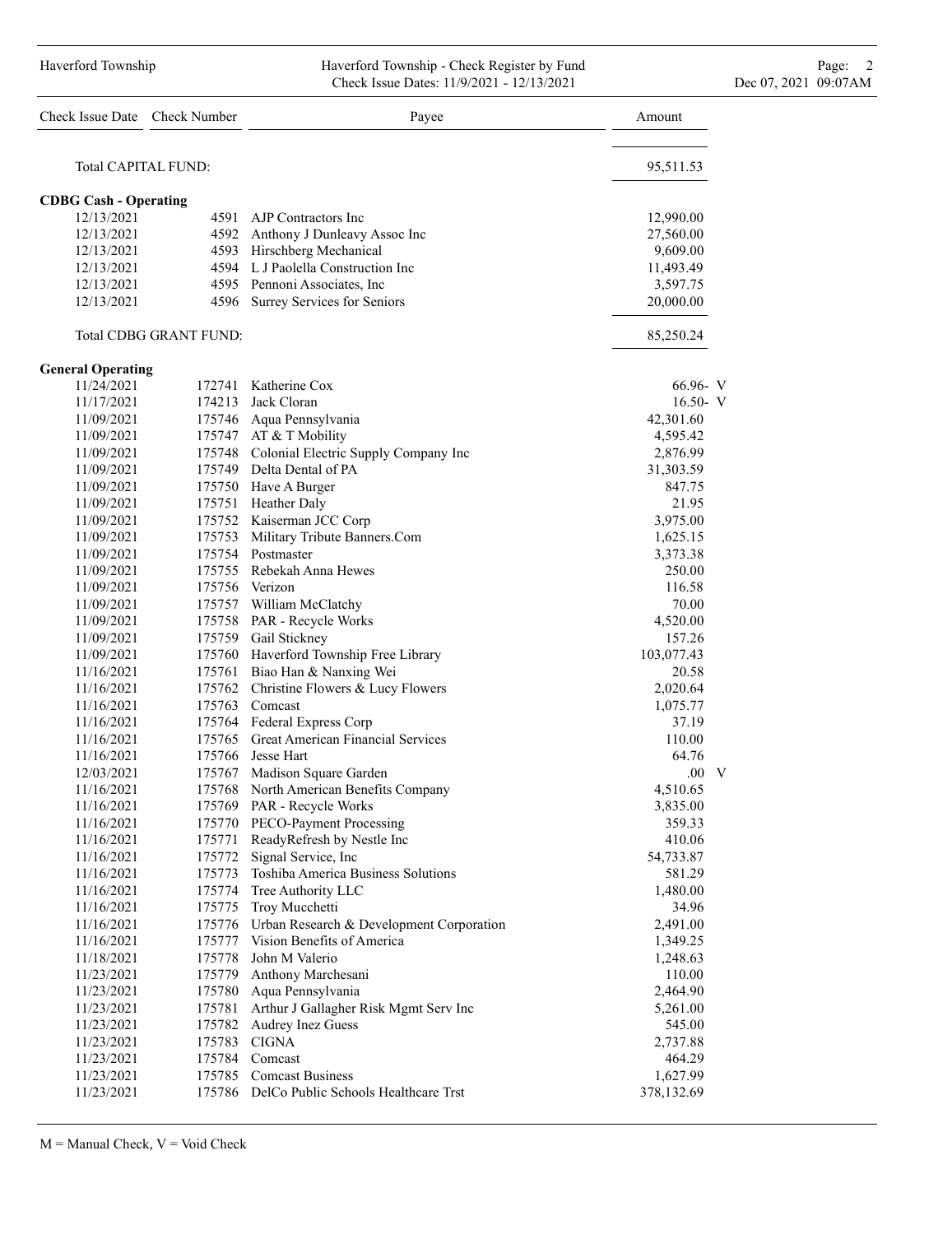# Haverford Township **Haverford Township - Check Register by Fund** Page: 3 and Page: 3 Check Issue Dates: 11/9/2021 - 12/13/2021 Dec 07, 2021 09:07AM

| Check Issue Date Check Number |               | Payee                                           | Amount            |
|-------------------------------|---------------|-------------------------------------------------|-------------------|
| 11/23/2021                    | 175787        | Independence Blue Cross                         | 3,279.90          |
| 11/23/2021                    |               | 175788 Independence Blue Cross                  | 7,264.41          |
| 11/23/2021                    | 175789        | Independence Blue Cross                         | 1,537.91          |
| 11/23/2021                    |               | 175790 Indian Run Environmental Education       | 375.00            |
| 11/23/2021                    | 175791        | J & J Landscaping Management, LLC               | 265.00            |
| 11/23/2021                    |               | 175792 Jack Cloran                              | 16.50             |
| 11/23/2021                    |               | 175793 James McCans                             | 1,050.85          |
| 11/23/2021                    |               | 175794 Karen Anne Tredenick                     | 213.67            |
| 11/23/2021                    | 175795 Lowe's |                                                 | 9,266.36          |
| 11/23/2021                    |               | 175796 Manoa Fire Company                       | 663.04            |
| 11/23/2021                    |               | 175797 McCarthy and Company, LLC                | 143.75            |
| 11/23/2021                    | 175798 NAPC   |                                                 | 100.00            |
| 11/23/2021                    |               | 175799 PAR - Recycle Works                      | 5,345.00          |
| 11/23/2021                    |               | 175800 PeopleGuru Inc                           | 1,939.26          |
| 11/23/2021                    |               | 175801 Peter Hickman                            | 139.40            |
| 11/23/2021                    |               | 175802 Pi-Chi Yang                              | 120.00            |
| 11/23/2021                    |               | 175803 Toshiba Financial Services               | 1,349.00          |
| 11/30/2021                    |               | 175804 Aqua Pennsylvania                        | 1,501.82          |
| 11/30/2021                    |               | 175805 Comcast                                  | 654.26            |
| 11/30/2021                    |               | 175806 Constellation NewEnergy Gas Division LLC | 2,544.24          |
| 11/30/2021                    |               | 175807 Haverford Cheerleading                   | 120.00            |
| 11/30/2021                    |               | 175808 Katherine Cox                            | 66.96             |
| 11/30/2021                    |               | 175809 PECO Energy Company                      | 10.00             |
| 11/30/2021                    |               | 175810 Petty Cash - Haverford Township          | 533.80            |
| 11/30/2021                    | 175811        | Postmaster                                      | 384.07            |
| 11/30/2021                    |               | 175812 Verizon                                  | 56.05             |
| 11/30/2021                    |               | 175813 PAR - Recycle Works                      | 3,440.00          |
| 12/03/2021                    |               | 175814 TD Ameritrade FBO 913039183              | 819,900.94        |
| 12/03/2021                    |               | 175815 TD Ameritrade FBO 913039189              | 194,474.91        |
| 12/07/2021                    |               | 175816 Aqua Pennsylvania                        | 529.23            |
| 12/07/2021                    |               | 175817 AT & T Mobility                          | 68.91             |
| 12/07/2021                    |               | 175818 Comcast                                  | 452.50            |
| 12/07/2021<br>12/07/2021      |               | 175819 Daniel Siegel<br>175820 Jesse Hart       | 1,192.18<br>39.75 |
| 12/07/2021                    |               | 175821 Kaiserman JCC Corp                       | 300.00            |
| 12/07/2021                    |               | 175822 Lizzy's Chocolates                       | 100.09            |
| 12/07/2021                    |               | 175823 Military Tribute Banners.Com             | 537.00            |
| 12/07/2021                    | 175824        | Paul Spross                                     | 18.00             |
| 12/07/2021                    | 175825        | Peco Energy                                     | 58,880.56         |
| 12/07/2021                    | 175826        | Petty Cash - Haverford Township                 | 90.06             |
| 12/07/2021                    | 175827        | Toshiba Financial Service                       | 109.00            |
| 12/07/2021                    |               | 175828 Verizon                                  | 76.80             |
| 12/13/2021                    | 175829        | 21st Century Media-Philly Cluster               | 1,538.06          |
| 12/13/2021                    | 175830        | 911 Safety Equipment LLC                        | 2,826.50          |
| 12/13/2021                    | 175831        | A Marinelli & Sons Inc                          | 129.80            |
| 12/13/2021                    | 175832        | Accurate Auto Tops & Upholstery Inc             | 495.00            |
| 12/13/2021                    | 175833        | Aidan McBrearty                                 | 90.00             |
| 12/13/2021                    | 175834        | A-Jon Construction Inc                          | 777.50            |
| 12/13/2021                    | 175835        | Alexander Colaizzi                              | 130.00            |
| 12/13/2021                    |               | 175836 Allison Fineberg                         | 240.00            |
| 12/13/2021                    | 175837        | American Biosoils & Compost LLC                 | 3,907.95          |
| 12/13/2021                    |               | 175838 American Marketing Co., Inc              | 698.00            |
| 12/13/2021                    | 175839        | American Public Safety LLC                      | 798.04            |
| 12/13/2021                    | 175840        | Anthony Lawson                                  | 110.00            |
| 12/13/2021                    | 175841        | Apex Elevator Inspection & Testing LLC          | 120.00            |
| 12/13/2021                    | 175842        | Applied Video Technology, Inc                   | 390.00            |
| 12/13/2021                    | 175843        | Ardmore Tire Inc                                | 6,103.75          |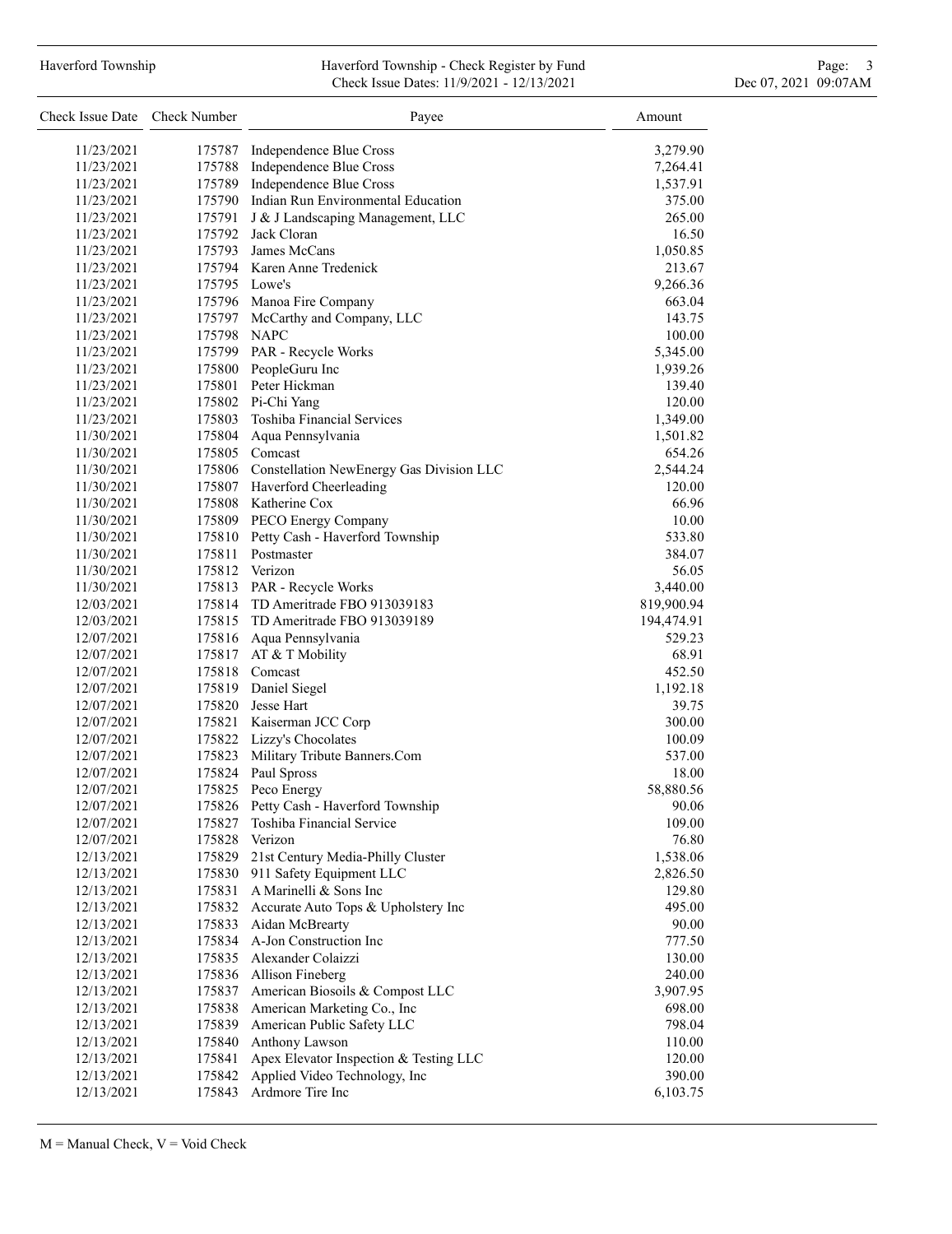## Haverford Township **Haverford Township - Check Register by Fund** Page: 4 Page: 4 Check Issue Dates: 11/9/2021 - 12/13/2021 Dec 07, 2021 09:07AM

| Check Issue Date Check Number |        | Payee                                        | Amount    |
|-------------------------------|--------|----------------------------------------------|-----------|
| 12/13/2021                    |        | 175844 Arlene M. LaRosa, RPR                 | 1,086.50  |
| 12/13/2021                    |        | 175845 ASHI & 24-7 EMS Remittance            | 32.44     |
| 12/13/2021                    |        | 175846 Axon Enterprise Inc                   | 750.00    |
| 12/13/2021                    |        | 175847 Batteries Plus Bulbs                  | 85.60     |
| 12/13/2021                    |        | 175848 Becker Arena Products, Inc.           | 72.29     |
| 12/13/2021                    |        | 175849 Berrodin Parts Warehouse              | 880.78    |
| 12/13/2021                    |        | 175850 Beth Ann Rush                         | 715.00    |
| 12/13/2021                    |        | 175851 BFI-King Of Prussia Recyclery         | 16,470.49 |
| 12/13/2021                    |        | 175852 Bird Control Services Inc             | 102.00    |
| 12/13/2021                    |        | 175853 Bound Tree Medical LLC                | 505.80    |
| 12/13/2021                    |        | 175854 Brian Helgenberg                      | 180.00    |
| 12/13/2021                    |        | 175855 Brian Kearns                          | 175.00    |
| 12/13/2021                    |        | 175856 Bridgee Bees Floral Creations         | 75.00     |
| 12/13/2021                    |        | 175857 Brook Powell                          | 175.00    |
| 12/13/2021                    |        | 175858 Bruce Lee                             | 300.00    |
| 12/13/2021                    |        | 175859 Bryn Mawr Glass                       | 1,332.00  |
| 12/13/2021                    |        | 175860 BSN Sports Inc                        | 100.00    |
| 12/13/2021                    |        | 175861 Bucks County Police Training Center   | 50.00     |
| 12/13/2021                    |        | 175862 Cassandra McNulty                     | 360.00    |
| 12/13/2021                    |        | 175863 Catherine M Kelly                     | 1,500.00  |
| 12/13/2021                    |        | 175864 CDW Government Inc                    | 1,864.70  |
| 12/13/2021                    |        | 175865 Cherry Valley Tractor Sales           | 151.80    |
| 12/13/2021                    |        | 175866 Church's Auto Parts                   | 260.23    |
| 12/13/2021                    |        | 175867 Clearnetwork Inc                      | 203.55    |
| 12/13/2021                    |        | 175868 CNS Cleaning Co Inc                   | 1,998.33  |
| 12/13/2021                    |        | 175869 Colonial Electric Supply Company Inc  | 3,678.01  |
| 12/13/2021                    |        | 175870 Corsemax Inc                          | 715.00    |
| 12/13/2021                    |        | 175871 Courtney Tintera                      | 404.25    |
| 12/13/2021                    |        | 175872 Coyle Lynch & Company                 | 3,807.73  |
| 12/13/2021                    |        | 175873 D M I Home Supply                     | 237.00    |
| 12/13/2021                    |        | 175874 DaTwan Bolden                         | 70.00     |
| 12/13/2021                    |        | 175875 Dean S Boornazian                     | 372.00    |
| 12/13/2021                    |        | 175876 Deborah Saldana                       | 175.00    |
| 12/13/2021                    |        | 175877 Delaware County Solid Waste Authority | 81,318.87 |
| 12/13/2021                    |        | 175878 Del-Val International Trucks, Inc     | 3,091.15  |
| 12/13/2021                    |        | 175879 Devo & Associates LLC                 | 2,108.60  |
| 12/13/2021                    |        | 175880 Discount School Supply                | 359.34    |
| 12/13/2021                    |        | 175881 Drugscan, Inc                         | 915.00    |
| 12/13/2021                    | 175882 | Dynamic Training Concepts LLC                | 300.00    |
| 12/13/2021                    | 175883 | Eagle Point Gun/T J Morris & Son             | 2,397.25  |
| 12/13/2021                    | 175884 | Eagle Wireless Communications                | 1,177.05  |
| 12/13/2021                    |        | 175885 Eastern Glove & Safety                | 513.25    |
| 12/13/2021                    |        | 175886 Eileen G Micklin                      | 145.00    |
| 12/13/2021                    |        | 175887 Elizabeth C Motten                    | 312.50    |
| 12/13/2021                    |        | 175888 Elizabeth Luff                        | 175.00    |
| 12/13/2021                    | 175889 | Emily R Denny                                | 420.75    |
| 12/13/2021                    |        | 175890 Ernst Conservation Seeds, Inc.        | 294.40    |
| 12/13/2021                    |        | 175891 Ethan S. Fingerhut                    | 25.00     |
| 12/13/2021                    |        | 175892 FBI-LEEDA                             | 50.00     |
| 12/13/2021                    | 175893 | Finnegan McPoyle                             | 180.00    |
| 12/13/2021                    | 175894 | Fire Line Equipment                          | 358.75    |
| 12/13/2021                    | 175895 | Fisher's Ace Hardware                        | 65.93     |
| 12/13/2021                    |        | 175896 Flamm Walton Heimbach                 | 110.00    |
| 12/13/2021                    |        | 175897 Gabriella Lee                         | 180.00    |
| 12/13/2021                    | 175898 | Gail Stickney                                | 157.26    |
| 12/13/2021                    | 175899 | Gallagher Benefit Services Inc               | 1,750.00  |
| 12/13/2021                    | 175900 | General Code                                 | 847.78    |
|                               |        |                                              |           |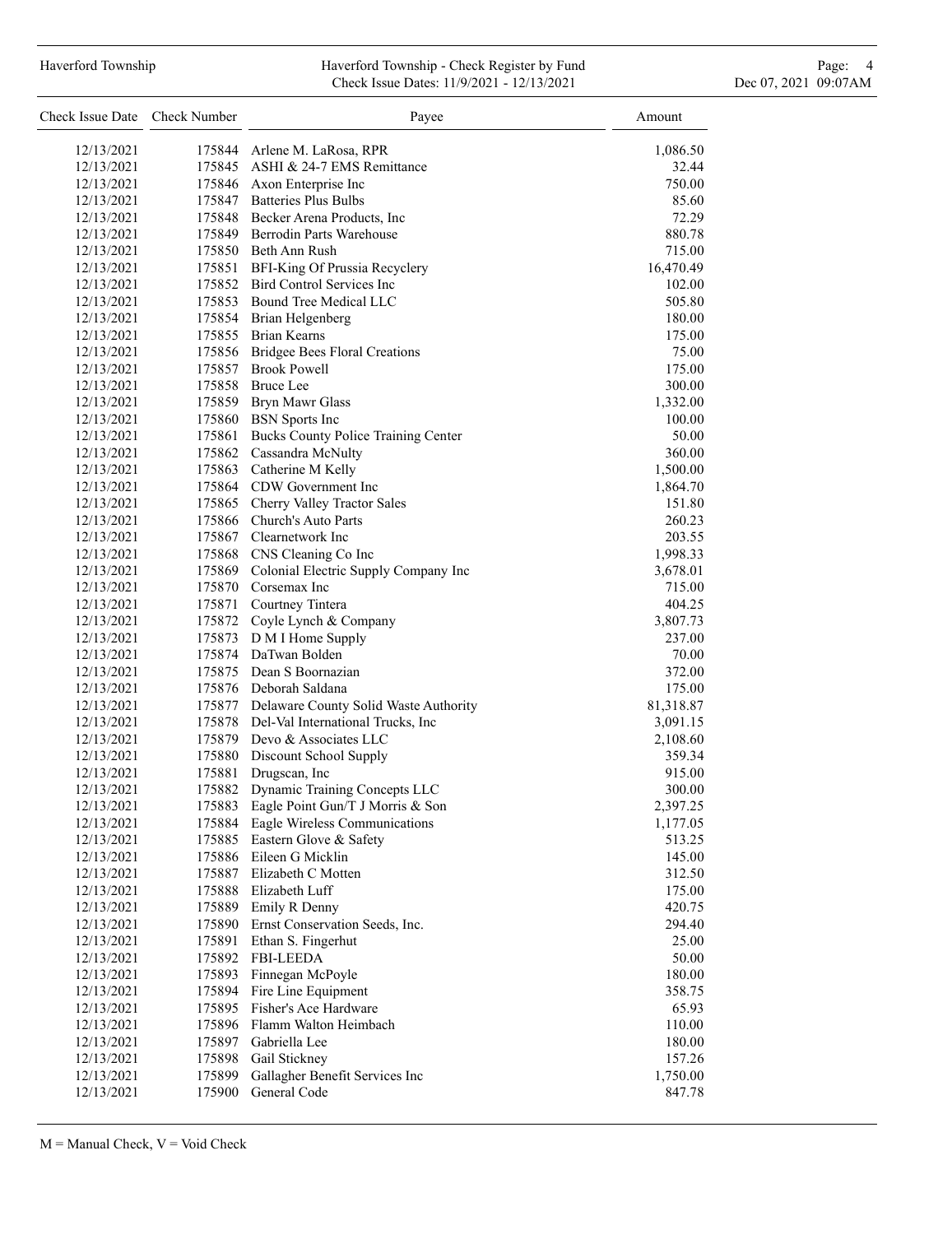### Haverford Township **Haverford Township - Check Register by Fund** Page: 5 - 5 - 7 Page: 5 - 7 Page: 5 - 7 Page: 5 Check Issue Dates: 11/9/2021 - 12/13/2021 Dec 07, 2021 09:07AM

| Check Issue Date Check Number |        | Payee                                                             | Amount     |
|-------------------------------|--------|-------------------------------------------------------------------|------------|
| 12/13/2021                    | 175901 | Glick Fire Equipment Co., Inc.                                    | 1,166.83   |
| 12/13/2021                    | 175902 | Grainger                                                          | 729.52     |
| 12/13/2021                    | 175903 | Guy's Auto Glass Service                                          | 195.00     |
| 12/13/2021                    | 175904 | Haverford Township Free Library                                   | 103,077.43 |
| 12/13/2021                    | 175905 | Havis Inc                                                         | 525.60     |
| 12/13/2021                    | 175906 | Henderson Fertilizing                                             | 130.00     |
| 12/13/2021                    |        | 175907 Hill Buick GMC                                             | 1,645.72   |
| 12/13/2021                    | 175908 | Hockeytown 19083 LLC                                              | 1,032.00   |
| 12/13/2021                    |        | 175909 Holsten Associates PC                                      | 462.00     |
| 12/13/2021                    | 175910 | Hour Glass Cleaners, Inc                                          | 232.40     |
| 12/13/2021                    | 175911 | <b>HPED</b>                                                       | 10,182.60  |
| 12/13/2021                    |        | 175912 Hunter Truck Sales Corp                                    | 1,177.09   |
| 12/13/2021                    |        | 175913 IACP Net                                                   | 1,225.00   |
| 12/13/2021                    | 175914 | Imperial Supplies LLC                                             | 460.29     |
| 12/13/2021                    | 175915 | India Hart                                                        | 27.50      |
| 12/13/2021                    | 175916 | Intoximeters Inc                                                  | 218.50     |
| 12/13/2021                    |        | 175917 iPROMOTEu Inc                                              | 1,517.50   |
| 12/13/2021                    | 175918 | Isabella Malosh                                                   | 40.00      |
| 12/13/2021                    | 175919 | J & C Ice Technologies Inc                                        | 205.19     |
| 12/13/2021                    | 175920 | Jack Bullock                                                      | 185.00     |
| 12/13/2021                    | 175921 | Jacob Low Hardware                                                | 528.19     |
| 12/13/2021                    | 175922 | Jared S. Caldwell                                                 | 90.00      |
| 12/13/2021                    | 175923 | Jean M Vetter                                                     | 70.00      |
| 12/13/2021                    |        | 175924 Jeff Cederstrom                                            | 105.00     |
| 12/13/2021                    | 175925 | Jill Cosgrove                                                     | 144.00     |
| 12/13/2021                    | 175926 | John Heneghan                                                     | 175.00     |
| 12/13/2021                    | 175927 | John J Connolly                                                   | 70.00      |
| 12/13/2021                    | 175928 | Jonah Sun                                                         | 85.00      |
| 12/13/2021                    | 175929 | Jonathan D Moyer                                                  | 210.00     |
| 12/13/2021                    | 175930 | Joseph Fazzio Inc                                                 | 438.53     |
| 12/13/2021                    | 175931 | JPS Equipment Co., Inc                                            | 7,366.00   |
| 12/13/2021                    | 175932 | K & S Towing & Recovery Inc                                       | 325.00     |
| 12/13/2021                    |        | 175933 Kaitlyn Berg                                               | 120.00     |
| 12/13/2021                    |        | 175934 Karen Boornazian                                           | 180.00     |
| 12/13/2021                    |        | 175935 Keith Crabbs                                               | 255.00     |
| 12/13/2021                    |        | 175936 Kelly Industrial Supply                                    | 1,382.29   |
| 12/13/2021                    |        | 175937 Kelly's Trophies                                           | 69.00      |
| 12/13/2021                    | 175938 | Keystone Municipal Services, Inc                                  | 12,900.00  |
| 12/13/2021                    | 175939 | Kristin Caparra                                                   | 108.00     |
| 12/13/2021                    | 175940 | Liberty Coca-Cola Beverages LLC                                   | 614.04     |
| 12/13/2021                    | 175941 | Lily Tuohey                                                       | 65.00      |
| 12/13/2021                    | 175942 | Linde Gas & Equipment Inc                                         | 430.54     |
| 12/13/2021                    | 175943 | Lisa A Drake                                                      | 90.00      |
| 12/13/2021                    | 175944 | Little's                                                          | 4,436.80   |
| 12/13/2021                    | 175945 | LogoWear House Inc                                                | 9,100.50   |
| 12/13/2021                    | 175946 | Macy Dahl                                                         | 30.00      |
| 12/13/2021                    | 175947 | Manoa Cleaners, Inc                                               | 2,756.95   |
| 12/13/2021                    | 175948 | Marple Township Police Department                                 | 4,703.78   |
| 12/13/2021                    | 175949 | Mary McCallister                                                  | 180.00     |
| 12/13/2021                    |        |                                                                   |            |
|                               | 175950 | Matthew J Ryan Vet Hospital of UPenn<br>McCarthy and Company, LLC | 52.88      |
| 12/13/2021                    | 175951 |                                                                   | 57.50      |
| 12/13/2021                    | 175952 | McLenaghan Wholesale Tires Inc                                    | 3,664.00   |
| 12/13/2021                    | 175953 | McNichol, Byrne, & Matlawski, PC                                  | 4,985.75   |
| 12/13/2021                    | 175954 | Michael Heneghan                                                  | 175.00     |
| 12/13/2021                    | 175955 | Michael James Remy                                                | 70.00      |
| 12/13/2021                    | 175956 | Michael Morris                                                    | 105.00     |
| 12/13/2021                    | 175957 | Mike DePrince                                                     | 140.00     |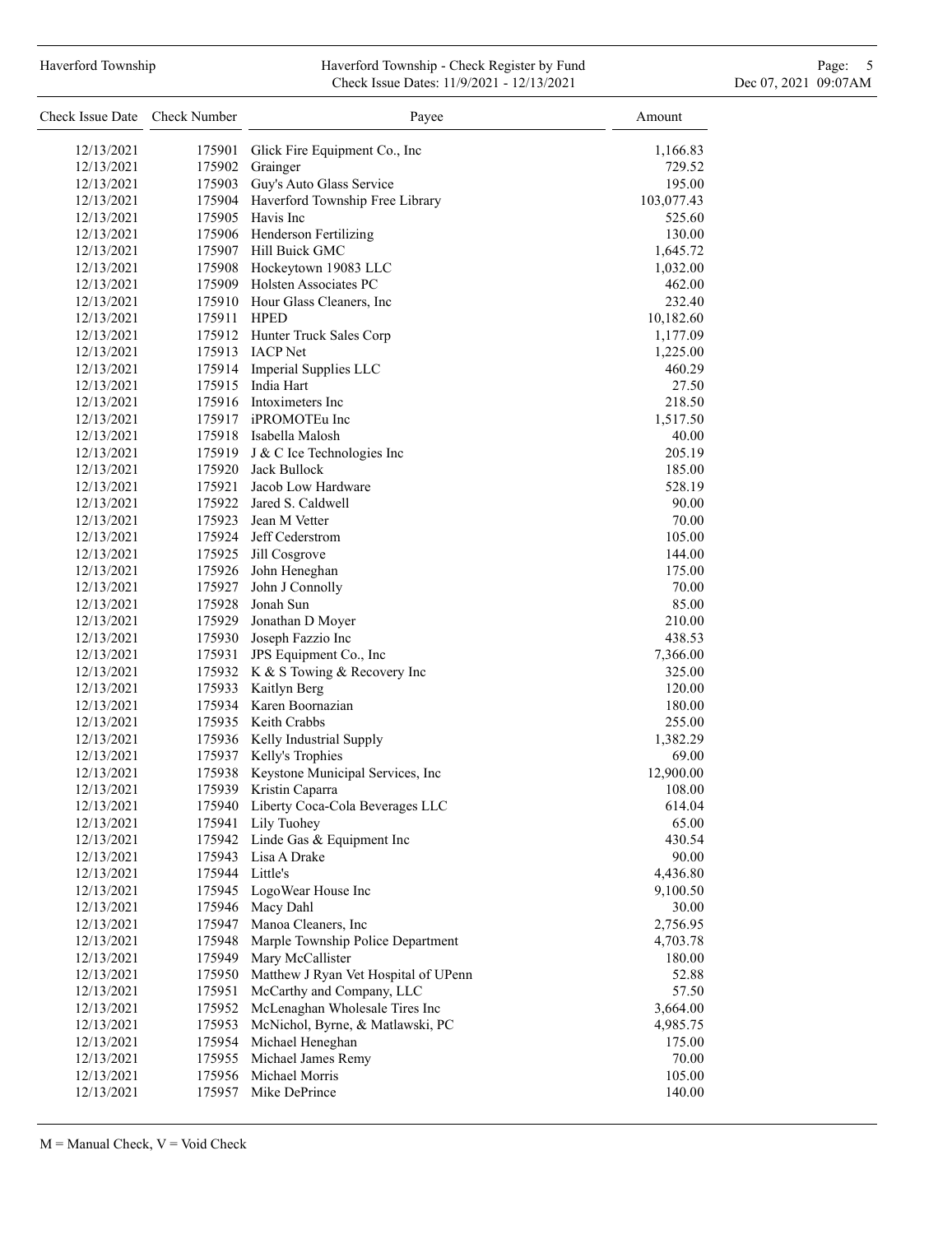#### Haverford Township Haverford Township - Check Register by Fund Page: 6 Check Issue Dates: 11/9/2021 - 12/13/2021 Dec 07, 2021 09:07AM

| Check Issue Date Check Number |        | Payee                                           | Amount    |
|-------------------------------|--------|-------------------------------------------------|-----------|
| 12/13/2021                    |        | 175958 Mistras Group Inc                        | 5,475.00  |
| 12/13/2021                    |        | 175959 Municipal Tax System LLC                 | 850.00    |
| 12/13/2021                    |        | 175960 Nathan Scott                             | 82.50     |
| 12/13/2021                    |        | 175961 Newtown Police Department                | 1,956.03  |
| 12/13/2021                    |        | 175962 Nicholas Vitale                          | 190.00    |
| 12/13/2021                    |        | 175963 Nichols Plumbing & Heating, Inc          | 947.00    |
| 12/13/2021                    |        | 175964 Nuss Printing Inc                        | 606.00    |
| 12/13/2021                    |        | 175965 Octoraro Native Plant Nursery Inc        | 554.50    |
| 12/13/2021                    |        | 175966 Office Basics, Inc.                      | 3,767.38  |
| 12/13/2021                    |        | 175967 Ollis Brothers Inc                       | 2,420.00  |
| 12/13/2021                    |        | 175968 PA DUI Association                       | 35.00     |
| 12/13/2021                    |        | 175969 PA Recreation & Park Society             | 20.00     |
| 12/13/2021                    |        | 175970 Pacifico Marple Ford                     | 1,718.37  |
| 12/13/2021                    |        | 175971 Papco, Inc.                              | 26,858.81 |
| 12/13/2021                    |        | 175972 Park's Best Car Wash Inc                 | 667.50    |
| 12/13/2021                    |        | 175973 Patricia DeStefano                       | 150.00    |
| 12/13/2021                    |        | 175974 Pennoni Associates, Inc.                 | 5,807.00  |
| 12/13/2021                    |        | 175975 PeopleGuru Inc                           | 2,256.22  |
| 12/13/2021                    |        | 175976 PetroChoice                              | 4,129.83  |
| 12/13/2021                    |        | 175977 PetSmart #1804                           | 97.45     |
| 12/13/2021                    |        | 175978 Pi-Chi Yang                              | 150.00    |
| 12/13/2021                    |        | 175979 POM Incorporated                         | 419.67    |
| 12/13/2021                    |        | 175980 Port A Bowl Restroom Co Corp             | 765.00    |
| 12/13/2021                    |        | 175981 PPS Print Solutions                      | 976.13    |
| 12/13/2021                    |        | 175982 Precisely Software Incorporated          | 1,636.91  |
| 12/13/2021                    |        | 175983 R J Power Equipment Co Inc               | 663.00    |
| 12/13/2021                    |        | 175984 Radnor Township Police Department        | 2,551.84  |
| 12/13/2021                    |        | 175985 Recyclingbin.com                         | 1,130.25  |
| 12/13/2021                    |        | 175986 Ricardo Gilliam                          | 175.00    |
| 12/13/2021                    |        | 175987 Ricciardi Brothers Old City Painting Inc | 599.99    |
| 12/13/2021                    |        | 175988 Russ Witherby                            | 144.00    |
| 12/13/2021                    |        | 175989 Sandi Kirschner                          | 90.00     |
| 12/13/2021                    |        | 175990 Sandy McGuire                            | 175.00    |
| 12/13/2021                    | 175991 | Sarah Daly                                      | 44.00     |
| 12/13/2021                    |        | 175992 School District of Haverford Township    | 15,364.21 |
| 12/13/2021                    |        | 175993 Schwaab Inc                              | 287.21    |
| 12/13/2021                    |        | 175994 Sharon Smith                             | 90.00     |
| 12/13/2021                    | 175995 | Shinning Knights LTD Corp                       | 1,641.50  |
| 12/13/2021                    | 175996 | Signal Service, Inc                             | 56,519.90 |
| 12/13/2021                    |        | 175997 Simon Curry                              | 104.63    |
| 12/13/2021                    | 175998 | Sinclair Exterminating Inc                      | 195.00    |
| 12/13/2021                    | 175999 | Sir Speedy Printing Center #7099                | 2,594.00  |
| 12/13/2021                    | 176000 | Some's Uniforms Inc                             | 165.00    |
| 12/13/2021                    | 176001 | Southeastern Sanitary Supply                    | 1,732.97  |
| 12/13/2021                    | 176002 | Spike's Trophies Limited                        | 40.00     |
| 12/13/2021                    | 176003 | Springfield Township Police Department          | 3,950.55  |
| 12/13/2021                    | 176004 | <b>Stacey Fash</b>                              | 150.00    |
| 12/13/2021                    | 176005 | Stephanie Turnbull                              | 180.00    |
| 12/13/2021                    | 176006 | Superior Alarm Systems Inc                      | 300.00    |
| 12/13/2021                    | 176007 | Suzanne Barr                                    | 520.00    |
| 12/13/2021                    | 176008 | T. Frank McCall's, Inc                          | 2,340.06  |
| 12/13/2021                    | 176009 | <b>Tactical Wear</b>                            | 13,480.30 |
| 12/13/2021                    | 176010 | Tague Lumber                                    | 402.99    |
| 12/13/2021                    | 176011 | Teagan O'Neill                                  | 38.50     |
| 12/13/2021                    | 176012 | Thomas Carey                                    | 180.00    |
| 12/13/2021                    | 176013 | Thomas Manning                                  | 105.00    |
| 12/13/2021                    | 176014 | Thomas Perpiglia                                | 175.00    |
|                               |        |                                                 |           |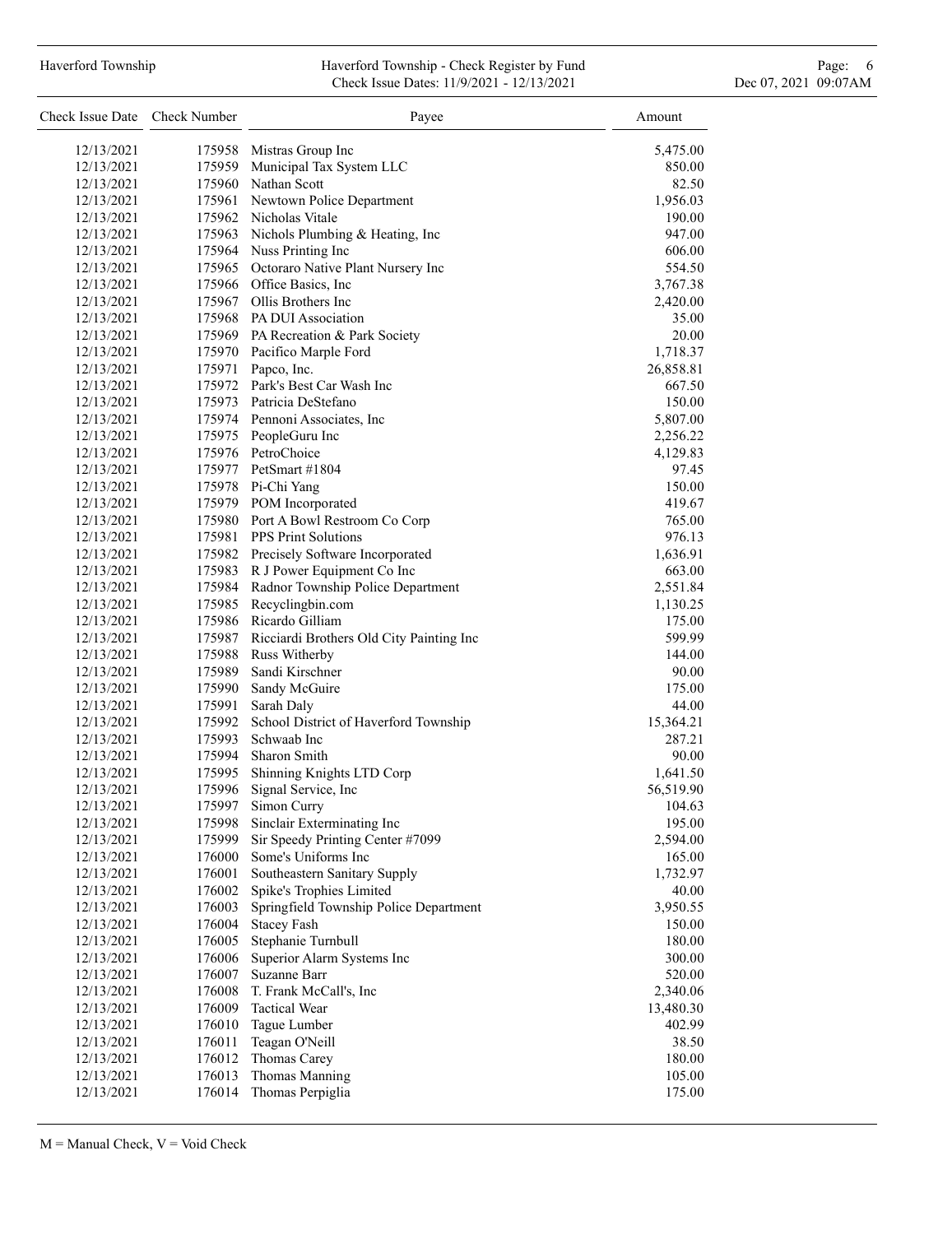# Haverford Township **Haverford Township - Check Register by Fund** Page: 7 **Page: 7** Check Issue Dates: 11/9/2021 - 12/13/2021 Dec 07, 2021 09:07AM

| Check Issue Date Check Number   |        | Payee                                           | Amount          |
|---------------------------------|--------|-------------------------------------------------|-----------------|
| 12/13/2021                      | 176015 | Thomson Reuters-West                            | 263.96          |
| 12/13/2021                      | 176016 | Timothy Moleski                                 | 1,550.00        |
| 12/13/2021                      |        | 176017 Town Square Rentals, Inc                 | 120.00          |
| 12/13/2021                      |        | 176018 Training Force USA                       | 199.00          |
| 12/13/2021                      |        | 176019 Triple R Truck Parts                     | 1,737.07        |
| 12/13/2021                      |        | 176020 Tri-State Financial Group LLC            | 4,449.87        |
| 12/13/2021                      |        | 176021 Tri-State/Ace Knife Grinding Corp        | 1,047.00        |
| 12/13/2021                      |        | 176022 TruckPro LLC Corp                        | 2,583.66        |
| 12/13/2021                      |        | 176023 Turtle & Hughes, Inc                     | 3,196.75        |
| 12/13/2021                      |        | 176024 U S Municipal Inc                        | 5,727.50        |
| 12/13/2021                      |        | 176025 ULINE, Inc                               | 668.14          |
| 12/13/2021                      |        | 176026 Urban Research & Development Corporation | 2,526.00        |
| 12/13/2021                      |        | 176027 Vicki Helgenberg                         | 180.00          |
| 12/13/2021                      |        | 176028 Vince Reilly                             | 175.00          |
| 12/13/2021                      |        | 176029 Weeds, Inc                               | 900.00          |
| 12/13/2021                      |        | 176030 Weinstein Supply Corp                    | 635.26          |
| 12/13/2021                      |        | 176031 William McClatchy                        | 145.00          |
| 12/13/2021                      |        | 176032 Yearsley's Service, Ltd                  | 969.99          |
| 12/13/2021                      |        | 176033 Zeager Bros., Inc                        | 2,439.50        |
| <b>Investment - PLGIT</b>       |        |                                                 |                 |
| 11/09/2021                      |        | 200 Express Scripts Inc                         | 841.28 M        |
| 11/09/2021                      |        | 201 Express Scripts Inc                         | 33,470.40<br>M  |
| 11/23/2021                      |        | 203 Express Scripts Inc                         | 27,379.16<br>M  |
| 11/30/2021                      |        | 205 Express Scripts Inc                         | 22,664.39<br>M  |
| 12/03/2021                      |        | 206 U S Bank FBO Haverford Township             | 194,474.90<br>M |
| 12/03/2021                      |        | 207 U S Bank FBO Haverford Township             | 819,900.94<br>M |
| <b>Police Property Room</b>     |        |                                                 |                 |
| 11/30/2021                      |        | 141 Delaware County District Attorney           | 38.00<br>M      |
| Total GENERAL FUND:             |        |                                                 | 3,416,041.42    |
| <b>Investment - Sewer PLGIT</b> |        |                                                 |                 |
| 11/09/2021                      |        | 202 Express Scripts Inc                         | 2,621.39 M      |
| 11/23/2021                      | 204    | Express Scripts Inc                             | 2,799.18<br>M   |
| 12/03/2021                      |        | 208 U S Bank FBO Haverford Township             | 8,933.55 M      |
| <b>Sewer Cash - Operating</b>   |        |                                                 |                 |
| 11/09/2021                      |        | 18964 AT & T Mobility                           | 86.62           |
| 11/09/2021                      |        | 18965 Delta Dental of PA                        | 1,882.00        |
| 11/16/2021                      |        | 18966 North American Benefits Company           | 64.80           |
| 11/23/2021                      |        | 18967 CIGNA                                     | 111.95          |
| 11/23/2021                      |        | 18968 DelCo Public Schools Healthcare Trst      | 7,033.45        |
| 12/03/2021                      | 18969  | TD Ameritrade FBO 913039189                     | 8,933.55        |
| 12/13/2021                      |        | 18970 Cawley Environmental Services Inc         | 2,147.56        |
| 12/13/2021                      | 18971  | Jacob Low Hardware                              | 1,430.35        |
| 12/13/2021                      |        | 18972 McLenaghan Wholesale Tires Inc            | 522.00          |
| 12/13/2021                      | 18973  | McNichol, Byrne, & Matlawski, PC                | 173.25          |
| 12/13/2021                      | 18974  | Papco, Inc.                                     | 1,027.42        |
| 12/13/2021                      |        | 18975 Pennoni Associates, Inc                   | 400.75          |
| 12/13/2021                      |        | 18976 Pennsylvania One Call System Inc          | 402.14          |
| 12/13/2021                      | 18977  | Radnor-Haverford-Marple Sewer Authority         | 53,493.92       |
| 12/13/2021                      | 18978  | School District of Haverford Township           | 189.33          |
| 12/13/2021                      | 18979  | Sir Speedy Printing Center #7099                | 700.00          |
| 12/13/2021                      | 18980  | Triple R Truck Parts                            | 317.18          |
| 12/13/2021                      | 18981  | Upper Darby Township Municipal Building         | 73,079.52       |
| 12/13/2021                      | 18982  | Upper Darby Township Municipal Building         | 1,776.96        |